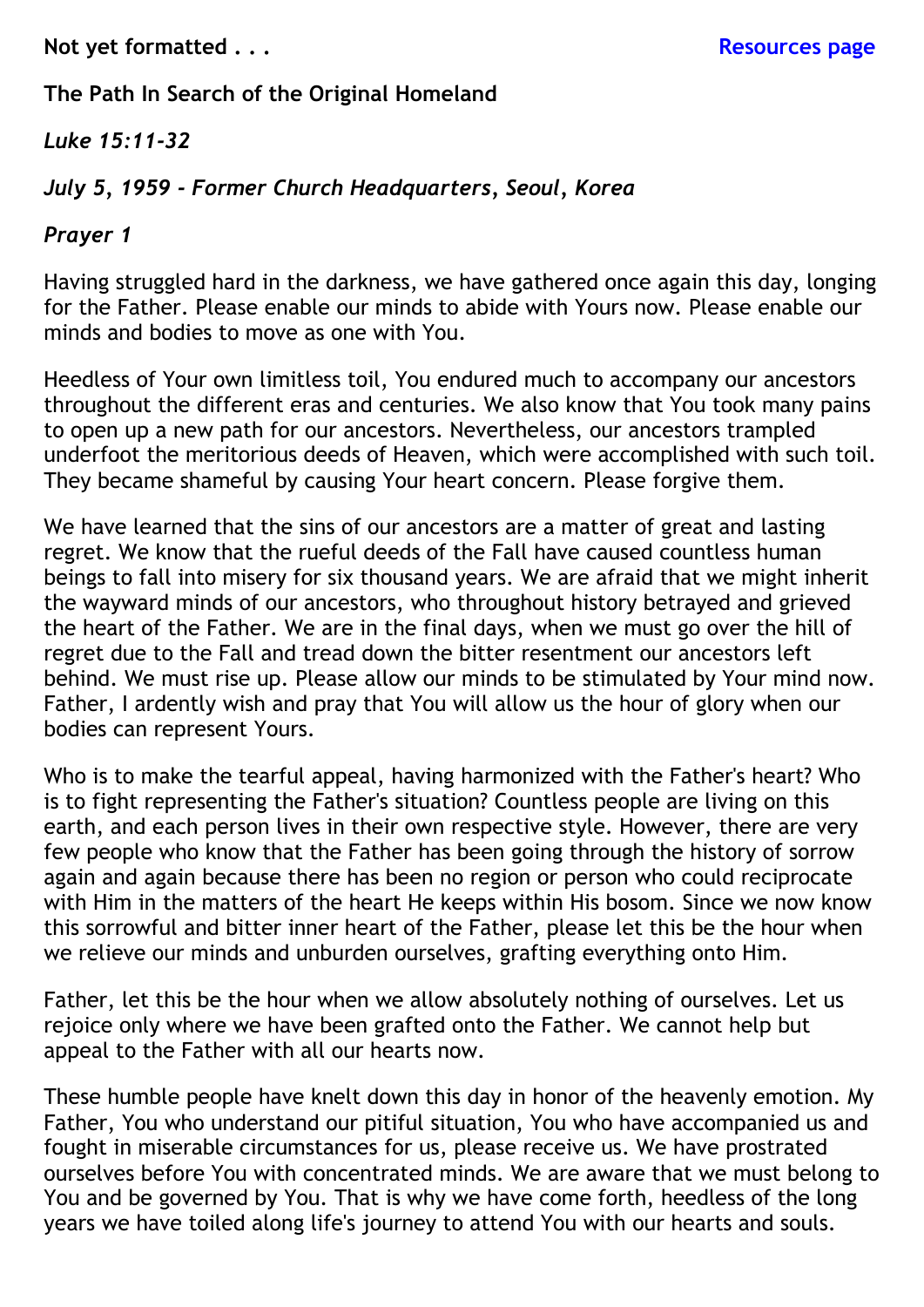That is why we have come, patiently scaling even the difficult and regrettable peak of danger.

It was to leave history behind that we came forth to endure this path. We are aware that You have never ignored those who sought You; You did not reject Your enemies; You took pains to put those who asked in the position of Your friends. Father, today we wish to ask with all our minds, to seek with all our hearts, and to bind with You, offering all that we have. Therefore, please look at us with compassion. Please realize our demands; please realize the objectives we seek and our wishes as we knock at Your door. Hear our entreaties, Father. I pray this from the bottom of my heart.

The one thing we unworthy people eagerly look forward to is to have a moment in which we can rejoice with the Father's mind. That is all we ask. That is all we have and all of our life. Father, please look with compassion at Your sons and daughters who are gathered here in this hour.

Father, please set us upon the path of life and guide our steps upon it. We appreciate that You have guided us in enduring difficulties until today, that You have helped us forbear persecution and have taken pains to work through us. You have taken us in hand that we might not leave behind bitter regrets; You did this even when we fell down. Today, many sons and daughters have gathered here to offer their hearts and devotion once again to You. Father, please be good enough to visit each mind personally. Please be present in their hearts. Please, if possible, graft heavenly life into theirs.

It is high time we fulfilled the mission of the final days, to march forward against the enemy with the bitter pain of God deeply penetrated in our hearts. Father, reveal Your authority and appear to us with the power of life.

Since we are trying to alleviate Your grievous resentment at the risk of our lives, please allow us to go forth with the principles of love. Allow us to be brave soldiers who can step forward before the Subject of love and fight the enemy. Father, I ardently pray and wish that by doing so, we may become the children who have such life that all of creation on this earth can recognize our abundance and commence life in the restored garden.

Please allow us to repent for being self-righteous about our faith. Let us have the mind to reflect on our conduct and repent. Let us put aside our high hopes and repent; let us put aside the part of us that mocks the inner heart we have sought. Father, when we do so, I sincerely wish and desire that we may come to the glorious state of denying all that we have and giving it all to You, calling upon You. We desire to attain this through Your guidance.

Father, please look at the Korean peninsula with compassion. Many nations have trampled upon this land throughout all different eras. This land has been left to the mercy of its enemies. We know that the thirty million people of this nation harbor the bitterness of such a bloody history in their hearts. Father, please let Your heart be uppermost in theirs. Let the circumstances of these people be tied to your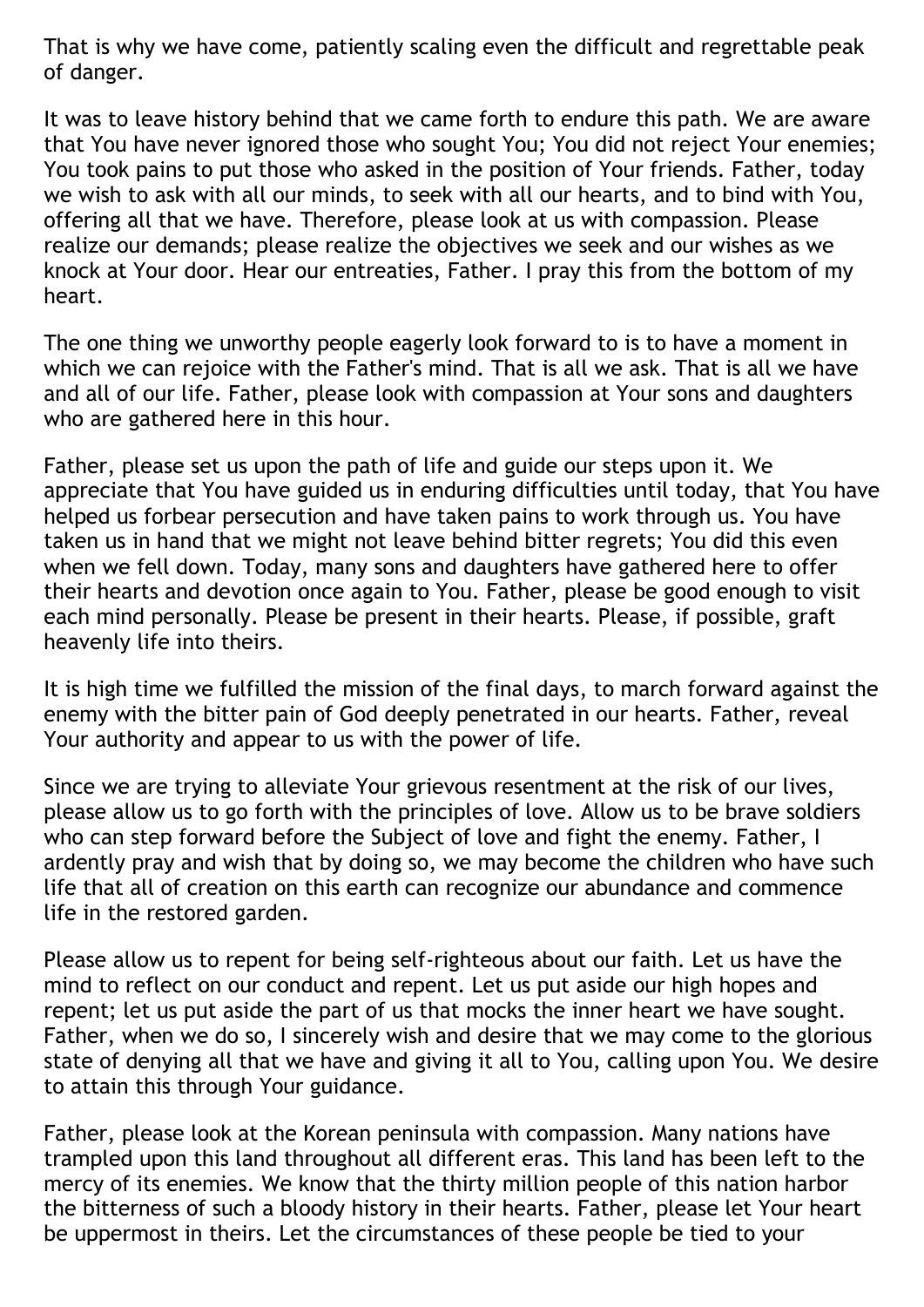circumstances. Guide the people to want what You want. Please don't let us be resentful about the sorry past. Beloved Father, I pray sincerely that we may be Your concerned sons and daughters who can beg You to usher in the time of Heaven that approaches so nearly.

Father, You have visited this nation above other nations because it has a heavenly history. Please do not let the time come when Your footsteps turn from us in lamentation and sorrow. Father, I pray from the bottom of my heart that You will not let us be the land and the people who leave behind sorrow and regrets.

The 2.7 billion people of the world lie in slumber, not knowing that You are preparing the moment of happiness through enlightenment. We know that we have the mission to awaken these people. We have the mission to build a new ideal Kingdom of Heaven by surmounting the complex human condition. We have the mission to build a land of bliss. Today, we unworthy, imperfect and insufficient people have knelt down on our knees, our minds fraught with awe and reverence, and with guilty consciences. Please bestow the wonderful grace of Heaven upon us through our appealing hearts in this hour. Father, it is my sincere wish and desire that You will manifest Yourself in this hour and get rid of all that is not of such a heart. When we offer all that we have to You, we hope You can acknowledge us as Your successors.

Father, the members in Seoul and the district members have gathered before You to build a new altar. Please look at Your young sons and daughters with compassion. Allow us to know Your situation, which You cannot speak about, although You have so many words of counsel and comfort for us. We have gathered here as Your sons and daughters. We cannot help but inform You, Father, of our sorrowful hearts. We are being hounded this way and that on account of the heavenly will, with no regard for our sorrow, our loneliness, our oppression and despair.

Allow us to unburden ourselves and talk things over with You today. Let us reveal all our circumstances to You and reach a mutual understanding. Father, I ardently wish and pray that You will allow this to be a time when we shed all the circumstances of our difficult pasts before You. By becoming people in whom You can take delight, we pray to be able to vow: "I will be a pure, sacrificial offering for the sake of this path even at the risk of my life."

We understand that the heavenly will cannot be accomplished by words alone; nor can it be accomplished only by devotion. We long to have minds and hearts that deeply resonate with Your will. We long to make frantic efforts for the sake of Heaven, forgetting everything else. We want to bow our heads with awe-stricken hearts that there is a moment and a place wherein we can sing glory to the Father with such longing hearts. Thus, Father, I pray that You will visit us in this hour, knowing how sincere our intentions are and how ardent our hearts.

We know that one who has not gone the path cannot know it; that the words of a man without experience are lifeless. We know that You drove the Korean people into their miserable circumstances today that we might know Your pitiful circumstances.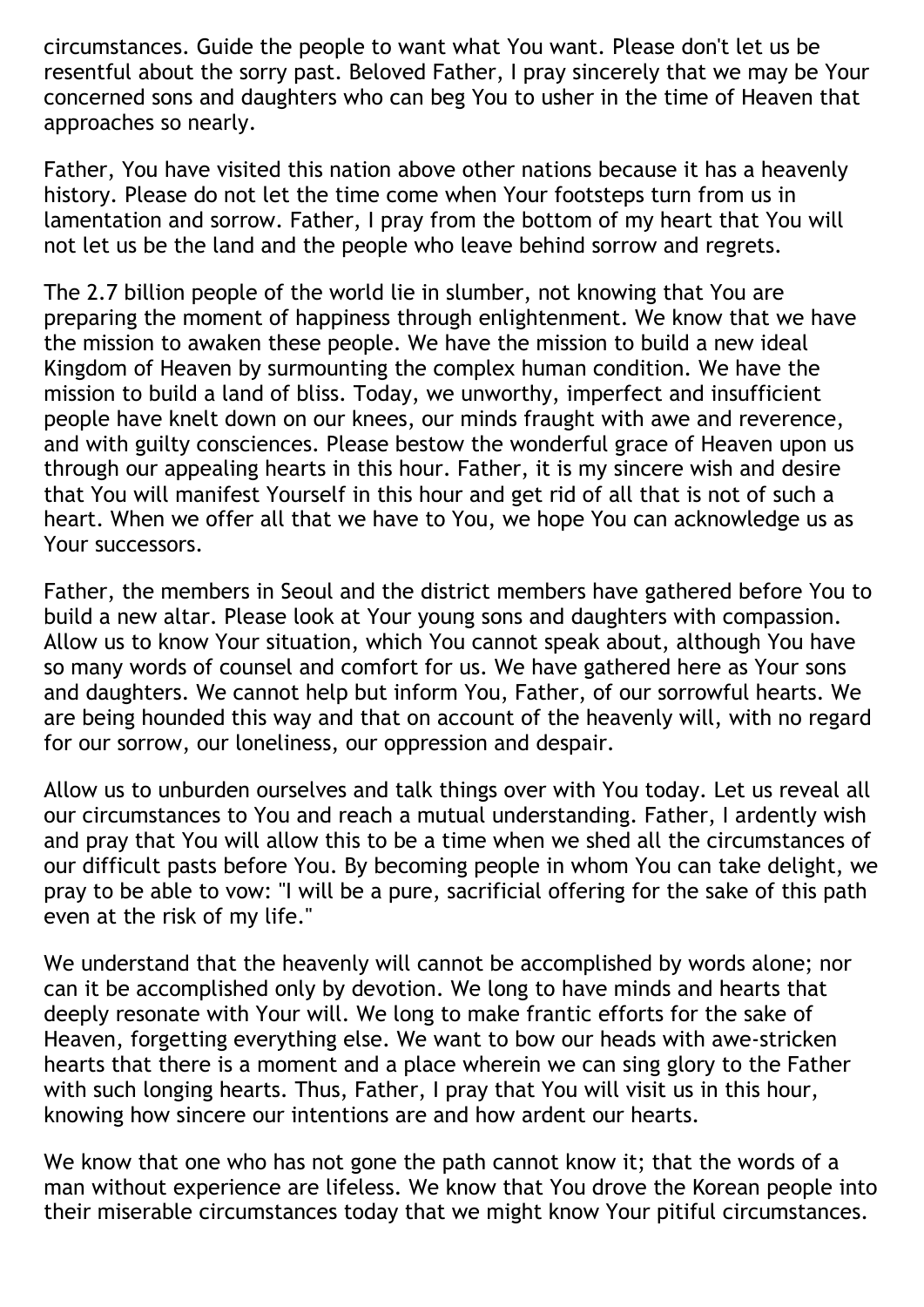We know You are lonely and dejected. We also know of Your sorrow and great indignation that You have no choice but to allow us to be persecuted.

Please come and visit our minds so that they may become Yours today. We have come to this place because we want to become people who attend You in our hearts. We want to be able to cry together with You. We regret our past mistakes because we have come to know You, Father. We feel deeply sorry about our pasts. We are dejected. Father, Your position is such that You must accept us and forgive us regardless of how we behave and how waywardly we do things. We must regret having left behind a history of bitterness that needs to be restored. Realizing our state, please guide us to be able to go forth clinging only to Heaven. Let us not cease in the life of hard struggle today or tomorrow. We know that You know our state very well. If we can eschew everything and control our own minds, please allow us to be the living sacrifices offered before Your dignified presence.

Please bestow the gift of new life upon Your sons and daughters who are appealing, prostrated before You, throughout the country today. By sending them to the wasteland, let them light a lamp of life. Father, I ardently wish and desire that You can receive their respectful homage in this hour and that they can appear as beacons of light and glory.

Each of their circumstances is different. Through one of Your miraculous works, let their circumstances become the same. By ruling over this hour, please get rid of everything that is not of You. Allow us to make this an hour the triune God can take delight in. I pray all these words in the name of the Lord. Amen.

#### *Prayer II*

Father, You know our heart before we tell You. We realize that the Father is present in person with us this hour at least. Please allow us to feel that this is when Heaven attends to everything that concerns us.

Father, You went through the toilsome historical course. Please manifest Yourself before our eyes today. Refurbish us with new words. Relate to us with a new heart. We want to cleanse everything that is inadequate and offer everything we have with a child-like mind in the dignified presence of the Father. Please let us lay bare before You all the formalities, doctrines and concepts which influence us from this world. Allow us to have child-like, meek and humble minds. We are trying to offer ourselves to You, having equipped ourselves with humble, malleable minds. Please receive us. Triune God, please move us.

Father, please do not tolerate any elements of satanic opposition to Heaven within us. Let our victory be a shield against Satan. Please do not let Satan invade in this hour. I pray with the most sincere possible heart that You will allow this place to be an altar which conducts blessing as we respectfully bow before You with blissful hearts as heavenly soldiers watch over us. Let this altar bring our whole lives to victory.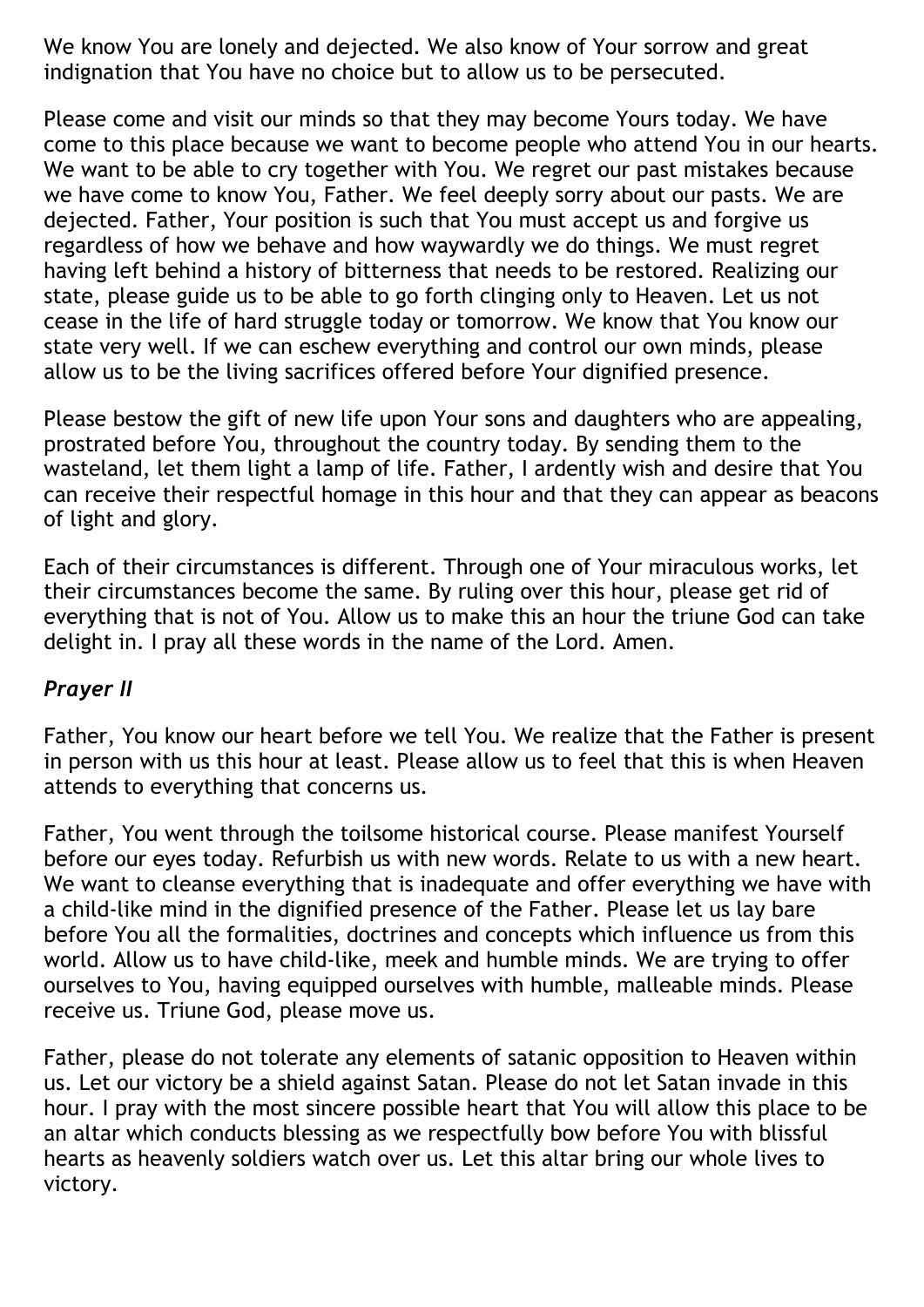We entrust everything to You, Father. Please let us lay bare all of our opinions and hearts before You. I pray in the name of the Lord that You will let this be the hour when everything we have is converted to the Father's. Amen.

# *Prayer III*

Please look with compassion upon Your sons and daughters who are bowing their heads in this hour. Who is going to be a leader among them? Who is going to represent Heaven and the words of truth? This congregation wants only the Father, so please manifest Yourself personally. Allow us to experience Heaven through our hearts. Allow us to experience Your circumstances, which we cannot help but feel. Please work in us so that we cannot help but have repentful hearts before You.

We know that when people gather, things may get entangled among them in spite of efforts to disentangle them. However, we also know that gathering together centered upon Heaven has a softening effect on the mind. Please arouse in us a deeply reflective mind which can repent for our past mistakes and long for a new day through the works of indemnity, repentance and inspiration. This can untangle at the deepest level all the entanglements of the sinful tribes of humanity. Please allow the miracle of re-creation to take place in this hour by our repenting from a deeply reflective mind. Father, I offer this wish from the depth of my heart.

Since I am about to deliver the words, please extend Your hands of love and protection over those gathered here in this hour. We know that the minds of the receivers and the mind of the deliverer must act as one, in unity. We do not want to be impatient for the happiness of the body; nor do we wish to live only in the mind's intoxication. We want the garden where there is nothing but heart. We want to live there forever. Father, I pray with a most sincere heart that You will allow a connection of heart to explode within the depths of each of us even as we live to make such a condition, and that it may dwell in us more deeply.

Father, many words have been delivered to Your sons and daughters before. Our path is to carry out the responsibility and mission, unified by these words. Father, please be with us and protect us so our path will not be blocked. Please let these words help in harvesting fruits for the Father's inner heart. If not, Father, I sincerely wish and desire that You will allow us to fear leaving behind regrets before Heaven because of the words received.

Since this is a holy day, please bestow the grace of blessing upon all. I know that there are many sons and daughters building secret altars, appealing to Heaven, clinging to Your heart for the sake of the will. Please bless them, too.

We are the throng of people who struggle hard, embracing the lonely heart of the Heavens. Even the numerous spirits in the spirit world, who look forward to the day when the payment of indemnity alleviates their resentment, are connected to us. Father, please allow their concerns to come to a good result because of us.

Please guide us not to call upon You without correcting the deficiencies which put us below the standard of heart which the triune God looks for and waits eagerly for. Please raise us in this hour to be the happy people who can call upon the Father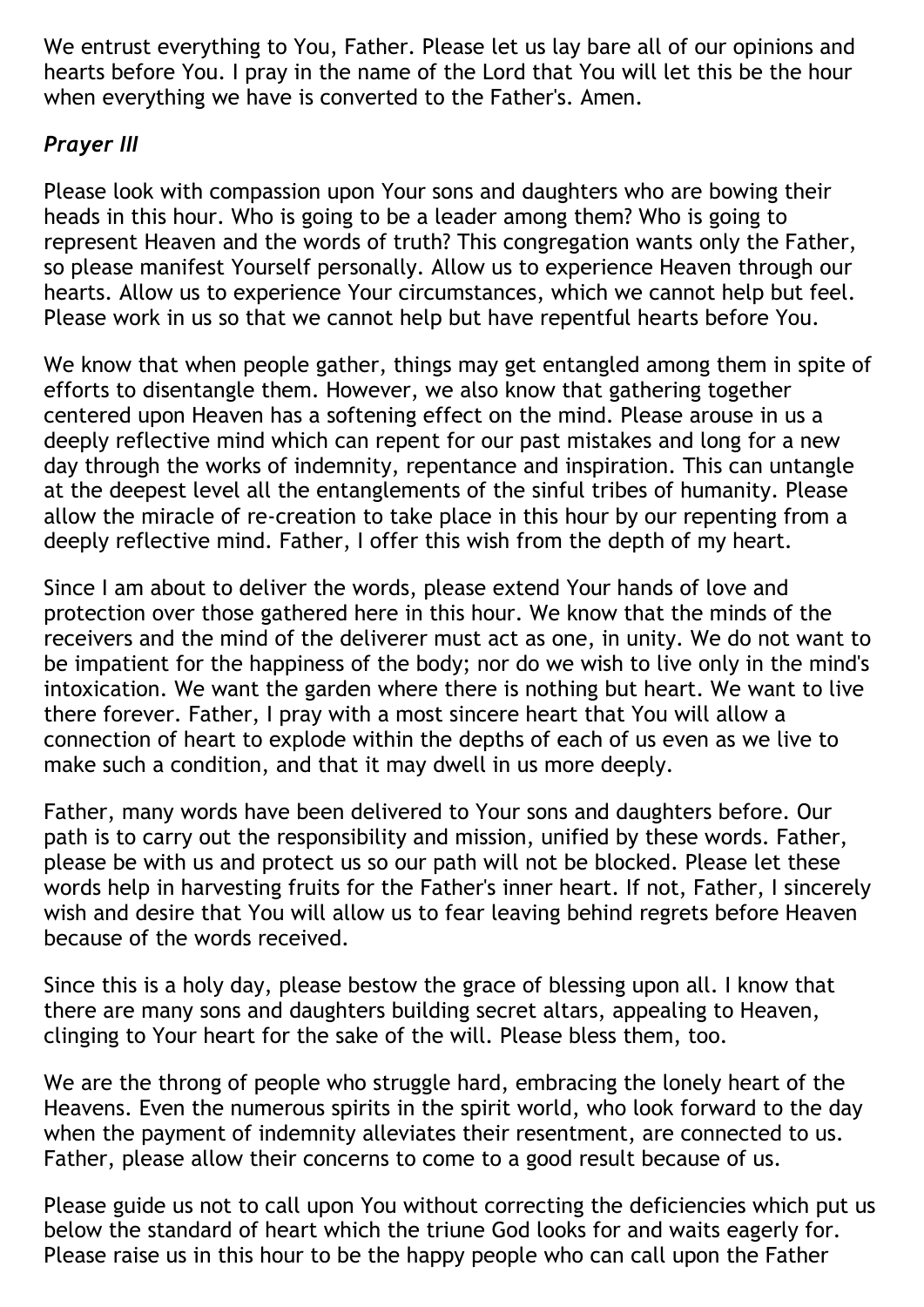from a position of having made up our deficiencies. Since we are not in such a state of grace, I earnestly hope and desire that You will guide us in this hour to become sons and daughters who can attract the Father's heart of compassion and mercy by being meek and humble as children.

Please bless the members who are scattered throughout the country on this day. Since they are also appealing to You, solicitous of Heaven's time, please grant the grace of life to them. Earnestly soliciting this, I pray all these words in the name of the Lord. Amen.

The title of the sermon I want to offer is "The Path in Search of the Original Homeland." I will speak upon this topic.

# *People in Search of Their Original Homeland*

The people of this world are impatiently waiting for peace. Furthermore, everyone without exception wishes to enjoy freedom. Everyone wishes to live in a free society, a free nation and a free world.

Without peace and freedom of mind, I can never have true happiness. If a man wishes to walk the path of the true life, he will want to enjoy true happiness and will praise the blessings of liberty and true peace.

Assuming you want to walk the path of the true life, what position are you in? The final days are when you have to be clear about whether you are acting in concert with this desire or not. That is my opinion.

Today, everyone without exception, be they great or small, say with one voice that this is not a world of peace. Although they shout for freedom, they admit that the world is not a free environment where they can live with love. For that reason, we cannot deny that we have not the happiness we desire so in our minds.

We know too well what we are like, what society is like, what the world is like, what history has been, and that this is the reality now.

Since we must acknowledge that this is true, no one can dispute that we are not in the original homeland where we can rejoice. We are not able to live in the garden of the original homeland where we can sing the praises of happiness. We are not able to live in the world of the original homeland where we can move and have dominion as we please.

We wait impatiently for happiness, peace and freedom. At the same time, our minds and the environment push us. You may feel this quite acutely in your life.

The world of the original homeland that we wish for has not been attained on the internal or the external level. Humanity is unable to live in that world. For that reason, humanity today is making frantic efforts to search for the original homeland. We must know clearly that this is humanity's situation. Great men as well as fools must struggle hard to seek the original homeland. You must realize that no human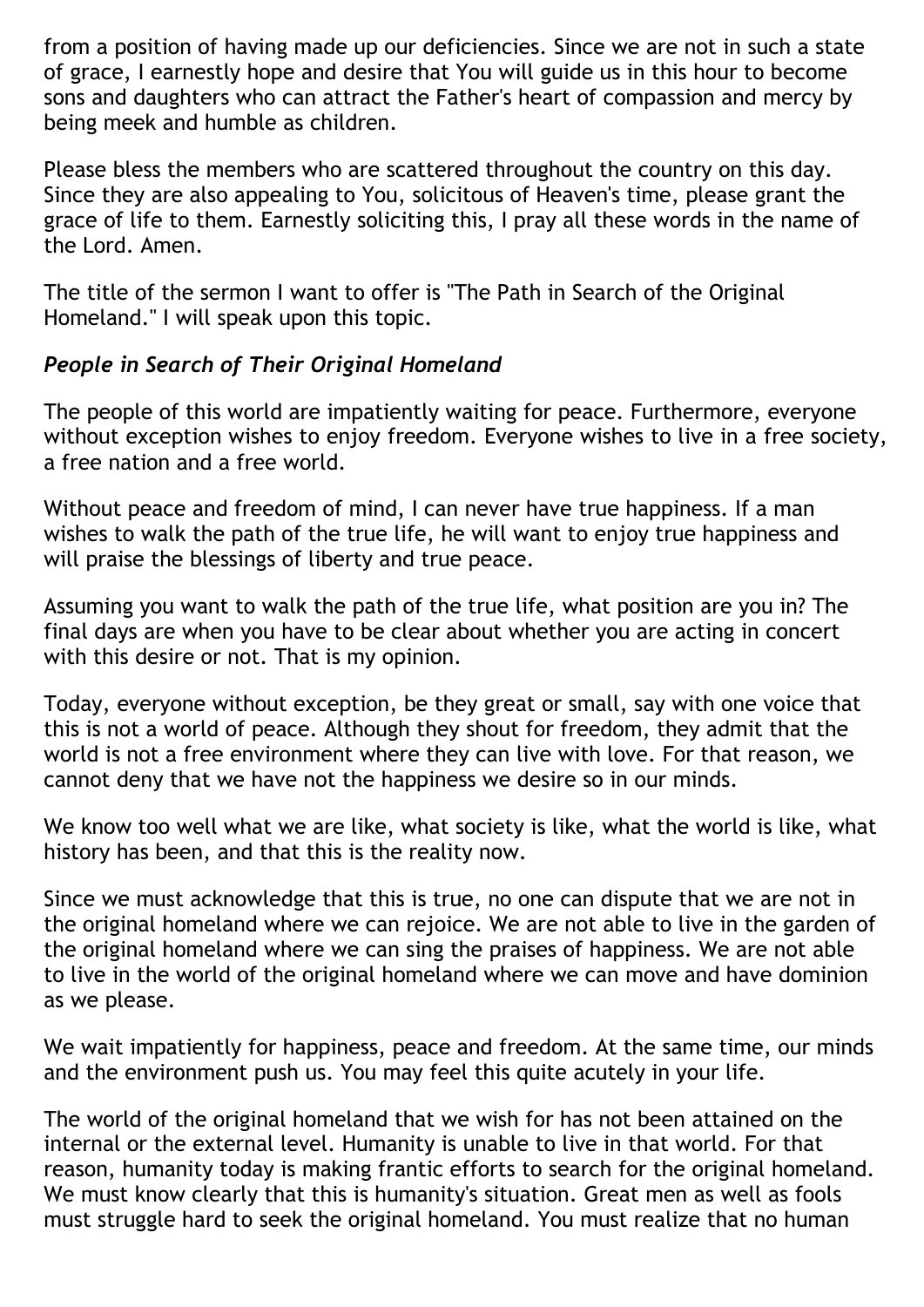being can escape the historical current of wandering on the path in search of the original homeland. That is why I speak on this topic.

# *Where Can We Find the Path that Leads to the Original Homeland?*

Sages and wise men have come to this earth and pointed out the way to live. They have said, "Go this way," or "Live according to this principle." So saying, they would establish a direction for people. It might be a philosophical way; it might be a way established by the ideology of a sovereign power. It might be a social and moral view. It might be a religious direction which tried to connect the eternal ideology to the external world. The ideology would instruct: "Individuals must go this way; families must go this way; personal relationships must be based on this."

All such ideologies must prepare for the time of happiness that the comprehensive, cosmic ideology will point to. Otherwise, they will depart from the heavenly way when it is established through elucidation.

If that is the case, how can we find peace and freedom and the world of happiness on the paths religions, codes of conduct, or philosophical ideas have led us to? Human feelings are universal. The feelings people had several thousand years ago are the same as those which will arise a hundred million years from now. The world of feelings does not change.

Do you ever wonder if a world in which mankind has the same feelings and attains the garden of happiness is possible on earth? Do you ever wonder if there is such a social standard or religious rite through which man can taste such happiness? If there is no such thing, where is God? If there is no such thing, God cannot be with humanity.

There are heavenly laws which unfold the dispensation by directing humanity to pursue goodness. This is done by setting up ethics and moral principles. There is no doubt that Heaven definitely directs all that is related and connected to us. Furthermore, the day will come when all people take a cheerful view of this in their hearts. The time will come when we say loudly and in unison that this is our happiness, this is our peace, and this is our freedom. If that does not happen, neither God nor any great man of thought will have anything to do with us. You must know this.

When we study a person, it is possible to analyze him or her both internally and externally. When we study the situation of society, we also learn that there are social organizations we know about and ones which we do not know about, although they are planned and they exist. Everything develops both internally and externally.

The same principle applies to man. Man is influenced simultaneously by external as well as internal circumstances. Therefore, the world has to become the environment in which people have mutual understanding and sing of happiness in communion with one another. The path of our lives leads us to wander about in search of such an environment.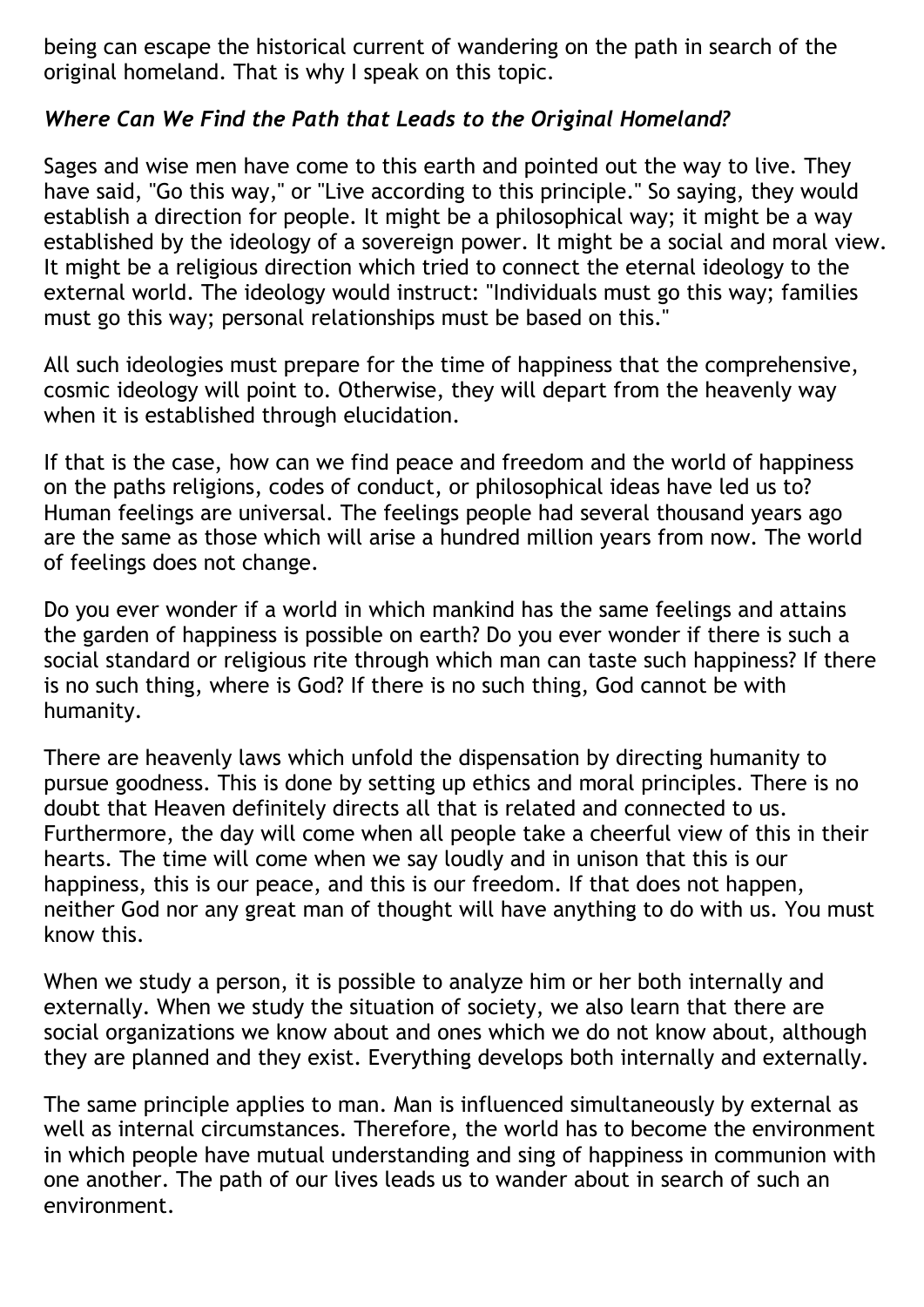Many sages and wise men have come and gone in history. However, no one found the victorious motto and sang on his own life path, appealing to the world: "People of the world! Go this way!" No one has said, "Rely on me, and live this way with my heart and love."

Although Jesus talked about love, he left without being able to shed light upon the happiness, peace and the ideology of freedom which are centered upon love. "Follow me, believe in me, and come to me," Jesus said. However, he could not say, baring his heart, "Let us act in concert with my heart and live, singing, centered upon the heavenly emotions."

For that reason, although many prophets have come and gone in the course of history, no one has brought the message which could bring happiness centered upon heart, which could unify the world centered upon freedom and peace, connected with the heart of Heaven.

Where does humanity eagerly yearn to be? In the world of the original homeland, as I said before. It is the world from which you never want to return. It is the world you never get tired of, even after seeing it numerous times. It is the world where the touch you once felt never disappears; the world where you could laugh forever. It is the world where once you found the master, you could never let him go. Such a place could exist.

# *The Reality of Those Who Long for the Original Homeland*

This is where individuals with heart can live. This original homeland is to be introduced in the final days of human history. If not, this world will not be saved. You must realize that the time is coming when an ideology or doctrine should be established which can introduce the whole thing on a logical basis. We long for the world of the original homeland where we can live forever as brothers and sisters and a family in the garden.

Is there anyone among you who can say, "I have found such an original homeland"? No. Therefore, we are destined to seek it. Jesus came as the Savior and showed the way to the original homeland, yet he could not bring the garden of the original homeland into reality and invite us to live there together with him. God is leading humanity forward, unfolding the dispensation. He says, "Let's go to the garden of the original homeland, the one we wish for and live for." But He cannot say, "Come live there together with me" yet. Since God and Jesus are so destined, so are each of you living on earth today.

Members of the congregation, breathless from your journey, has anyone ever had such a day of happiness? Has anyone had such a day and sung out of joy? No, no one. Has God ever enjoyed such a day? No. Is there some kind of principle that can lead you to such a day? No. Even Heaven has not enjoyed such a day. This is the situation of Heaven and earth.

The man of conscience, who cannot live apart from the fate of Heaven and earth, must feel and experience God's heart as he seeks the way. Your mind may be sincere in its pursuit of happiness, yet the further you walk, the more happiness itself is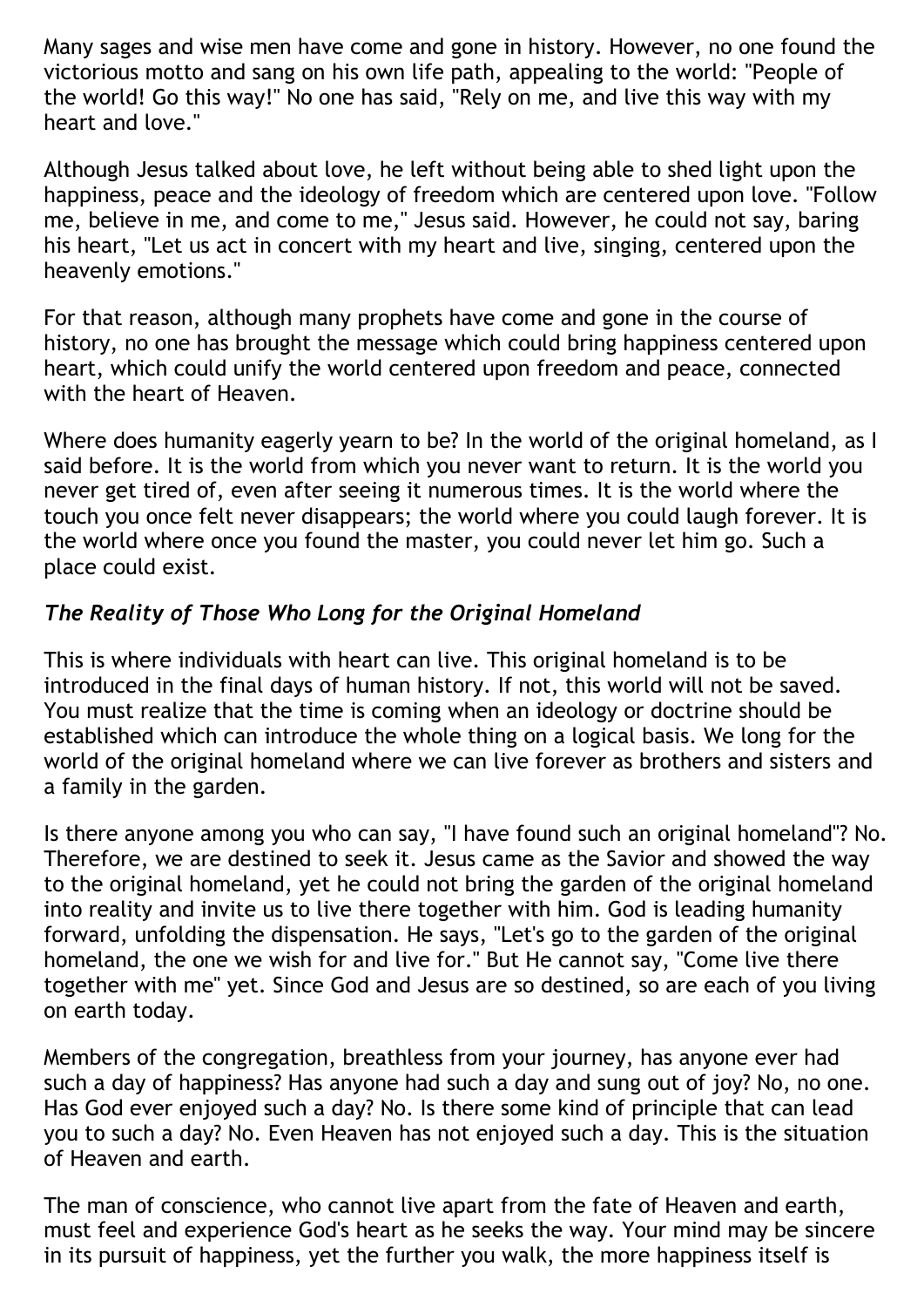moving a far distance from you. It might seem that you have arrived at the end of your hard journey, ardently wishing for freedom, peace and happiness. Yet in the light of reality, your mind is full of indistinct contents and happiness is at a far, unreachable distance.

We must become the independent people who can withstand the course we sooner or later must go and sing of the original homeland of happiness. We must usher in the day when we can call the whole cosmos to unite with us, sing with us, and rejoice with us. That is the goal of history and the purpose of religion. The Creator Himself has such a goal in mind. Humanity has not yet been able to overcome this providence; therefore, everyone has to go this way.

Since both the great and the foolish must go this same path of human life, we must not brag about being great or having a fine environment. We must not vaunt ourselves for having influence. Even with all of that, we still have to go the path of human life. We still cannot attain the world of the original homeland, even with all of those things. Why? Because today's humanity must pursue a certain direction.

Heaven has unfolded the dispensation in this way. We have been taught which direction to take through righteousness and truth, not through emotion. Heaven could not teach us the actual emotions of happiness we could feel in real life, the peace and freedom we could actually attain while living. The providence of God has held these things out to human beings as a dimly perceived hope.

Whether we are great or foolish, sorrowful or happy, we may have freedom for a day or a year throughout our lives. Yet since one cannot escape the human fate, happiness, peace and freedom remain a vague hope. This is the way Heaven looks at it.

# *What Jesus Could Not Achieve on Earth*

Because of this, everyone is in a pitiable state. The time has come for a man to stand before humankind and teach them how pitiable they are. This is needed. The time has come for a leader who can command the people to be concerned about themselves. The time has come for a leader who can shed light on how lamentable it is to be in such a pitiable state and how the people must weep over this, clinging to Heaven and earth. He must lead them to think about what their end is, where are they going, and how they can triumph over the ever-changing environment and reach the end of the journey.

Revolutionary new cultures have appeared during certain historical periods. The people who led them had a new ideology, a new purpose, new happiness, and new freedom. These people toiled to stop the patterns of the times in which they lived and to shed light upon the pitiable state of man. They were people of mission who influenced their respective times and were needed during a specific era or age.

Our era is the age of a new world. Therefore, something new must appear which can galvanize the people of the world and say, "You should be an example for humanity. You should feel sorry for remaining as you are and not knowing where to go."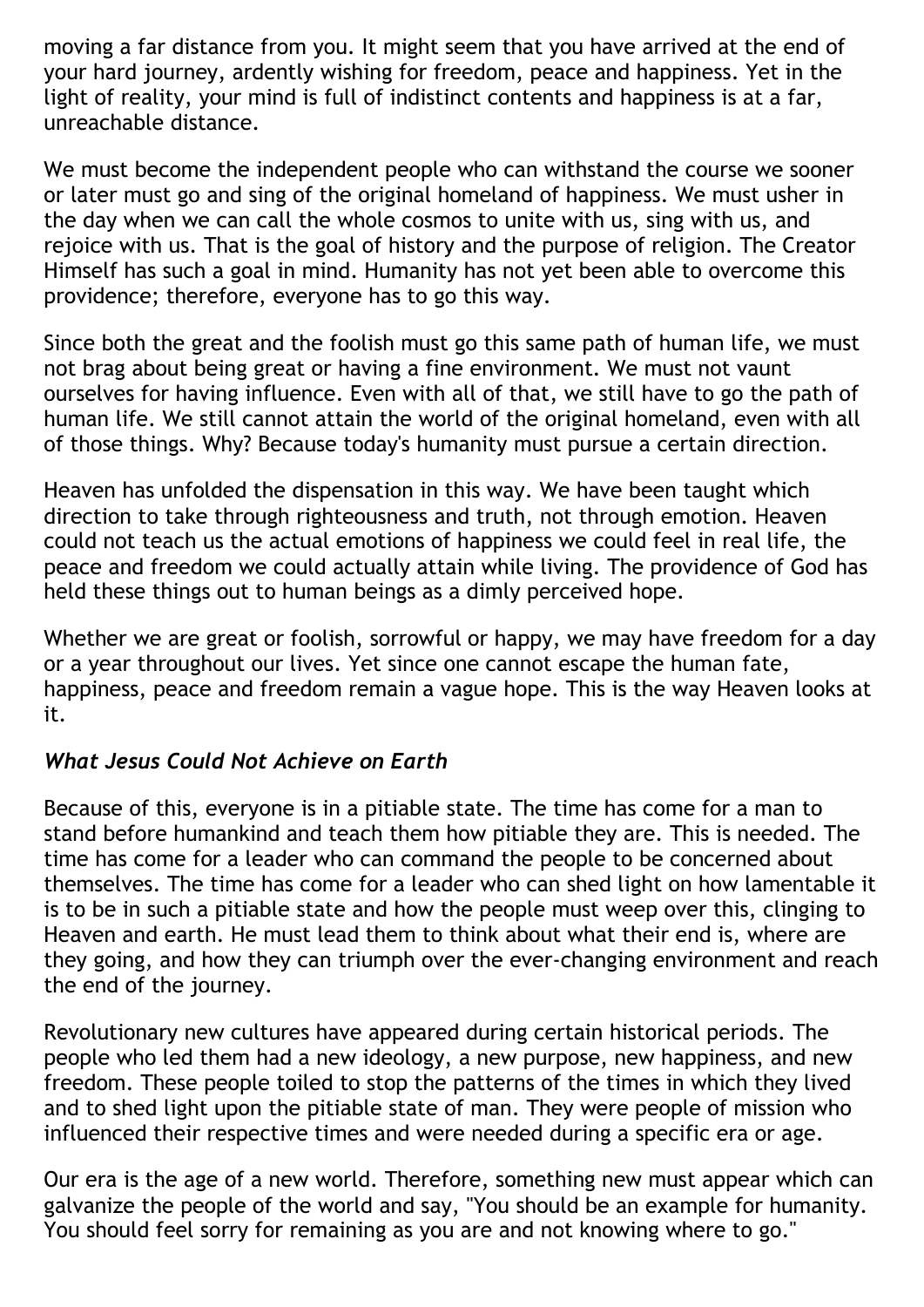Jesus came two thousand years ago and said that he was the son of God. The Jews, who took pride in being the chosen people, could not apprehend the appearance of the Messiah, in spite of the fact that they had eagerly awaited him. They had received the benefits of numerous prophets in their long historical course of four thousand years. Yet only after they sent Jesus to the cross did they realize that he was the Messiah, and they were placed in a sorrowful position.

We call Jesus the Savior. What kind of savior? A confident savior who could say, "I will take your sorrow upon myself." He said, "Come to me, all who labor and are heavy laden, and I will give you rest." (Matt. 11:28) We should be grateful for those words. Those were the words of the greatest prophet, for the sake of humanity.

If there are young men and women who were anxiously trying to understand themselves, with sorrowful hearts, they should step forward before those words with their hands lifted high. They should say, "Thank you, Jesus, for having come and said those words before leaving two thousand years ago. God, thank you for giving us those words through Jesus." They should be grateful for the spirit and direction of those words.

Now we need a central figure who can take charge of this nation and this world. We need someone who can release that burden of heart. Because such a need exists, Jesus promised he would come again.

What did Jesus not accomplish? Though he came to bear all the burdens, all the crosses of humanity, he could not bear the burden of the hearts of humanity alone. That is why the people of the world today are eagerly waiting for the day when they can entrust the burden of heart to Jesus, saying, "Lord, we welcome you."

We have inherited the historical misery. Someone must come who can block our way and block the way of the world in which we live, someone must block the flow of history, saying, "Recognize your sorrowful situation. Recognize how pitiable you are. Recognize your lamentable state."

We are walking a course of life that we cannot comprehend. Therefore, we live in fear which originates from our ignorance of what is going to happen to us. Where is the end of our journey? We are walking a course of life that we cannot explain. We are being dragged forward without discretion. You must go the course, knowing that you may run into a rock or go over a cliff. How will you feel? You will be sick to your stomach. Among you are people who have lived forty, seventy, eighty years. Some of you might brag that you have attained happiness, but no one has overcome the true life path. That is why we are all pitiful.

# *The One We Must Find*

Now we must find someone who can link his own pitiable circumstances with those of the world. My sense of loneliness must become connected with the world. My sense of being stifled and wanting, which for some unknown reason penetrates deeply in my mind, must become connected with the world. The time is coming when this worn shimjung will get connected with the world. We must find the one who can elucidate the whole thing, someone who can take charge of my misfortune,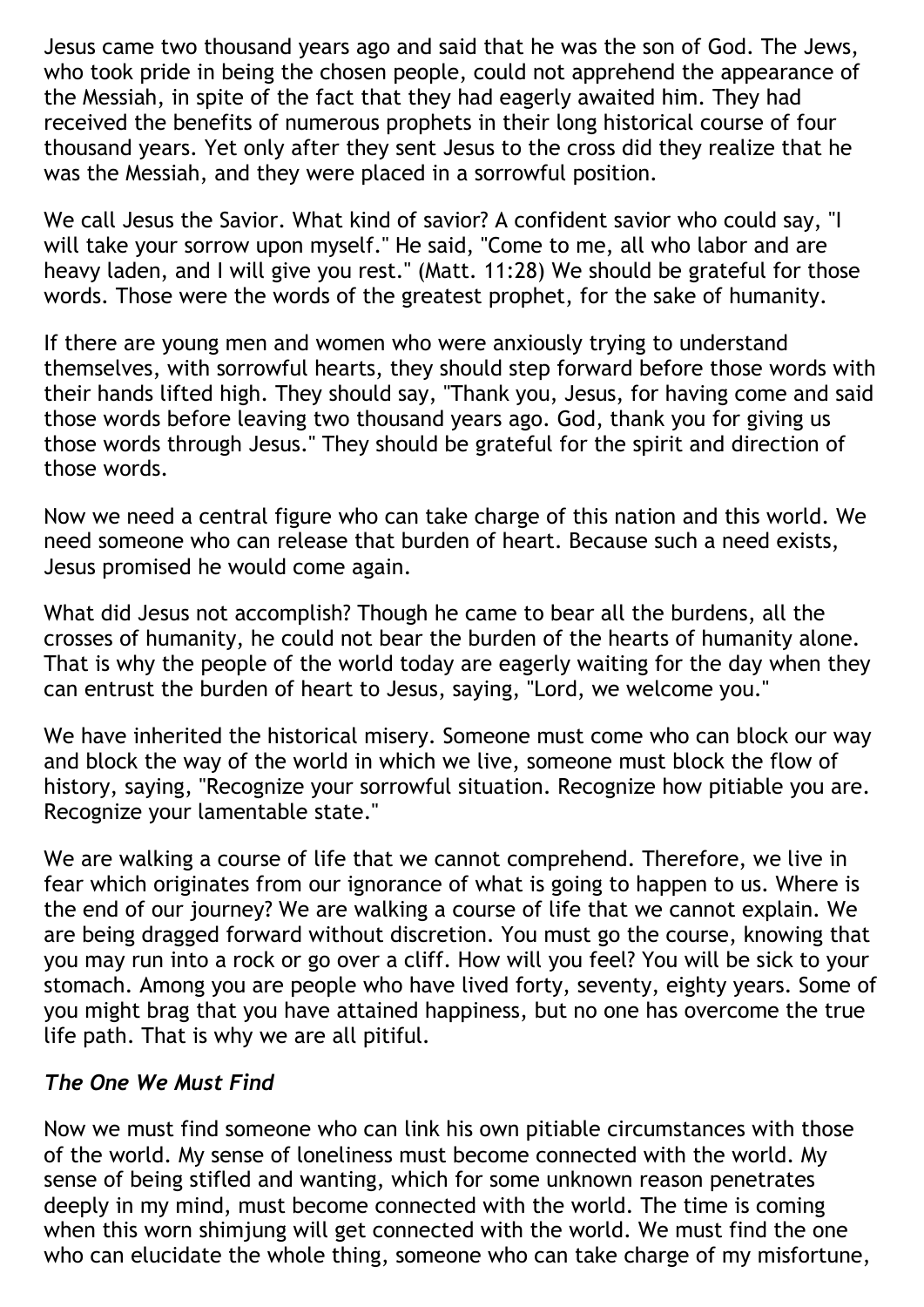my pitifulness, my loneliness and my resentment. Going a little further, we must find the one who can introduce the world of the ideal that I long for, the one who can let me enjoy fully and forever the heart I have wanted to feel in the world of happiness, peace and freedom. We must find the one who can let that heart, which is associated with eternity, bring happiness to everything in the corporeal world. If someone has met such a one, his life would be a successful one.

I know and believe that Jesus and God let us feel so, and that we can experience them in the sorrowful world. You should stop in your tracks if you think you know all there is to know. You should search for the one who teaches the secret method by which you can withstand what you must go through.

In order to do that, one has to overcome the circumstances he is faced with. He must go beyond his own hope, be well aquatinted with the circumstances, and be able to understand the heart. When our problems are resolved by God in reality, then we can believe in Him without anxiety.

Only when you are equipped with the ideology of such a heart can you stave off the emotion felt in such a world. You can do this even when you run up against grief in the weary course of life. If there is something which grows stronger when struck and beaten, which can resist betraying Heaven, something that is felt through the relationship of heart, it will not be taken possession of even if driven into the bottom of hell. Such a position must surely exist.

God's dispensation is directed toward one place, the original garden. That is why the providence of God who rules over history has come to establish the one standard through a course of many twists and turns. Compelled to follow this, human beings have to go through much suffering. Only after that are they able to stand before the one standard. That has become the standard all creation has to attain in the corporeal world. We must know this. We are pitiable people who have to go this course.

What does the term "the original hometown" remind you of? My beloved parents are in the original hometown. My beloved village, my beloved house, and my beloved brothers and sisters are there. If we leave our hometown and go to a far-off foreign country and stay there, then the boundary of the original hometown expands. My country itself becomes included in the boundary of the original hometown. What is more, seen from the viewpoint of the universe or the macrocosm, this whole world can become my original hometown. As your bounds grow greater, the boundary of the original hometown also becomes larger in proportion. You may well experience this in your life.

# *The Original Hometown We Long For*

What kind of place is the original hometown we long for? It is not the same place you mean when you speak of your hometown. The original hometown is the original hometown of the mind, that place of shelter for my heart, where my mind can take pleasure, the nest of the world of the heart. You must know that.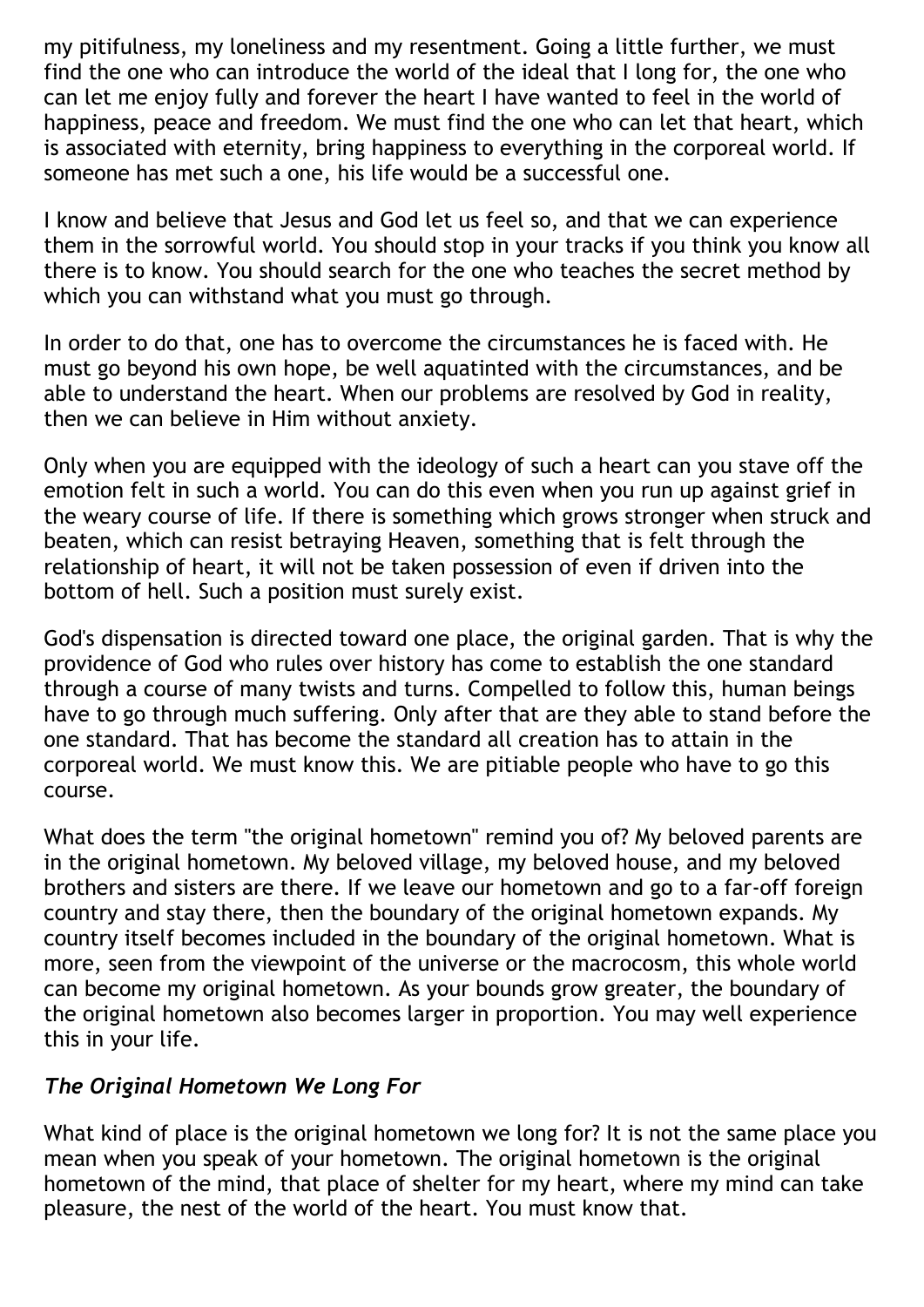We say that God has been unfolding the providence of salvation. If Heaven was to restore me and restore humanity, I would say to God, "Please restore me on the condition of my heart rather than my circumstances." Why is that? Circumstances can change, while shimjung has only one condition. For that reason, I think the man who seeks the true view of faith would ask for this.

Jesus said, "Where is the Kingdom of Heaven? It is in your mind." Where is our true original hometown? It is in the mind. Because the Kingdom of Heaven has a historical connection with the mind, we long for that original hometown in our minds. Because our emotions are unbreakably connected with our minds and are in a tangle, we long for that original hometown. Therefore, we must lead a life worthy of the original hometown, which can be connected with the original mind in the course of life. We must feel the garden of the original hometown.

Who would live in the original hometown? The original hometown is not where we live today. It is a place that can be likened to the garden of true happiness that history longs for, where true peace and true freedom begin. Think about it. Who is going to be there? The lofty, great and dignified God will be there. The Lord whom we have eagerly awaited will be there, too. The Holy Spirit will be there and the numerous meritorious retainers who have come and gone in providential history. Don't you think so? What is more, there will be incomparably loyal subjects; there will be filial sons and daughters and virtuous women without peer. If you cannot feel something of the ideology of that world by expanding the bounds of your mind, you won't be able to connect with it.

That is why numerous sages have taught moral principles to pitiful, fallen human beings: moral principles like the three fundamental principles and the five moral disciplines in human relations. Moses introduced the Ten Commandments. Numerous ascetics toiled to pioneer such a life. Any religion or ethical system or ideology which does not expand the field of man's mind on the path leading to the original hometown will disappear from this universe. Even if they persist, God will brush them aside.

You are on your way to finding that original hometown. You are longing for it. Since we human beings are looking at the original hometown on the distant shore, we must be somewhere along the course. What kind of path leads from hell to the Kingdom of Heaven? It is the path in search of the original hometown. You must know that it is this path. If there are people among you who have reached the age of seventy or eighty, you may feel concerned and anxious about your age, asking, "How far am I from the garden of the original hometown?"

What kind of place is the original hometown? We mean such a place that welcomes a man who comes in search of it with extended hands of bliss. We long for such a place.

On your way to finding the original hometown, you may at times be in a situation where you have been wronged. You may have reason to feel bitter grief in your heart or feel unbearably vexed. However, since you have stepped forward in search of the original hometown, you must realize that such situations are inevitable. You can't turn around from that path. Besides, you won't be able to ignore all the great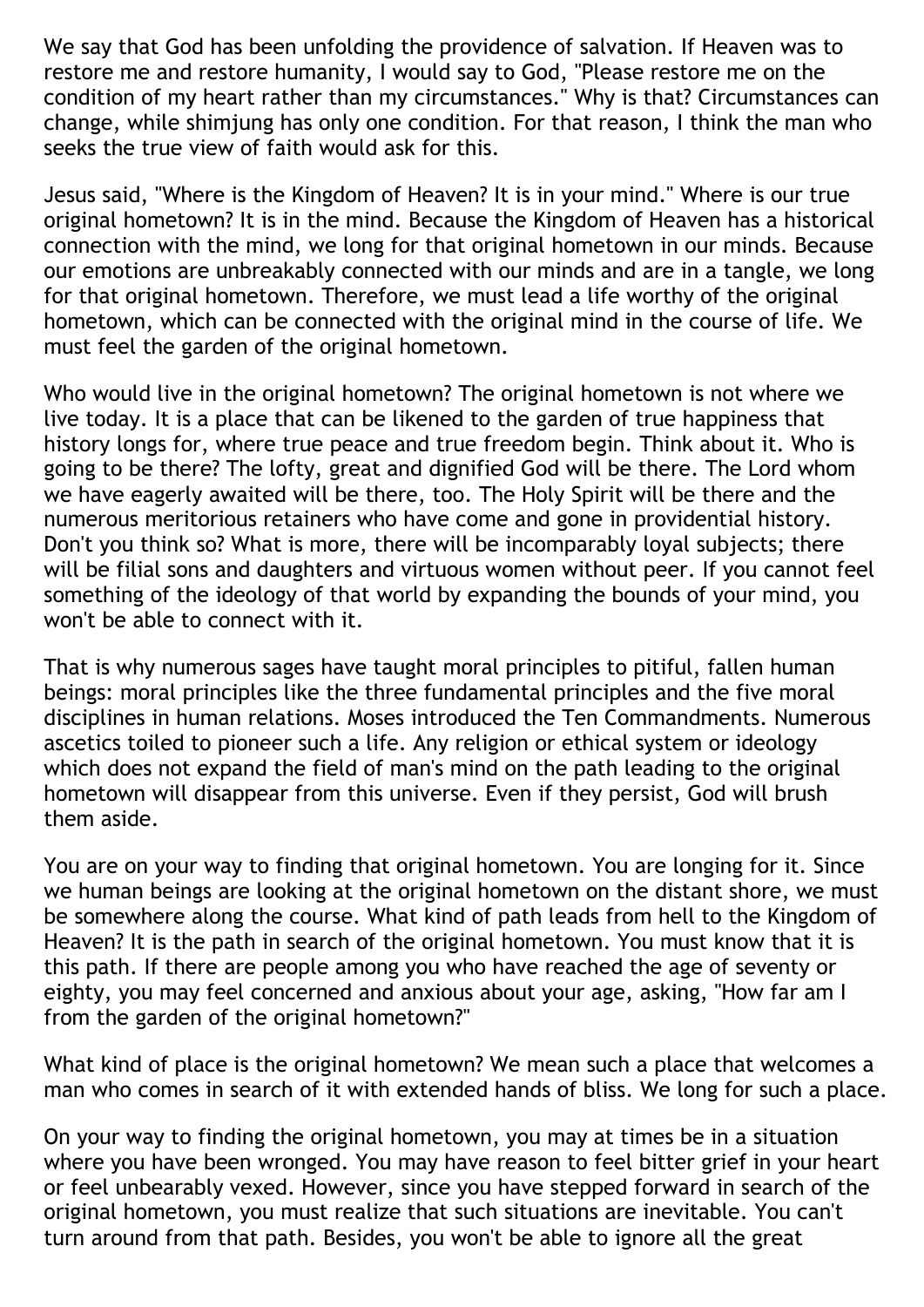historical achievements established by your ancestors. You won't be able to ignore the achievements of the founders of religions and ethical systems who made efforts to cultivate this path.

We must go on. We are fated to go on and cultivate the path of life before losing our vigor. Do we have the center of heart and mind with which we can have an unchangeable, dignified mien? This is the question you must ask yourselves today. Jesus referred to this directly when he said, "The Kingdom of Heaven is in your mind."

# *The Attitude of the Man in Search of the Original Hometown*

The parents and brothers and sisters we long for live in the original hometown. There are mountains and streams we are dying for a sight of. The original hometown is such that not all creatures will welcome us in our eagerness to see it. On the way to see that place, you will feel that your life is sorrowful and that the path of your life is miserable. Yet since you are on your way to see the original hometown, even if you feel you have been wronged and feel vexed, even if there is a moment when you have to decide between life and death, you must not forget to think of the original hometown, shedding tears. Thus, you will not fall down. This is the path of our life. We must not forget that.

All sages in the world of mind and ideology wandered the path which leads to the original hometown. To find that world, they forsook all humanistic reasoning and severed all connections, even with the surroundings to which they were emotionally tied. Then they struggled hard. All of them struggled hard to walk this path; not to mention our ancestors, those prophets and sages who walked on behalf of Heaven, and Jesus, who came to resolve this. He set the goal of finding the original hometown after coming to a perfect understanding of it.

Jesus was not forced from the path by opposition. Jesus did not seek the silent mountains and streams to pray because he was afraid of rejection and oppression. Jesus did not fear the Roman tyranny and the path of the cross. On the path of life he had to go at all costs, he was prepared for such situations. He had to endure, and he was ready for every tyranny, every cross, every lonely path and pitiful situation he had to face.

Jesus felt the shimjung of the original hometown. Jesus was the Messiah, who had to assume the position and exercise the rights of the welcomed central figure of that original hometown. Therefore, the more he longed for the original hometown and felt the nearness of that world of the mind, the more miserable a heart he felt.

We must know that if some kind of an enemy exists, Satan, then there will be a fierce battle to the end in the course of going this path.

The democratic camp has arrived at the worldwide level with a new world of ideology which ought to seek the path of the original hometown. Therefore, unwanted spears and swords will block the way. Even if they block the way, the democratic camp must go over them bravely, keeping in step with the direction of the fate of Heaven and earth.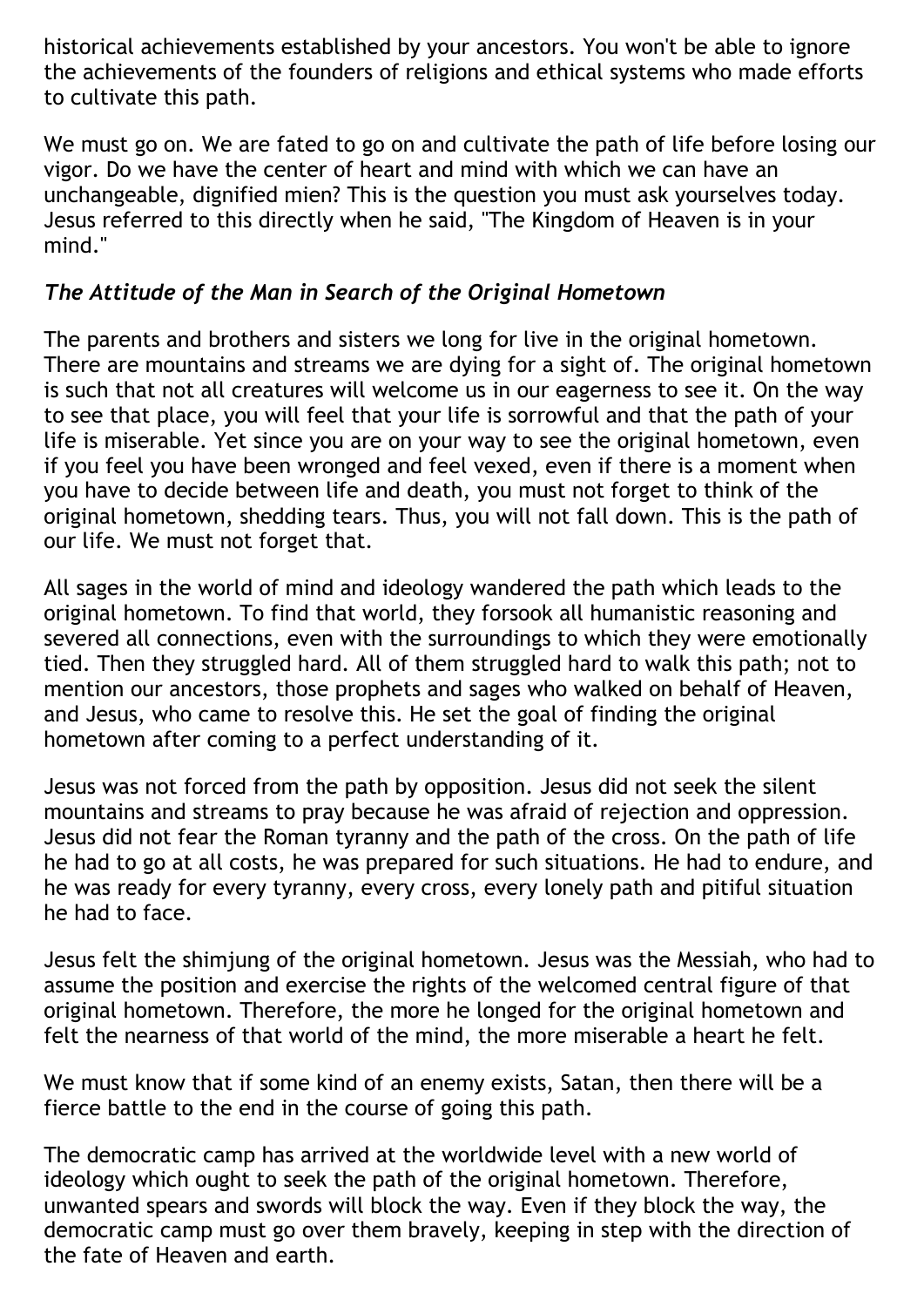Therefore, the democratic camp must now take a resolute, worldwide step. Individual nations also must take resolute action. The people, all organizations of society, and all individuals will have to make courageous decisions. By doing so, you must be self-confident as you walk the path leading to the original hometown. Heaven will require this kind of man and call for such a family, such a society, such a nation, and such a world.

Let's say that the day of the Second Advent we long for is coming. Let's say that the day of our ideal is coming. What kind of day will it be? Seeing you who have come to restore the heavenly love dragging your wounded legs, tired and shoved about, struggling hard on the path leading to the original hometown, how will Heaven relate to you?

Ladies and gentlemen, have you ever thought about it? I had this kind of a thought: "I wish to see the moment when pitiful God can laugh. I wish to see the Father who knows my heart of adoration and desire for Him and who sheds tears holding onto me." Hearing that, how would God feel in His heart?

Heaven will weep bitterly, clinging to the man who is wounded in a miserable environment, wronged and mortified while going the path of life. If such a man walks forth on the path in search of the original hometown for the sake of the Father rather than for his own good, Heaven will weep bitterly, holding him.

# *The True Nature of Man Is to Live in Intoxication*

We are wandering in search of the original hometown. We are people who lie at anchor on the course of fate we cannot help but go. However much one might boast of himself, there is no one who can proudly say, "All people! The whole of the macrocosm! Act in concert with my words."

Where can we turn our steps which seek the original hometown today? The original hometown is the place where the parents of true love are. It is the affection-filled nest of true love. That is the place where we are to stay and rest. That is the world of peace, overflowing with happiness and hope. It is the garden of freedom. The stronger your admiration for that place, the greater your mind will burn with indignation on the earth. You will resolve that you will live cleanly in relation to the earth. The historical men of the past were the people who lived that way. Even in the world today, there are people who run a thousand miles, not noticing the distance, in search of their lost parents. There are people who go seeking their loved ones, despising a distance of ten thousand miles. If you have less determination than that in going the path which leads to the original hometown, you should have a guilty conscience. For a moment, an hour, a period of your lifetime have you ever wandered in search of the path leading to the original hometown? You should not allow yourselves to be irresponsible. Only when you can leave behind a responsible life can you gain your honor before the heavenly principles that re-created the history of the original hometown and established the will of the providence. Don't you think so? The ancestors who lived such a life became historical figures. The ascetics who lived in such a manner formed religions. Therefore, we today should also long for the parents of the original hometown, the mountains and streams of the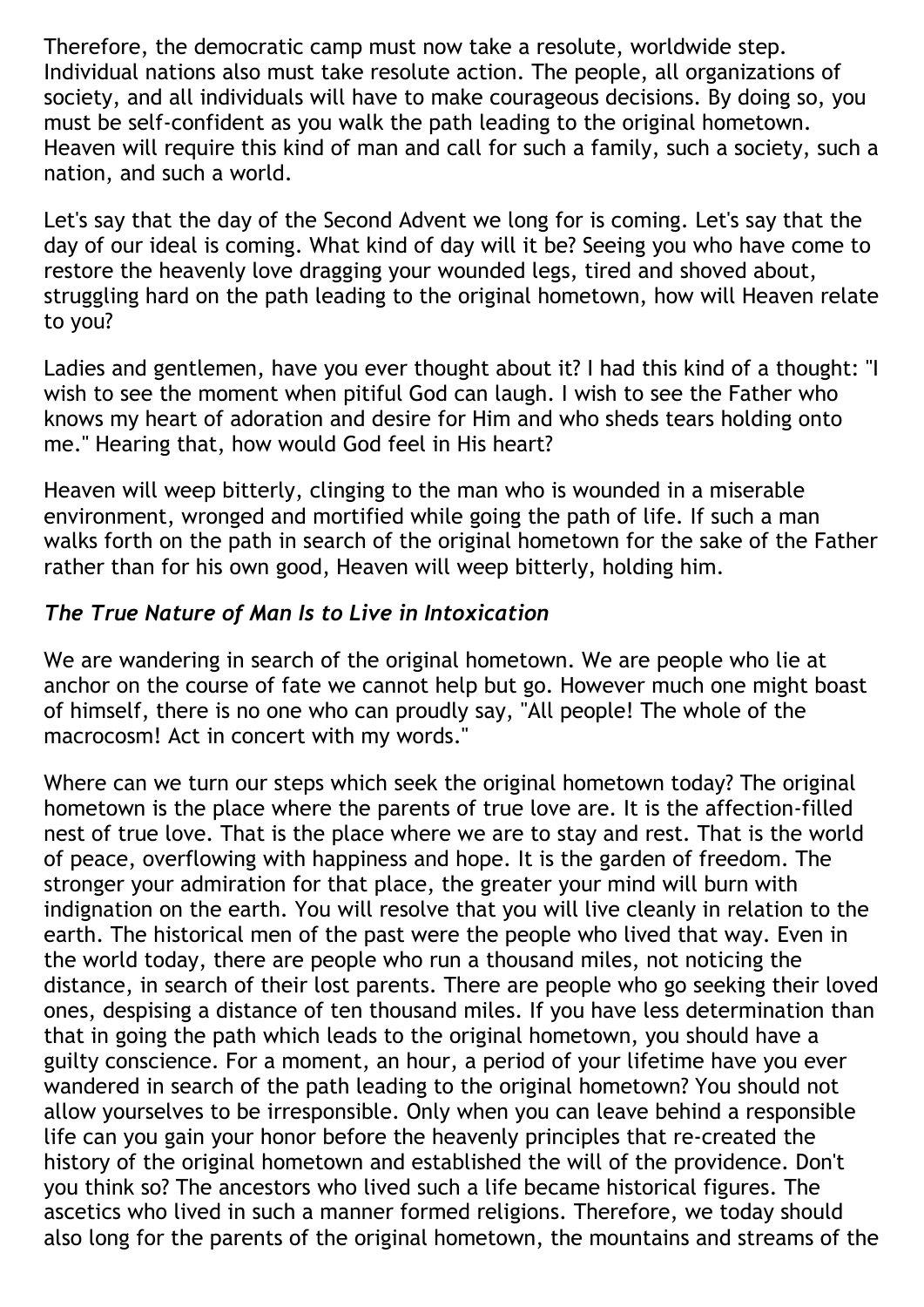original hometown, the family and world of the original hometown. Such a time has come.

Communists today are dreaming of the worldwide original hometown, but centered on a materialist concept of history. It won't work.

Ladies and gentlemen, we should not send away the man we met in the world of the internal shimjung (where external circumstances do not matter). It does not matter if he is black, white or yellow. If we find a man of such a world, if we found a man who belongs to such a place, then we will be able to live intoxicated, aloof to external things like eating and clothing. Any ideal or thought will be evaluated and judged according to such a man. It will be judged according to his standard.

The great point of Christianity is the emotion that can lay the heart bare, and the bitter tears that seep out of you after you start believing in Jesus. This emotion has formed Christianity in the course of history. In order for Christianity to enter into a stage of reform, there has to be a man who can connect to this shimjung. There has to be a man who is unchanging. If a thinking man can control his vivid emotions by the intoxication of an idea, if he can find something that establishes eternity, transcending time, he will be a happy man. He will be the man who stood the test in the historical view of the Heavens and earth. He is the successful candidate who can wield the heavenly principles with the heavenly heart.

In studying the original nature of man, we find that man to be intoxicated. Think of a great, world-famous scholar. A man who says, "Oh! I will study in this manner and become a scholar like so-and-so," cannot become such a scholar. It doesn't work that way. If one continues to study hard, intoxicated with it, without knowing it, he will become a world figure. That is how it should be.

Without intoxication, we cannot discover any rules or formulas greater than those we already have.

# *The True Leader*

Since we call Jesus the Savior, what kind of a central figure was he? He was not intoxicated by human circumstances. He was a man who was intoxicated with God's shimjung of love, with the historical shimjung, the shimjung of the period and the shimjung of the future. He was totally engrossed in it. He was completely taken up with it. Heedless of whether he was chased or cornered or killed, he said, "Father, please do according to Your will." There should be men like this. Yet looked at in the usual way or from a rational point of view, Jesus was a crazy man, a lunatic.

Whom is man seeking, longing for and wishing to meet? It is a leader who introduces to him the world of the heart, the world of happiness, peace and freedom. Such things are necessary. If there is a leader who can show the direction to those of us who are going the path of life with shimjung today, he will be a true leader. The person who goes the path of life with such a shimjung should exist on the earth.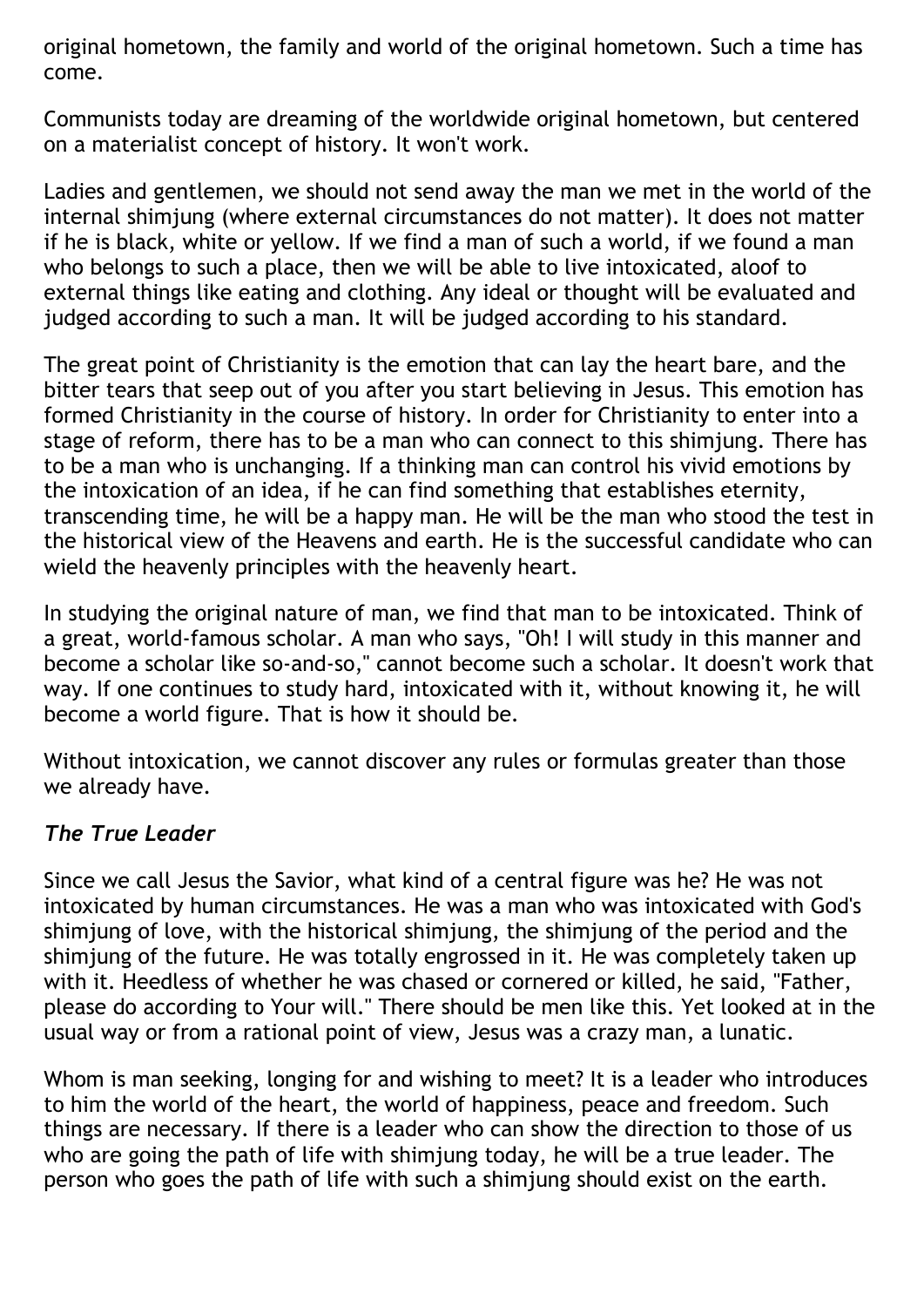Earth and Heaven, our ideology and reality, are in opposition. The mind and body are always fighting, having become each other's object of struggle. That is because of the Fall. We cannot deny this.

Because of that, if a man has sought the worldwide ideal world, he will not be able to settle down in the world that has been formed on the earth. He cannot experience a comfortable life while coming through the course of history. Look at any of the great names; they all are in the same boat.

Seen in this light, Jesus, who is in spirit world, is also a pitiful man who clings to the earth and prays, "Father, please forgive humankind." Why is Jesus a supplicating figure, not a figure of sheer glory? Because of his untimely death, he could not complete the path of life he had to go through on the earth. Thus, he is destined to come back again. That is why he is in paradise.

Although Jesus was intoxicated with God's will, he could not experience that intoxication with humanity. That is his lamentation.

What is different about the day of his return? The difference lies in the fact that humanity, centered on the will, can be intoxicated in their hearts while relating to Heaven. Jesus is seeking this. This is the situation Jesus is in, and you should know that.

One may praise oneself: "I have studied a lot and I know a lot! This is enough for me to get by anywhere I go. I can be called a teacher and establish the authority of an instructor." But such a one should not brag. By contrast, there may be people among you who concede, "I haven't learned much, and I am ignorant and awful." But all of us are the same in the course of life. There is no such a thing as one being great while the other is foolish.

Why is that? All men are the same in that they move based on shimjung. The mind of a president who loves his or her child is the same as the mind of a mere laborer who loves his or her child. You must know that the more humble a man is, the stronger his loving mind toward his wife and children. He feels strongly in his mind that he himself is insufficient. He feels sorry in his mind for not being able to fulfill the duty of a parent and a husband toward his children and wife. But the man who thinks he is great would say, "I do all I can..."

Which is more lofty in heart? Men on the lower end are more lofty. So don't brag about yourselves.

You should be intoxicated by such connections and by the shimjung of the original nature, saying, "Thank you." Jesus told us to go that way. He also told us to pray ceaselessly. Why did he tell us to pray ceaselessly? He said so in fear of our diverging from the right way. For the one who can go the path of the will with confidence, heedless of day and night, prayer is not necessary.

Why did Jesus go up to the Garden of Gethsemane and pray? Why did he go to the Mount of Olives and appeal to Heaven with his lonely shimjung? If he had been able to share joy with humanity, moving together with them centered on shimjung, would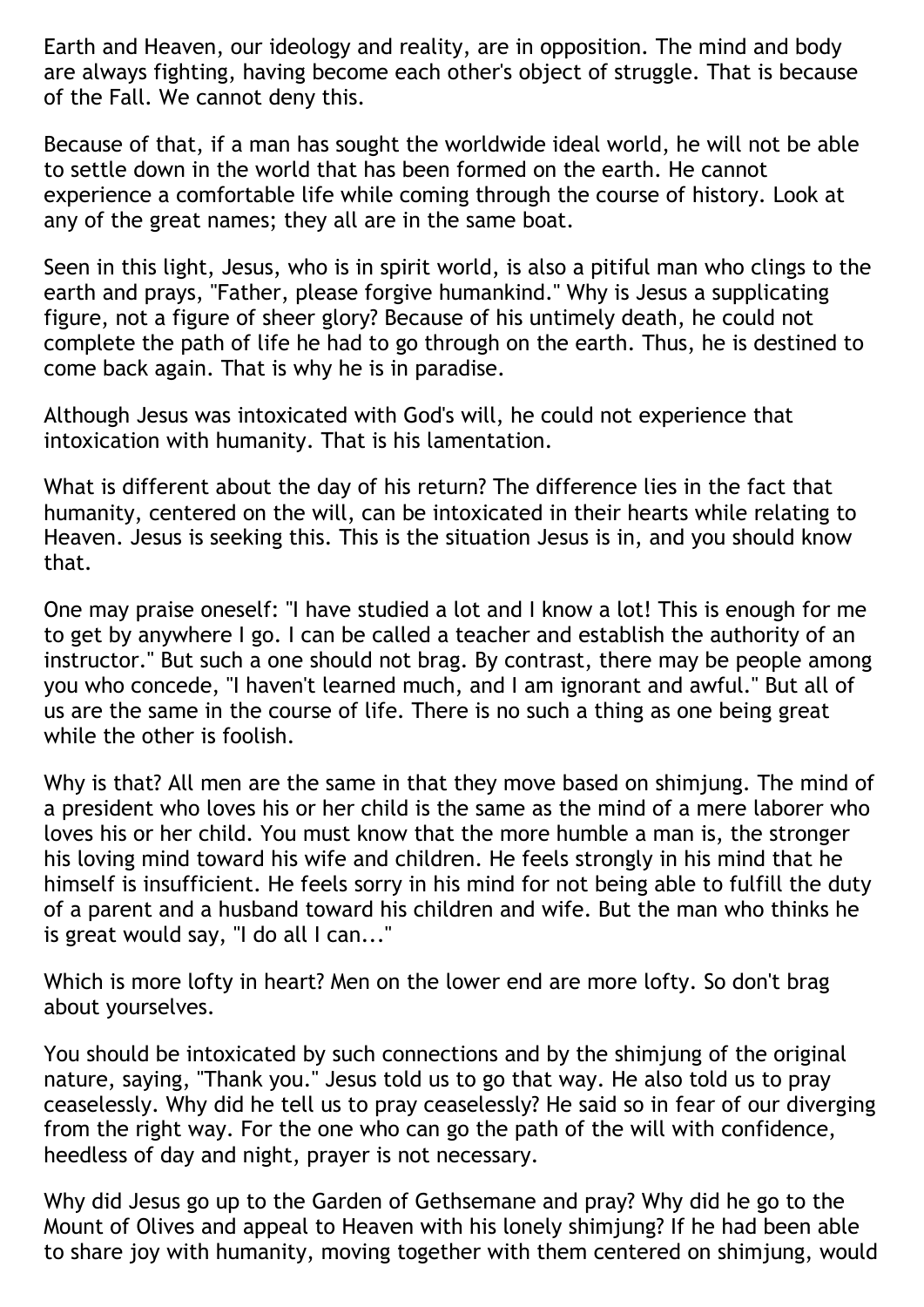he have had to go to the Garden of Gethsemane and appeal to Heaven? He did so, didn't he?

# *One Who Is Close to Heaven*

Is there any one who has confidence in going the path of life in search of the original hometown? If anyone knows how to go the path of life with confidence, intoxicated in their heart, let's see who you are. This is judgment. If God exists, I believe He will call such people out on the day of judgment.

History will back up the person who went with confidence along the path of life, intoxicated. Jesus confidently went the path, bearing the cross after a life intoxicated by the will of God. On the national level, people who knew the fate and direction of the nation and went over the path of death prepared to sacrifice themselves, intoxicated in their efforts to fulfill their responsibility, were called loyal subjects and patriots. We cannot deny that such people change the course of history. The course of seeking the heavenly love responds in the same way.

Who can stop the mind that longs for the original hometown? Who can stop the yearning shimjung that seeps out of my mind? No matter how dignified one is, no matter how knowledgeable, one cannot reject this mind that pursues something new.

Only when one waits eagerly and sincerely for such a thing and speaks from intoxication with such an emotion can he or she lead a doctrine or thought.

If there is a leader for humanity, what kind of a person will he be? He has to be a man with confidence in the course of life. He will be a man who goes forward intoxicated with God's shimiung, having raised himself with confidence not only before humankind but before God and all of creation as well.

If there is such a man, intoxicated with such a shimjung, everybody will wish to go to him and rest, leaning on him. If there is a man with such content of character, everybody will want to worship him. Why? Because our original nature perceives that it is fated to go such a path. Our original mind realizes that the path is to be taken without fail. Our mind cannot help but always lean toward it. Therefore, please don't get disappointed. Please don't brag of yourselves, either.

Those who know the pitiful and miserable situation people of our kind are in, and who weep bitterly upon seeing them falling down are close to Heaven's side. If there is a man who, seeing his brothers and sisters becoming stragglers in the course of life, frets, "When will you come?" he will be a heartistic leader. Such a leader is in demand among church members today; the sheep are looking for their shepherd.

For that reason, Jesus shed tears for humankind. "Come to me," said he, shedding tears. Sighing for grief over Jerusalem, Jesus spoke out of his sorrowful heart, saying, "O Jerusalem, Jerusalem, killing the prophets and stoning those who are sent to you! How often would I have gathered your children together as a hen gathers her brood under her wings, and you would not!" (Luke 13:4)

# *The Successful Man in the Course of Life*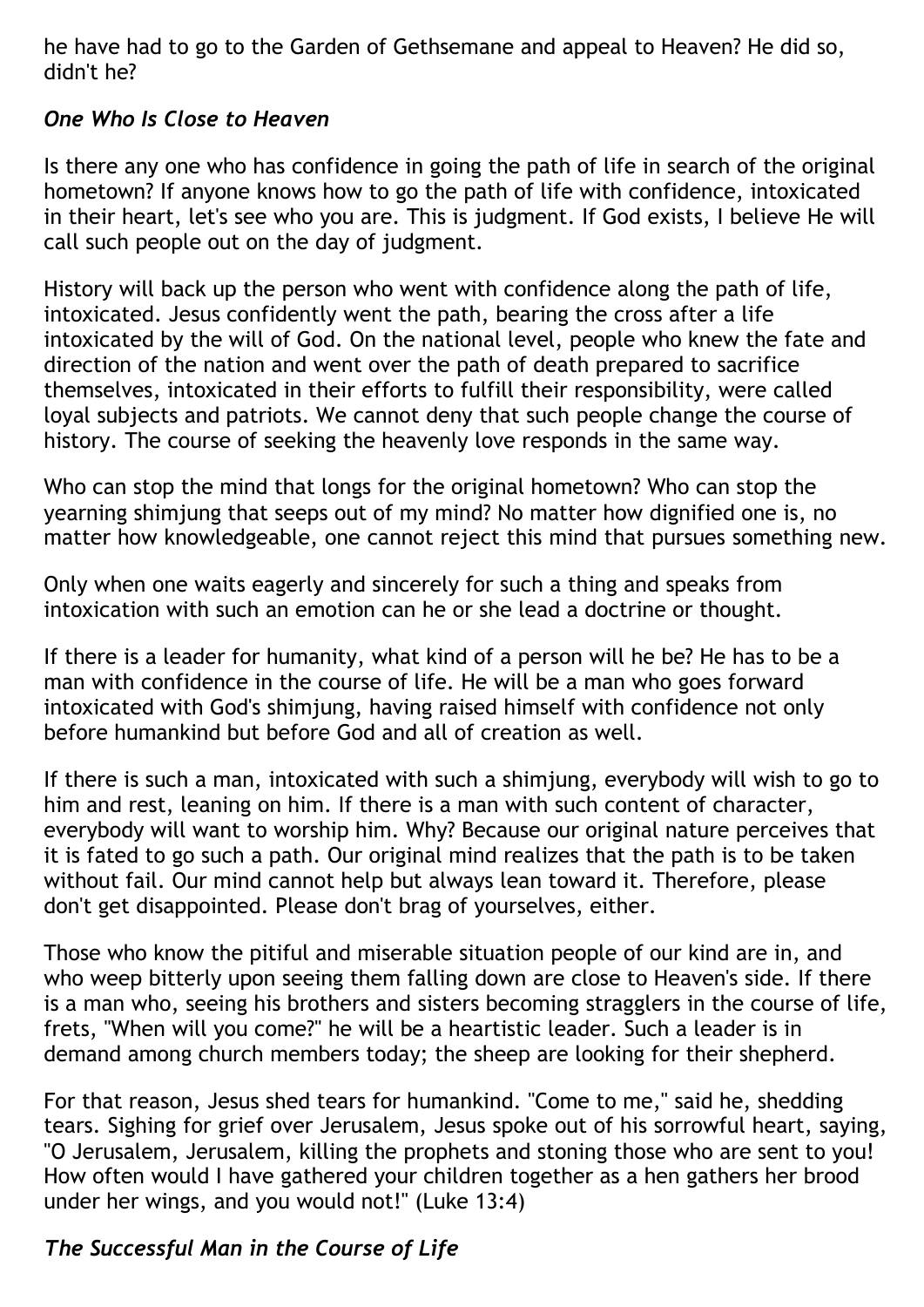Are there young men and women today who are trying to embrace this nation? Is there any man who has the mission to lead the nation, opening up a path for it to go forward? Is there one who feels responsible for that mission? If there is such a man, he should look at the real condition of this struggling nation and know that the tears Jesus shed appealing to Heaven are historically linked to it. He should appeal to Heaven for the sake of this nation, as Jesus appealed for his.

This is the historical trend of thought today. This is the future outlook of the nation. Since we cannot deny that humanity is looking forward to the time when we are united to the heavenly ways, we must realize that we are struggling hard on such a course. Therefore, we must be able to have confidence in the course of life we go. We cannot do without it.

If there is a man who goes running with that confidence, having the shimjung that yearns for the original hometown of hope deep in his mind, he will say, "Mountains! Obstruct my view. Seas! Cross my path. Enemies! Make your appearance. Who is going to block my passage?" Even if the winds of persecution blow, it will last only for a time. Even if the arrows of trial come flying, it will be momentary. Even if the fear of death sweeps over, it will be transient. If there is one who, knowing this, runs to overcome this passing time, forgetting about his own short life in order to seek the time of greater value, he will be a success in the course of life.

Looking at your journey, the Father should be able to weep. The Father turned away His face when Jesus was being crucified. He didn't look away because He was joyous. He turned away His face because at that moment, Heaven's bones were melting. Jesus was thinking of the will of the original hometown even while facing death, and he feared that he might not be able to fulfill his filial duty. He was concerned about the parents of the original hometown. Because Jesus' heart was of such a standard that he could connect to Heaven and earth, he resurrected, advancing through the line of death. The same condition applies to you, too. Without such a heart stirring within you, you cannot surmount the world of death. You cannot sing in triumph. You cannot become princes of victory.

If we think we should attend such a person today, we must strive to do so. Since we ourselves are not connected to and intoxicated by such a shimjung, we must strive to attend one who is. Since numerous ancestors in the course of history struggled hard, and God also has had a tough struggle in directing history, how can we expect to stand still?

To open up such a path Jesus said, "Ask, and it will be given you; seek, and you will find; knock, and it will be opened to you." (Matt. 7:7) If the providence of Heaven were comfortable and easy, why would we need such words?

People walk the weary path of life, believing that the path they take is the right one to their destination. But later on they realize that they have walked in the opposite direction. This is the sorrow of Heaven. While the direction the parents wish their son to take is something like this, the son, having turned profligate, walks in the opposite direction and then loses his rights. We should understand the hearts of the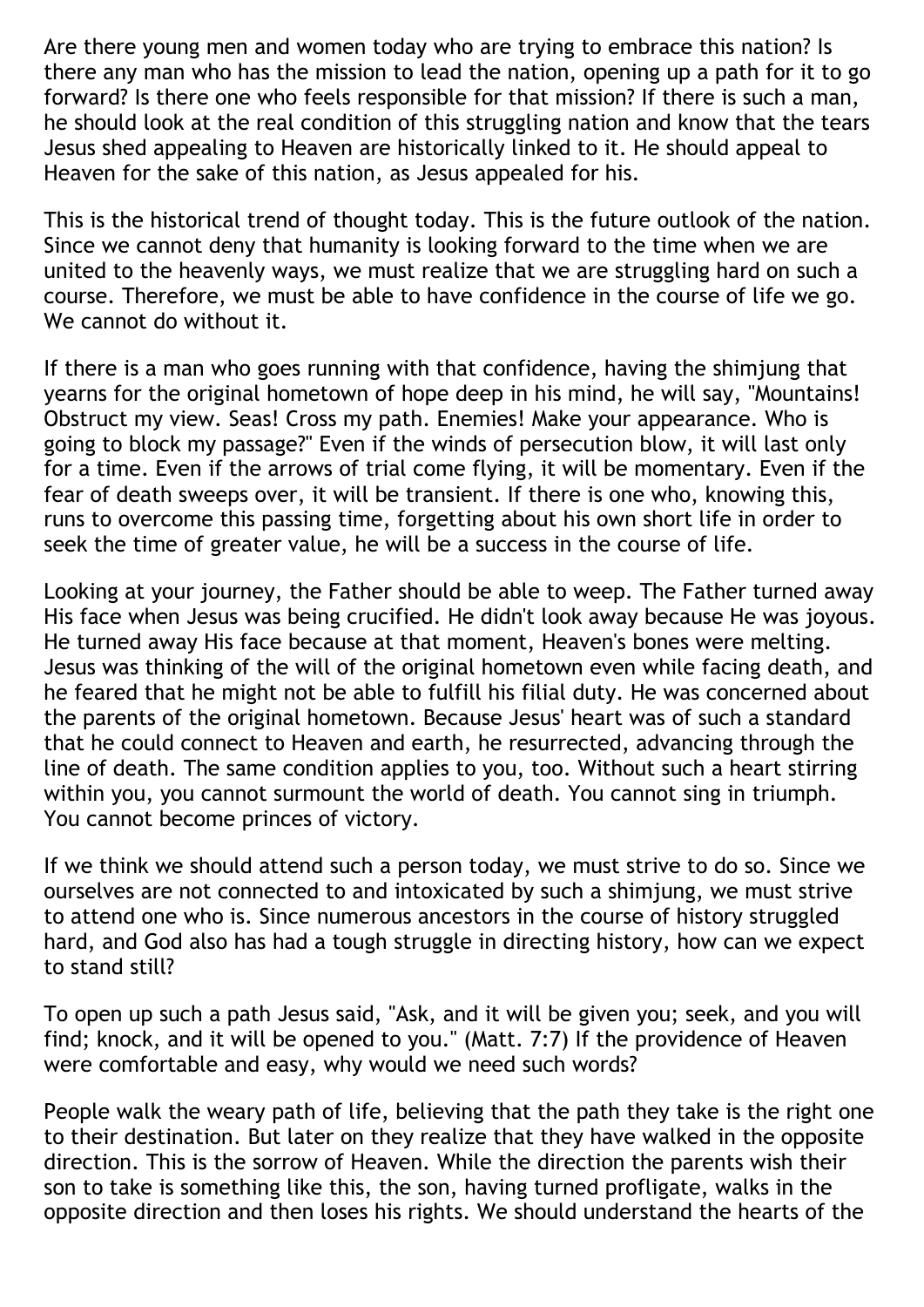parents who watch this son's miserable situation. Parents watching their son in such a situation would weep bitterly.

# *God's Toil to Guide Man in the Right Direction*

The direction that man is taking and has taken in history is not the direction of Heaven. It is the opposite. For that reason, Heaven more than once blocked the way in order to put humanity to rights. God set up the familial standard by raising up Noah. Even if Heaven had to annihilate the whole of humanity, Heaven blocked everything that was not right and tried to lead Noah's family in the direction of Heaven. However, owing to Ham's mistake, Heaven could not restore Noah's family.

What about Abraham? Heaven had led Noah out to restore the original hometown. Noah was pitiable. Abraham left the mountains and rivers of his homeland, Ur of the Chaldeans, and wandered about to find the blessed land of Canaan. He was pitiable, too, wasn't he? Not only Abraham, but Jacob and Moses were in the same pitiable situation. How would God have felt in His heart after driving Moses out of Egypt into the wasteland of the wilderness in order to restore the people of the original hometown? Nobody knew the heart of God, who was more grieved, more mortified, and more deeply pierced with lamentation than Moses was when He drove the Israelites out from Egypt. Who would have known that such was God's heart? If Moses, who was leading the nation out, had gone forward unchanged, intoxicated in God's heart, the incident of striking the rock twice would never have occurred. We know the lamentable fact that because Moses could not connect with Heaven's heart, at that moment Moses himself blocked the way of the nation.

Heaven drove Noah out to restore the original family. He, too, was pitiable and fell short. So was Abraham, whom Heaven drove out to establish the land of blessing.

What happened to Jacob, who was pining for the land of the original hometown? When death came near in Egypt, his dying wish was that his bones be buried in his hometown. How much pining for his hometown does that show? He did not want even the water trickling down from his decomposed remains to be left in the enemy's land. You must know that Jacob felt such precious pride in being of the chosen people.

Let's look at Moses again. God drove Moses away to restore the original nation. How much do you think God wished to live in that nation? However, Moses could not realize the will.

The people who were raised up to do so could not uphold the will of God and failed. God's intention was to restore the whole of the world by building a people and a nation after restoring the family and mountains and rivers of the original hometown. Yet even with these failures, the will emerges in its own way, outfitting itself conditionally for a bigger scope.

Even if the realization of the will of God was to be delayed, Heaven sent the Messiah to straighten things out and build an original nation. But then what happened to that Messiah?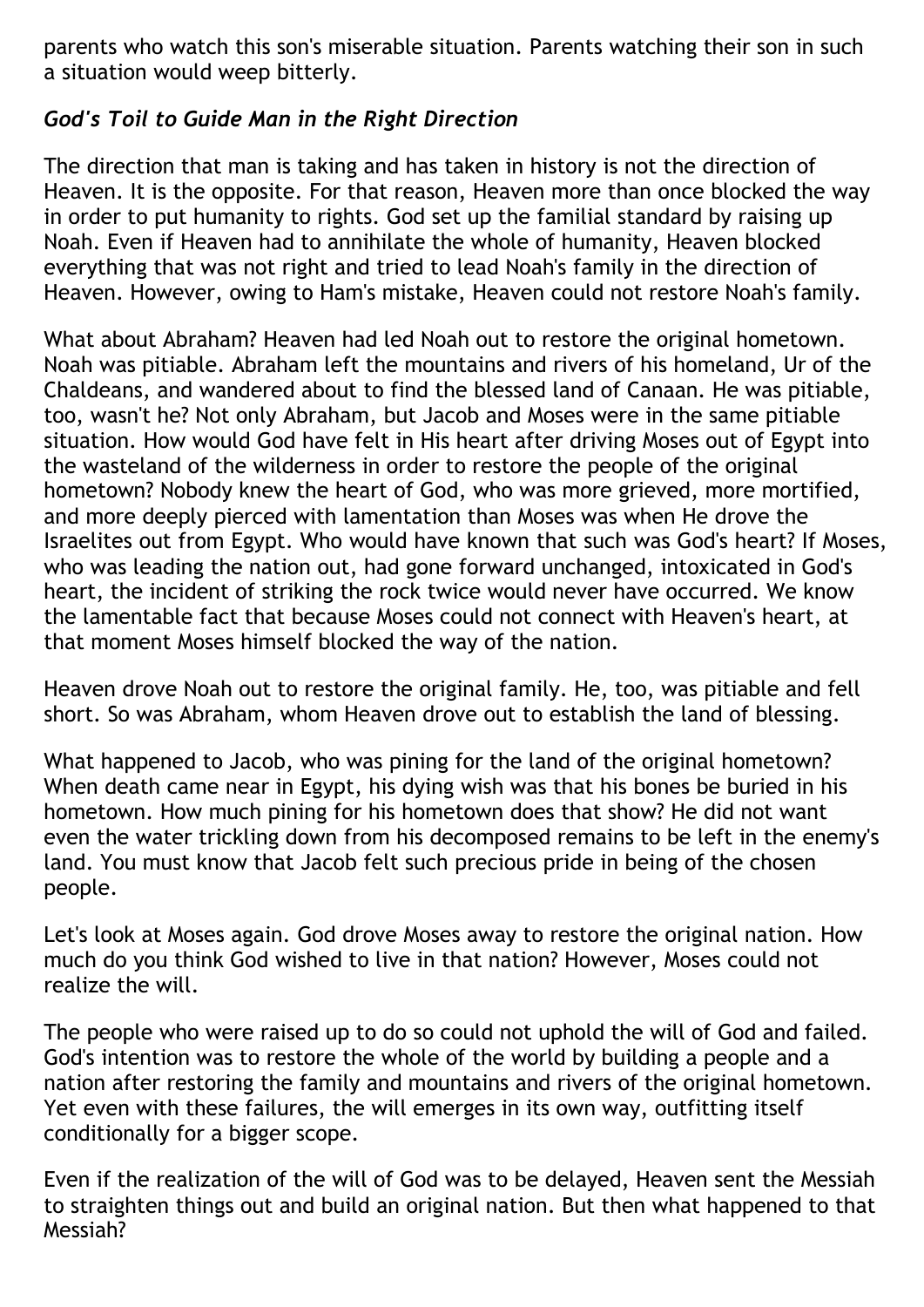How ardently do you think Jesus wished to establish the heavenly sovereignty for God on this earth? Yet how did the Israelites treat Jesus? The Israelites were to build a nation of original nature centering around Jesus. They were to become the heavenly soldiers marching toward Satan and his minions and to be the elite soldiers of Heaven. What did they do?

Jesus' death was a forced separation, an unreasonable parting. I think of it that way. Therefore, the fathers of our faith have absolutely nothing to be proud of. The chosen people were not supposed to kill Jesus. Jesus' path was not supposed to be like that, a path of arbitrary separation.

# *If the Jewish People Had Attained Heartistic Unity with Jesus*

The grievous resentment over the unreasonable death of Jesus has remained on this earth. That is why Heaven has dealt with man through a heartistic ideology from Jesus' death until now. The reason that the Jewish people have been able to gain victory in the world is because of the heartistic connection of looking forward to the one future time. If the Jewish people had attained heartistic unity by centering upon the people who were in search of and looking toward the heavenly goal, a doctrine of cosmic significance, which could have had a greater impact on the heart of man, would have emerged. If this had been the case, a unified world would have definitely been accomplished through the Israelites. I believe so.

But where did that kingdom, that nation of the original hometown that was to be built around Jesus, go? Where did it go? Where did the land of Canaan go? Where did that original hometown go? Where did the land and the holy temple where Abraham received blessing and made sacrifices before God go? Where did Adam, over whom God could have a direct dominion, go? Where did Noah, whom God selected with his family inside the ark, disappear to? The world of the original hometown, the heavenly haven, does not exist. That is why it is written in the Bible that we are like orphans and widows.

There is a legend in Korea about a man named Saht-gaht Kim. He wore a conical bamboo rain-hat and wandered about, a lone traveler, throughout the whole extent of Korea. He was considered great. So even if you who are walking this course of life appear miserable, you must become men of character. You must become those who can sing of the cosmos with Heaven, who can be paired with Heaven along with all things in the universe. Your loving shimjung must match the heavenly emotion. If I had met such a man, even if he was reduced to beggary and carrying an empty can, I would have attended him with my utmost devotion.

We human beings have repeated the history of sorrow. We have bound up, beaten and destroyed ourselves many times. The same thing happened at the time of Noah, and also at the times of Abraham, Moses and Jesus. This is the final period of history today, when it is forewarned that human beings must work out their destiny, fulfill their mission, and open up the path of life. Where will God drive humanity to? In the time of Jesus, God drove humanity to restore the kingdom of the original hometown. From now on, God is driving them for the sake of the world of the original hometown He wishes for.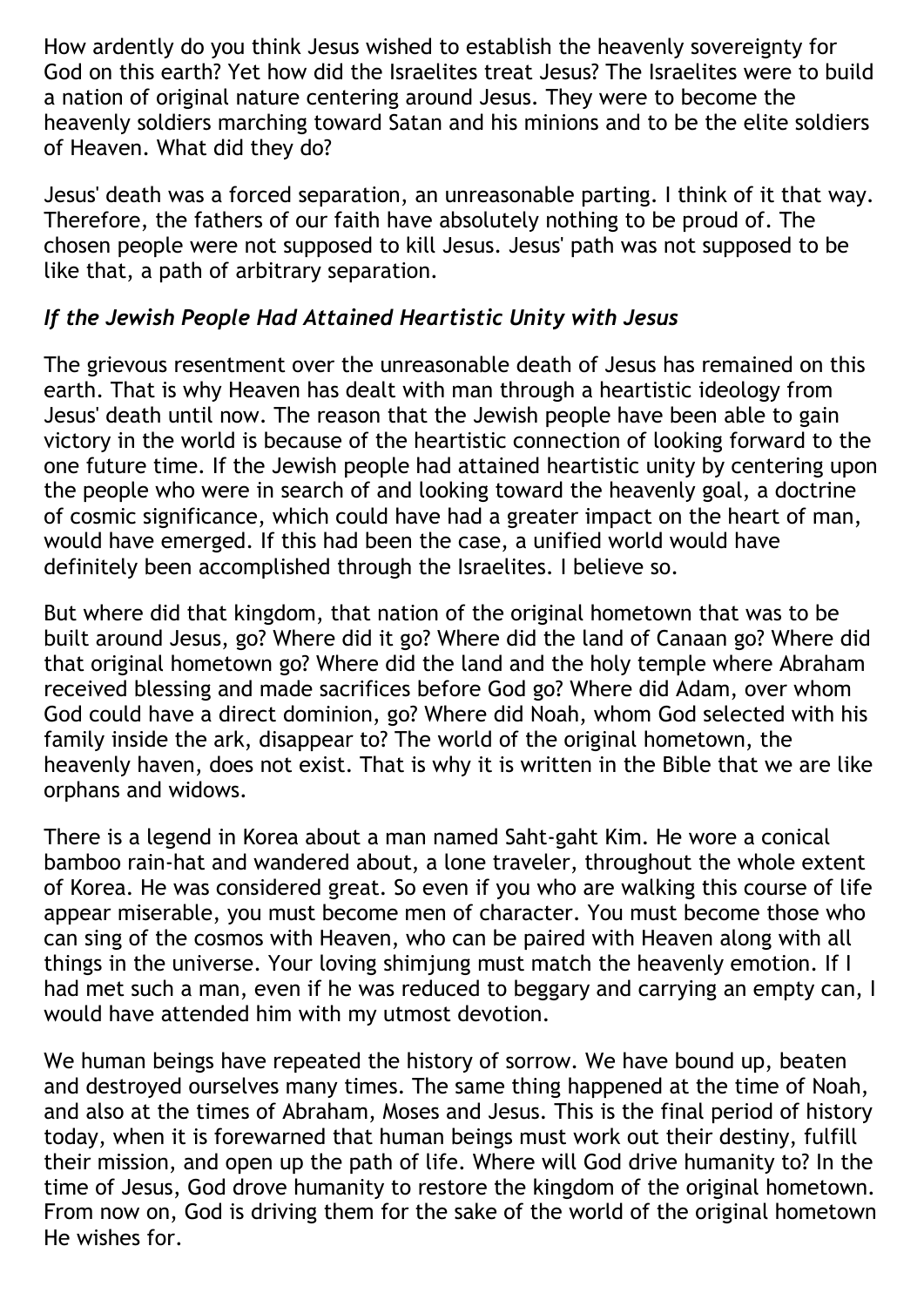To build and govern the world of the original hometown, it is said the king of kings would come. He is the Lord whom we eagerly await. If a man were to fall down in the course of life yet drag himself on and then die for the sake of restoring the kingdom of the original hometown, he would remain as a loyal subject and meritorious retainer in the kingdom. Heaven will surely raise him up. That was why Saint Paul abandoned all of his social authority and walked the path of miserable death without a single human tie. He could do that because he was confident that such a time would come. Since God is confident that such a time will come, He has come forth unfolding this dispensation. You know that your life is fated to go this kind of path and that you must go this path with confidence. Are you confident? Are you sure?

# *The Ideal Garden of the Original Nature*

The place we must go is the original hometown that Noah and Abraham were looking for. We must find the people of the original hometown that Moses was looking for, and the kingdom of the original hometown that Jesus was looking for. Since God and Jesus have been fighting for the world of the original hometown, are you connected with that world? Do your emotions flow with that world? If not, the day when you receive the seal of a failure in human history will come to you.

We pine for the world of the original hometown. We long also for the ark of Noah. The two great camps of the world today are coming near the moment of striking the reefs and are being confronted with a difficult situation where they have to choose between life and death. We have learned through the Divine Principle that good and evil each had a starting point. Since good and evil were begun with the placement of God, their resolution also should be attained with the placement of God. That is the hard and fast rule. This falls under the same rule that in order to find a thing that was lost, one must go to the original place where it was lost.

The garden of the original nature is the ideal garden. It was a world where people were mutually complementary, a world where brotherly and sisterly feelings could be connected everywhere in the universe. It was not a world where there was nationalistic sentiment. It was a world where people could discuss matters, transcending all such problems as racial discrimination, national sovereignty, etc. It was a world where people could convene without differences in economic situations or cultures. They would convene with heart.

Let's suppose that there is a family with two sons. The elder brother is the president and the younger brother is a laborer. Still, the elder brother cannot demand of his younger brother, "Hey, you rascal! Since you are a laborer, why don't you come to my house and do manual labor?" If he is a true elder brother, he will lament that his younger brother is not on the same level as he and be inclined to hold the younger brother in high esteem. That is the true elder brother's mind. Because God longs for this kind of familial ideology in the home of the original hometown, humankind also longs for such a home in the original hometown.

This is the historical elucidation point, the humanistic elucidation point, and the providential elucidation point of the fate we have to go without fail. What gap is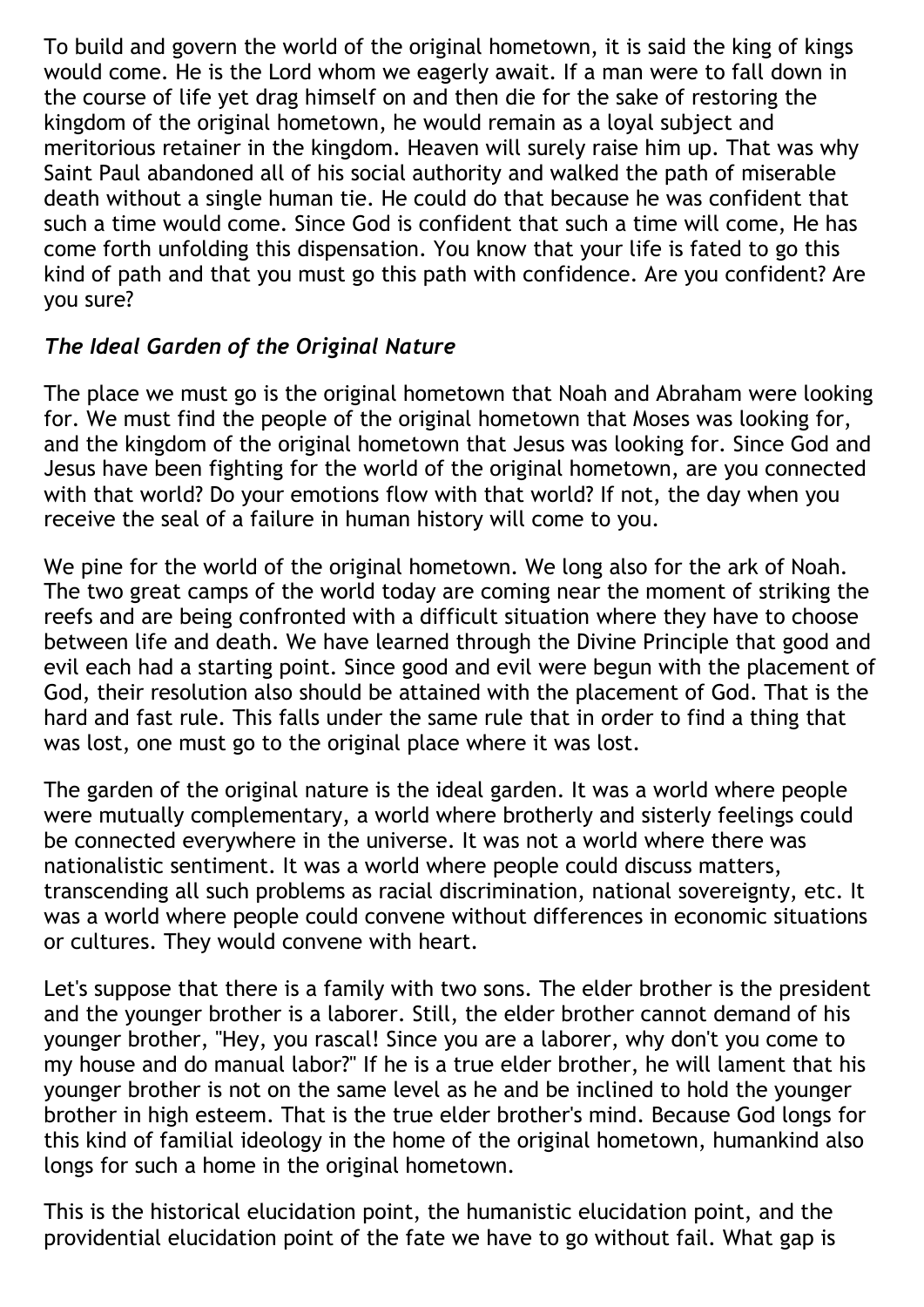there between that standard and myself? If the gap is wide, we must lament at the top of our voice. We should pray, "God! Please forgive me. I didn't know anything at all. I didn't know the flow of history, the direction and purpose of the providence that history points to. I didn't know that the path of life is tortuous. I didn't know about the mental suffering of the prophets and sages and of my ancestors and their inner hearts. I didn't know the path Jesus went. I didn't know the path God has come either. Please forgive me for the sin of ignorance!" We should pray, "One can be forgiven, even if he was in a position of knowledge. Yet I didn't know. So please forgive me all the more." Men must pray like that, without any condition whatsoever. That is why men are taught in religion that arrogance works against you. Men are told, "Be humble. Keep your place. You are your own enemy." Why is that? Because I am in debt. When we raise our eyes quietly and look at ourselves again with this shimjung, we find our own hearts revolting. As we experience emotion along with Heaven, looking from the historical perspective, we feel our hearts revolt. As we look at that historical sorrow and the curtains of adverse fortune that are blocking the way, we shake in our shoes.

The Father has come forth enduring many such crises. Even while meeting their ends after many such crises, the prophets and sages emerged fighting, longing to restore the freedom, happiness and peace of that kingdom and world. I think that way. I think it is natural that the Unification Church receives opposition today.

Yet we must have a scheme in our minds, saying, "If you want to persecute me, go ahead," with the firm conviction that we have to cultivate this path. Jesus, too, went out with an awe-inspiring attitude. Because of that, when he appeared before Judas Iscariot and the others, they all hung their heads before him. Jesus' aspect said, "If you want to challenge me, go ahead."

In the world of shimjung, there is no place you cannot reach, no matter how far it is. Don't you agree? Suppose that there is a certain hooligan who is trying to stop the love between parents and children. Can he succeed? No, he can't. This is the place where man feels with automatic, natural emotion. Therefore, this place cannot be invaded by Satan, no matter how hard he tries. Satan's interference here would put him in serious trouble. Satan would pay dearly for it. The man who feels such emotion on the path of life will go to the Kingdom of Heaven.

#### *The Words Jesus Could Not Say*

We are striving on the course of life in search of the original hometown. Jesus said, "I am the way, and the truth, and the life; no one comes to the Father but by me." (John 14:6) But I'd like to add one more word to this. That is "I am the love." Jesus left out this word. Thus, if there came a man who can connect to Heaven's heart, who can say with confidence, "God, I am the love, and the truth, and the way, and the life; no one meets with God but by me," no one would be able to put him on the judgment stand. No one would be able to say, "Hey, you rascal! You are betraying Heaven." God is eagerly waiting to see many such sons and daughters emerge on this earth. This why we hold Jesus in such high esteem.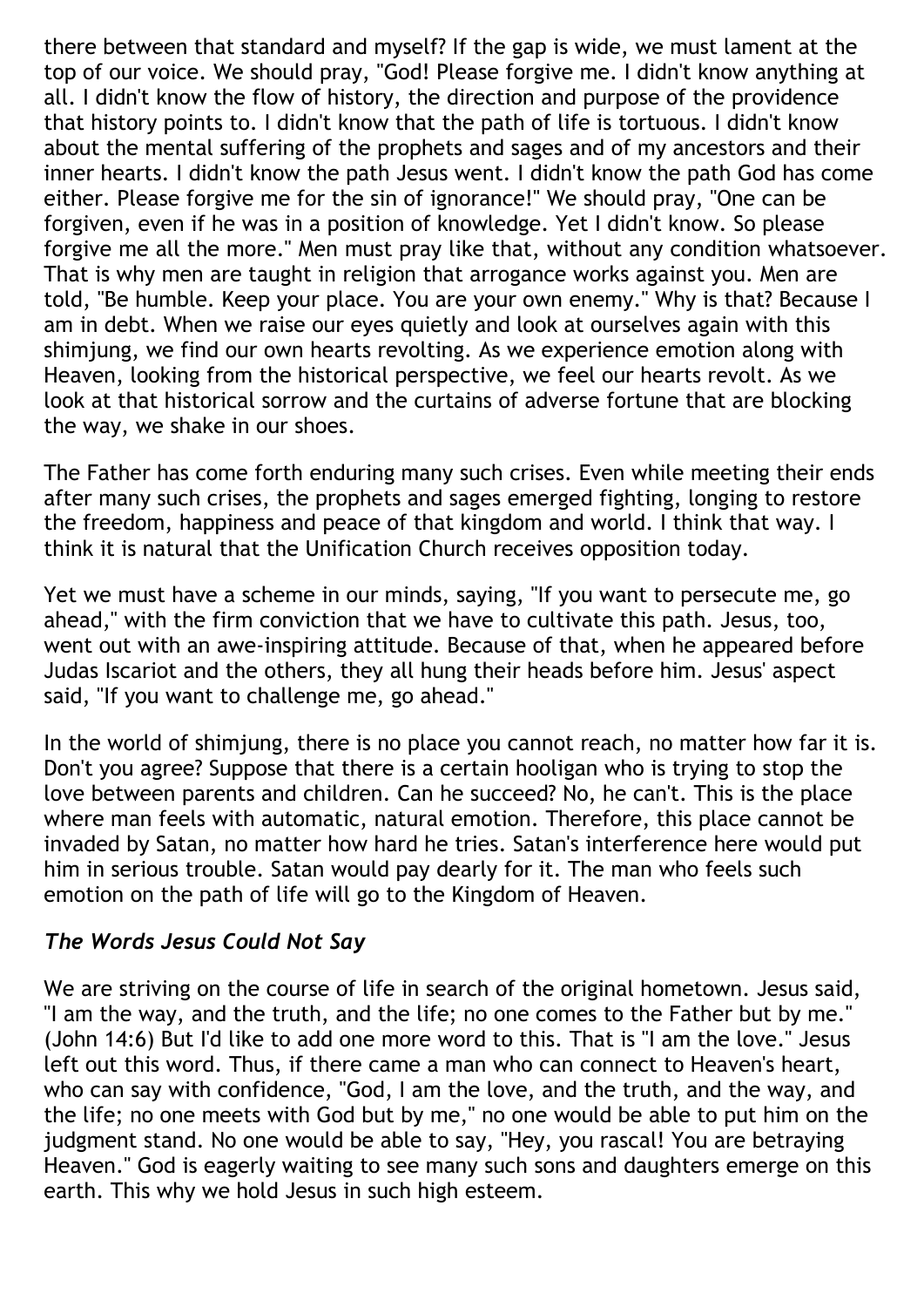We the Unification Church believers have come here today. We have experienced every inch of the surging waters in the course of life. We have wandered about, searching for Heaven while being pushed here and there. I need a place where I can entrust my body, entrust my mind and entrust my heart. Since the original Adam is the central figure to all things in the Garden of Eden, how would they think of him? All things under the sun are to say to Adam, "Please, quickly become my master."

What kind of a being is God that we human beings call on Him? God is the being who is in the position where everything can say to Him, "Please be my master." That is why we call Him God. Otherwise, how could He govern all of creation?

Humanity today should be able to say, "Since I wish to offer to You everything I have, God, please be my master." We should become the people who have built the history, the providence, and the character to do so. If you meet a man like that on this earth, you must say to him, "Please have dominion over my body, my mind and my shimjung. Please be my master." Only then will you have the mind to attend the master as he has pined to be attended. You should become people like that.

# *Where We Wish to Be, Where We Wish to Live, Where We Wish to Go*

If the body, mind and shimjung of each of you in our Unification Church today change into such a state through the truth, this truth will come to rule over the world in time even in the teeth of opposition.

If there is a place where you wish to be, where you wish to live and where you wish to go, that is the place of the original nature. The members are brothers and sisters to each other. You must have the mind to yearn to see a member if he or she is missing. That mind should seep out of you. You must be able to cry out for a member and take care of their wounds. You have to be like that. You must become people who can cry with a full heart if one of us gets wounded.

What kind of place is our home in the original hometown? It is the place where the Father can cry for me, taking hold of me. It is the place where Jesus, too, can cry. Heaven tries to relate to human beings with every kind of relationship. Heaven relates from the position of a companion, from the position of a friend, from the position of a bridegroom. All this is in the word "Heaven." That word awakens our gratitude and reverence.

Since the Lord and Father is crying for us, seeing how unworthy we are, we feel overwhelmed with awe. Thanks to such a Father, I can more than forget all the wounds I have incurred in the course of my life. The emotion that sings of the unthinkably great love of the Father should take precedence over everything. Only then can people go to the Kingdom of Heaven. Don't you agree?

Members of the congregation! Students who go to a foreign land for the first time will come to miss their hometown by the end of school. If their minds are pure and of the original shimjung, then they may be able to picture the place: the village and mountains and rivers. Hometown is where they can, upon their return, reveal all of their past hardships. They can shed tears, holding the hands of their mothers and brothers and sisters, sitting up all night, unaware of the passage of time.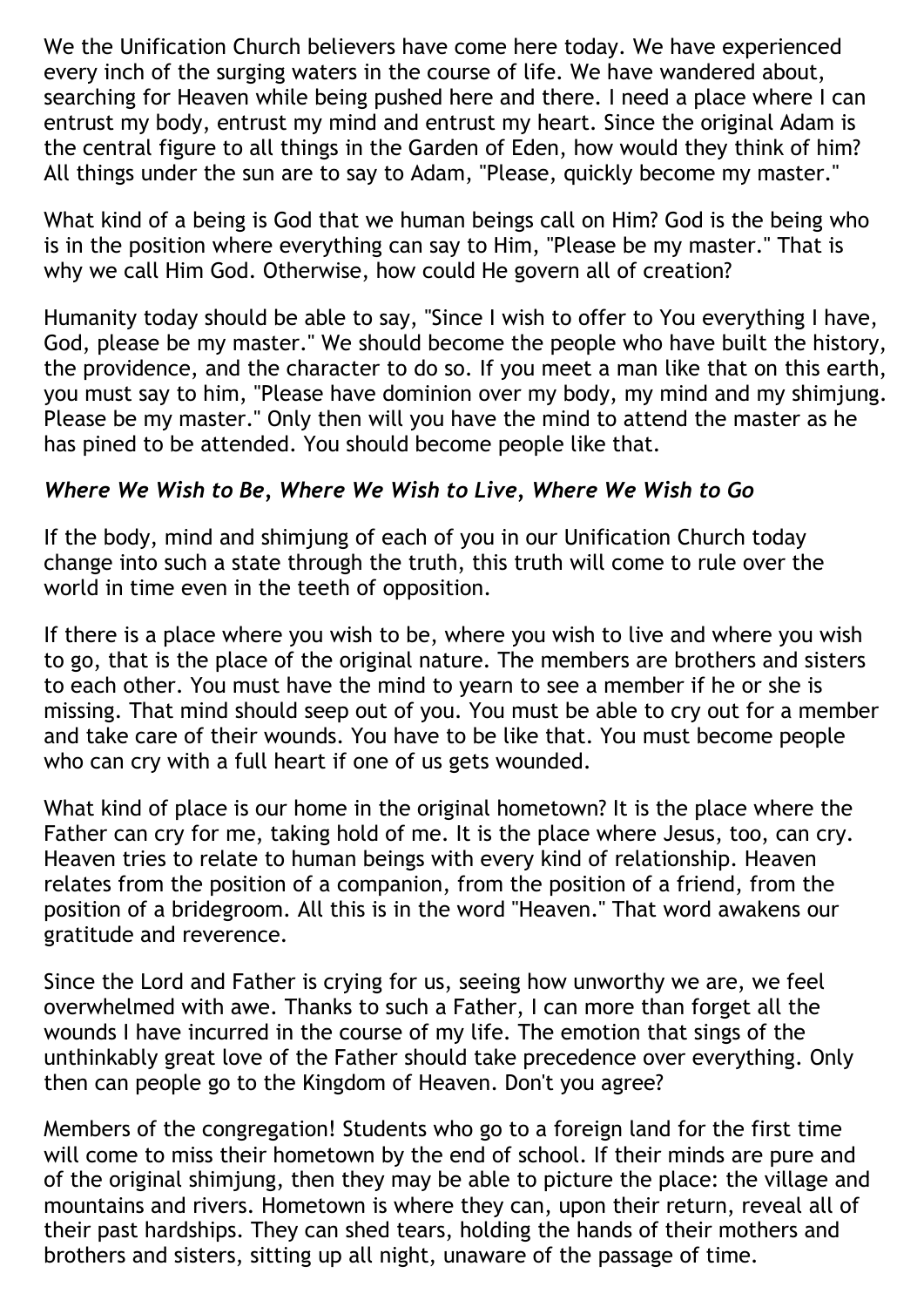We have not been able to dissolve the bitter resentment which originates from having to go through the restoration process. Have we ever had a moment when all things in the universe could shout for joy "Hallelujah"? Have we ever had a moment when we could say, "Oh, Lord! Father!" in our course of life? You should have such a moment. You certainly need it. Without it, you must know, Heaven cannot help but be sorrowful and pitiable.

Ladies and gentlemen, happy is a man who has many people who can cry for him, holding him. Why do we say it is good to have children? It is because when the parents are in difficulty, the children shed tears and cry together with them. Isn't that right? Also, they rejoice when the parents rejoice. For that reason, the man who has people around him can share both his sorrows and joys.

Ladies and gentlemen, please don't boast of having friends. It is not easy for them to cry for you when you die and cry together with you when you are sorrowful. The people who can do that are your parents. Heaven is parental.

A leader who is responsible for the ideology of the path of righteousness should know how to cry for the sake of the flock of sheep. He should have a mind that takes pity on them, weeping bitterly. Thus, when the flock of sheep make a full confession to the leader and thus start having opulent feelings of joy, those people are the happy people who have met the true shepherd. That is why we like Heaven. Therefore, we must know that the day will come when all historical sages and wise men and Heaven can receive us in great delight. The day will come when we will appear with victorious contents in our tired bodies. We should be able to usher in such a day, esteeming it a great honor. We have to move forward, feeling grateful for the day, able to forget all of our own faults on that day, wishing to realize completely the hope that we had waited so eagerly for. You must know clearly that the people who will experience that are the people who go the way of righteousness today.

#### *Prayer*

Father, we stepped forth on the path You commanded us to go, not expecting it to be difficult. Only afterward did we realize that it is a difficult path. Only after we walked the path for a while, expecting it to be a path of joy, did we realize that it leads to a crest of tears.

Father, we have sorrow, and we wish to grieve holding onto You. We have come to realize that if we grieve holding onto man, we will easily get disappointed. We have also realized that if we march on believing in man we will get hurt.

It is You, Father, who have been immutable. How happy was the moment of weeping, holding onto the Father! Jesus, too, sought the mountain path to cry, taking hold of the Father.

To the Unification members gathered here today, denomination does not matter. Form does not matter. We want to be the people who know how to cry, holding onto the Father. We want to be Your true sons and daughters who know how to cry for You, knowing the heart of the Father who let the Jesus He raised up before humankind cultivate this path because the course of life is sorrowful and desolate.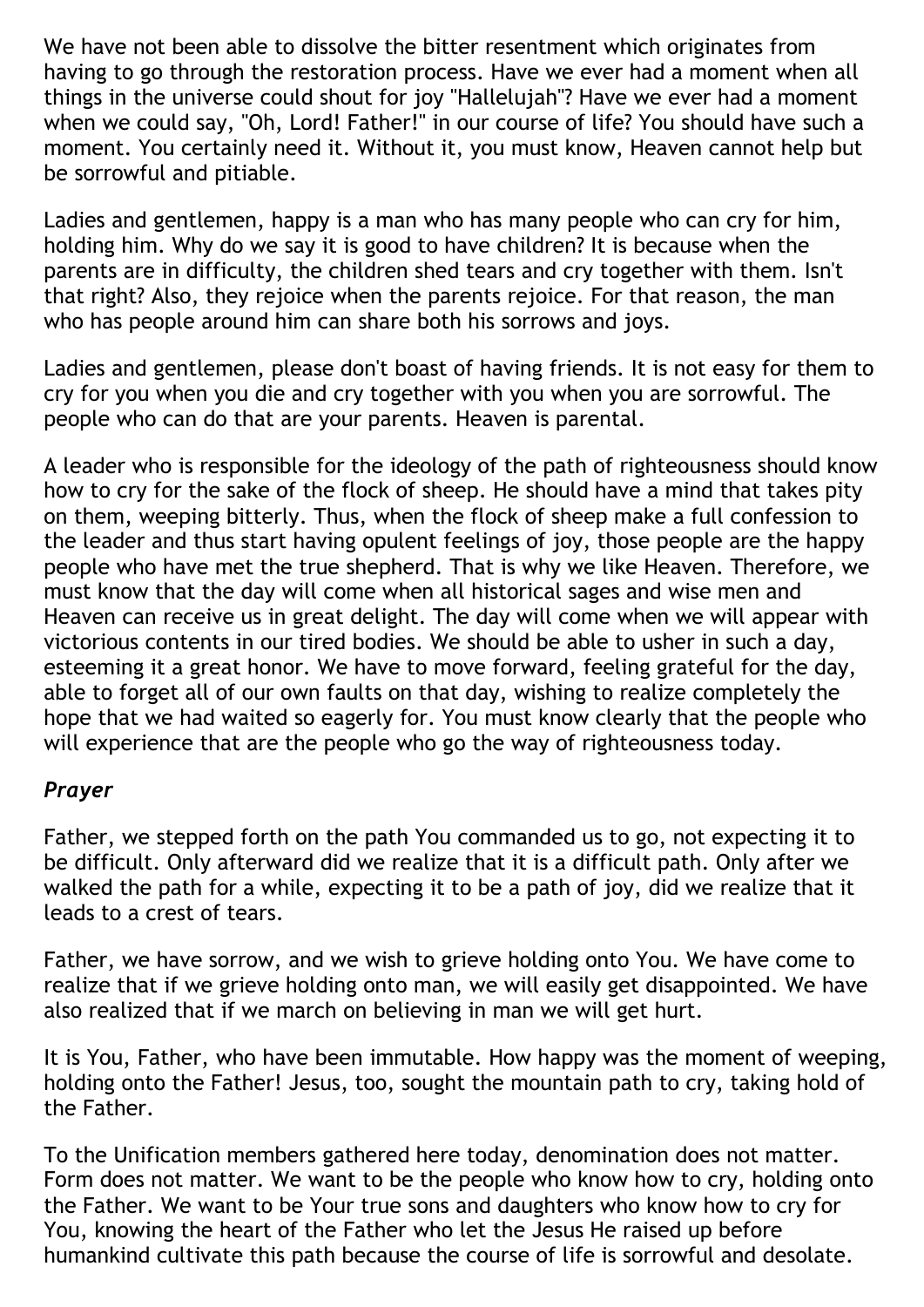We have come to realize above all that Heaven is being lashed ruthlessly, is receiving harsh persecution, and is being subjected to all kinds of unfair treatment. How can we make excuses for ourselves? How can we complain of our own sorrow? Since we have realized that there is no reason for us to feel sorrowful centered on ourselves, please feel compassion for Your sons and daughters here today. We have learned that the necessity of going the path in search of the original hometown is pitiable, unfortunate and miserable. Father, we are aware that You cried before we started crying, holding onto us, and that You were struck before we started getting struck. We are also aware that You suffered before we started to suffer; You felt pain before we started feeling pain. You fell down before we started falling down.

How badly has Heaven longed for the sons and daughters who know this and know they are lacking even after walking on and on toward Heaven in silence? How badly has Heaven longed for those who can call Him Father with their heads bowed down before Heaven? Through this word today, please allow such feelings to be stirred up in our shimjung. Allow such feelings to be stirred up when we relate to this nation, this world and Heaven. We know that only when such feelings are stirred within us can we say that we have total faith from the level of the individual to the level of the realm of the whole worldwide ideology. We will be in the position of Heaven, having the very best shimjung for the sake of setting up our own ideology. I ardently beseech that You will let our minds be stirred so that we can proceed, cultivating the path of the environment like this.

I ardently solicit and wish that You will allow us to be the children who criticize ourselves, thanks to this word today. Let us feel sorry in the course of life we must go. Let us live intoxicated with happiness. Let us uphold the Father's glory with bowed heads, placing high value on connecting our individual bodies with Heaven.

Since this gathering leaves You in full charge of us, I ardently desire and wish that You will have dominion over our lives and our whole way of living, including any ideology we possess. That way, we will not run counter to the Father's shimjung. I pray all these words in the name of the Lord. Amen.

0o0o0o0o0o0o0o0o0o0o0o0o0o0o0o0o0o0o0o0o0o0o0o0o0

# **The Father and I**

# *John 14:1-19 July 12, 1959 - Former Church Headquarters, Seoul, Korea*

# *Prayer*

Father! The arrogance of the Jews about being the chosen people, an arrogance Jesus faced all the thirty years of his life, was mitigated in Jesus' heart by the desire to realize peace and freedom for the Israelites. The painful four thousand years of history it took to send the true son to the Israelites and the blood spilled in the process are deeply embedded in the history of the Israelites. It is eternally tragic that the Israelites of that time could not create a relationship with God in spite of God's sufferings, blood and sweat.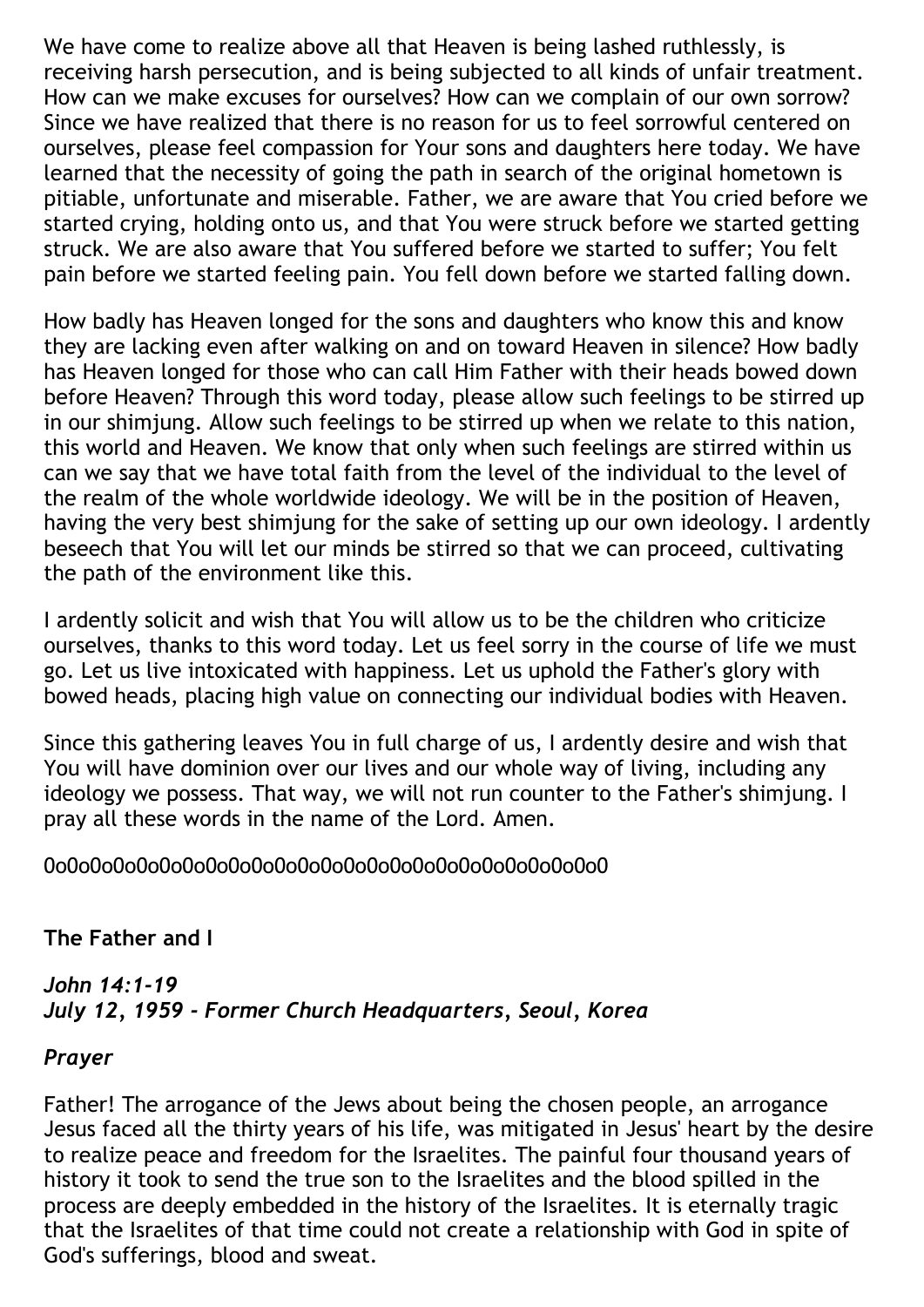Today we know and believe in Jesus. Yet there is no one who realizes the misery of Jesus' heart as he was driven from one village to another, hounded out of one place after another, struggling. No one in history has known Jesus, who appeared representing the heart of Heaven.

As they waited for the Messiah, the Israelites fought and endured for thousands of years with the hope of receiving him. They were longing and wondering when the Messiah would appear. But they were so involved with their own interests and overcome by their environment that even when the object of their dreams did appear, it was as if they were deep asleep, unaware of God's heart. We have the responsibility to liberate the pained sorrow that is deeply embedded in the Father's heart. As we recollect such a sorrowful history, allow us to take on and liberate the sins of Israel who did not recognize Jesus. Allow us to repent and be responsible for the mistakes of Israel which brought sadness to Jesus.

Jesus spent thirty sorrowful years of life. Even though he gave everything in the three years of his public life, who has ever understood his heart and his many untold stories? No one. Even the disciples, who shared every aspect of their lives with Jesus, who shared sadness in times of sorrow and loneliness in times of desolation and who called Jesus their teacher, did not know. Sadness and a sense of futility came to the heart of Jesus when he looked at the disciples, who still wondered and questioned who he was after three years of his endeavors. They should have been pleading to God with desperate hearts and worrying about the teacher who was going to walk the path of death. What greater sorrow is there than this? What is more painful than this?

There may be Christians who revere and serve Jesus in his revealed authority, but there is no Christian who wants to cling to the footsteps of Jesus as he was trodden down and pushed around. Father, we cannot help but plead to You with blood and tears that many sons and daughters may appear who can hold onto the miserable heart of Jesus and go forward.

Father, You are alive and steering the course of the history. We know that You are mysteriously showing us the way. Father, do not let us long for the Jesus of the past. We sincerely pray that You will allow us to strive to testify to the Jesus of the era.

Please allow us now to comfort the heart of Jesus, who had to be called back to You. Let us bow our heads to such a heart. Please allow us to fulfill the dream Jesus desired. Father, we sincerely pray that we can be filled with the heart of Jesus, who had to take responsibility for all of humanity two thousand years ago. Let us be the sons and daughters who establish a relationship with his heart.

Please allow these sons and daughters to repent. They have struggled on with lonely hearts in the world of death. Father, I sincerely pray that You may whip them on with the force of life so that all the wrongs of the past will be renounced and this may be a time when a new relationship is created with Heavenly Father.

Father, how desperate is Your heart in wanting to talk to mankind? How much have You desired to restore humanity and to find joy? Allow them to open their hearts at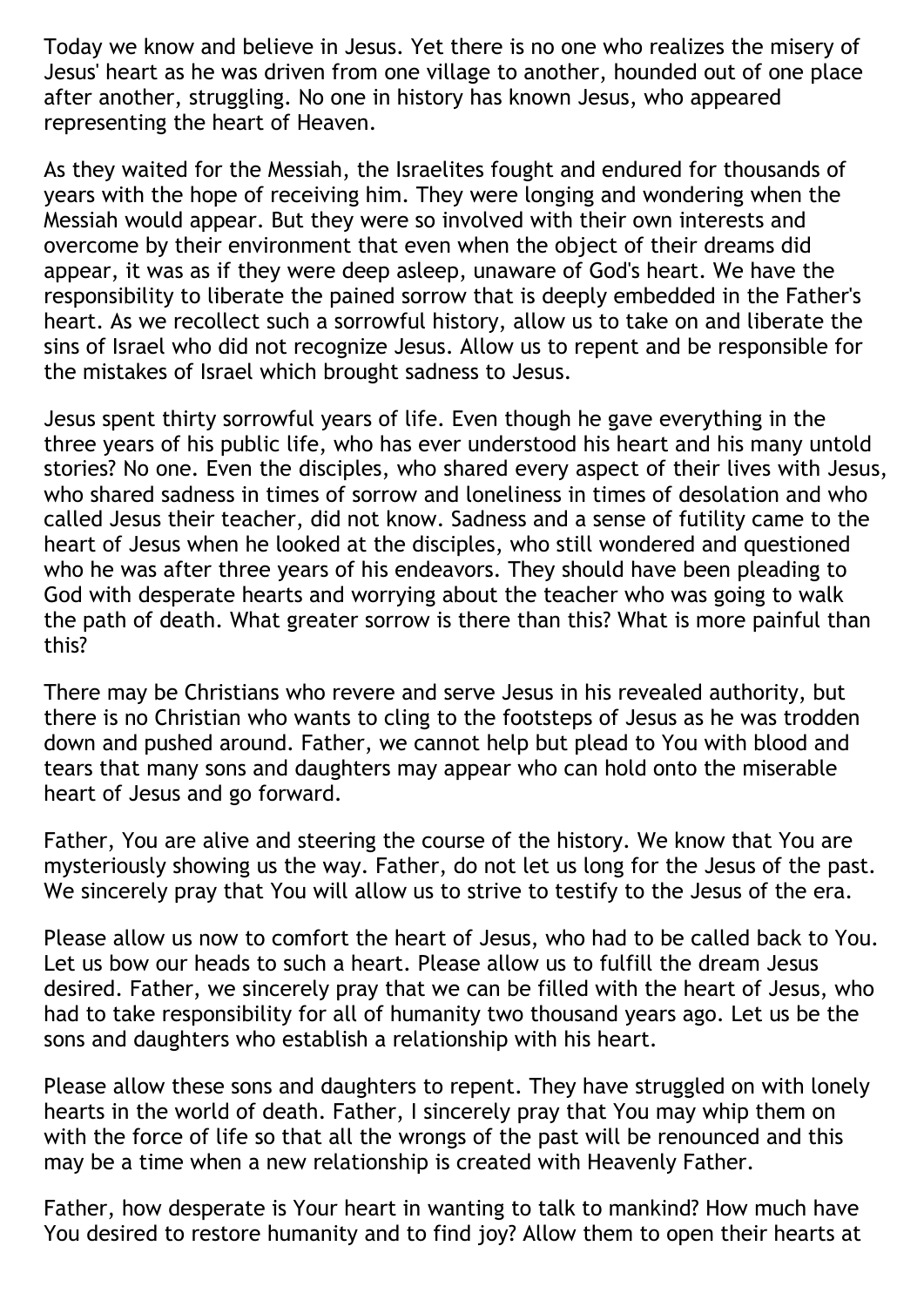this hour and revitalize all their senses so that everything of Your world can be felt and they may long for Your heart. I sincerely pray, my Father, that this may be a joyful hour when they can be immersed in the will of goodness, to call to You and be remolded and reborn with the words.

Father! Please do not allow this time to be spent in vain. As Your words are shared, I pray that there will be no gap between the giver of the words and the receivers. Please allow penitence and humility to be felt now. Many have gathered here, but I sincerely pray that they may become one, one altar and one living offering.

Please bless the many other altars that have gathered this day, representing humanity. Your sons and daughters are sincerely beseeching, unrecognized and in miserable situations. Please be the counsel of their deepest heart. I pray that You will create a relationship of blessing with them so that their lives may be resolved. Please guide the remaining hours. We leave everything up to the Father. Please let this hour never be invaded by Satan. I pray these things in the name of the Lord. Amen.

The title of the words that I would like to reflect upon together with you is "The Father and I." On a greater scale, this becomes "The Father and Us, God and Humanity." I will speak briefly upon this topic.

Out of all the sadness in this world, there is probably none greater than that of children losing their beloved parents. Likewise, there is probably no greater sadness than parents losing their beloved children.

# *The Problem of Fallen Mankind*

Christianity tells us that mankind fell. This is a fact that cannot be denied when we look at or speculate upon society. It can be conjectured that the society we see today resulted from a sinful cause. We are standing on the course of history, which is the result of that cause. Furthermore, we cannot deny that we are struggling because we ourselves are also results of it.

What can be the problem of all problems? It is the agony of losing our parents, who should never have been lost; it is the agony of trying to find the lost parents, the agony of not having parents in spite of one's right to have them, and the agony of not having children in spite of one's full right. These are the greatest problems.

We say there was a Fall, but this involves both mankind and Heavenly Father. We cannot help but accept the fact that it involves us, too. We are certainly not ideal. When we accept that mankind has fallen, we cannot deny that a Fall cannot occur without a reciprocal relationship. When we do not feel good, it is because we have the inner potential to be better. When we desire to be greater, it is because we have that potential within us. Such a relationship interconnects each person to everyone else.

We may have a lot of confusing problems, but there is only one fundamental problem in our hearts. It is the fact that we have lost our parents. Mankind's loss of the parents and Heavenly Father's loss of His children has to be recovered. It is our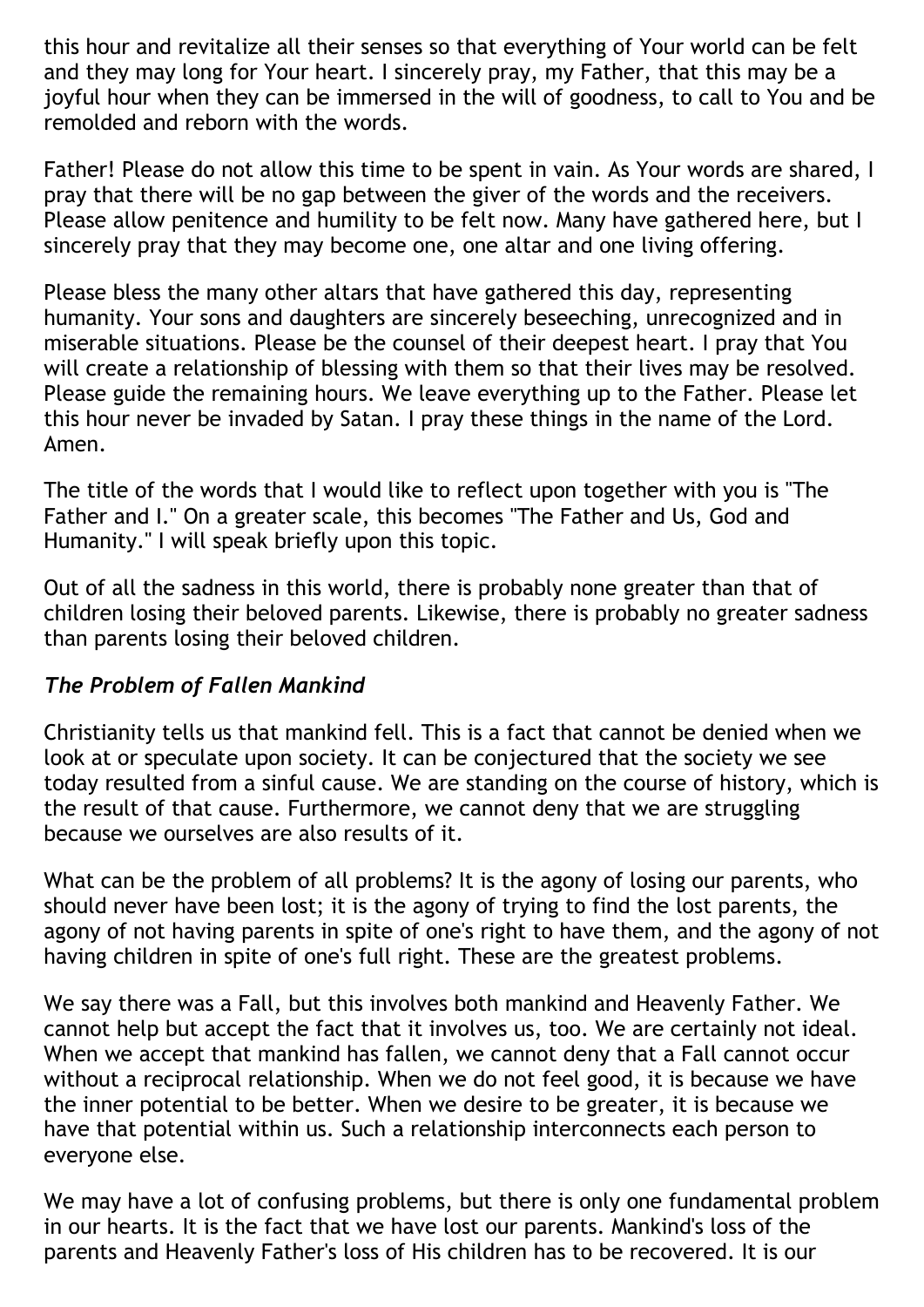foremost priority to reestablish that lost relationship, to regain the lost happiness, to repossess the lost joy.

What will solve all these problems for us? We acknowledge the evil history, we acknowledge that we are living in a sinful world, and we are struggling due to the conflict between our mind and body. This cannot be solved by any systematic philosophy, ideology or conceptual faith. The only way is through the heart. The world of the heart has no before or after, no highness or lowliness. It has no beginning or end. The situation can only be solved through heart.

What is mankind's sorrow? The sorrow is that, due to the Fall, the true master was lost from Eden. Mankind could not sing and live with eternal happiness in the ideal of creation of all things of Heaven and earth. Mankind could not sing along with the heart and life force of all created things.

#### *The Relationship of God and Man*

What kind of being is the Creator? He is certainly the owner of our bodies and minds. He is also a being who can stand as the subject or master of our ideals and emotions. Furthermore, He is the subject or master of our hearts. Such a God is absolutely necessary for us. We absolutely need Him. It is not a conceptual need based on consciousness or human relationships. The sorrow is that we have lost such a master.

Besides being an owner and the Creator of all things, God is furthermore in the position of the Father of humankind. He has elucidated the relationship, saying, "I am your Father, and you are my sons and daughters." He wants to find joy in such a relationship. We have to realize that this is the focus of Heavenly Father's life, the focus of His ideal, and the purpose for which He created humankind.

Christians call God the Father. Although we were created to stand as sons and daughters in front of the Father, humankind lives miserably due to the Fall. What is the reality of Heavenly Father, who wants to call mankind His sons and daughters? What is the situation of mankind, created to be God's children? The reality is that they cannot call each other "Father" or "son." The Fall is the fact that they are placed under the dominion where the father cannot respond to the call of the son and the son cannot respond to the call of the father. The course of history has been passed down in order to rid us of this sorrowful reality. If Heavenly Father exists, it is His work to fight to destroy this sad reality and get rid of it.

It is easy to call Him a father, but it is difficult to experience Him substantially as a father. It is possible to sense that He is the Father through our understanding, but it is difficult to attend Him in a substantial way.

Why is this? It is due to the Fall. Reality sank to this level because of the Fall. We will feel how distant we are from such a Father when we acknowledge that we are struggling in this environment, trying to fight, not wanting to die in such a situation. We long for a guide to appear in this world who will lessen this gap. We long for a world leader to appear who can bridge the gap and pave a smooth path. That guide will guide not only our minds and bodies but our hearts as well. He should not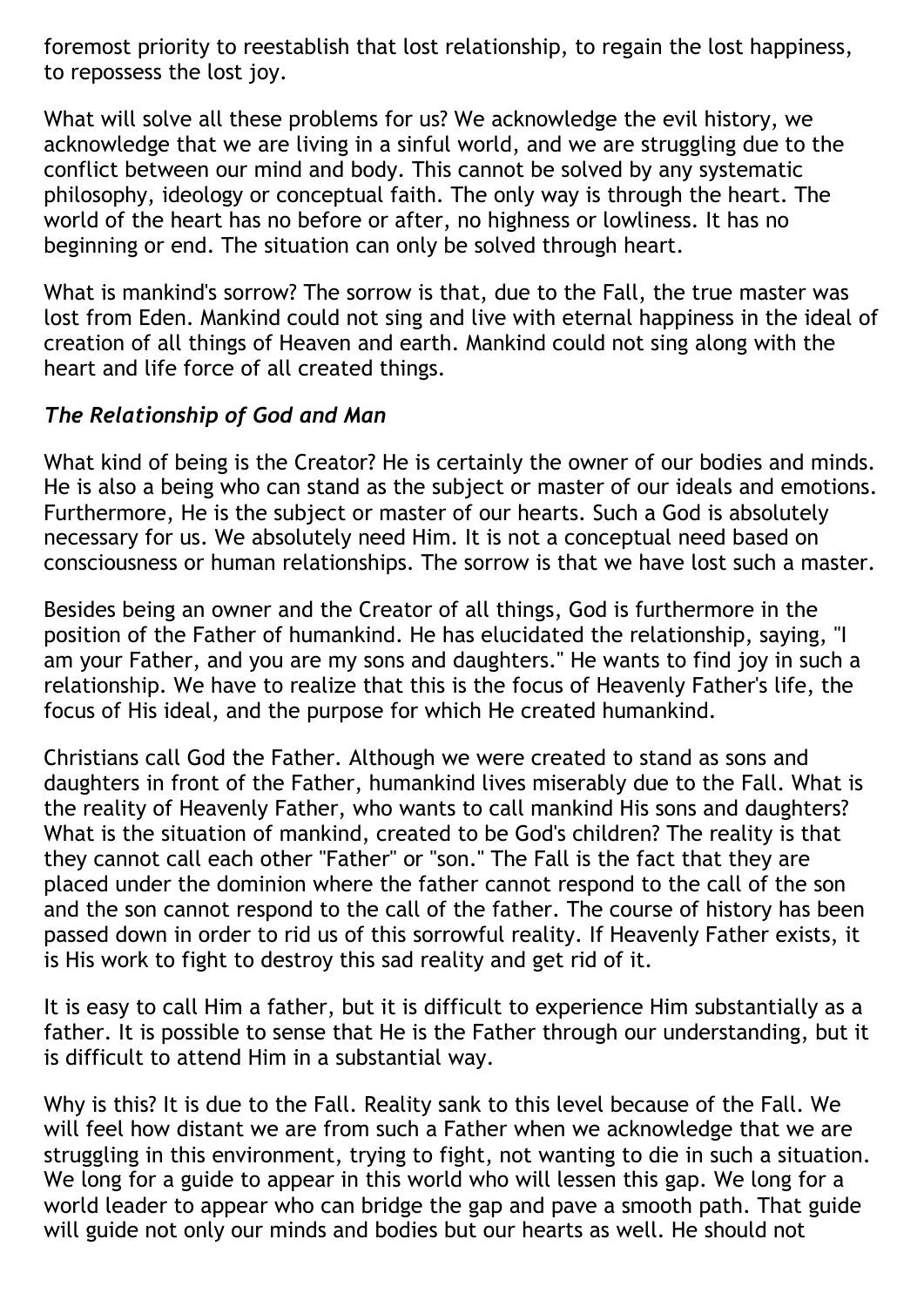change periodically or possess only revolutionary contents. He would have to be an eternal and absolute guide.

Since you have not even imagined such a guide, you should repent today and criticize yourselves for being caught up in mere concepts. You have to realize where you stand. You should re-evaluate your self-worth and critique your position in relation to the grand course of Heaven.

If there is something that fallen mankind can be grateful for, it to be reintroduced to the Father we lost. If there is something Heaven can rejoice over, it is in finding the lost children. If an individual appears who can reestablish these lost relationships, he could liberate God's historical effort.

# *Something Fallen Mankind Should Long For*

God does not will that humanity perish. Instead, He has gone forward with the will of the providence to show us the way to live. Thus, a figure who can restore the relationship of father and son, which both God and humanity desire, absolutely must appear. In looking back through history, this is undeniable.

We should criticize our sinful, struggling selves. We have to be indignant over this reality as well indignant over the Fall. Then what should we long for? We should long for our original parents who were lost. A lonely path of sacrifice will open up for those who are sincerely longing to find the original father who was lost. If such an individual, such a group, and such a movement exists in this world, then Heavenly Father, who is searching for His children, will work with such people. Wanting to regain the father and son relationship, He will hold on to such people.

If we have not heard of this from people throughout the thousands of years of history, they are to be blamed. If holy sages throughout the course of history have not introduced such facts, they also should be blamed. If such contents could not be found in the words of the sages who have lived to fulfill the will of God, it would be permissible to deny that God exists.

God, who works the providence to restore mankind, wants to live within us and wants us to reside within Him. Thus, Jesus told his disciples, "I am God's begotten son and you are my brethren." He also said, "Where I am going is not of my own will but of the will of the Father. The nation that I want is not my nation but the nation of the Father. The people I am looking for are not my people but the people of the Father. The place I want to live in is not with my family but with the family of the Father. The nation that I can be proud of is not my nation but the nation of the Father." He also said, "God is the Father and earth is the Mother." Toward mankind, he said, "I am the bridegroom and you are the bride."

We can acknowledge God's existence if these valuable propositions remain within heavenly law. Religions have been established to usher mankind in the right direction. From this perspective, the religion that can reveal the proper relationship between father and son, husband and wife, and between siblings would be the final religion. We cannot deny that Christianity possesses these qualities. We have to be grateful for this.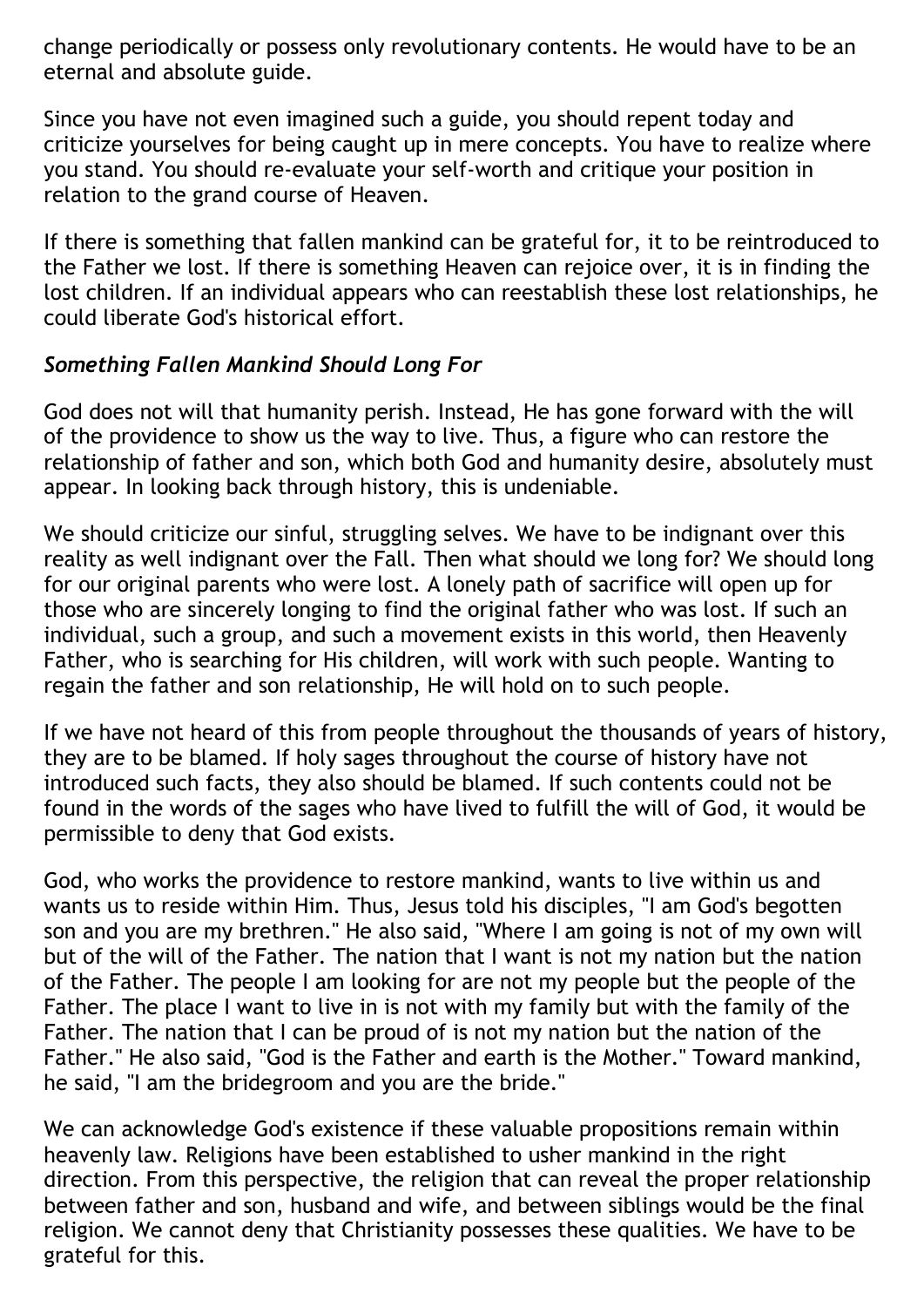Although numerous sages have come and gone throughout history, they have only revealed God conceptually and vaguely. They did not bring the answers as to how to substantially experience God. Jesus called the invisible God "Father" in spite of the mockery of the Jews. He overcame hardships and showed concern for God in spite of heavy persecution. This shows that Jesus had experience and knowledge like no one had ever had before. He stood in a position to clarify the universal frame of mind and the frame of mind for life, which no one had ever known.

Jesus illuminated this through his heart rather than through his circumstances. Since he illuminated it with his substantial self, he was the Messiah. If someone like that appears, even if God did not send him, that person should be acknowledged as the Messiah. Heavenly law works in such a way.

Jesus was sent by Heavenly Father. Jesus did not come to this world to work beneath sin and evil. He came as the central person who could liberate all the sorrows and resentments of history caused by the Fall and sin. He came to solve all problems, starting from where God's heart could still abide to where it could no longer flow. Jesus wanted to connect the love of Heaven to this world. He said, "I am the bridegroom and you are the bride." We should then acquire the position of children, bear the heart of a bridegroom and bride, and ultimately reach the position of the parent, which is what Jesus called Heavenly Father.

# *The Relationship between the Father and I Which Must Be Reestablished*

It seems as though all the world's Christians call Christ the bridegroom and assume they are the bride and can stand boldly in front of him. But this does not happen so easily. This does not happen through circumstances. It is only possible with an unchanging heart. Such a heart is not only one's own heart; it has to be the historic heart of God as He strove for six thousand years, the heart that can transcend the present reality into the future. Heaven will only respond when we become the bride of such a heart, when we will live for Heaven, acknowledge the value of the subject and proclaim, "Oh, Lord, our bridegroom!"

We only treasure the words they left behind; we do not treasure those individuals who kept and live by the words. It is an historic sadness that people valued the promised, expected Messiah, but could not treasure him when he came as the embodiment of the word. The word seemed acceptable to them, but as a person, he was no different from any other person.

Unless we rethink such historical incidents, clear up our own sorrowful situations and elucidate the relationship of father and son which is supposed to be reestablished, neither hope, nor the Kingdom of Heaven, nor the ideal world will exist for us.

How can we explain the relationship between the Father and I when we are individuals who have received the blood lineage of sin? We cannot escape the bridle of sinful history. We live within the realm of sinfulness, unable to overcome it. Because we cannot accomplish these things even with effort, it is said that we are to believe in our hearts. This is the Gospel Christ passed on. He said to believe in our hearts, not through conditions.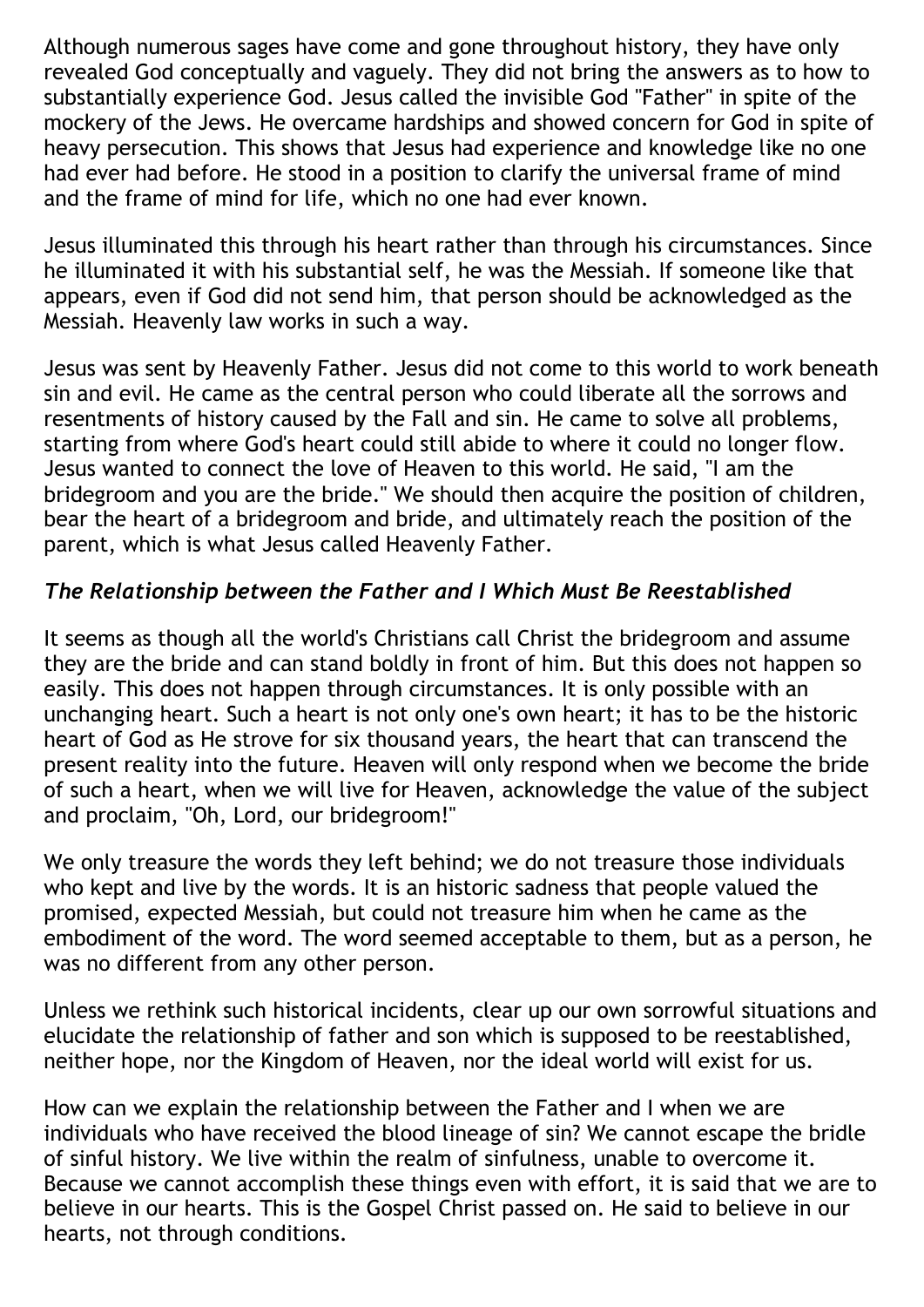Instead of being well-versed in the words of the sixty-six books of the Bible, you have to understand the heart of the Father behind it and what He wanted to reveal. You also have to understand the heart of the Father who did not want the Fall to take place. Instead of the bitterness due to the Fall, you have to understand the heart that desires to regain the lost Father and the heart that wants to restore humanity so that people no longer remain in such a situation. That will be your assignment. You have to transcend the gap if you wish to call God "Father" and become His sons and daughters.

God never told mankind to read the Bible at all times. Jesus did not even say to listen to his words all the time. He said to pray ceaselessly. During the three years of his public ministry, Jesus spoke many words. But until now, he has not said to live only by his words; he longed for us be concerned about his substantial self.

Because the world of the heart has no limits of distance, we can call even the greatest and most holy God "Father." When He is called "Father" and sought after with a heart that is filled with the love between father and son, He would not be able to shun you. He would not say, "Your hands are not of Me, your body is not of Me, and your heart is not of Me." When the heart is brought into oneness with Him, we become the Father's extension. We are the extension and the Father's second self. That is why the Bible said our body is a temple of God.

Then the question is: how do we go about unifying the heavenly nature of Jesus as he called God "Father" and our own nature? The unification of heart is more important than the question of similarities or differences of our natures. Thus, the words of Jesus, "In that day you will know that I am in my Father, and you in me, and I in you" (John 14:20) are precious words indeed.

The world of heart transcends time and space. Here, there cannot be such a word as revolution. That is why we can attend Jesus who passed away two thousand years ago as the Jesus of today. We can establish a relationship with him today. What should this relationship be based upon? It is not just words, and it is not just for a conceptual notion that Jesus carried the cross and died for me. It is possible only with heart.

# *The World of Jesus' Heart*

From this perspective of heart, Jesus was an eternally sorrowful person. Nobody knew that his tears were shed representing mankind's tears; his grief represented Heavenly Father's grief. No one understood that the tribulations of his three years of public life were suffered for mankind and for Heaven. No one knew that he died in humanity's stead to erase the bloody stain left in the heart of Heavenly Father.

When Jesus made his final prayer to God, he said, "My Father, if it be possible, let this cup pass from me; nevertheless, not as I will, but as thou wilt." (Matthew 26:39) This was a prayer that transcended all circumstances. This was a prayer that overcame the world. Jesus thought that since he belonged to Heavenly Father and Heavenly Father belonged to him, his sorrow was the Father's sorrow. Thus, he did not feel wronged by his own death. Instead, he felt oneness of heart with God who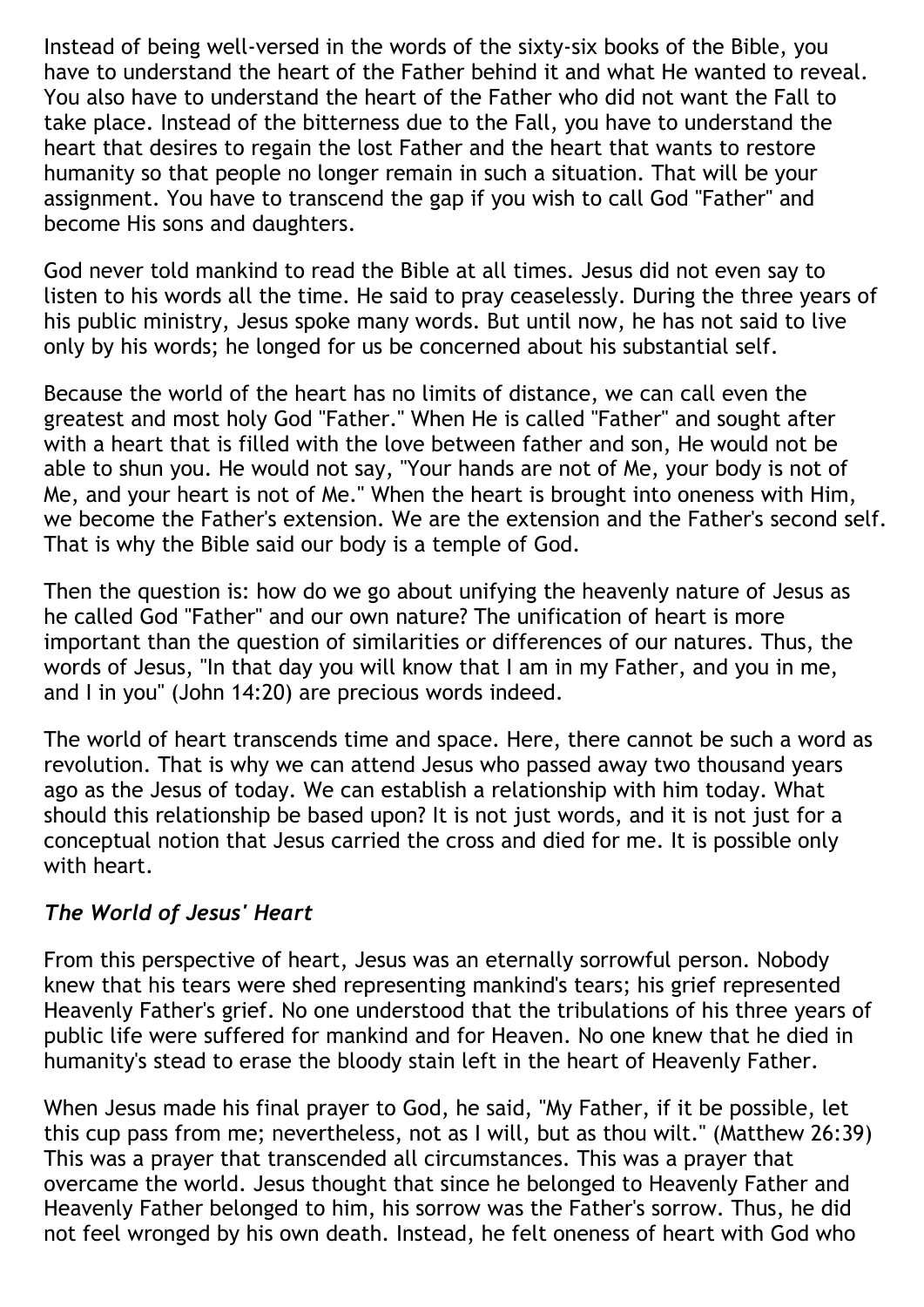had striven even more than he had, who was more pained than he, and whose wrongs were even greater. Jesus could overcome his difficult path so confidently because he knew that God maintained the will of saving all people in spite of such pain. Jesus united in heart with God, centering on the will of saving humanity in spite of his imminent death on the cross. He died trying to fulfill that will.

It is easy to say we believe. The question is can we fathom the essence of and reach the position where we can relate through heart? If God does not search for someone to connect with in heart, there would be no such thing as true love.

The voice of Jesus calling on the Father, and his words toward the miserable children, all originated from the heart of God. They were spoken through Jesus. Have you felt a desire to call on him as the Lord and cling to him as if he were in front of you as you read the Bible? Have you experienced a heart of wanting to say, "Father, I belong to you; my body is Yours, my mind is Yours. Even my longing heart is Yours. There is absolutely nothing that belongs to me except that which belongs to You"? If not, you have not yet stood in the position of children.

When Jesus prayed through the nights, forgetting about sleep, he prayed with a heart of gratitude, knowing that the Father was with him. Throughout his thirty years of life, he lived with a heart which could overcome everything in spite of persecution and the difficult course of the cross which lay before him. That is why Satan could not invade him.

The world of the heart cannot remain divided. The world of reality has room for many exceptions, but the world of the heart cannot become two. In the heart of the four thousand years of history, there cannot be anything other than the relationship of father and children. There cannot be any other argument. We should realize that Jesus' word is the word of the Father and his desires are the Father's desires.

# *The Most Precious Thing for Jesus*

You should not be boastful that you go to church and live a life of faith. I have felt and seen that the people who can connect in heart and be grateful to Heaven and earth are in a higher position when they go to the spiritual world than the people who take joy in thinking they have a faithful character just because they have lived decades of a life of faith. This is true even if the people of heart do not know the word.

Thus, the way to Heaven is to lose everything. It is a path that entails losing everything of this world. You have to throw away everything, including the sinful world and your sinful self. What is the only thing that should be kept? It is the heart that allows you to call Heavenly Father "Father." Only with such a heart can you meet the Lord, the bridegroom. This is a universal truth that can encompass even the cosmos. In this day, there is absolutely no need for any ideology. God could be with Jesus because he had such a heart. That is what we need.

Jesus owned almost nothing. His only clothes were the ones he wore. The only thing he had was probably the staff he used. Even if he did possess many things, what would have been most precious? If there is anything so precious that it cannot be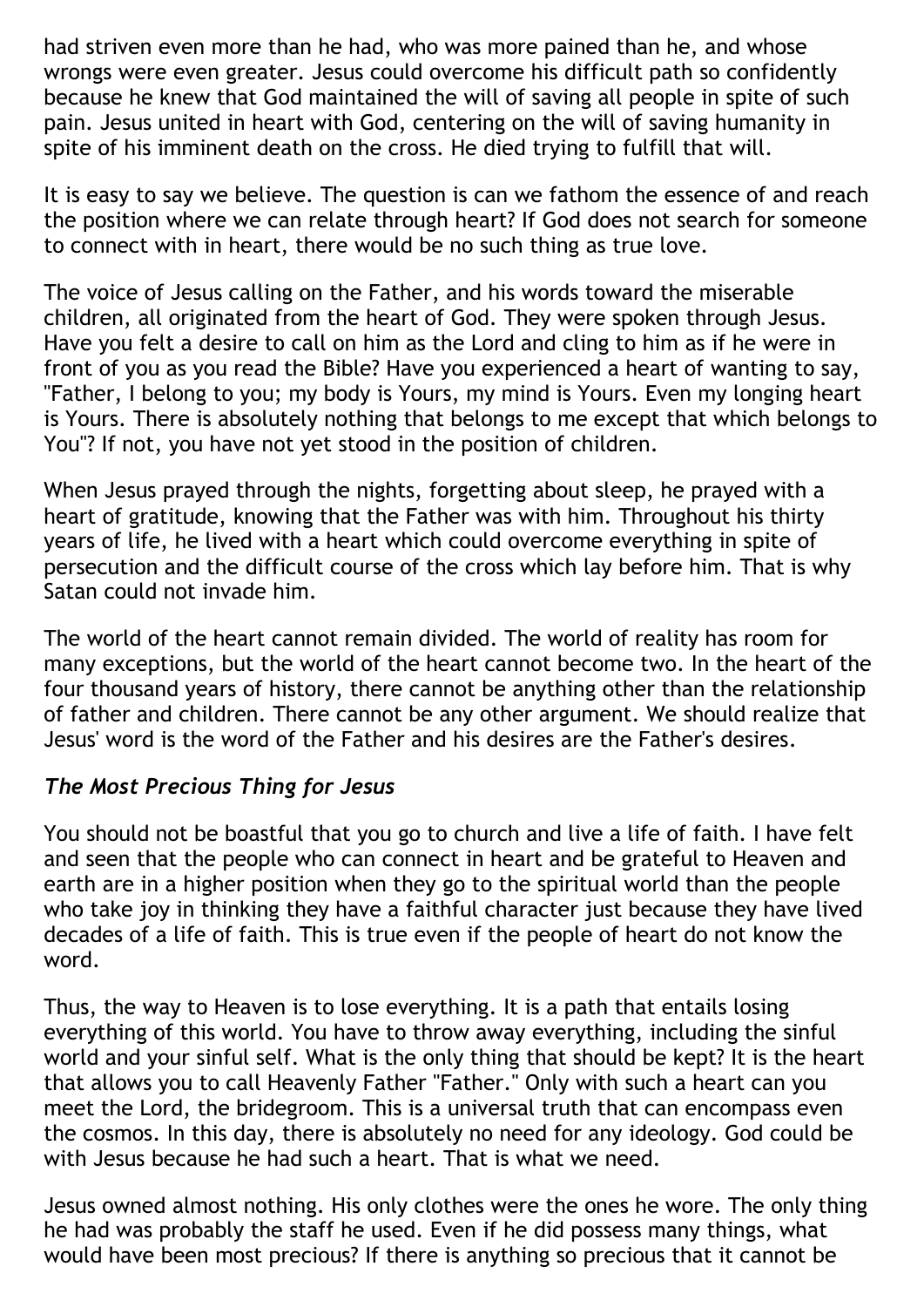exchanged even for the whole universe, it is the desperate heart which can call on God as the Father. We should realize that this is the total value of Jesus.

# *Where Is the Resting Place For Humanity?*

Paul said even the words would pass. He said that out of the three things, faith, hope and love, that the greatest was love. Paul felt Heavenly Father's desperate heart of love for mankind, torn and saddened while trying to find the lost ones throughout the tribulations of history. Paul realized Heavenly Father's loving heart as God sincerely hoped that he would overcome the environment of severe persecution on the left and on the right and where the hostile arrows of the enemy flew at him.

Thus, Paul said, "Who shall separate us from the love of Christ? Shall tribulation, or distress, or persecution, or famine, or nakedness, or peril, or sword?" (Rom. 8:35) What he said is correct. All of Jesus' words and life testified to this. Because God had dominion over Jesus, who had such a heart, He could resurrect Jesus from death. History brought about revolutions in society amidst various tribulations. Heaven went through those tribulations, too. The only thing that can engulf this sorrowful history, stained with sin, is heart.

That is why history today is leading into the realm of the ideology of Jesus. This cannot be denied. If there is an individual who can transcend the present history to remain until the time of the new ideal world, that person will be the person who has the heart to call Heavenly Father "Father." Furthermore, that person would be able to call Jesus the bridegroom and older brother. Jesus said, "You are my friends and brethren." We should feel like this.

If there is a gift that can be given to mankind in the last days of history, it is for all of humanity to be able to call Heavenly Father "Father." It is not only to understand God's historical character with our hearts, but to feel it and make it our own. If that happens, humanity will receive the new world.

The heart of mankind belongs to Heaven. Jesus brought the Gospel and said to love him more than anyone else. He also said he was the son of God, the bridegroom, and that we are the bride. Does this sound contradictory? Yet we must be grateful for such words. Doesn't his saying so mean everything when we have to walk the sorrowful path of restoration, that God is our father and that we are the bride? Jesus lived with such a heart from birth; he spoke with such a heart, and he fought with Satan for decades with such a heart.

# *The True Relationship between Parent and Child*

The resting place of mankind is not a private world. It is where the heart flows. It is the world of heart that transcends national boundaries, where one feels just right. If today's humankind cannot transcend the historical realities with the consciousness of such a world of heart, God's ideology of unification cannot be accomplished. Then the advent of Jesus would have been in vain. Then the relationships of the bride and the father are meaningless. When the heart is truly felt, race is not a problem. Ideology is not a problem. When such a heart is felt, all these can be overcome and we will be joyful. In the last days of history, that will be inherited.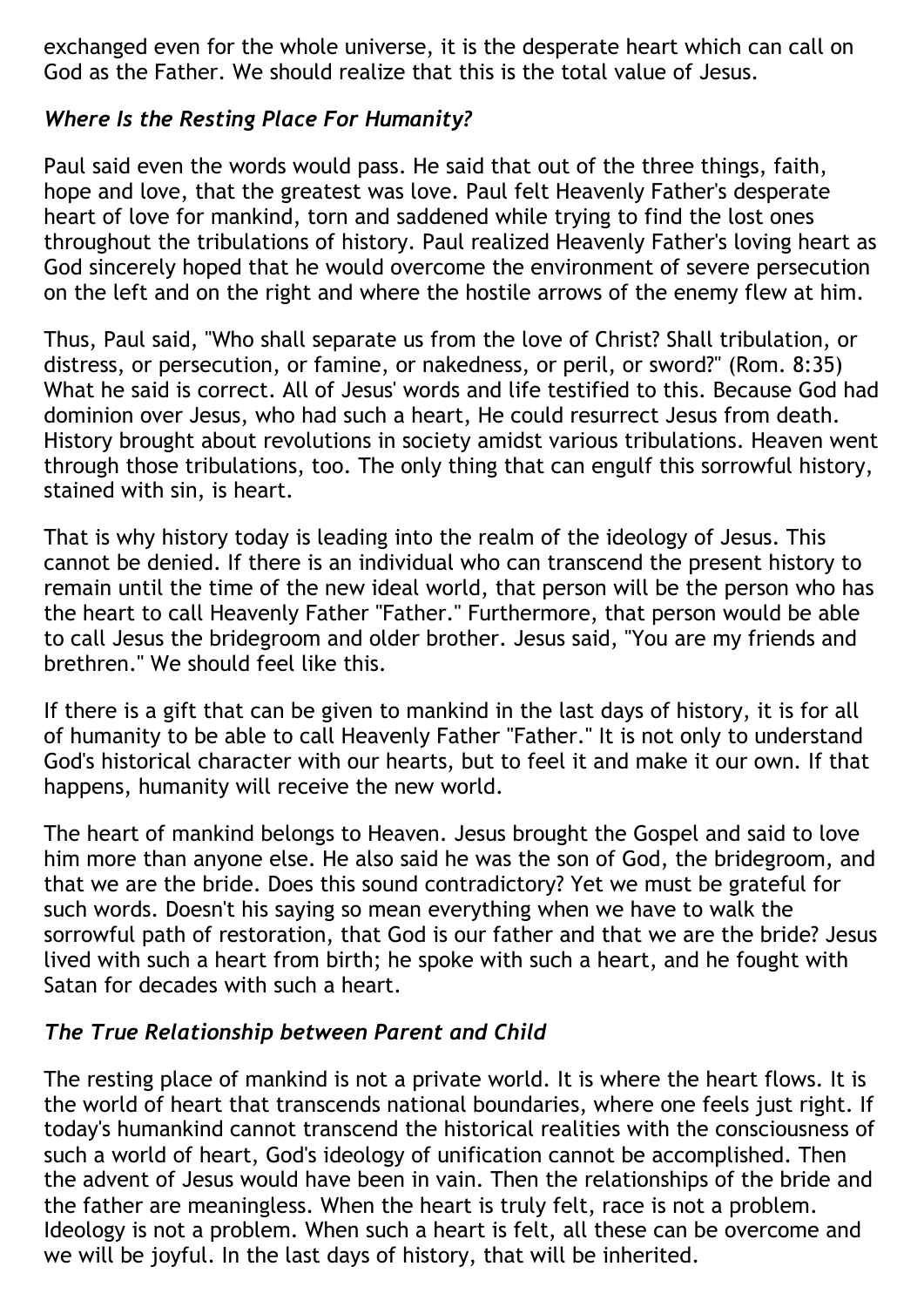Jesus said that the kingdom of Heaven is within us. What does this mean? The fact that eternal Heaven is in my mind means that Heaven starts from my heart. That is why we should have a connection of heart when we relate to Heavenly Father.

When God becomes our Father and we become His children, His body and our bodies are one. The Father's flesh and blood are my flesh and blood. Even the world acknowledges that. Why does a parent love his child? It is because the child is an extension of the parent. It is as if one is loving oneself. Parenthood means the blood line is connected.

From the perspective of heart, God and Jesus were one. When God's artery moved, Jesus' artery moved. Their hearts beat as one. Isn't that so? Is there any parent who says, "I love you" first and then goes on to love the child? Is there a child who says, "I love you" first and then loves the parent? The movement of love is automatic because the blood is connected. Such a world transcends logic as we know it.

Paul said in Romans 8 that we are adopted children because of the Fall. You should not be so proud. Fallen mankind is in the position of adopted children. Adopted children have a different blood lineage.

Therefore, Heavenly Father is longing for a child who can get rid of the adopted blood lineage and receive the blood lineage that originates from His heart. Then the child will be naturally loving in His eyes. The Father should love me even if I do not say that I love the Father. I should have the heart to admire Heavenly Father without having to speak it. I would fight for the Father without having to say so. Such a heart is not felt in the fallen mind.

Jesus was different in this respect. If he called on the Father, Heavenly Father would reply even if He was in sadness. In Jesus' calling "Father," God felt such a heart that it transcended the prayers of millions of people. Such a call and reply exist within the natural relationship that transcends the sorrowful history, centering on God's purpose of creation. This is a situation in which nothing else matters, where no one can deny it, and no condition can prevent it. Have you been in such a situation?

When you are in such a situation, even your cells can feel it. You may say, "This young man is speaking nonsense," but I don't mind what anyone says. The heart and touch of love are the essence of the existing world and have the quality of the whole. That is why you long for Heavenly Father.

When you pray in such circumstances, the deepening of night is no problem. You transcend consciousness of hunger or weariness. The world of love is such that its internal emotion surpasses thousands of times what people perceive with their physical bodies. Would that not be the case? The hour in which Jesus was praying quietly to Heavenly Father on the Mount of Olives, dragging himself in after being persecuted, was an hour of happiness no one else knew. The moment he called out "Father," his whole self was absorbed into the world of the heart. He could wish blessing upon his enemy because in communion with the heart of God even death on the cross could be forgotten.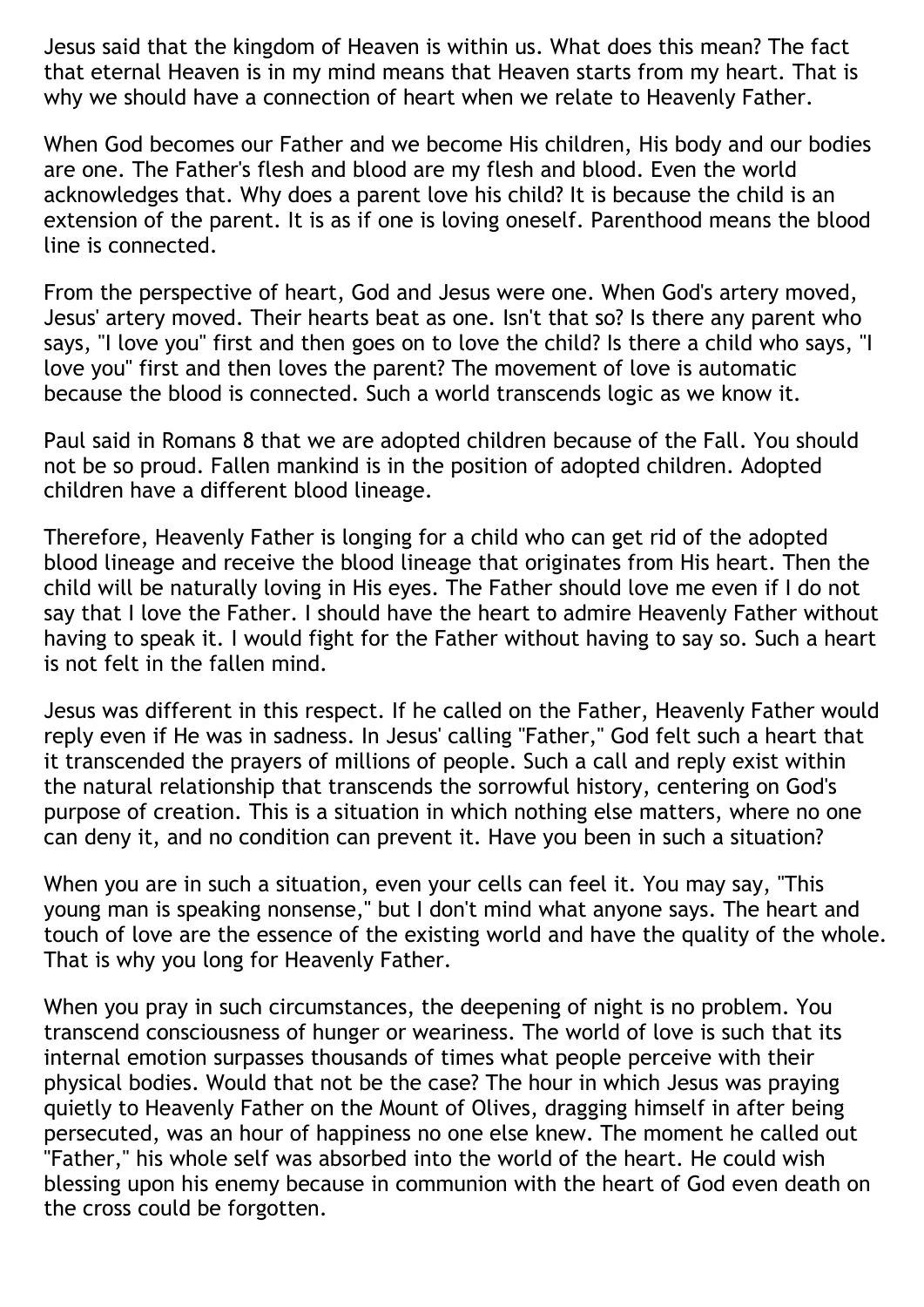This world should witness people calling upon the Father with such a heart and Him loving those people as His children. Jesus was like this, but he could not get across the lifestyle of the world of the heart. Although he introduced it, he must come again because the content of heart was not made into a reality.

If you want to reach the unifying point of heart where you can call Heavenly Father "Father," your body has to be the body of Heavenly Father. Your blood has to be the blood of Heavenly Father. When you have reached such a state, you will be a holy temple. When you become a holy temple, your mind and body are not yours. They belong to Heavenly Father. You are not your own origin. Because everything began from Heavenly Father, it has to end with Heavenly Father. Therefore, your existence is not yours but the Father's.

When you have entered the realm of heart where your flesh and blood take the place of God's flesh and blood, you will unconsciously shed tears when Heavenly Father is grieving. Those of you who have come here for the first time may ask how in the world such a thing is possible, but it is. The world of the heart surpasses by thousands of times the value of all existence. We will transcend awareness when we connect with such a world.

# *What Should You Do after Becoming Sons and Daughters of the Father?*

To reach such a state, you should have the same blood lineage. You should feel as if your own flesh and blood are the Father's flesh and blood. As you become the Father's son or daughter, you should share the common will. What is that will? It is to restore the fallen world. It is to create a world in which a good person who has liquidated the sinful history of mankind can live within the bosom of the Father. Therefore, our body should inherit the Father's flesh and blood, and our mind should bear the Father's will to establish His nation. We should feel the Father's heart in our life. If not, you cannot stand as a child of Heavenly Father. Isn't that so?

When a father grieves, his son should grieve. When a father suffers, his son should suffer. When a parent lives a difficult life, the child should go through the same thing. Isn't that so? If one is truly a filial child, that person would live according to the will of the parent. You have to realize that only when you are connected in flesh and blood with the Father, only when the will is shared, only when the heart is prepared for one's daily life can you call Heavenly Father "Father." Heavenly Father is still working in order to show this to humankind.

You should not forget that Heavenly Father has striven greatly to fulfill such a relationship, even if mankind was not aware of it. God is struggling in the extreme to pull us from the position of adopted children to real children whose hearts are connected to His. We may have many wrongs done to us and may possess much sadness and indignation. But such sadness, indignation and wrongs are not comparable to those of Heavenly Father. No matter what kind of wound may have been inflicted upon us, it is not to be compared to Heavenly Father's. Heavenly Father has experienced greater pain throughout history than any of us. He has grieved along with history more than any of us. He has borne a thousand times more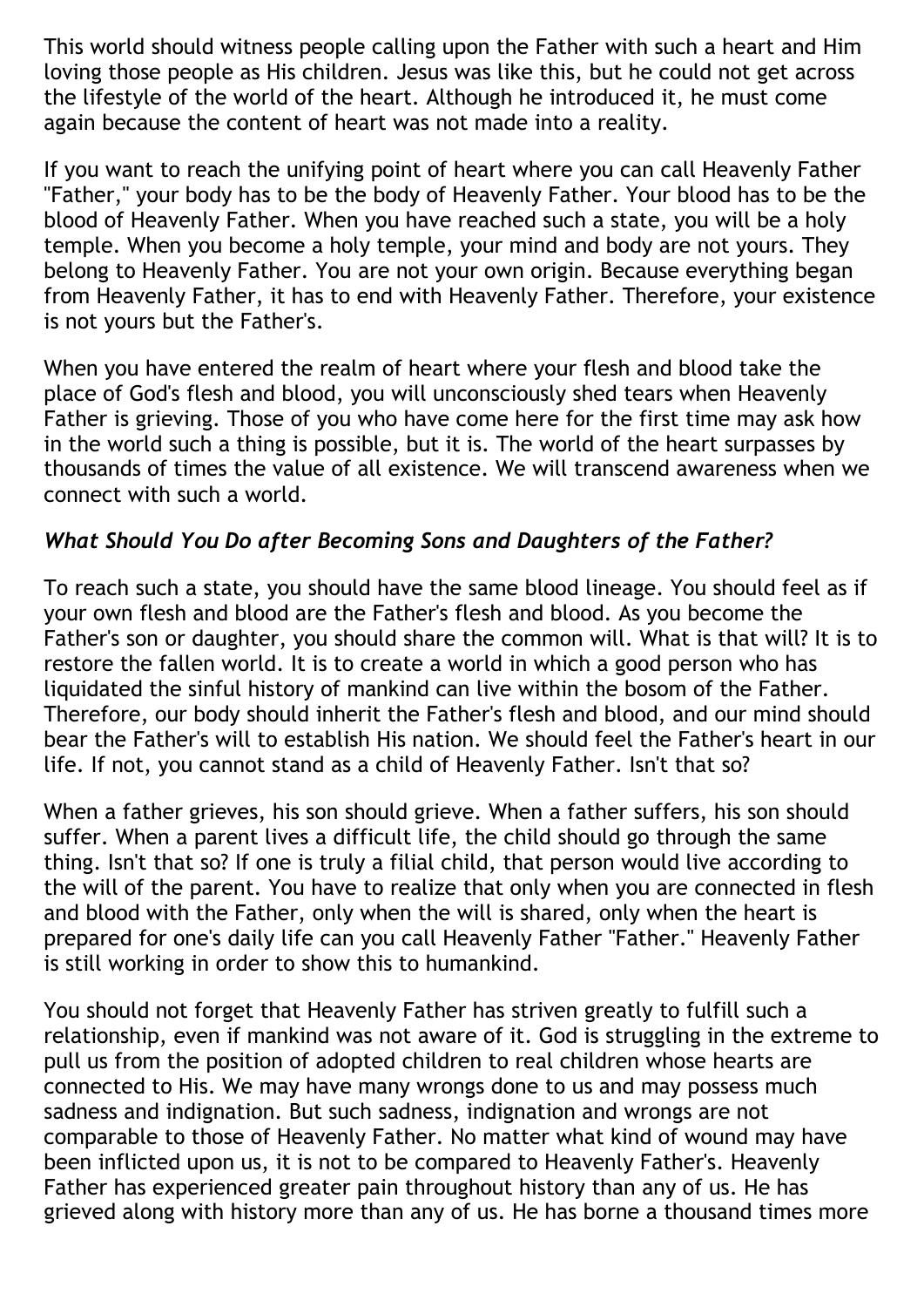than our indignation. He has been wounded more than any of us. We should realize that such is Heavenly Father.

# *The Reason Satan Could Not Accuse Jesus*

Jesus knew God as his father, but what kind of father did he know Him to be? When Jesus wore the crown of thorns, he felt that God was wearing a crown of thorns that was a thousand times more painful than his. When he was being nailed to the cross, he realized that God was experiencing his pain thousands of times over. Even when the spear pierced his side, he accepted it as if it were deserved since he knew that Heavenly Father had continued to struggle for His children in spite of pain much greater than his.

That is why he could not hold a grudge and sorrow in his heart. He was determined not to leave a grudge and sorrow in his heart in front of humanity in spite of his pain. Although he was in a position to hold unimaginable rage and vengeance toward his enemy, he could not do so when thinking about what Heavenly Father had endured. Jesus had to overcome his own sorrow because he had come to save sorrowful humanity. He had to overcome his own pain and death because he had come to resolve the pain and death of mankind. Because he was like this, Jesus was the Savior. Because mankind had already lost its life, he had to be in a position never to condemn God even if he lost his life or had to give up all desires. We should realize that Jesus was able to become the savior of life who had taken on God's heart because he accepted this.

Satan was unable to accuse Jesus because he had no heart of vengeance, no indignation, and was not dominated by the historical sorrow. What kind of being is Satan? He accuses you by putting forth the historical sorrow and blocks you when you are caught up in private matters. Yet Satan still could not accuse Jesus because Jesus had nothing to do with the sorrows of this fallen world and the universe. Satan, who even accused God, threw up both hands and gave up.

It was not empty talk when Jesus said to love your enemy. Satan cannot accuse the one who cries and worries about the eternal death of humanity more than about his own death. If he does, Satan's own being will be destroyed. Satan cannot have dominion over such a person. Only God can have dominion over such a person. Although Satan may at any time accuse within the realm of faith and hope, he cannot touch one iota of the realm of an unchanging, sincere heart. Because the Kingdom of Heaven transcends everything connected with Satan, it has nothing to do with him.

We call God our Father and Lord upon Jesus' merit. We are unworthy to do so. Even now we are struggling within the realm of sin, and we cry over the small sorrows in our life. When we look at today's society and this world, the trends bear out the historical sorrow and are surrounded by fear. What controls my emotions in such a world? Fear. What overwhelms my life? It is justice that is in tatters. God wants to establish the new world and uphold true justice, yet there is no one to accomplish this. We have to realize that God, as always, is still searching for such a person.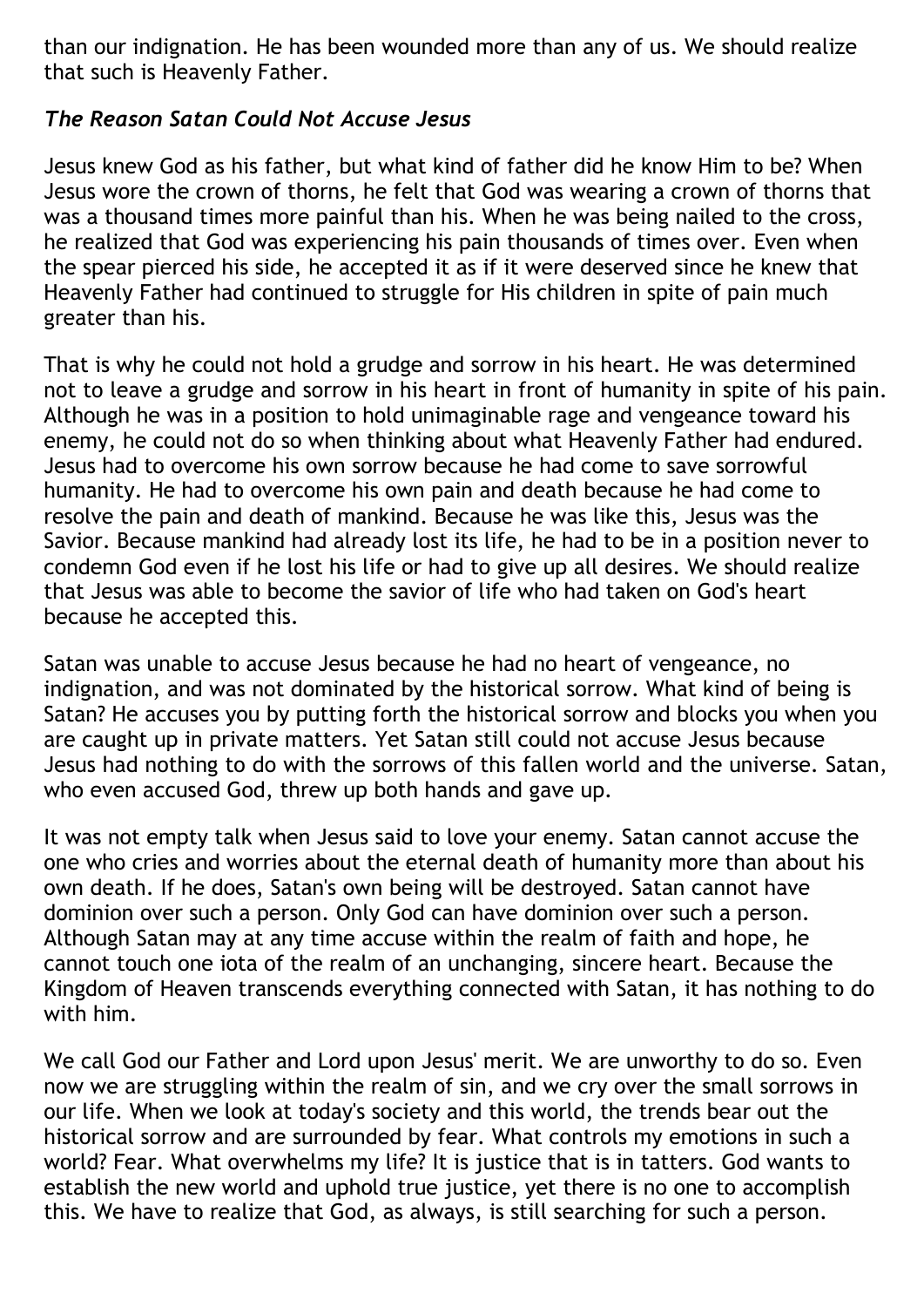### *The Position of the People of Korea from the Providential Perspective and Their Path to Life*

Although the people of Korea may not know God, we have to realize that He was always there in the history of this people. Whenever there was a righteous-minded, loyal subject who was sacrificed in order to uphold righteousness, we have to understand that God remembered him and walked on the foundation and heart of such a person and his race.

We are an indebted people. This race is the most indebted among all the indebted races. Heavenly Father desires to save the miserable people and has the heart of a parent who laments over the fallen children. He would feel more sympathy in looking at an unfortunate race than a race that is well-off.

Our people have nothing special to be proud of. The people had nothing. They were all robbed and lost everything. If we have hope of having anything back, what I desire is for the young people to possess the desperate heart of Jesus. Let the desire that burned inside of him as he wandered, the desire to call Heaven "Father" burn within them. When they become such people, no other race will be able to dominate them.

This world deserves to be forsaken and many ideologies are bound for destruction. Yet when many sons and daughters who have become such people appear in front of Heavenly Father's heart, who looks on with sympathy, this world will be rejuvenated. If such young people, such a group and such a race exist, then they would be able to rule the world. It was the same in the age of Jesus. There was a great deal of confusion in the trend of faith under the Roman oppression, and everything was shaky. The people's spirit had been crushed. God sent Jesus during such a time of sorrow.

The sorrowful and painful fact is that Korea became the object of sacrifice, the focus of conflict between the two great opposing camps of democracy and communism. This is the sad reality. We have no friends. Both camps are standing face to face with our race as the sacrifice in the middle. This race, which was supposed to establish the blessed nation, is going through a life of danger and risk as a sorrowful race. One thing that we have to keep in mind is that we have to be sons and daughters who can unite with the heavenly direction, knowing that Heaven has provided for the environment and has supported this race. This race will survive if we can establish a relationship with Heaven. Jesus, who had nothing externally, was able to introduce the world of hope which overcame this world and drove this world toward the realm of his ideology. Something must have been there to establish the heartistic bond with Heavenly Father. It must have been the one absolute standard which mankind has no choice but to submit to in search of the heart and the mind. Today the people of Korea are undergoing a confusion of faith. At this time, when there is no value to one's character, when people live in fear, and when this whole race is being pushed out in confusion, what can we hold onto?

### *The Path Korea Must Take*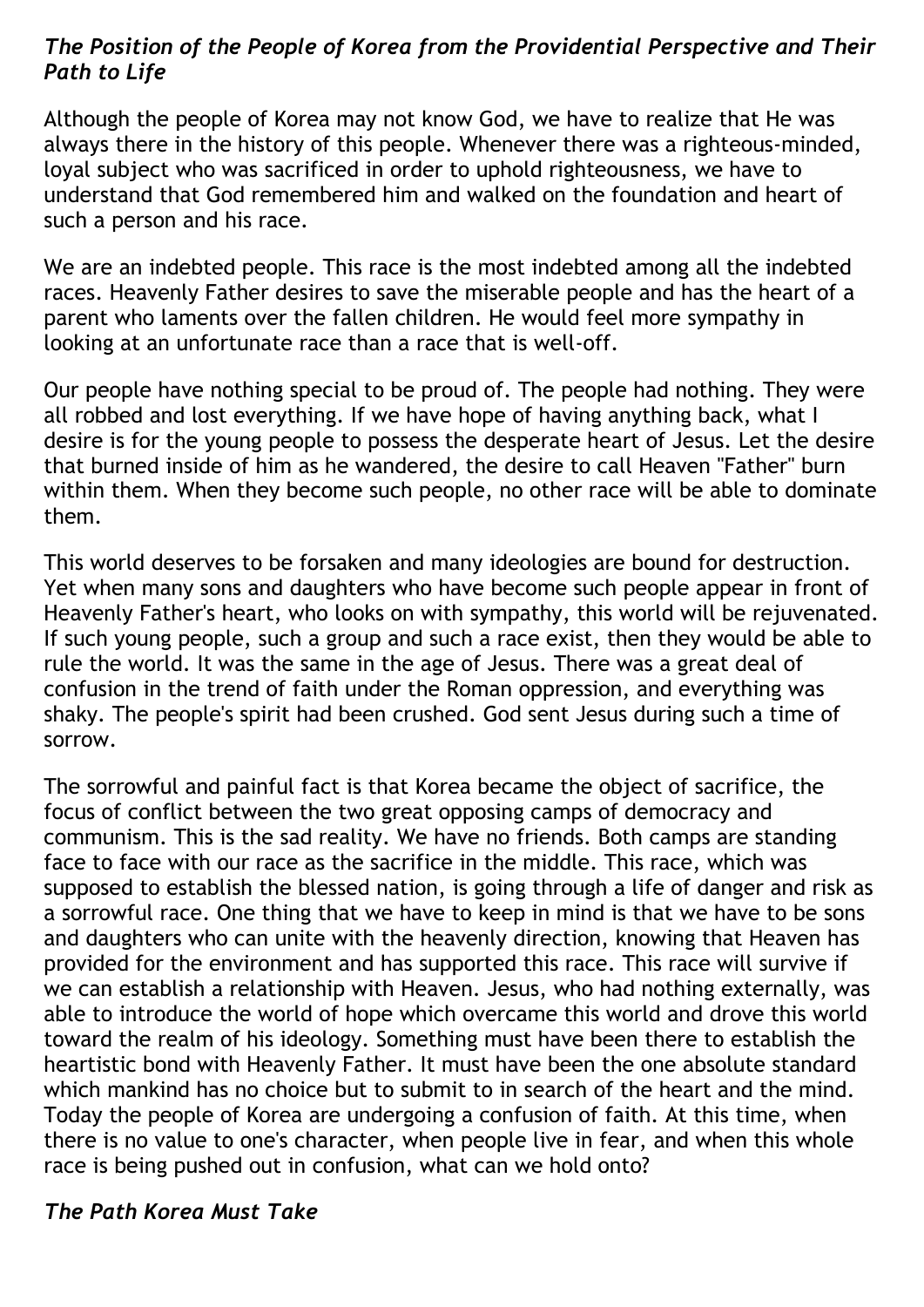Jesus came to this world as the son of God, but he had to go through thirty miserable years of life. He walked the path of three painful and tumultuous years of public ministry. Yet he was a brave warrior who demonstrated a confident spirit which could overcome anything that stood in the way. He possessed a burning heart that would have easily restored the whole race of Israel at that time. Such a warrior is needed in today's age. Instead of fighting against the people every time they drove him into difficulties, Jesus prayed for them through long nights on the mountain of Gethsemane. Such a big-minded character is admirable.

Jesus took the path of solitude and went into quiet places in order to call on the Father during times when the nation faced persecution. The path to life for this race is the same. There has to be the heart. You should be able to forget all human conditions, even forgetting about eating or clothing, and call on the Father as His sons and daughters. When there are such sons and daughters, this race will be closest to Heavenly Father in the world of heart, even if the people are sacrificed and trampled on. Do you think God will then treat you badly? No parent would ever not accept a child with a heart that connects the past, the present, and the future. If people are like that, God is even more so. Is there a human being who does not embody God's attributes? God is like that. Therefore, mankind is the same.

This miserable race is searching for the heart of God to find the path to life. Even in this situation, one should be able to show gratitude to Heavenly Father. There is a world of difference between people who denounce Heavenly Father even in a free situation and people who show gratitude to Heavenly Father with tears even in a difficult situation.

Now that we have a father and son relationship with Heavenly Father, no matter how challenging and manifold the difficulties and persecutions that block our path, they are not even comparable to the course that Heavenly Father walked for six thousand years. So when you are injured while working for the will of God, do not look at your own injury and cry. Rather, comfort Heavenly Father who has had greater pain inflicted on Him. The Father is someone who will come to you with tears when you are injured, forgetting about His own pain. We are truly unworthy of this.

Now we should really accomplish something. This race is losing its national spirit. What can this race be proud of in front of Heaven? There is nothing that it can put forth before the world and this age. The heart of God has never been attained. Who has ever deeply felt this world of the heart? It is someone who experiences difficulty. It is someone who calls on the Father, enduring his own difficulties. We have to realize that we need to have conditions with which we can be close to the Father who has borne historic sorrows.

That is why we have this difficult environment. After all, this race need not feel sorrowful. We should be sorrowful if Heavenly Father did not exist. But He does, and there is no need to feel sad. Even if this nation is the most miserable nation in the six thousand years of history, it would have moved Heavenly Father deep down to His bones, more than any other nation, if it had remembered Him. If there is a movement that will establish the relationship of father and son in this nation, the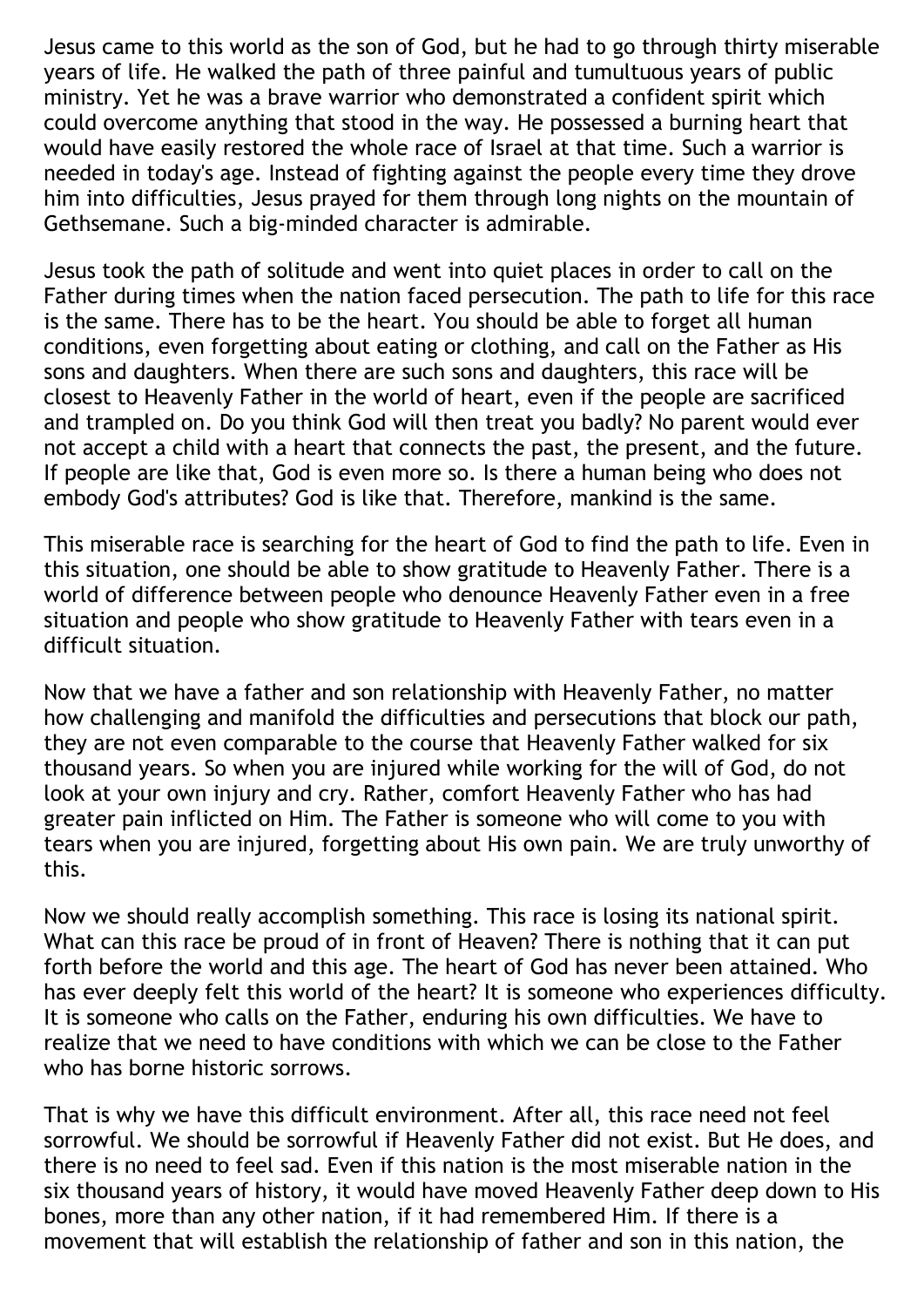new world will open up. As Heavenly Father has firmly promised us, and as Jesus' great purpose was to teach us, where would God go without us? We have to start out with such a conviction.

# *The One Life that is Greater than the Universe*

God is not a God for America, nor a God for England. He is not a God merely for the democratic world. He is our God and my God.

Heavenly Father longs for believers, the brides who can be a part of the world of the heart of the historic Father and sing of its value. Wouldn't that be so? Such an individual cannot be bought even with billions of dollars. Such a person cannot be bought with earth or Heaven. Jesus has said that such a person has value greater than that of the cosmos.

Fortunately, today we were given a talk on the relationship between father and son from Heavenly Father. But the question is: how much have I attended the Father? How filial have I been? We have to relate to Heavenly Father as a filial child on the individual level and as a loyal subject on the national level. Isn't that true? The traditional three bonds and the five moral disciplines in human relations in Asia all make sense. They are to teach this concept. Filial piety and loyalty towards Heavenly Father is the same thing. One cannot be filial to Heavenly Father if one does not first become filial toward one's parents. One cannot be a loyal subject toward Heavenly Father if one does not first demonstrate loyalty to the nation. This world is the same toward Heavenly Father. The content is different, but the world of the heart is the same.

Unification members! For us, denomination means nothing. Our name means nothing. This church building and our houses mean nothing. People are the issue. The people with heart are the real issue. There are billions of people in the world, but only one person draws your heart. Isn't that so? It is the same for God. What is the first thing that God, who moves all things of the cosmos and dominates the great universe and the created world, still desires? More than a multitude of people, He longs for one individual who can give all his heart and then forget about his giving. Wouldn't that be true? Heavenly Father dreams of one such person more than He dreams of a mere multitude. Therefore, Jesus was sent after four thousand years. And after six thousand years, the Second Coming is one who comes in place of Jesus.

Where are the sons and daughters who long for and call to Heavenly Father as "Father", who wander in search of the other children? The day God finds such sons and daughters is the day of hope and the day of liberation. In religious terms, such a day is called the feast day of the lamb.

# *The True Christian of the Last Days*

What kind of person is a true Christian? It is not someone who dances with joy. It would be someone who prays with concern for God. He or she would not pray for themselves but would pray for the sake of God. That person would not worry whether he or she would become the bride or not, but would worry about whether Jesus, the bridegroom, is happy or not. The person would not pray asking God to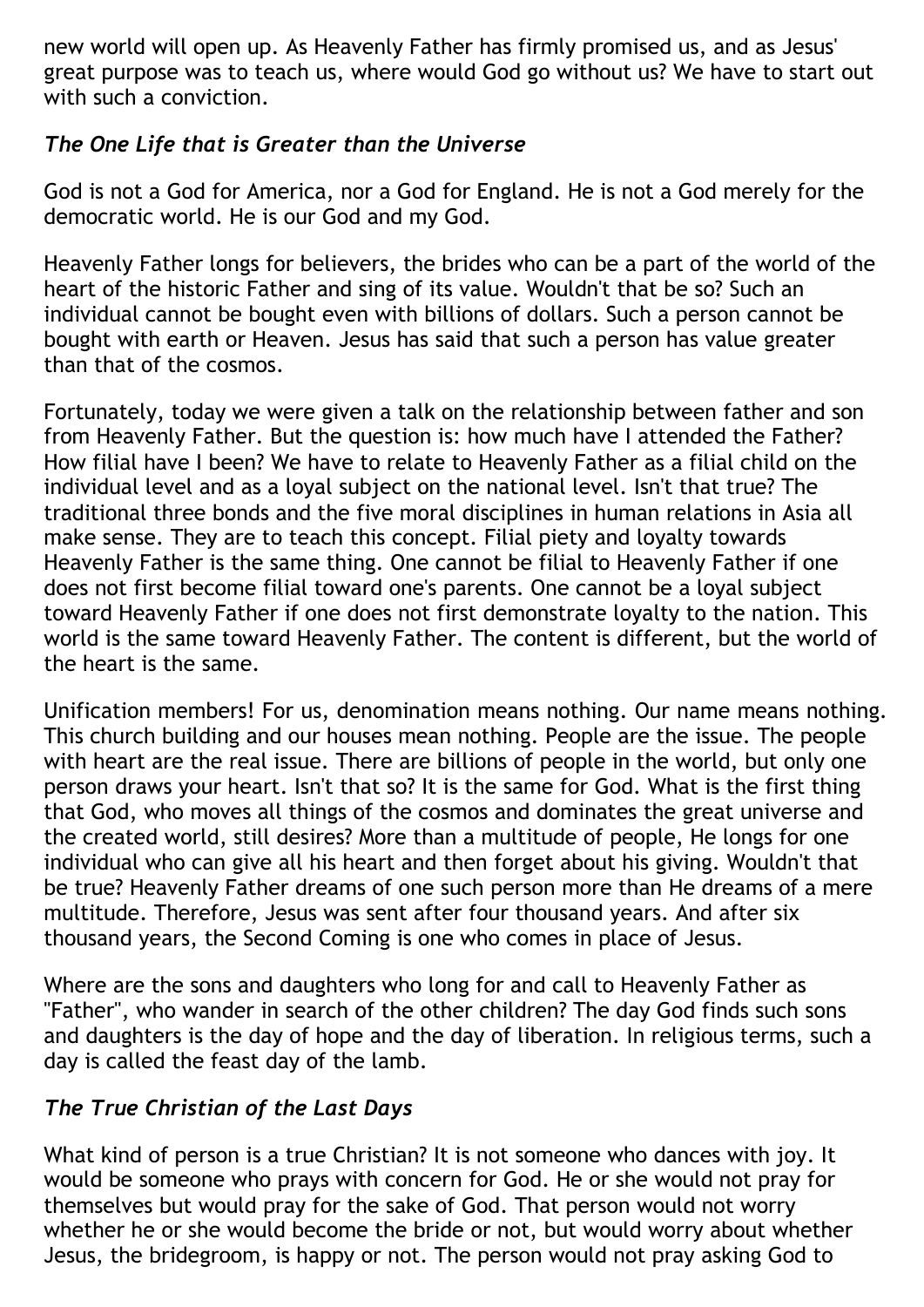send him or her to Heaven, but instead would pray, asking to free God of His sorrow. The person would not ask for his or her value to be acknowledged in Heaven, but would hope that God's value may be acknowledged in this world, even through his or her own death.

We have to totally change today's understanding of faith. It has to be changed fundamentally. Do people want to go to Heaven by believing? What are they going to do in Heaven? Are they going to steal from God again when they are there? That is like being joyful after losing the heavenly essence. The essence is the heart of giving. Even fallen minds can perceive such a nature of love. The pit of death awaits those who are striving to receive. The realm of resurrection of life awaits those who are struggling to give. Jesus was someone who struggled for thirty years of his life to give. Jesus endeavored to give during his three years of public ministry. In the end he even gave himself. You have to realize that the Messiah was the prince who strove to give and give again.

Those who are following such an example must repent and see how much of an offering you have made yourself in order to liberate God's sorrow in your lives. Such a person has no concept of Heaven or hell. Such a person would say, "Who cares if I go to Heaven or if I go to hell?" When God wants to resurrect such a person, even Satan has to agree. Here the historic standard of life gets established.

Today's Unificationists need the words of the Bible in order to console the Father who is filled with sadness. You also need a teacher. But I do not want you to go forth just looking at the teacher. I hope that you yourselves will establish the bond of relationship with Heavenly Father's heart, with the teacher as the center. God will never desert you when you pray for this nation with heartfelt pleas, when you strive to introduce God's heart to it, and when you become the offering. God will not give up on us.

When we think about God, we know that He is the master of all things. But have you seen His deeds? As the subject of love, was He ever able to say "I love you" to mankind? Never. Although He was in a position to own everything, He was never able to claim mankind as His own. And although there are numerous people in this world, and although there were the Israelites who were prepared for four thousand years, Heavenly Father was never able to raise them up as His own sons and daughters or as warriors who could defeat Satan.

There are many Christians in the democratic camp today, but God has not been able to place them as generals in command of an offensive attack against Satan. He also wanted to have Jesus command the angelic world to establish a relationship with this world, but that could not be achieved. God gave mankind the ideal of the bride, and He sought to find such brides. But He could not find one person who could stand as the proud bride in front of Satan. We are truly sorry in front of Heavenly Father.

The world calls the leader of the Unification Church the ringleader of a cult. That's fine. I just want them to receive all the blessing. I don't want to give excuses or explanations. This is not the time to fight over such things. Our lives are busy, and what is more urgent is how we are to be recognized by Heavenly Father.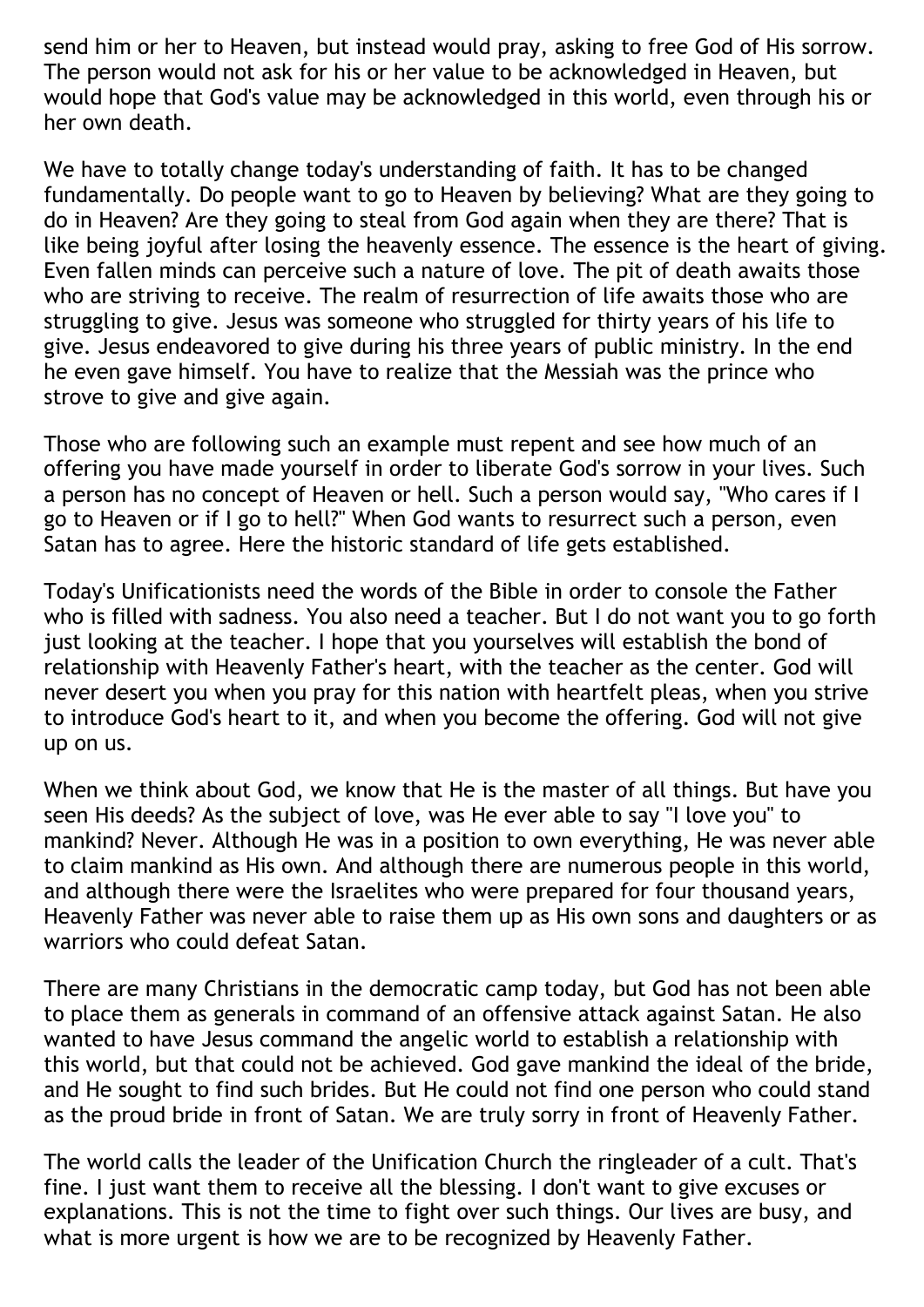We are all miserable, we are all the same. There were times when we called on the Father and all pledged to die together if we had to. There were times when we called on our Father with tears. We had to stand in such a position representing this nation. Although there may have been times of sorrow, we have to go this path as the Father has led us. We should be grateful and feel unworthy if we can't feel this historical sorrow. We should be grateful that we can feel the traces of our ancestors' tears and blood, to tread together down this sorrowful valley. Even if this body may be ripped to pieces or fall down, we have nothing to feel sad about. We have to realize we are the Christians of the last days who have to find and walk this path of heart again.

It is fine to be called a cult or to be misunderstood. None of that can be an obstacle for me. I am here to clarify the heavenly concept. I am telling you now that God will by all means pull us forward along with history if I can share that heart, kneel down in understanding of such a heart, and speak with the heart to raise up the people who will cry with that heart.

### *The Faith of Mary Magdalene toward Jesus*

Judas Iscariot chastised Mary Magdalene, who was a prostitute, as she knelt and poured three hundred denarii worth of oil on the feet of Jesus and washed them with her hair. When he did so, Jesus defended her. Mary was not acting unreasonably. Because she was concerned for the heart of Jesus, who was to be killed, an aspect of God's pained and indignant heart was reflected through her. Therefore, Jesus predicted that her name would remain wherever the words of the Gospel spread.

When Mary wanted to hold Jesus, who had resurrected from the grave, Jesus prevented her out of concern that the resurrected self might be stained. In other words, Jesus stopped her because he wanted her to be more joyous in meeting the Father than in meeting him. He wanted her to be more glad for the Father than for him, and more glad for the hope that humanity might again be reborn than happy to see him. It is sad that the Jesus we believe in today came and went with such a regret-filled heart. That is a sad thing.

We have to let this be known to the Christians of the world today. What is needed is not someone who takes pride in his own faith, based on Jesus who was glorified by history. There is a need for people like the woman who searched for Jesus on the mountainside of Calvary, who can take pride in Jesus even if they themselves are trampled on and pushed out by history. There is a greater need for people like Mary Magdalene than for the twelve disciples who walked their own separate ways, denying their knowledge of Jesus.

# *To Become the Sons and Daughters the Father Desires*

In believing in Jesus, have you ever made God cry? Have you ever made Jesus cry? Have you ever shivered, holding onto the crying Father who said, "How difficult it must have been for you to walk this path that I have gone through. How difficult it must have been to find Me in My sorrow"? Have you held the hands of Jesus who cried as he called out for you? If not, don't say anything. Do not be proud of anything.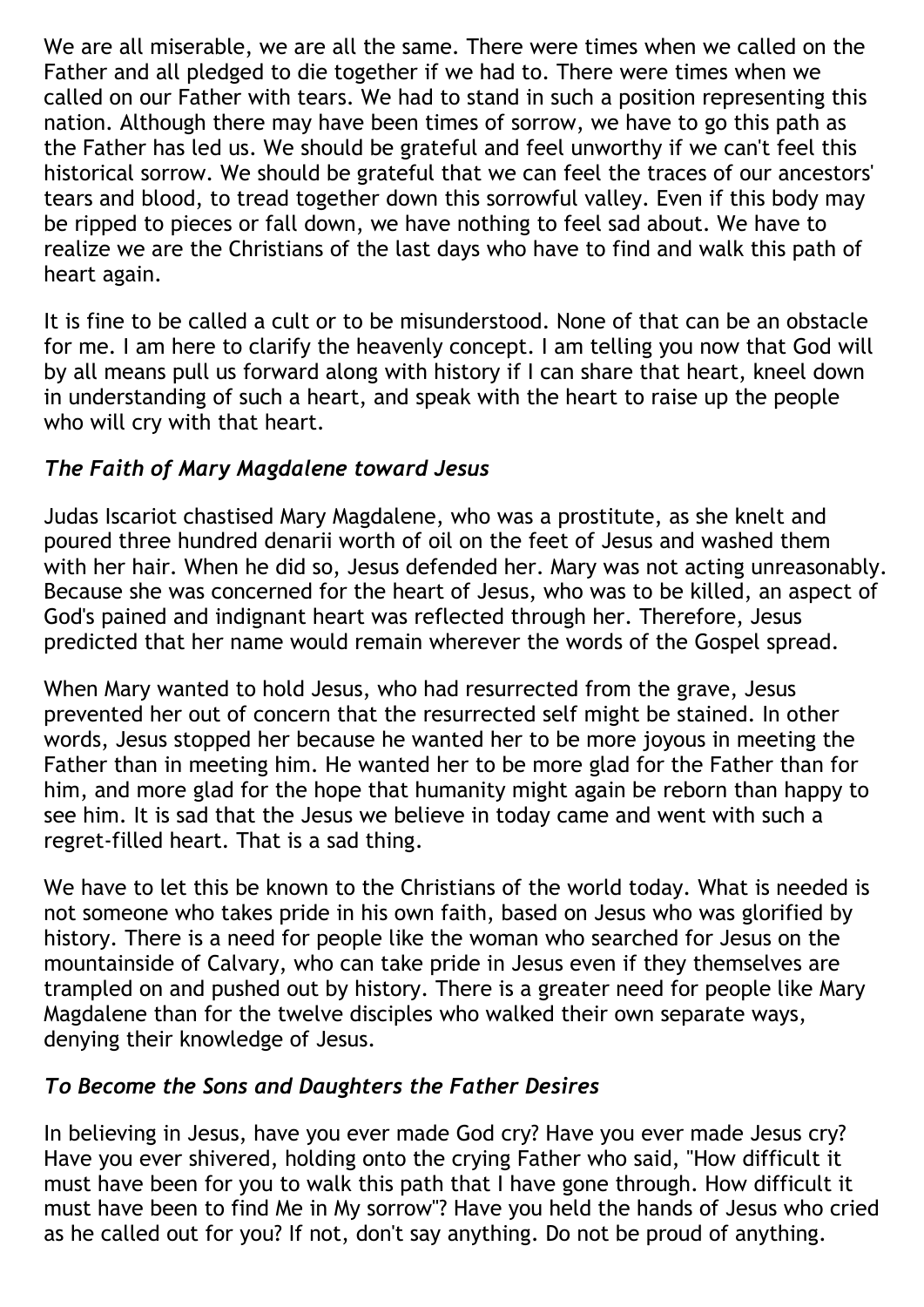The people who were ridiculed and cast out will be the princes and princesses of the Kingdom of Heaven. Even if everything is lost, we should long for the heart and will of the Father. When you are able to find meaning in your life, meaning in the church, and meaning in society, while you long for those, God will not send you to hell even if you try to go. God will claim such people.

The topic of today's talk was "The Father and I," but we are unworthy to use the word "Father." We should experience the times when even saying the word "Father" makes us feel unworthy. We should have the attitude that says, "Father, how can a lowly person like me call you Father?" There is no need to say anything else. The right of ownership of the cosmos will be decided as you call out "Father" with your body and mind united and a desperate heart. Heavenly Father is longing for such Unificationists.

It is fine to follow the path of a teacher, but that will all pass. One thing that I want to convey to you, even if I die or disappear, is that you should transcend race, humanity, and the world to cry with the heart of God. I want to die seeing such a sight. You should realize that only then do you have the authority to oversee the cosmos and the realm of hell.

From now on, we should be proud of our Father. What kind of Father is He? We have to introduce the Father who has labored in historic endeavors. We have to boast of our Father. We have to introduce the Father who has fought, holding onto this age. We are to introduce the Father who has longed for us and who had to fight for us. But if the heart is not laid as a foundation in conveying this, everything is just wild fancy and rash acts.

We should exalt the Father. We have to exalt the historic Father, the Father of the age, and the future-oriented Father with our heart connected to His. Thus, you should be able to exclaim, "Father, is this not Your will? Your will is my will. Oh, Father, You who have found us like a parent who could not forget his own blood, You are my Father!"

Heavenly Father longed to live with us for six thousand years, but Satan came in front of Him. Heavenly Father longs for the brides, the figures who will understand His heart, and speak out, "Hey, you Satan, you have no place to rest your foot in this world. Hey, you and all the forces of evil, just look at my Father," and get recognition from him. He would have to say, "You are right. What you are saying is true for eternity." Wouldn't that be so?

Jesus' body was killed, but his heart was never killed. His body was invaded by Satan, yet the world of heart was not invaded. That is why Heavenly Father brought forth the ideal of the bride, and He is looking for the bride who possesses the loyalty of the world of the heart. Thus, you should be able to call on the Father and the Lord with the heart of the bride.

We should be grateful that the saints of the past strove and that Heavenly Father and the world have endeavored to find the sons and daughters of the direct lineage to create the relationship of father and children. Furthermore, you should say a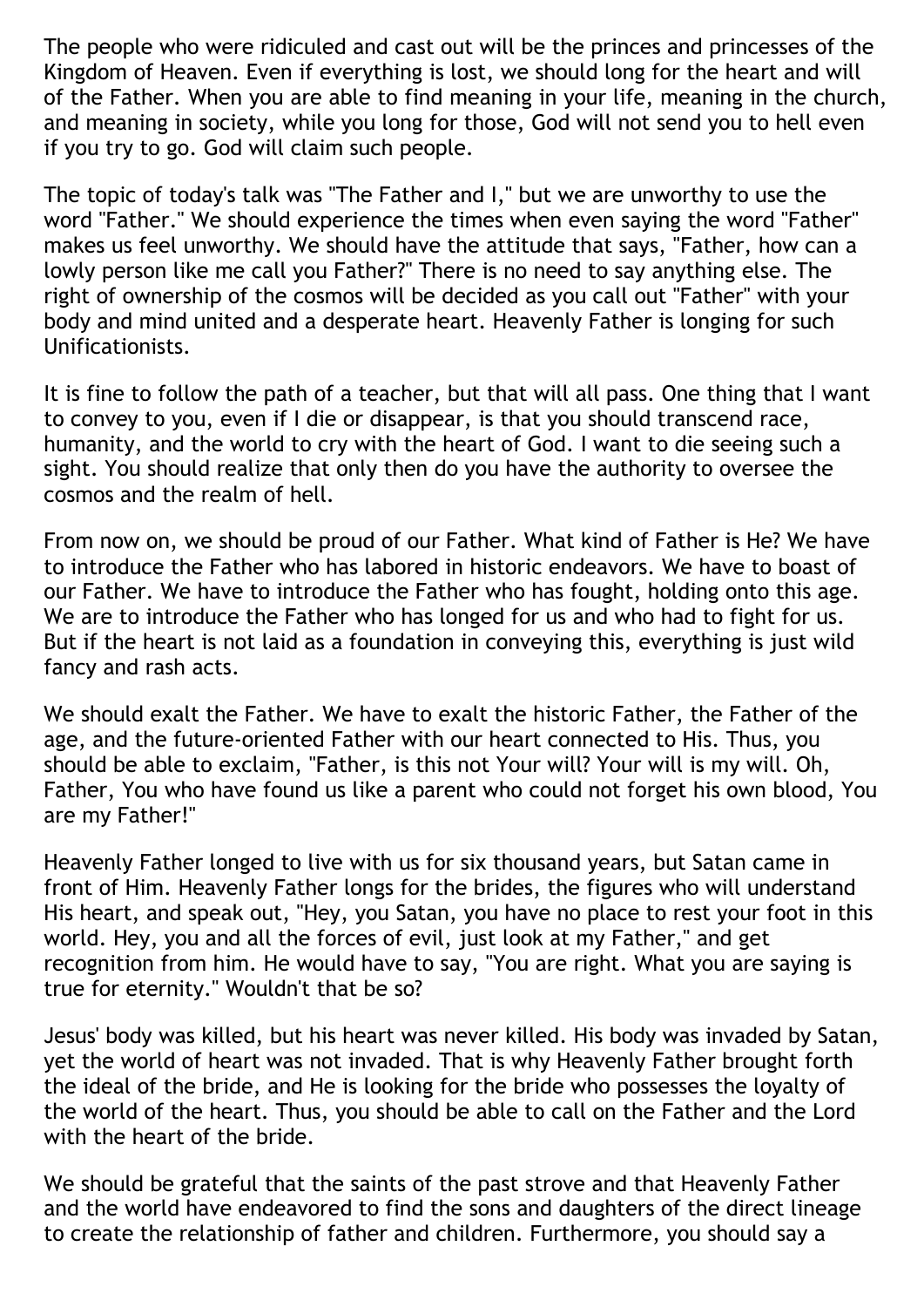word of apology to the ancestors, to numerous spirits, and even to Satan, and become figures who can protect this land. Only then will you become God's sons and daughters. God wants to hear such sons and daughters call Him "Father." Aren't you also like that? When there are sons and daughters whom God truly loves, He does not want to hear the physical father say to such children, "Hey, So and So, you are my sons and daughters." Wouldn't that be true? He doesn't even want to hear that they belong to a certain nation. "They are My own sons and daughters and they belong to My nation." He doesn't want them to be called the people of Korea or America. Such a thing is ridiculous to Heavenly Father, who has the ideal of the heavenly world. God is searching for us from such a standpoint.

God was unable to live with the individual, with the family, with society, with the nation, and with the world. How much must He have endeavored to work backwards from finding the world to finding us today? Not only does He have to find us, He has to take us along with Him. It is difficult enough to find us, but it is more difficult to drag us along. The Lord comes in order to take even the historic last days along with him.

I urge you to clearly understand this and become God's proud sons and daughters, the brides and bridegrooms who will stand heart to heart with Jesus. He professed that we are not of this nation, the heavenly family is not of this nation. His society, nation, and the created world are not of this fallen world.

#### 0o0o0o0o0o0o0o0o0o0o0o0o0o0o0o0o0o0o0o0o0o0o0o0o0

#### **Man Is an Explorer in Search of Truth**

#### *John 10:1-18 July 19, 1959 - Former Church Headquarters, Seoul, Korea*

#### *Prayer*

We have listened to the words You have granted. Although many people in this world stand in the face of death, in reality they are preoccupied with praising themselves and boasting to the universe.

Can anyone show himself off and elevate his own value in this kind of a world? As we silently search our hearts, we cannot deny that one who does stands in a false position.

Father, what do our minds long for today? Toward what should we direct them in order to be elevated? This is the moment to realize that our minds and bodies cannot be our own. This is the moment to understand that we are in a miserable situation where we cannot be proud of ourselves.

Please allow us to realize at this moment that we are not the final arbiters of the value of our minds and bodies, that we did not make ourselves and that we are pitiable beings who cannot reach our destination. We did not cause our own lives,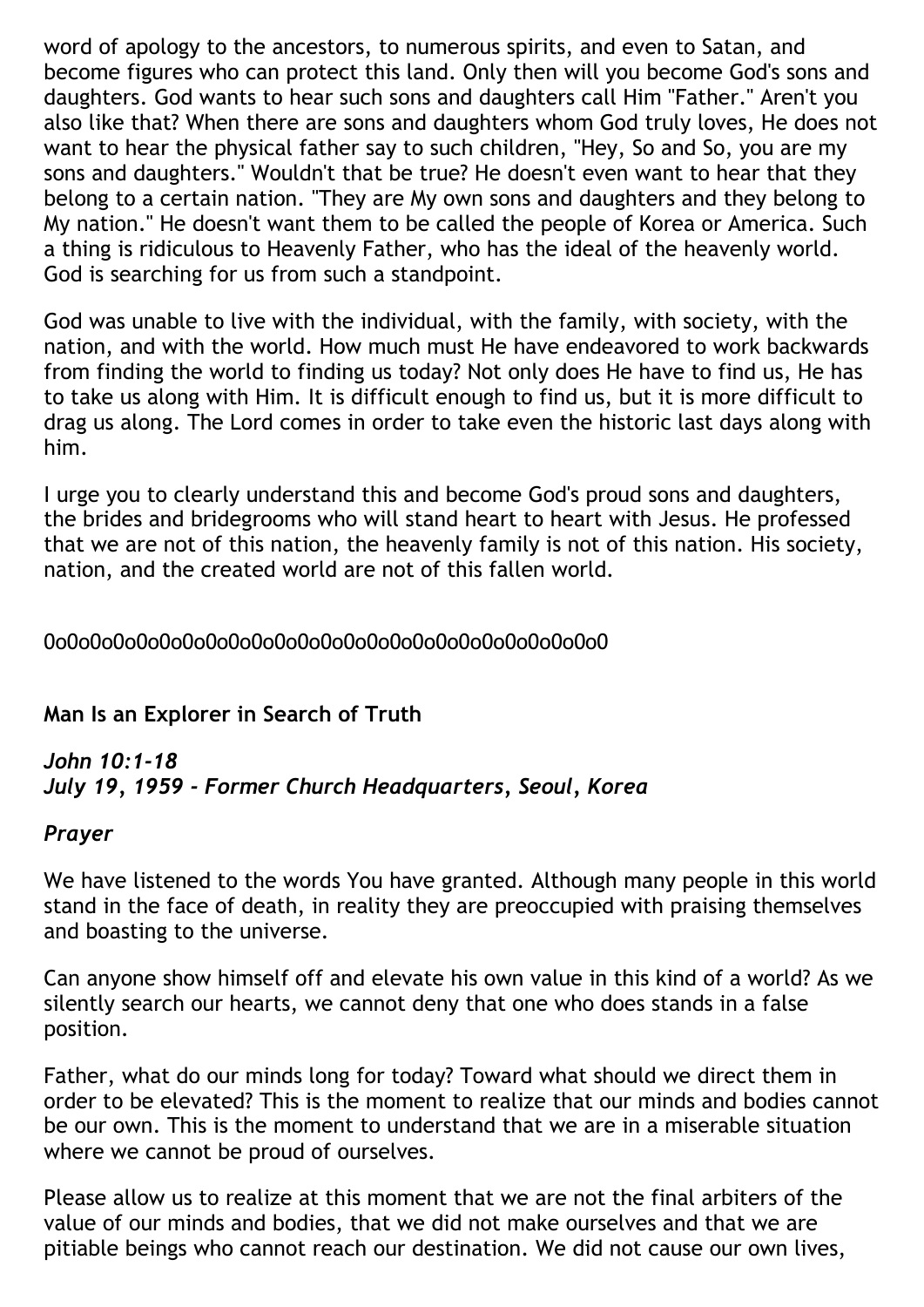nor did the ideology that leads our minds in the direction of goodness originate with us either. Please allow this hour to be the moment when we realize that they originated from something other than ourselves.

Father, today is the moment when we should feel that we must disdain ourselves, we who were so busy making excuses to save face. Please allow us to realize at this hour that the true self whom Heaven and earth, the world and humanity, the society, the family, and myself are looking for is a victor who can conquer himself and who can ignore and stamp out the arrogance that makes him want to elevate himself and stand out.

Jesus said, "Forget everything and follow me." He also said, "Those who are willing to die will live; those wanting to live will die," and "Those who want to rise up will go lower and those willing to go lower will rise."

When we understand the content of these words, we realize that we have to throw ourselves away. We have fallen ancestors and we cannot break away from the bondage of fallen history.

Therefore, our course of life is a pitiable one. The living environment is so chaotic that we live in a confused state, unable to distinguish good from evil. Heavenly Father has labored to pioneer the path of life in such a land. Numerous saints have come and gone in this land in order to bring the ideal of the true person, the true ideology, and the true cosmos to humanity.

Most of all, the time has come for us to long for the holy embodiment of Jesus Christ, the heart which flows out of him, and his desperate ideal. He wished blessing upon all people even as he perished as a criminal on the cross, he who had come into this world as the Messiah of all people.

I sincerely pray that You will forgive us. We have praised ourselves and disdained the creation and all things and have elevated ourselves to disdain Heavenly Father, although we should be disdaining ourselves.

If we want to move toward a truthful heart and true goodness, please allow us to realize that we are debtors in front of Heaven and earth, and that we are a sinful race which has been violently scarred throughout the course of human history. Father, the only things we need are the hearts that can seek for You and the loyalty that can seek out our true selves. Please allow us those things.

We cannot deny that the life course that Jesus led was a sorrowful path of tears. We also realize that every page of history is bound together by bloody battles. Therefore, I sincerely pray, Father, that You will allow us to realize that we cannot clarify anything in history when we uplift ourselves, and that we are like a failure who does not have anything to show throughout the ages.

We therefore believe that we need a true leader who possesses true life and a true heart. He is the savior and Messiah God sends for humankind. Please allow us to reflect upon ourselves in this hour: to reflect upon whether we possess the faith and loyalty to stand in front of the Messiah. In receiving the Messiah, we know that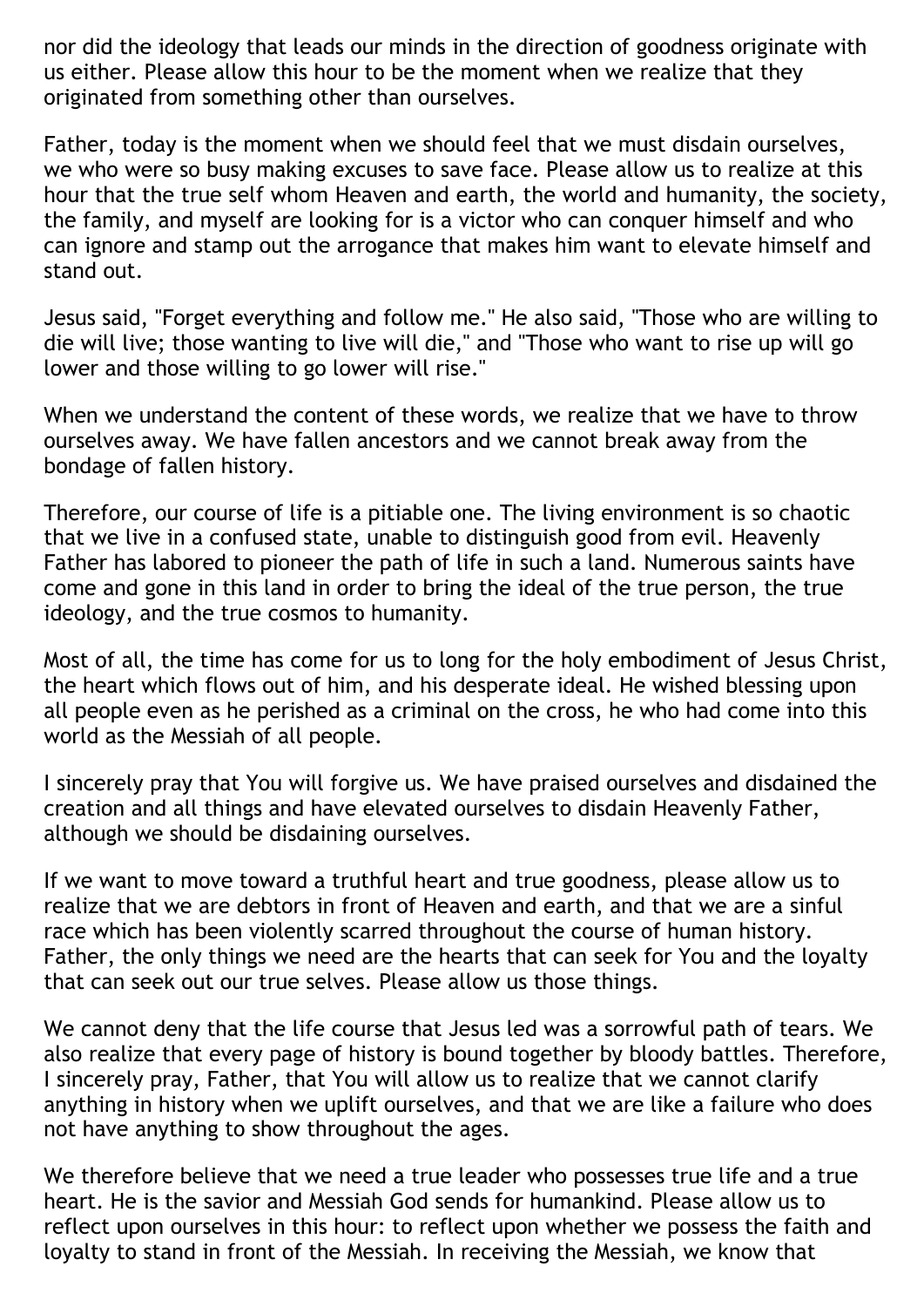Heavenly Father desires for humankind to possess the greatest of enthusiasm, the greatest of loyalty, and the greatest whole-heartedness. It requires the greatest sincerity and a desperate heart which has nothing to do with Satan. Although we may not stand in such a position, Father, I sincerely pray that You may guide us to become humble sons and daughters who can kneel down and long for the blessing of redemption with the heart that longs for such a position.

Father, how can we respond to the words given to us? Father, please be with us. Although we have listened to many words, walked many paths, and lived through many situations, we stand in front of You empty-handed, having nothing to return to You. Father, do not drive us away but have pity. I sincerely pray that in this hour we may empty all of our minds and bodies so that only the Father will have dominion over us and only the Father's blessing can fill us.

Please allow the heart of the giver and the hearts of the receivers to be one. I sincerely pray that this may be the hour when those hearts can harmonize into one so that the Father's heart can be felt and the Father's blessing can be directly received. I pray all these things in the name of the Lord. Amen.

As you know, this is an age of civilization. This is the final age when a certain ideological concept or ideology has to prevail. You know well that we are part of such an age.

Then how are we to live in this reality? We do not have anything special to show for ourselves, and we also do not have anything to advise people with through our accomplishments. You should realize that the past must have been the same since the present is such. You should be concerned that the future might also be the same.

### *Mankind Has Sought Truth*

Having left behind a legacy called the Fall, mankind has gone through a course of untold stories. Mankind has been dragged on until now, unable to escape the course of the history of complicated stories that take different forms from age to age. Going through the course of history, people have lived on until now, unable to find the essential point that they really sought regarding the mind and body, ideology and heart. So many predecessors have gone through that. And while numerous people in this world today are also searching for that certain truth, they are wandering without a clear understanding of what truth is.

In order to find that source or answer, our ancestors struggled until now, welcoming a path of blood and tears, welcoming the valley of death, and welcoming the miserable situation of being driven out. Yet one cannot but acknowledge that the destination they were searching for and the resting place they sought with all of their hearts has not yet been found, either in this world where humanity dwells, or in Heaven, which works for the world providence.

The topic of today's speech is "Mankind Is an Explorer in Search of Truth." I will speak on this subject.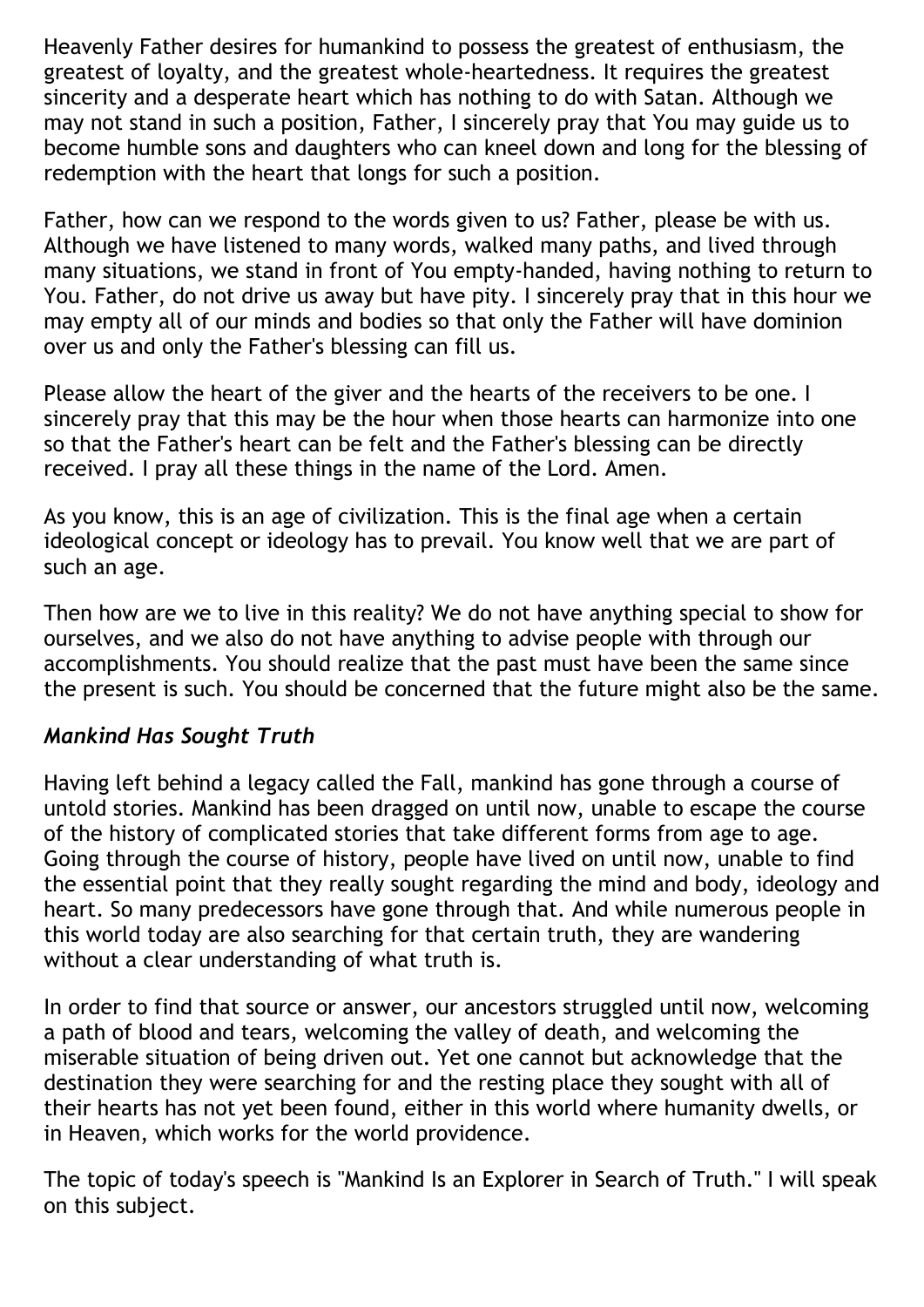As we all have heart, the fact that we desire our heart to be entrenched by something, as we did in the past, as we do in the present and as we will in the future, signifies that there is a substantial being who is the source of truth. Using religious phraseology, this is saying, "There is God." When such a conviction is within you, you can clarify everything centered on God, including your being, your daily life, your whole life, and everything connected to your heart. This is what mankind, especially the people of religion, would seek as their highest goal.

That is why we always have to think about what is true, no matter what. We cannot deny that we have to find out what is true if we want eternal life. That is why the people of the past have moved toward this goal, people of today are moving towards this goal, and people of the future will surely move to fulfill this goal.

As God exists, He would want mankind to sing about a true person. He would want mankind to live happily with the true person. He would want to live together joyously with that true person Himself. When such a day comes, when people live with a common mind, a common heart, and a common life, no one will desire otherwise or stand in denial.

When there is a person who transcends race, ideology, and worldly thoughts for a truth he will live with, act with, and have the confidence to overcome death with, then no one of any nation or era will deny that this person is the substantiation of the truth human history has sought. This person is the evidential substantiation of the truth this age is seeking, and the original substantiation of the truth the future seeks. Humanity has been searching for that true person.

Although there are billions of people in this world today, no one can answer definitively that they have found such a substantiation of truth to live with, to fight side by side with, and to rejoice with. There is no clear answer, although you may look through the principles of philosophy or the holy books of religions. Whether you search your body, your mind, your heart, or in all ideologies, you cannot be absolutely confident that you have found the truth which can awaken you anew and have become one with it.

Then is this all an empty theory or fancy? How is this problem to be solved? This is the final question that today's humanity must find an answer to. The relationship between the truth and myself, both of which are in need of clarification, should be a relationship of inseparability and indistinguishability. If the truth we seek is Heavenly Father, then we should harmonize with Him as if He were us and we were Him. If Jesus is the truth, then we should be harmonized into oneness with him.

At this point, all our emotions and awareness should move together as one. We will see the image of redeemed mankind, the image of the true sons and daughters Heavenly Father is looking for when that touch or trace of the truth is felt from within and is transmitted to all of the created world and to all people. Then all can move and feel in unison and sing together with the cosmos.

### *Fallen Men and Jesus*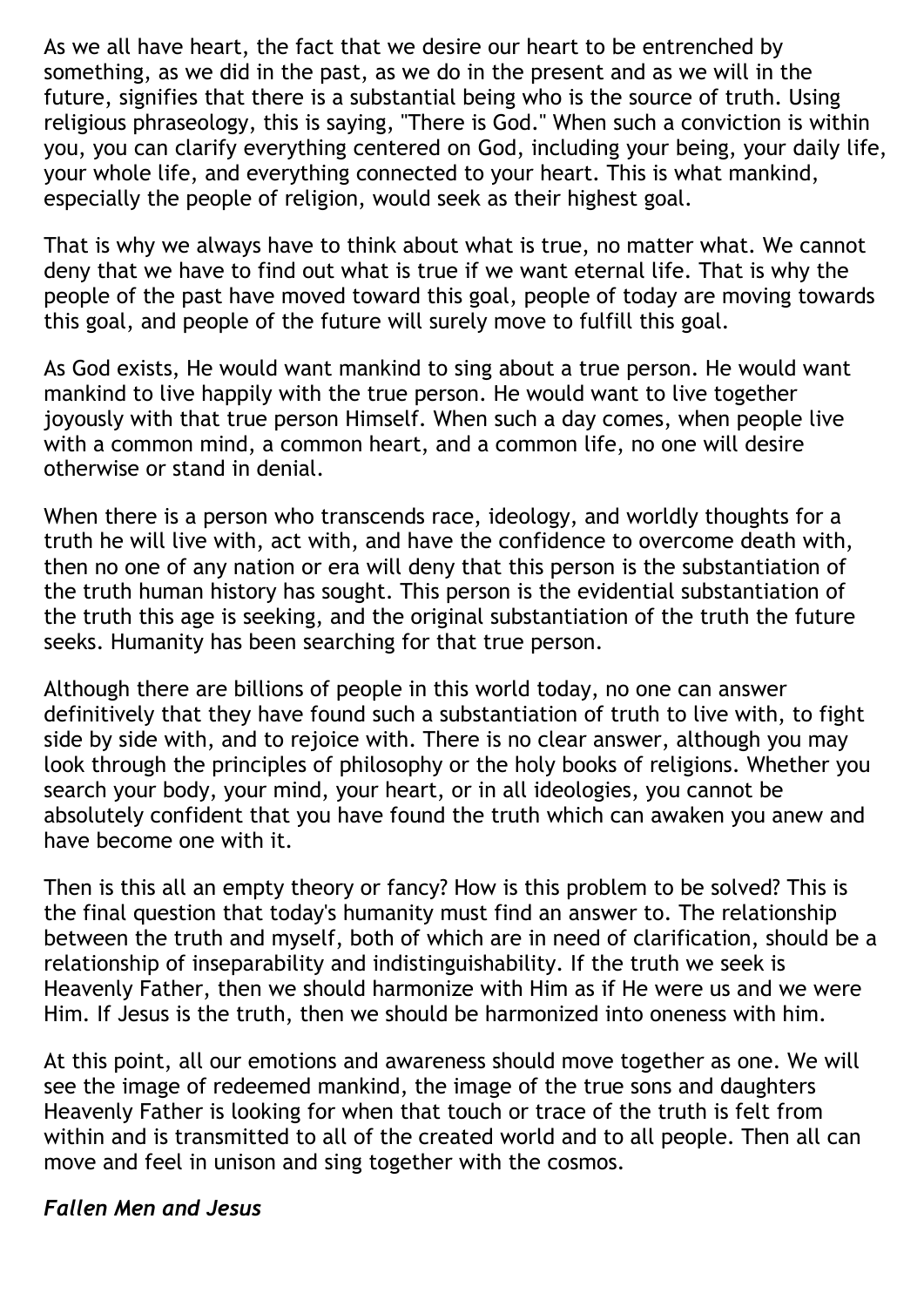When we look at humanity bathed in the sorrow of the Fall, when we look at ourselves, unable to cut away from the fallen lineage, and when we acknowledge that we are all descendants of fallen ancestors, we may ask what the Fall is. It is to be fallen away. The Fall is a state of being in conflict with the ideal that our mind desires.

Because people are fallen, they want to avoid things they do not like, things that make them sad, and things that are difficult to do. Yet they cannot escape from sadness, pain and difficulty because they are fallen. Everything is intertwined and tangled up with history.

We surely have second selves that move according to the true heart, in contrast to our own selves which are in a miserable situation. The time will come when we have to call forth those selves to criticize ourselves harshly.

Many saints and sages who have come and gone in history have pled with history and its reality and looked to the future. They advised us to open our hearts wide, to seek for goodness, the rightful purpose of heart, and to possess a body that can respond to the original mind and act according to it.

Jesus said, "The Kingdom of Heaven is in your heart." He also said, "With that heart, connect to God's heart. Possess the character that can connect to that heart, and the bridegroom who represents the center of Heaven will come." But today we have to understand that this is where the problem lies.

We realize that there was no champion who could hold onto the clear standard of conscience and control his own body while facing these problems. There was no one who could unite with the laws of Heaven and the heavenly heart to have dominion over not only his own heart but the hearts of all men.

That is why Jesus said that the Kingdom of Heaven is in your heart. He has said to love him in order to go to Heaven. Afterwards, he said to follow him, bearing your cross, and to throw away all the things you own. He said the ones trying to live will perish and the ones wanting to die will live. He also said that those desiring to possess will lose everything and those wanting to lose will gain. Those wanting to rise will go down and those wanting to go down will rise. The question is, then, what is the purpose behind these seemingly paradoxical sayings of the Savior?

You all have a mind and a body. Yet it is truly regrettable that the mind, the body, and the heart are not as they should be.

Our ancestors established the standard of conscience when they came to this land and taught us to conquer the physical body. Yet no one was able to establish the standard of victory of dominating the physical body centering on the mind, even after six thousand years of human history. Who will be responsible for this sorrow? What are we to do when no one has the certain center where the body is dominated by a mind that is one with the deep heart of Heaven? Heavenly Father possesses the deep, heavenly heart. How is the mind of mankind to be conquered so that it can stand forever in front of Heavenly Father's heart? This is the important problem that must be solved.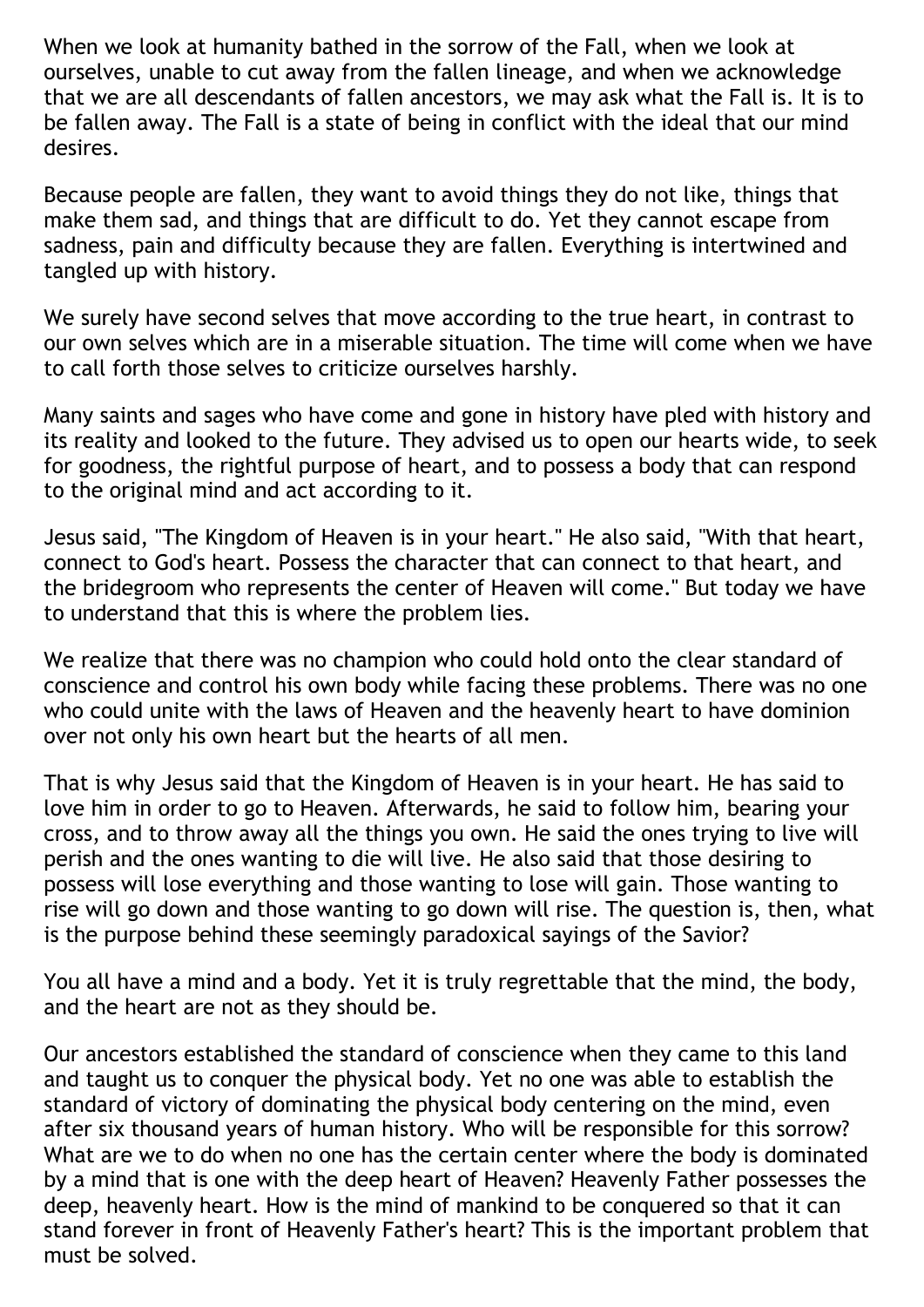Jesus said, "I am the bridegroom and you are the bride." The standard of heart that qualifies us to be the bride is not the standard of conscience entrenched in human affairs; nor does the standard of conscience change as the times change. The standard of conscience does not compromise with human morality in this world. This world's people do not know the bride. Who is the bride who can stand in front of the man who is the bridegroom? It should be someone who can yearn for the heart of the bridegroom. After having deeply felt it, the individual should head in the proper direction of establishing the eternal standard of conscience and body. Jesus is not able to stand as our true bridegroom if we do not meet such standards.

### *The Purpose of God's Providence and the Phase of Mankind*

Human civilization has developed, following the flow of history. That civilization has now become this world of the twentieth century. Yet it has no contents whatsoever that can solve the problems of our bodies, minds and hearts. Although many complex structural appearances and complex environments have come about internally and externally, we know all too well that they have not touched our minds and hearts. People could not unite centering upon them. They were not the standard of heart Heaven and earth could rejoice eternally with or which could bring Heaven and earth together.

This age today is heading against the direction the mind and heart seek. Where can we find the center that can hold us up when we have nowhere to go and feel utter emptiness inside? Today's humanity cannot help but struggle to find it. People are seeking for the heart that the mind and belief can be in touch with. Therefore, humanity cannot avoid struggling toward this if a certain standard is not established where the heart can dominate the body and the body and lifestyle can dominate external life.

If God exists, what world does He seek? It is not this world of civilization and culture that we see today. We should realize that the central will God desires is the standard of mind and heart that can lead civilization in the right direction. It is the world of the standard our ancestors sought to establish for all their descendants. Knowing this, Jesus avoided the worldly environment. We know that he lived a life of going deep into the woods or valleys in the darkness.

### *Jesus Was an Explorer Who Sought the New World*

No one knew at the time that Jesus came to this world and fought to transfer good things of the invisible world into this visible world.

No one in this world wanted to be in Jesus' position. Jesus prayed and pled at unexpected times. You have to realize that the course Jesus patiently walked was the course all of humanity has to traverse. It was the course that went into the borderland where God and Satan, good and evil, collided.

Jesus was not in a comfortable situation as he tearfully prayed in the Garden of Gethsemane. It was the borderline area where God and Satan met. That prayer was the moment he was about to cross the borderline in order to overcome the realm of sorrow, tribulation, pain and death. Jesus was connected to the one heart, even in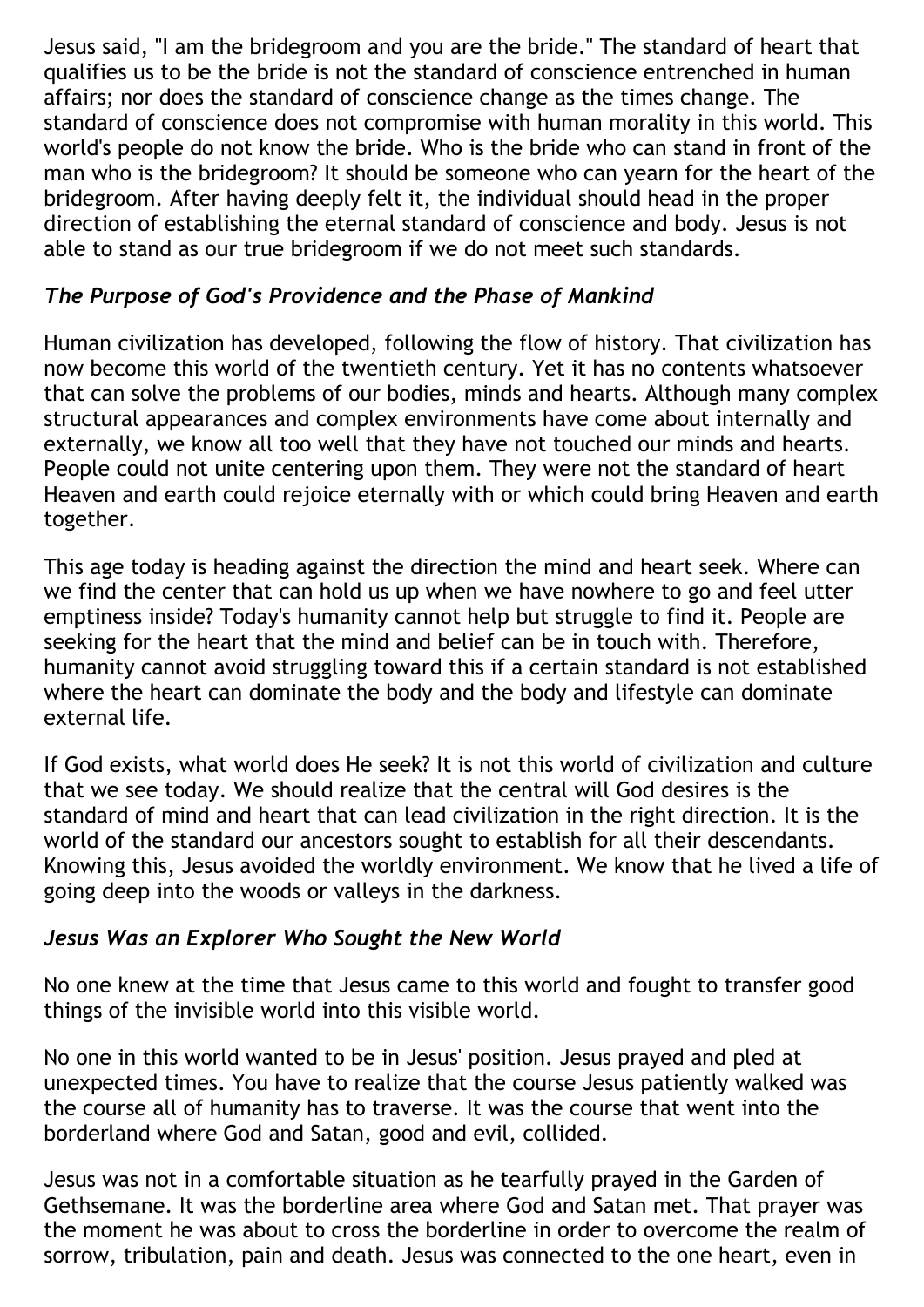that situation. Therefore, he had a standard within him that said, "This heart will never be violated," in spite of anything on this earth and in Heaven that might sway him away.

It was not Jesus' greatness as a person that allowed him to win over Satan in the process of the battle over providential conditions. It was because of his entrenched heart toward Heavenly Father. Even Satan has to throw up his hands in the presence of such a heart in fighting the battle of Heaven. Because Jesus was such a person, he became qualified to become the master of heart and the bridegroom all people admire. I know that Jesus did not come to this world to find anything. This world is a fallen world. This world still has to go over a certain hill, and it has much to resolve. The world and the age, which both have to be resolved, are the problem. Because Jesus knew the problem, he came to pioneer the path. Jesus came as the lone explorer representing humanity in the new world that has to be realized.

Although Jesus did not mention it in the words recorded in the Bible, he could not have established a center of victory in Satan's world. God could not have established the will of victory in this satanic world at that time. You have to understand that Jesus was an adventurer and an explorer who sought the new world. He threw everything away to seek for the world of God's love and humanity's love, which is greater than any reality or concept of this world.

### *Jesus Set the Highest Standard as the Mark of Adventure*

Although there are many adventurers who seek to explore the famous unknown spots, anyone can do that. But what is the highest standard that Jesus set as the mark of adventure? It is the problem of the heart.

What allows modern Christianity to contribute to the movements of the world? It is the historic background of martyrdom, which transcended death. There are people who are willing to seek truth with a desperate heart, even putting their lives at stake. God wants to take those people to establish the world of the purpose of the heart. Because of this, He sent Jesus. Yet when Jesus was dying pitifully on the mountain of Calvary, did people anticipate that someday he would be leading the world? Not even in their dreams.

We are people who have to seek. We have before us the path that we must take today and tomorrow, with all our lives and even our bodies at stake, in spite of any difficulty or danger.

Through the Principle, you know that the battles waged between God and Satan are propelling history. Where is the original son who can call on God after winning these battles? Mankind has not yet seen or found the world in which Heavenly Father responds when the son calls on Him as Father with a desperate heart.

Jesus came to this world and said that he was the only begotten son of God. The Bible records Jesus' presence as the glory of the begotten son. Jesus called God "Father." He said to attend him like the bridegroom, that the people were his bride and his brethren. This is something to be grateful for.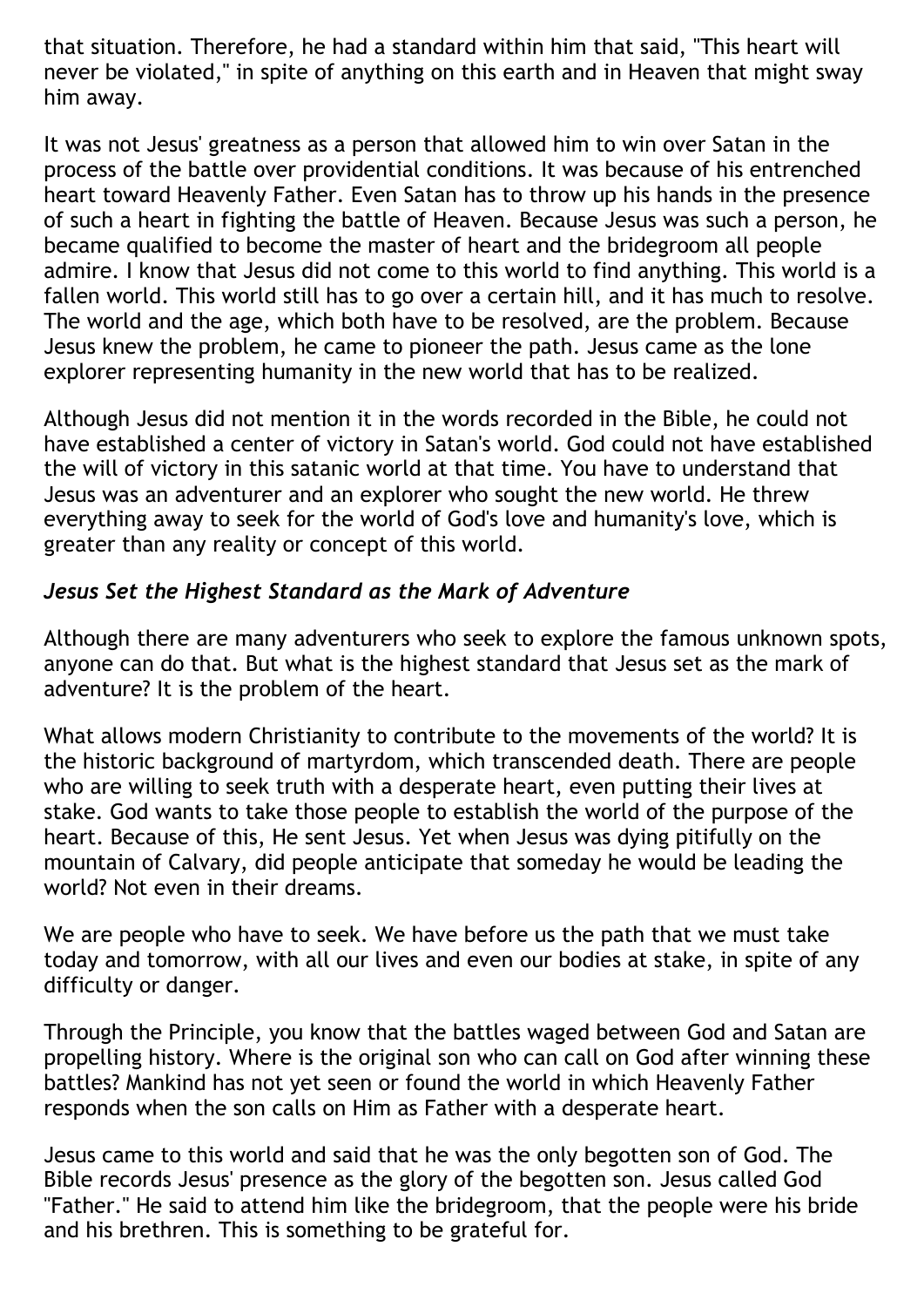#### *What God Wants To Establish*

There is a God who guides the providence for mankind in this world from up in Heaven. God leads the history of goodness. Then what is His purpose? It is not the Bible. At the end, when the providence of restoration is completed, the Bible will disappear along with the fallen world.

Believing in the Bible is not the question here. What is more precious is a son who can go beyond just believing, one who knows the Father who has striven for six thousand years, who strives now, and who will strive in the future. With a burning heart toward Heavenly Father, he can call on Him. Such a daughter is this precious. Heavenly Father cannot be joyous in looking at humanity. The only one He feels joyous over is Jesus. Isn't that so?

We are searching for truth. The individual, the family, the society, the world is searching for truth. Then who is the ultimate owner of the truth the universe is searching for? It is God.

What is the content of the truth God wants to establish? What He is searching for is the content of true parents, true couples, true children, true Heaven and earth, and the true cosmos that mankind has yet to possess. Isn't that so?

What does God want while carrying on the providence with this world? He would want things to be true creations. He would want for all of humanity to become true citizens. Furthermore, He would want those citizens to become true loyal subjects, true couples, and true parents.

Only after the true creation, true citizens, true filial sons and daughters, true couples, and true parents appear would God want to appear substantially in this world.

As God is the substantiation of truth, He definitely wants to create a bond with those who are in search of truth. He wants all beings to bow their heads and say, "You are right. Be my owner forever." God has sought that substantiation with His body, mind, and heart. The day God meets that substantiation will be the day human history in search of goodness and truth will end. It will be the day when God, who led the providence in order to seek the truth and establish it, will have His dream fulfilled.

God is looking for such a day, such a place, and such a moment. And such a day is what this sinful land, the people living in this sinful world, the family, the society, and the nation are looking for.

If Jesus came with the mission to fulfill the heart's desires of God and humanity, it is a sorrowful thing that no disciple ever asked him to introduce the cosmic ideology of goodness that was deep inside his heart. Jesus lamented, "If I have told you earthly things and you do not believe, how can you believe if I tell you heavenly things?" (John 3:12)

Although Jesus came with words of truth and as the embodiment of truth and came to do the deeds of truth, he was not recognized at that time and was unable to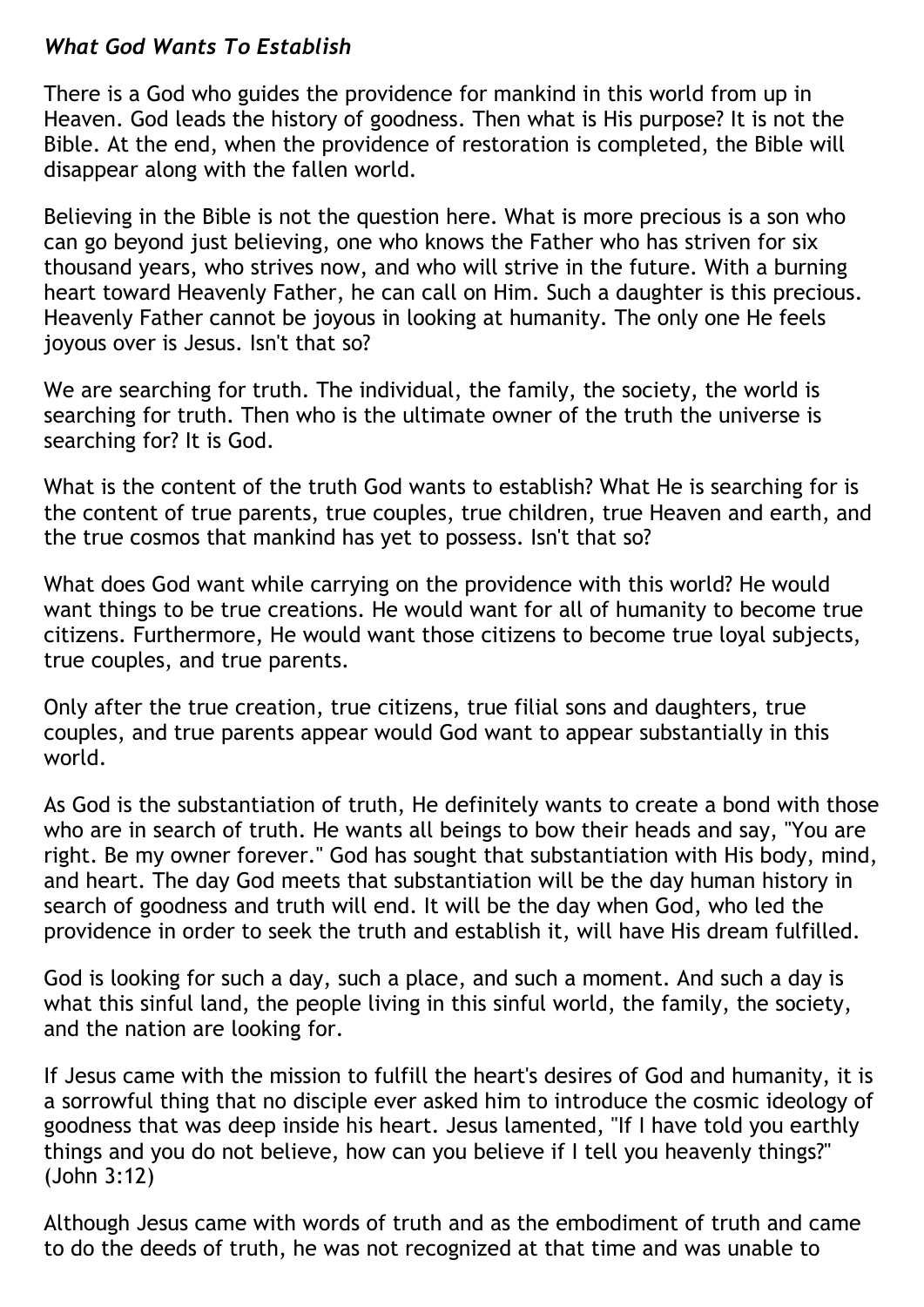speak all the words of truth or perform all that he would wish. Therefore, what we need today is not just the biblical perception of Jesus. We need the embodiment who can clarify what a true individual is, a true family, a true society, a true nation, and a world that God can come to, the blessed land. We need the embodiment to lead us in that direction. It was the mission of the Savior to explain the truth that he cherished deep in his heart.

Who ever really knew Jesus? Jesus could not really reveal the contents of his mission to anybody and had to go over the hill of the cross. No one understood him. That is why no one has gone to Heaven. Everyone who believes in Jesus is in paradise. Paradise is the waiting room to Heaven.

From this perspective, although the course of searching for truth lasted for six thousand years until today, it is still not resolved. When it has not even been completed after six thousand years, will it be completed tomorrow, even if I start anew the course of life with the newly felt and realized heart of today? If there is no possibility that it will happen, then you should at least have a heart of indignation, a heart that can plead to Heaven, bearing the Father's will.

How can you be citizens of Heaven when you don't even desire to do such a thing? How can you ever be loyal, exemplary men and women and filial sons and daughters of Heavenly Father?

### *The Method for the Providence of Restoration*

We know the providence of God to be a providence of restoration. What is the providence of restoration? It is a movement to recover something that was lost. It is the strategy of gaining back something that was lost. It is a strategy of re-creating through words.

Mankind is to be re-created. Because mankind fell and lost the words that the body and mind can relate with and rejoice eternally with in heart, we have to find the words or truth. It is said that the truth is the word. While truth is the principle that guides a system, it is also a basis for heavenly law. Therefore, the world has sought truth until now.

Yet there are no words of truth even now. Because there are no words of truth, there is no substantiation of true life. Since there is no substantiation of true life, there is no substantiation of true love. There is no true cosmos, no true Heaven and no true earth because there is no substantiation of true love. That is why God is pounding us. He has no use for any of us.

God is conquering the world. God endeavors to conquer an individual. God also endeavors to conquer a family. He has been fighting until now to conquer a race, a nation, and a world. Our forefather Noah fought for 120 years to conquer himself and his family. It was probably not an easy task. Isn't that so? From the time he received God's word that He would judge the land, Noah fought every day for 120 years. God only promises those whom He has great hopes for once. Once you have received God's direction, you have to have an unchanging heart of loyalty to that and be the victor who can conquer persecution from the family, the society, or bodily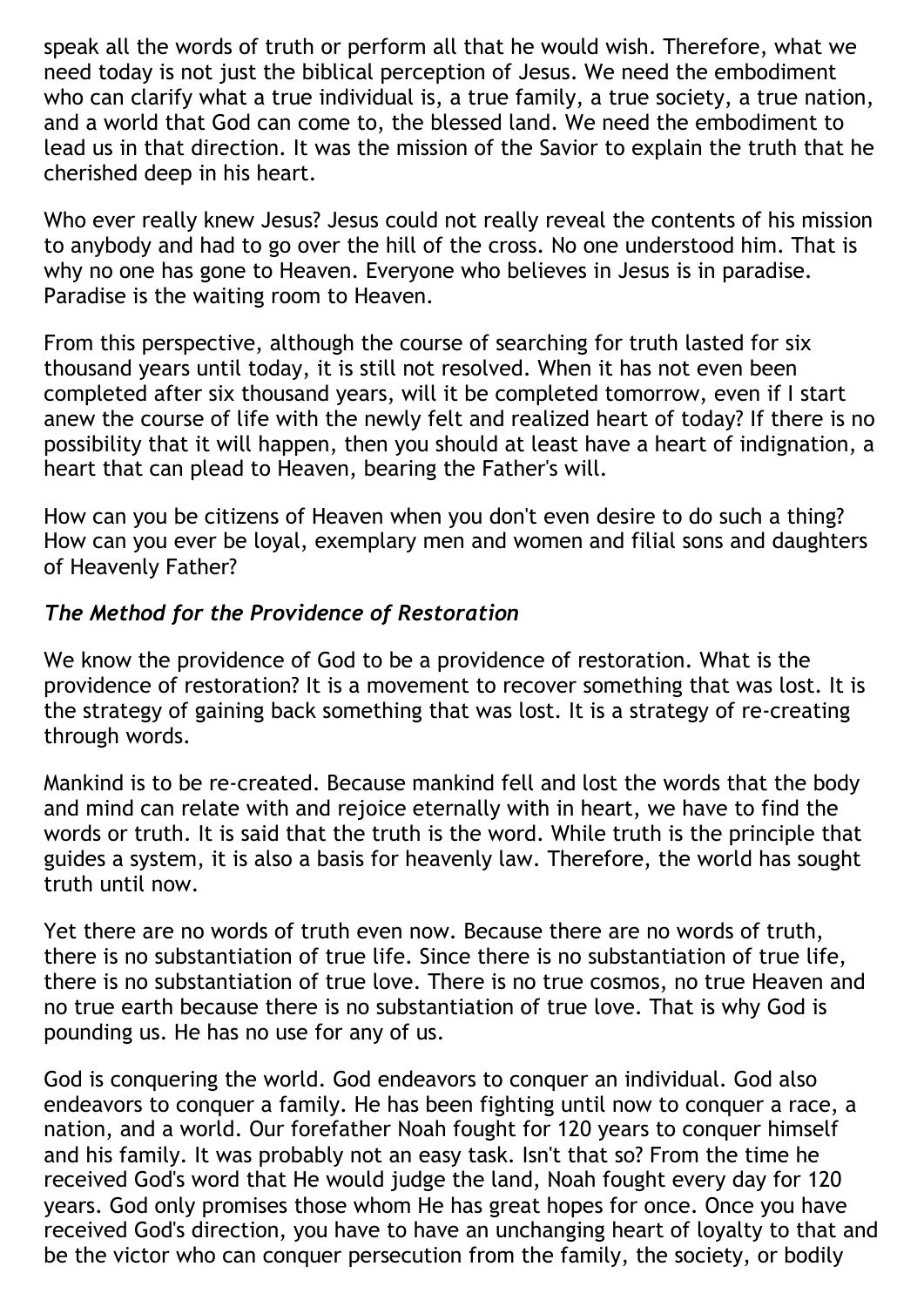desires for food and sleep. If not, God will say He does not know you. Throughout the course of history, God has been conquering an individual, a family, a society, a nation, and a world. What is conquering? It is to strike. That is why history has been a history of war.

Today is the consummation period of six thousand years of history. At this point, God is looking for a victor with the authority to conquer everything from himself to the whole, after returning everything back to Heavenly Father.

Our ancestors in the past risked everything to conquer themselves, and they did not shun the path of difficulty or the path of pioneering.

But the world of the twentieth century today is different from the environment of the past. The age back then was a providential period for the individual, the family, the race, the nation. But this age of the providence deals with the cosmos, beyond the world. As there is an adventure for us today, we have to have the determination to say that no one will take greater risks than I will, as I represent the six thousand years of history. That is how it is.

At such a time, those crying for the self will not establish the heavenly family. Those crying for the family will not establish the heavenly society. Those crying for the society will not establish the heavenly nation. Those crying for the nation will not establish the heavenly world, and those crying for the world will not establish the heavenly cosmos. So although we are individuals, we have to have the heart that can pull the world in.

To affirm that you will become the victorious embodiment and to carry it out with conviction is an adventure. When you move up into a more mysterious realm, that world is full of adventures. To go from the level of the individual up to a higher level definitely requires an adventure. You have to wage a decisive battle of life and death with your neck on the line.

### *God's Providence Centering on Noah, Abraham, Moses, and Jesus*

Noah punished himself in order to establish the standard of the family. He punished his body for 120 years to conquer it. He was in a harsh environment of criticism, sneering, and all sorts of unimaginable difficulty. Can't we imagine that?

In spite of it all, he said, "Let's persevere. God has promised me and is leading me, so would I ever turn away from the heartistic standard that God has established?" He conquered all difficulty by punishing himself.

Had Noah's family given up all worldly conditions and hoped to found a race, then God's will would have been accomplished during that time. God's will would have been fulfilled if Noah's family had denied all personal family matters in search of a race, holding onto the standard of Noah's heart.

But Noah's family broke away, unable to fulfill the will centering on the family. But the providence to fulfill the will still continued. Heavenly law was at work. You cannot just keep holding onto an individual when the individual fails. Just because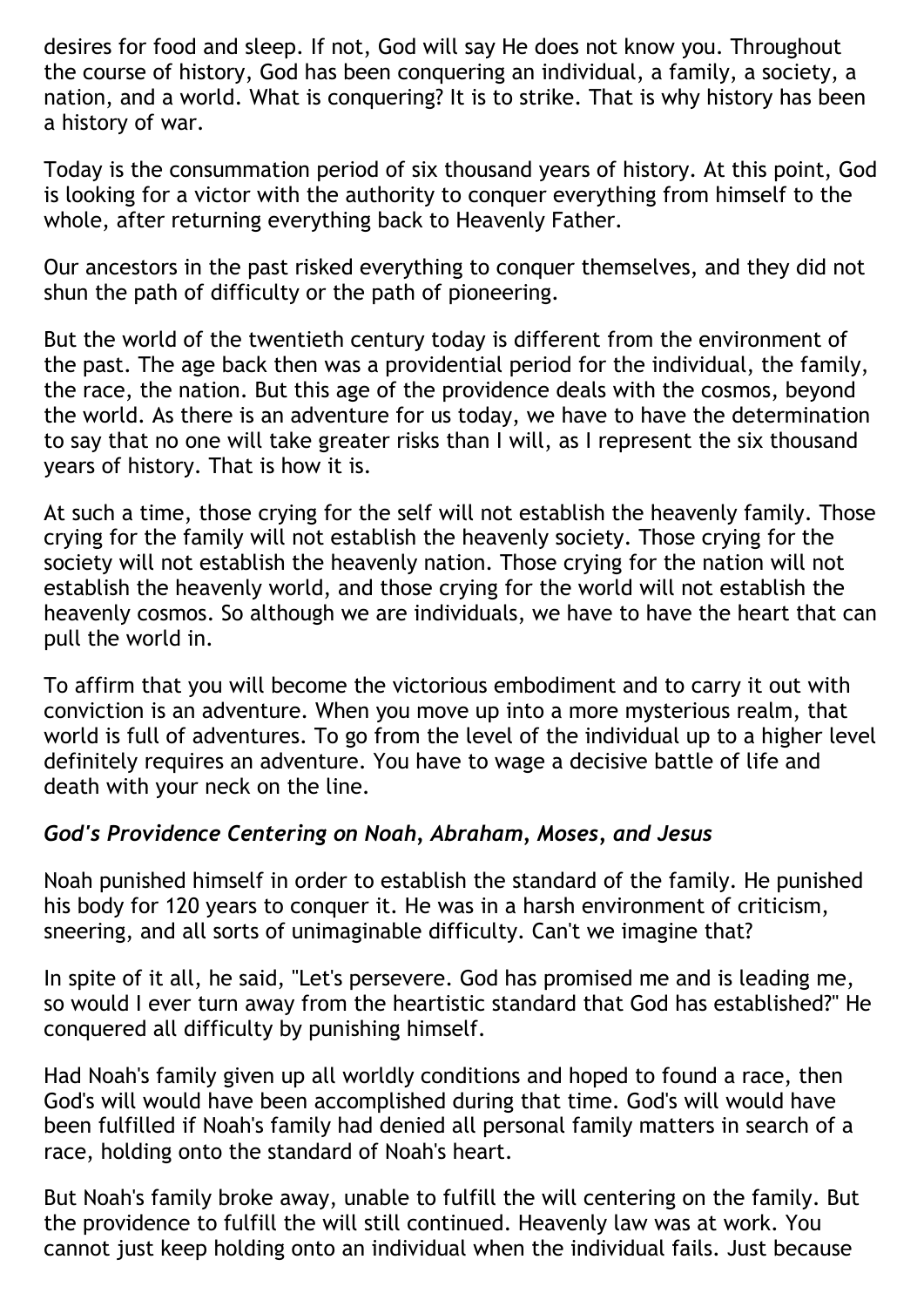the family failed and the family can not be established does not mean that heavenly law stops going forward. Although an individual may fail, heavenly law still moves on.

Although an individual failed, God still had to work the providence to establish the family since the moment of the family was coming. He had to work to establish both the individual and the family. Even though that family failed, the providential time table did not slow down. The providence has been widening from restoring the society to the level of restoring a race.

Having lost the individual Noah and his family, God established Abraham after four hundred years. Abraham had to set more severe conditions than those through which Noah went. But having lost even Abraham, God established Moses after four hundred years. Now it was the age of the nation, so He drove the Israelites into Egypt and trained them hard. To train them hard is to strike them. It is a strategy to bring unity. It was the plan to make them into one.

God told the Israelites, "The land in which you are living is the land of the enemy. The palace of the Pharaoh is the palace of the enemy. The people of Egypt are all your enemies." Because the homeland for the Israelites would be possible only when they could all unite, God drove the Israelites forth, looking only at the moment when they would enter the blessed land. God raised Moses as the leader of the adventure. He represented the nation since the providential time entailed a nation. Moses, the leader of the adventure, was the greatest explorer and the greatest of spies going into the uncharted land of Canaan.

For Moses to kick away the interference of the Pharaoh's palace and lead the Israelites into the land of Canaan was not an easy path. It was the course of the unknown. Yet despite any difficulty that lay in front of him, Moses was determined. His heart was unchanged. He said, "Get in my way if you want to, but my heart of trying to find the land of Canaan that God has promised since the time of my ancestors will never change."

Although he was living in the land of the Pharaoh, Moses' heart was ready to sing a song of happiness in the land of Canaan. Moses had pioneered a solitary path of going forward with an indomitable heart.

He headed out to Canaan with the mass of 600,000 people. But during the forty years of the wilderness period, all was lost. If the Israelites knew how to take adventure like Moses did, they would not have failed. Had their desperate heart to seek the promised land been greater than the feelings and thoughts arising in their daily lives, the Israelites would have never fallen in the wilderness. Yet they cried out in panic, complaining how hungry they were and complaining of their hardships. So they died out in the wilderness, unable to enter the land of Canaan.

Any historic figure or pioneer has the natural tendencies of an explorer. He can overcome everything to reach a higher ideal or promised destination, not seeking worldly pleasures or satisfactions.

Moses was like that. What is the meaning behind the Red Sea incident and the attack of the tribesmen of Amalek in the wilderness in front of the Israelites? Men who had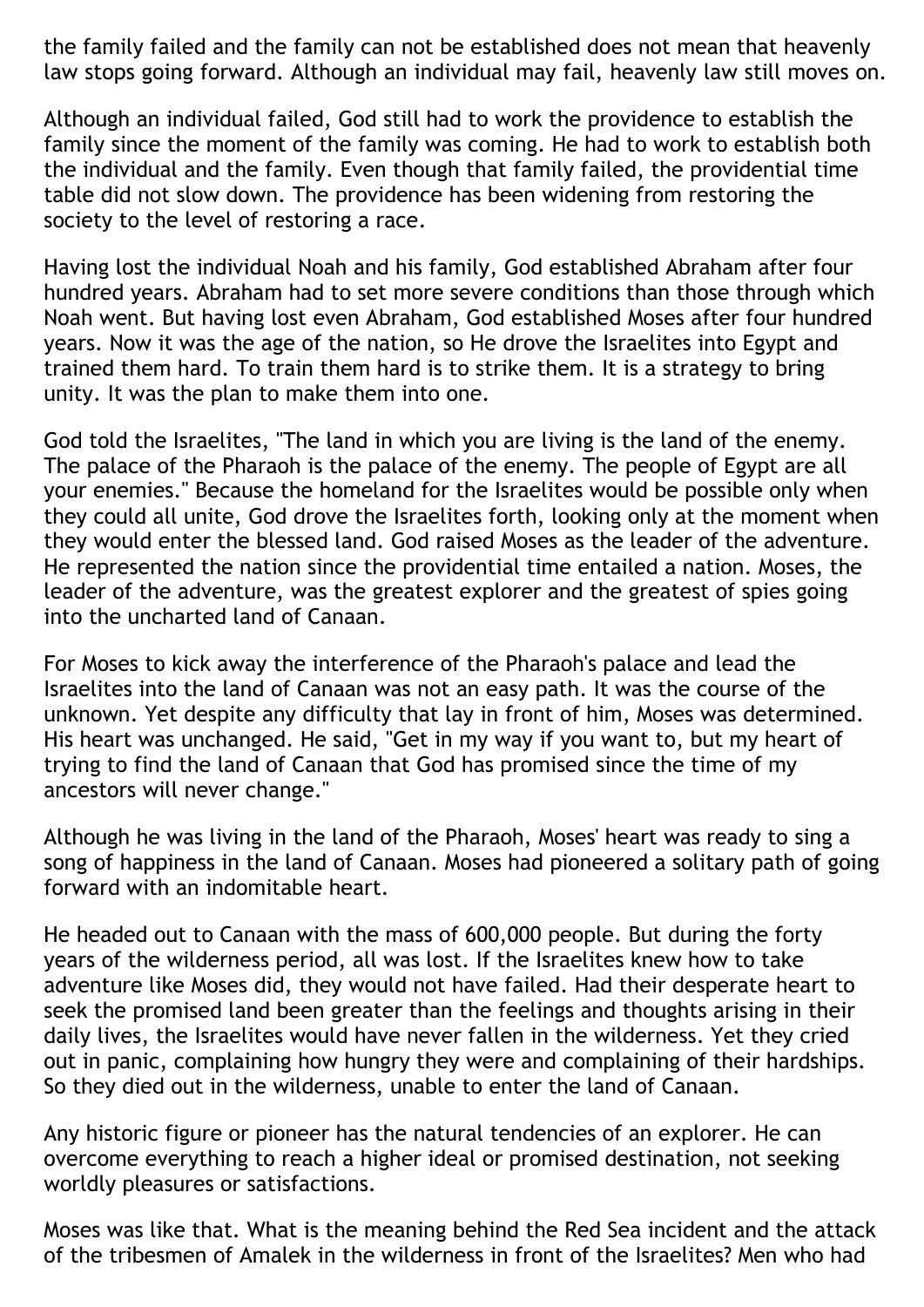escaped the shackles of the Pharaoh all collapsed on the way as they wandered aimlessly for forty years.

Moses had sent twelve people, representing the twelve tribes, to spy out the land of Canaan. When they came back to report what they had seen, ten of them said they would not be able to defeat the Canaanites, but Joshua and Caleb said otherwise. Joshua and Caleb were not particularly intelligent. You are more intelligent than they were. They were dull and stubborn. But they had a wildly adventurous nature.

Joshua and Caleb stood firmly against the opposing people, saying, "God, who has been leading us until now, is alive. God, who has defeated the magic of the Pharaoh, is alive. God, who divided the Red Sea and helped us cross it, is alive. God, who sent us quail and manna while we were starving and struggling, is alive." You have to know that such was the key that opened the road for the Israelites, who were struggling to follow the course of restoration.

That is not all. All of history is such a course. After the age of the race came the age of the nation. Although they had entered Canaan, the Israelites had to fight to establish a nation. How heavy-hearted must God have been at this. They needed to acquire the form of a nation, the form of a family, and the form of an individual. Although they had acquired the form of a nation, they could not become the foundation of complete victory that God wanted. We have to realize God's heart as He worked through history with such situations.

God has been struggling. He struggled to find an individual, but He lost that individual. He struggled to find a family, but He also lost that family. He lost everything, including the blessed nation and the people of Israel.

Jesus seems to have come as the prince of the defeated. He inherited all this. He was a representative who came to take on the pain of world restoration. He came to the land of Israel. He only went to a few places, a few temples near the wall of Jerusalem and the beaches of Galilee. Yet his words and actions represented the will of God and history.

Two thousand years of history have passed since Jesus died after struggling on such a path. Today a certain victorious base to restore the nation of Israel must be established. The history of the two thousand years after Jesus (which we may call the two thousand years of the history of the Holy Spirit) were the process of keeping the world in line with the standard of God's will.

Today is the era of the last days. The last days are to perfect an individual, perfect a family, perfect a race, perfect a nation, a world, and furthermore, a cosmos. Humanity is not aware of the heart of God, who has been leading such a grand mission.

### *What God Wants to Find in the Last Days*

After the six thousand years of struggle that God has gone through, there is a framework that can usher mankind in toward the realm of one ideology in this age of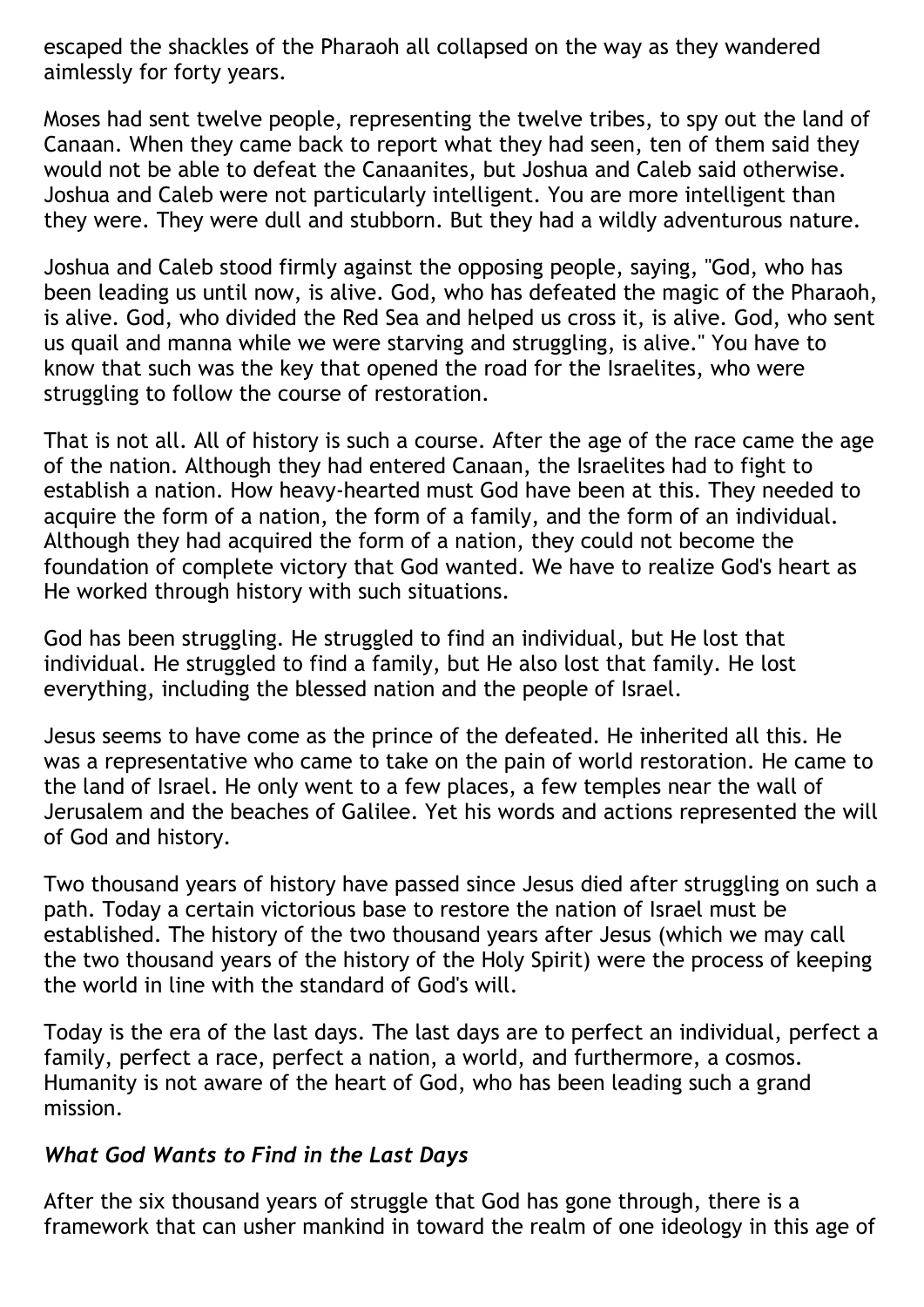the last days of history. Yet what are we to do now? Mankind is not in a position to invite God to intervene in our affairs. We have neither the substance nor the content.

This is what I want to shout out to this present age. Where is the historic individual God seeks? Where is the family God is seeking to replace Noah's family? Where is the race to replace the race which suffered in Egypt, the race God embraced and loved? Where are the people who want to be loved in the bosom of the begotten son, who came as the king of all kings? The standard where all can walk hand in hand and share heart to heart and sing together is lost. There is probably no greater sadness than this.

God will still search. What is it that God will search for? God is a God of truth and He possesses the contents of truth. Therefore, He will search for the embodiment of truth, the true family, the true society, the true nation, and the true world. He will search for the world where Heaven and earth move in unity of heart though true authority. Isn't that so?

His work is already initiated. He will cut away everything false from an individual, a family, a race, a world. In other words, He will break down the lineage of any race, any national tradition or any ideology of humanity in order to establish the one world of the heart. Looking at things from this perspective, what kind of world is God looking for? He is looking for a world of truth, where there are true parents.

Due to the Fall, mankind has the parents of a fallen lineage. We do not possess the original parents whom God can love eternally. Therefore, no matter how great you might say you are, you are descendants of fallen parents. There is nothing to be proud of. Then where are parents whom God can bless, whom all the created world can sing for? They have disappeared. They disappeared at the beginning of history, not during its course. Who will liberate such sorrow?

What kind of people are the original parents? They can communicate back and forth with the eternal, everlasting God in a relationship of parent and child. Yet such true parents, who can live as the children, attending God as their parent, have disappeared. Therefore, humanity has to search for true parents.

This land in which we live is not the land we have dreamed about. This environment in which we live has nothing to do with God's ideal. It is the same thing for the Unification Church. Having the name of the Unification Church is not important. We have to possess the heart of unification. The door sign is not important. The contents are important. As you all have a conscience that searches for truth, you have to establish a motto that seeks for truth. You have to think about what contents God wants.

The day when God can be present within true parents, true couples, true children, true loyal subjects, true people, the true creation, the true sovereignty, and the true cosmos and can agree that everything is true will be the final day for the fallen world. As you wait for the coming of the Lord of the Second Coming, do you think there will be a destruction of the world with great changes and that we will rise up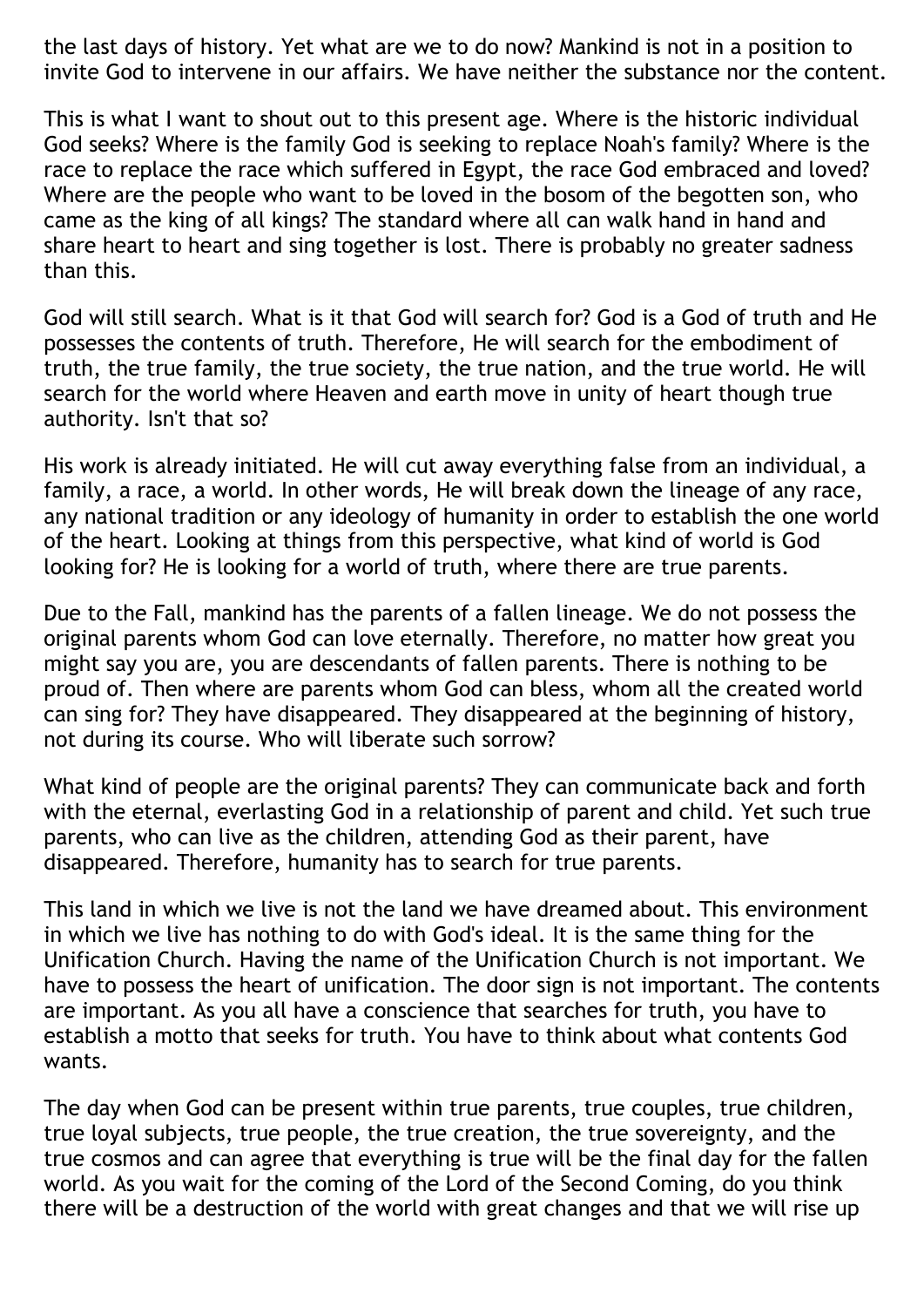into the air at that time? Do not even think of such nonsense and fantasy. I used to think like that in the past. We have to fight against people who think like that.

What is such a moment like when it arrives? It is the moment when a complex web of inexplicable situations gets untangled; when the history of misfortune is indemnified; and everything from the individual, the family, the society, the race, the nation, and the world unites. It is the moment when the individual is established so that things that were carried down vertically get carried out horizontally. Thus, it is the moment when the original embodiment will establish the original family, the original society, the nation, and the world. It is the goal of humanity, who has sought truth, to find the self who can live in the original world.

### *What Kind of Time Is the Time of the Second Coming and What Kind of Time Is Now*

What kind of person is that self? It is someone who is one with God and true parents all the time. It is someone who is also one with the true children, the true people, and the true loyal subjects. In front of that self, true Heaven and earth, a whole new world, will open up. To bring everything to fruition centered upon such an occasion is God's way of governing.

Today many thoughts and ideals seem plausible, but they do have any valuable contents. Although mankind has been searching and searching for truth for six thousand long years of history, people who have fought as true individuals all faded away. The true family, the true people, the true nation, and the true ideal also faded away. It is up to us, living in the last days, to receive those things again.

What kind of time is it now, when we face the destiny to receive those things again? When we truly look with clear eyes, we see this is a time when the individual can unite with the family, the family can unite with the society, the society can unite with the nation, the nation can unite with the world, and Heaven can unite with the earth. The final destination that goodness longs for is in the state of being able to call God our father, and not just in name only. Please raise your hand if you think you are confident that you have reached this standard. If you look at the reality, things are serious. The age of the last days of the six thousand years are here, but we are six thousand years behind. We are six thousand years away from such a time. The external form of the providence has been structured, yet as far as content is concerned, it is empty. As time passes, you will feel more and more suffocated. There will come a day when you will lament how lonely and empty you are. Although you may possess wealth and much more, there will be a certain emptiness inside. There will also be a battle within you. That is because your mind strives to run back to six thousand years ago, whereas your body still remains here, entangled in the present.

Because such a reality exists, the Bible says, "Seek and ye shall find, knock and the door shall be opened." In this time, when the new environment is about to emerge, you should at least have the conviction to push away the suffering arising from this battle buried deep in the human heart, although you may not know how to solve it.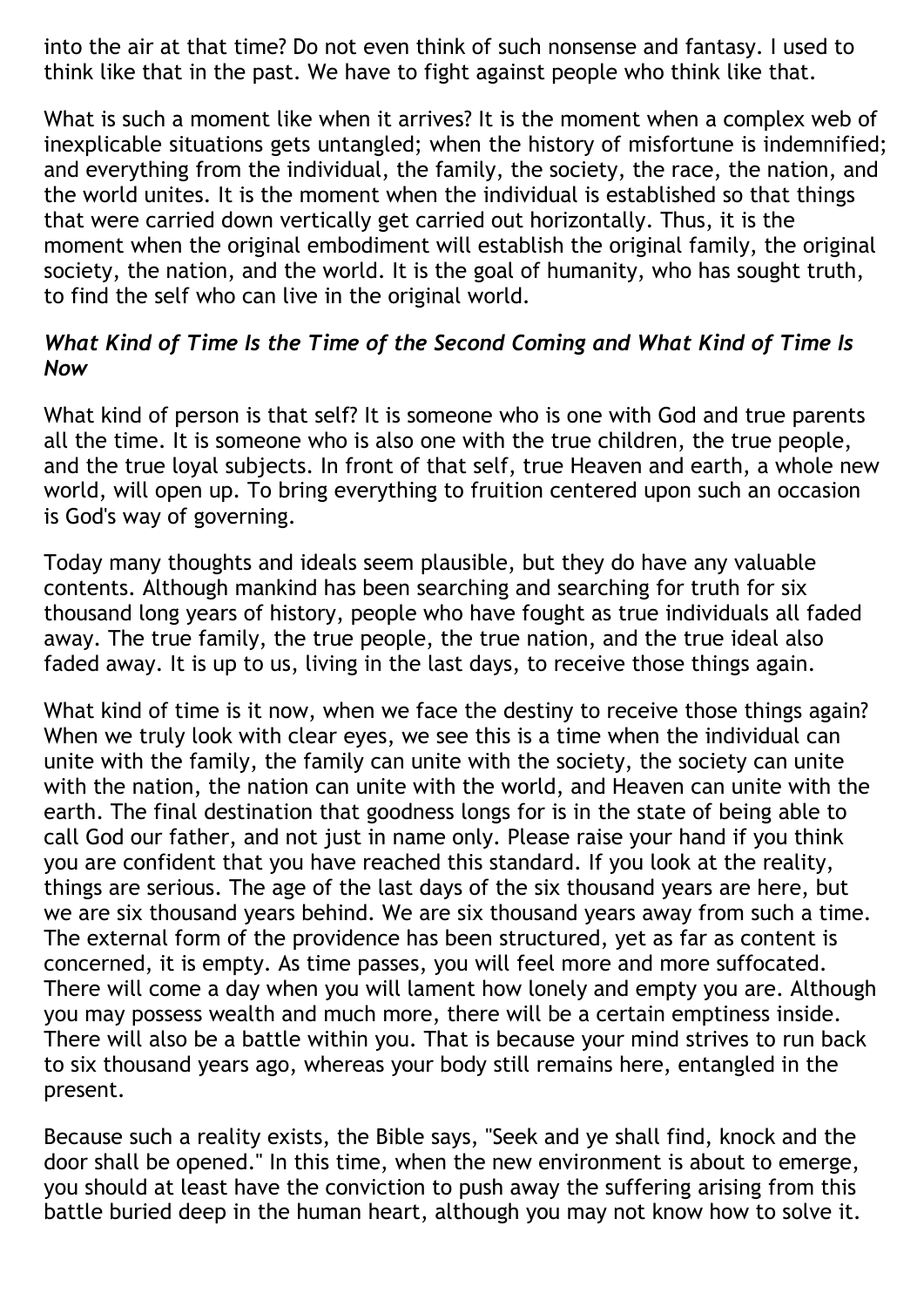If not, then you cannot stand in the new world that will come. We have to realize this.

What kind of time is it now? This is a time to revolutionize the individual, revolutionize the family, revolutionize the society, revolutionize the nation, and revolutionize the world.

What will allow you to stand firmly against the flying arrows and the cross of death? It is the heart with a father and a son relationship with Heavenly Father. When we call out to Heavenly Father as our father with a desperate, deep heart, God and Satan will both bow their heads. If Jesus did not possess such a heart, he would not have been qualified to be the Messiah. You have to possess such a heart if you want to be the bride. To enter into such a state, you have to embark on an adventure.

Now is a busy time. It is time to go on an adventure. Jesus said that those who are willing to die will live, and those who want to live will die. Those who want to rise will go down and those willing to go down will rise. These words will be fulfilled in the last days.

### *The Attitude of Faith Believers Must Have in the Last Days*

When you only feel happiness and satisfaction on the level of your own family, that family, the nation, and its system will all break down. Isn't that so? We have experienced it during the Japanese occupation. Humanity in today's age of the providence of restoration has to be an explorer.

Prayers from your heart and lawful prayers will be fulfilled. You have to look carefully at how your prayers are fulfilled. People who pray in this age have said the same prayers over and over for years, but their prayers are not answered. You have to pray with a true heart of love and promise. Pray and wait with a desperate heart, not forgetting your prayer even after thirty or forty years. It will be fulfilled. You don't need many prayers.

In this age, you have to seek out and do the things that others cannot do. If you try, you will be able to do them. It is not like science books where everything is in the books. In Revelation, John pioneered the spiritual world which others could not. He looked at a world at the height of his exploration which no one else could feel. Yet there is no guidance for the course. This is the problem.

You have to once again calm yourself and aim for the truth. As there is life, and there is someone who will cry with the heart in which life dwells, you have to deny all that you have believed. What you believed in up to now is insufficient. You need something which will allow you to deny the heart you have been feeling, and deny the ideal you have been longing for.

While there certainly is a weapon, you cannot find it with an everyday attitude. Even if you are a well-to-do person who is proud of yourself, you have to give up such a position to go back to the very end of the line, in the lowest place, so as to attain the victory. Such was the path that God has pursued.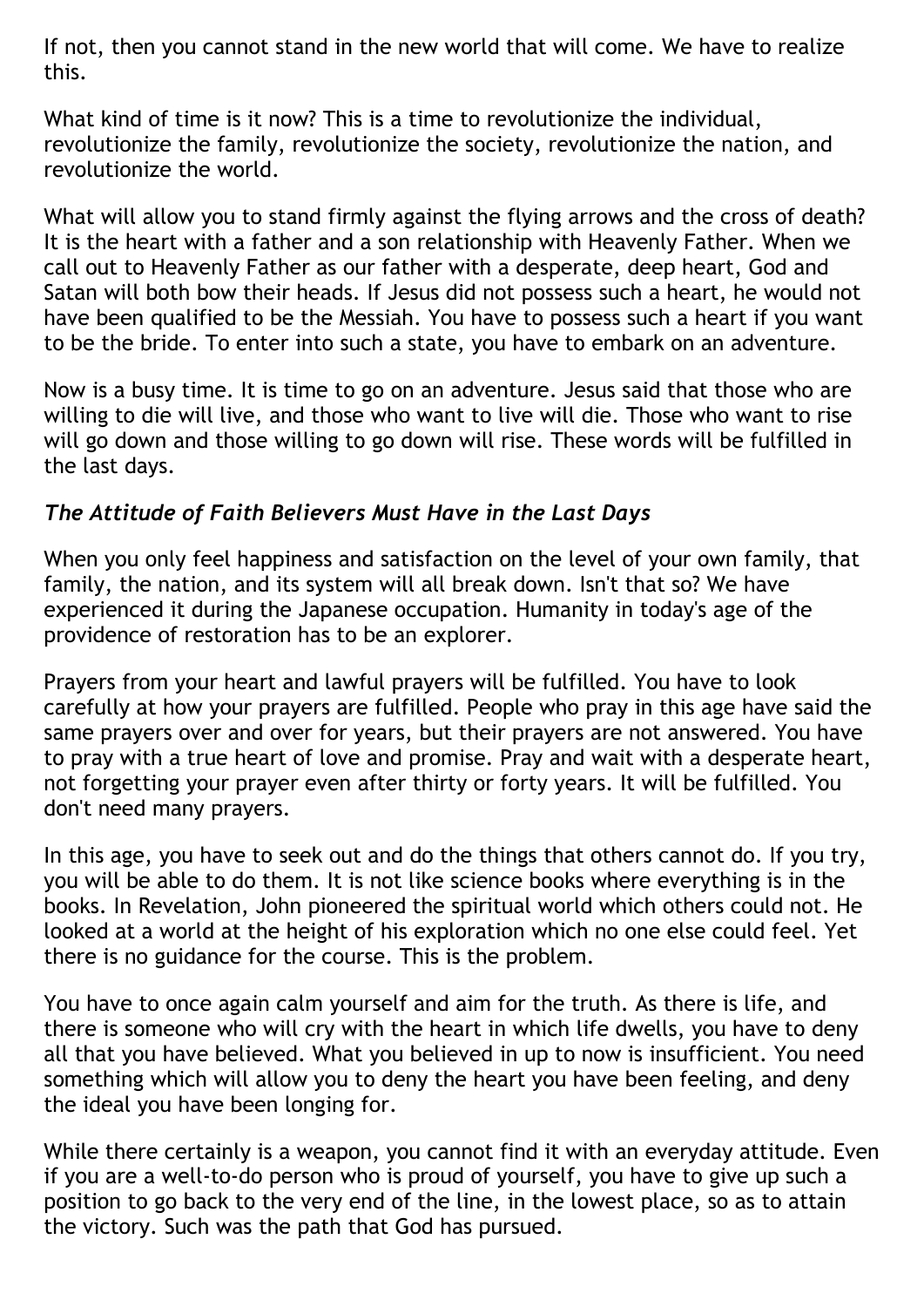Although Jesus appeared in this world with the authority of life and resurrection to take over all the sovereignty of Heaven and earth, he had to walk the opposite path in order to fulfill this in the fallen world. When Jesus saw that his life was soon to fade away, he was not concerned for his body. He was concerned for his spirit. When he was looking at the people, he was not concerned about their physical misery. He felt pity for their souls. It is the opposite way. Do you want to be God's sons and daughters? Do you want to go to Heaven? Try to go to Heaven. Those who think they can go to Heaven by believing in Jesus will not go. It cannot be done without a cost.

Why is it that we believe in Jesus? It is in order to create Heaven. What did Jesus tell us? He said our body is a temple. Is it a temple? Jesus desired for the individual to be a temple, the environment to be a temple, and the whole creation to be a temple. God wants to dwell within us, in our family, in our society, and even in all of creation.

What was Jesus like when he was in this world? Although he was supposed to sit on the throne of Heaven, he became a friend of sinners. It is said that he ate and drank with sinners. Jesus said he came to save the sinners, not the faithful. How frustrated he must have been to do that.

The assignment of Christianity is to take care of many things that are painful to deal with. The question is how people will have the heart that says, "Father, please allow us to have the dignified heart that Jesus had when he died on the cross that we may overcome the pain of death and wish blessings upon the miserable people." Jesus came to this world and became a pioneer of the heart. We need people who will go forward with a desperate heart, who can dominate the fear of death.

What is the reason that the churches are separating? The problem is that preachers seek the authority of their position while the people seek their own authority for the sake of personal glorification. Jesus left behind the virtue of service. This path is the closest path to us, yet it is the most difficult path of adventure for humankind. People who conquer a mountain may be secular explorers, but they are not the explorers of the world of spirit. God wants an adventurer who can win over pain in the heart. Isn't that so?

#### *Jesus' Representative*

Is there any greater adventure than appearing as the prince of Heaven in this land of sin? Although the cosmos tried to prevent Jesus from treading that path, still he walked that path. Everyone shunned that path, but he went on it.

Now that there is a certain genuine truth, we have to seek for it. If this physical body, which ideally should be centered on our united mind and heart, is still fixed to the things of worldly history, then we should cut away from it and search for the word that can pull both the mind and the body with its truth.

We have to possess the desperate heart that is derived from the eternal world, which transcends time and limitations. We must become people who can dominate and win over any hardship, pain, and fear of death in this world. For you to be victorious on your individual path, you should deny all desires and all pain to walk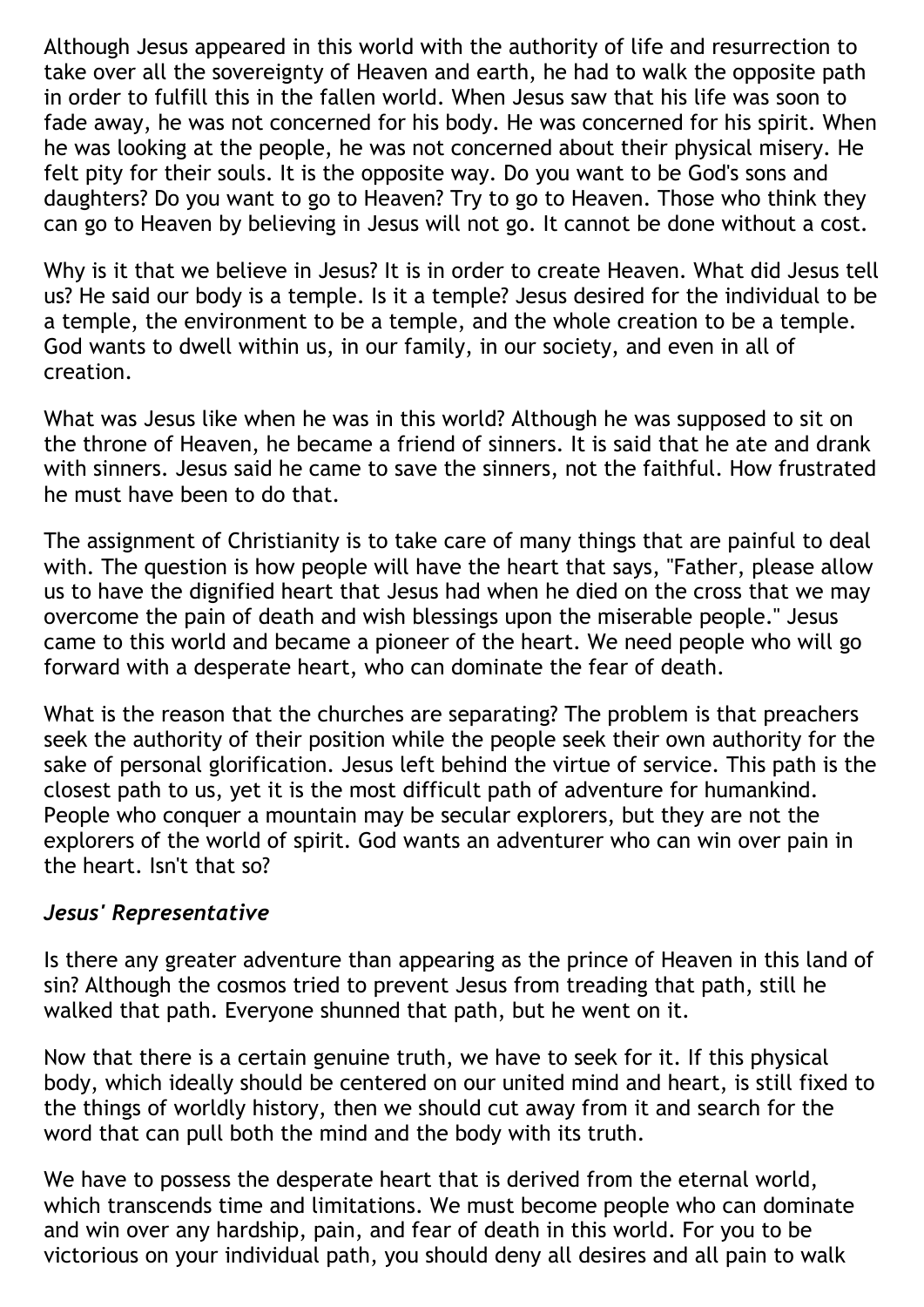forward proudly. If a victorious individual can take the same course with the family, the race, the nation, and the world, then this person is victorious over the world.

God could raise and bless Jesus because of this. His path was a pioneering path. To pioneer is to begin with a difficult path. It does not begin with a pleasant and happy path. It is to work backwards.

God has been searching for the ideal form of an individual, a family, a society, a nation, and a world throughout the course of history. He has been searching for us, the seekers of truth.

In order to restore all this in these last days, we have to bear God's heart and become the warriors who will fight against sin as God's begotten son Jesus, the prince of Heaven, became a friend to the sinners. In such a position, we have to throw away all personal pride and prestige and stand bravely in front of Heavenly Father. Only such a person will become Jesus' representative who will not only find himself, but find all the other lost selves. Jesus' representative is one who will hold onto such a heart and fight for the family, the society, the race, the nation, and the world.

No matter how high one may be, he should yield his high position and have the heart to sincerely attend others, saying, "The reason I am here is to help people lower than me be raised to the position I am in." When such an inclination for adventure is present, it may be used as a condition to maintain oneself and win out in this time of turmoil.

When I look at you, I see that you all have the petty ambition of wanting to possess everything in Heaven and earth, yet you are not trying to find your own lost self. I will acknowledge you if you have certain conditions that can coincide with the contents and purposes of God's wish to find the family, the race, and the nation. But you only have the purposes and the ideal; you are lacking in substantial content. You have to have the standards to which Abraham, Noah, Moses, Jesus, and Heavenly Father can say, "You are right!"

As you live today, it is not enough just to continue the life pattern of searching for values. You have to eliminate yourself. You have to hunt yourself down. You have to get rid of yourself. If not, you cannot go to Heavenly Father. God has never thought about His own pride throughout the six thousand years of the providence in this world. Because His path was to find His loving true sons and daughters, He was determined never to think of His own pride until He met such sons and daughters.

Although Jesus has striven for a long time, he also had to be humble in front of sinners before he could find his bride. One example of this is when he told the thief on the right that he would go to paradise along with him.

#### *Now we have to embark on the final, historic adventure.*

For us to be acknowledged as victors among all the explorers who have sought for truth, we have to first welcome the sorrow and suffering of history and the sadness and pain of the ages. We must be able to stand in front of God, the true parents, the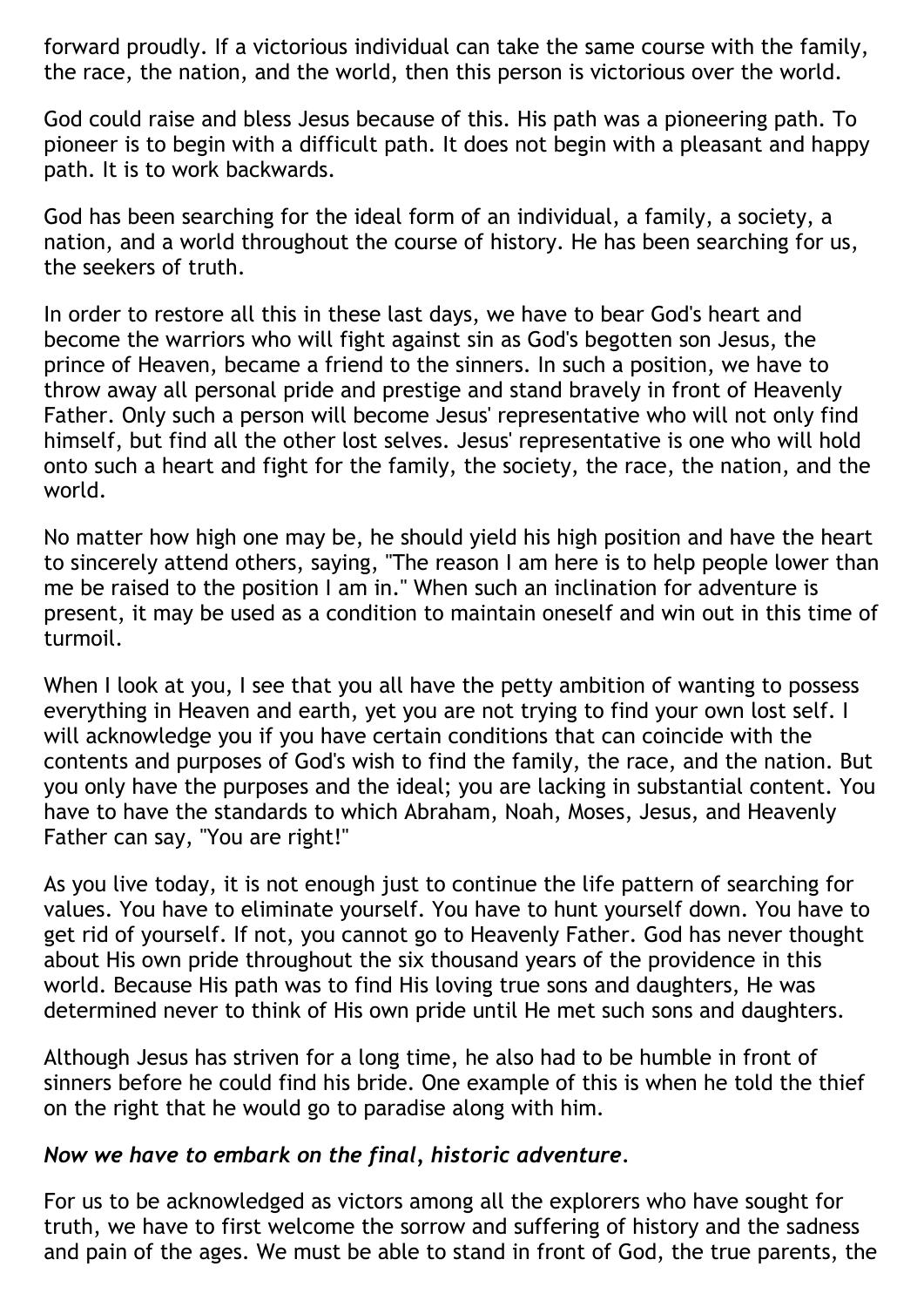true couples, the true children, the true siblings, the true people, the true nation, and the true Heaven and earth. Only when such a deep, desperate heart stands within you can you then take your places as the people of that nation, the loyal subjects of that nation, and the filial sons and daughters of that nation.

# *The Adventure of Adventures*

Then what is the adventure of adventures? It is to cry for the miserable people in Heavenly Father's stead, with a deep, desperate heart. Although you may have received a complicated and difficult mission, and even if your heart desires peace, you have to be determined to fulfill the responsibility and go forth toward the standard God desires, in spite of death or universal opposition.

The world's affairs were pioneered through adventures. But no one took on the adventure of the world of God's heart. Thus, if God says to live a certain way, then live that way. If Jesus said to do this, then just do that. To find out if it is true or a lie, you have to charge through with it until the end.

There is no greater adventure than the adventure regarding the issues of your own heart. Please become the explorers of the world of the heart, and understand that there is nothing more joyous or renewing than to make a relationship with Heavenly Father through those adventures.

# *Prayer*

How much did Jesus sympathize with the miserable fishermen when he walked the beaches of Galilee for thirty years? How much did he sympathize with the pitiful villages? How concerned was he when he saw the state of the Jewish churches and the religious bodies? We realize how miserable Jesus was as he was chased out of the temple in Jerusalem, wandering around from village to village, and later on searching the seaside to find just one disciple who was true in heart.

As we tried to see what was the adventure of adventures, we realized that the greatest adventure is not to an object or something in front of you. It is to conquer yourself and completely dominate yourself and bring yourself into submission.

Jesus knew that the day you go into the world of the heart and conquer yourself is the day all of the cosmos will find you. Because he knew that, he gratefully trod the path of isolation and of being nailed to the cross. Jesus was grateful even as he was sneered at. He even comforted the people. Although his body, dripping with blood, was in pain and his heart was indignant, he saw that the Father's heart was vested in those people as He worked through the providence. Therefore, he was filled with the heart to elevate the Father and deny himself. We now see the heart of Jesus. He prayed that Heavenly Father might bless the people, that he might somehow accidentally obviate the four thousand years of the building of a relationship with mankind and ruin that foundation.

Although humanity has been struggling to explore and conquer the things of this visible world in spite of numerous risks, humanity is not undertaking the adventure of conquering the self, with the internal heart at stake. Please allow us to realize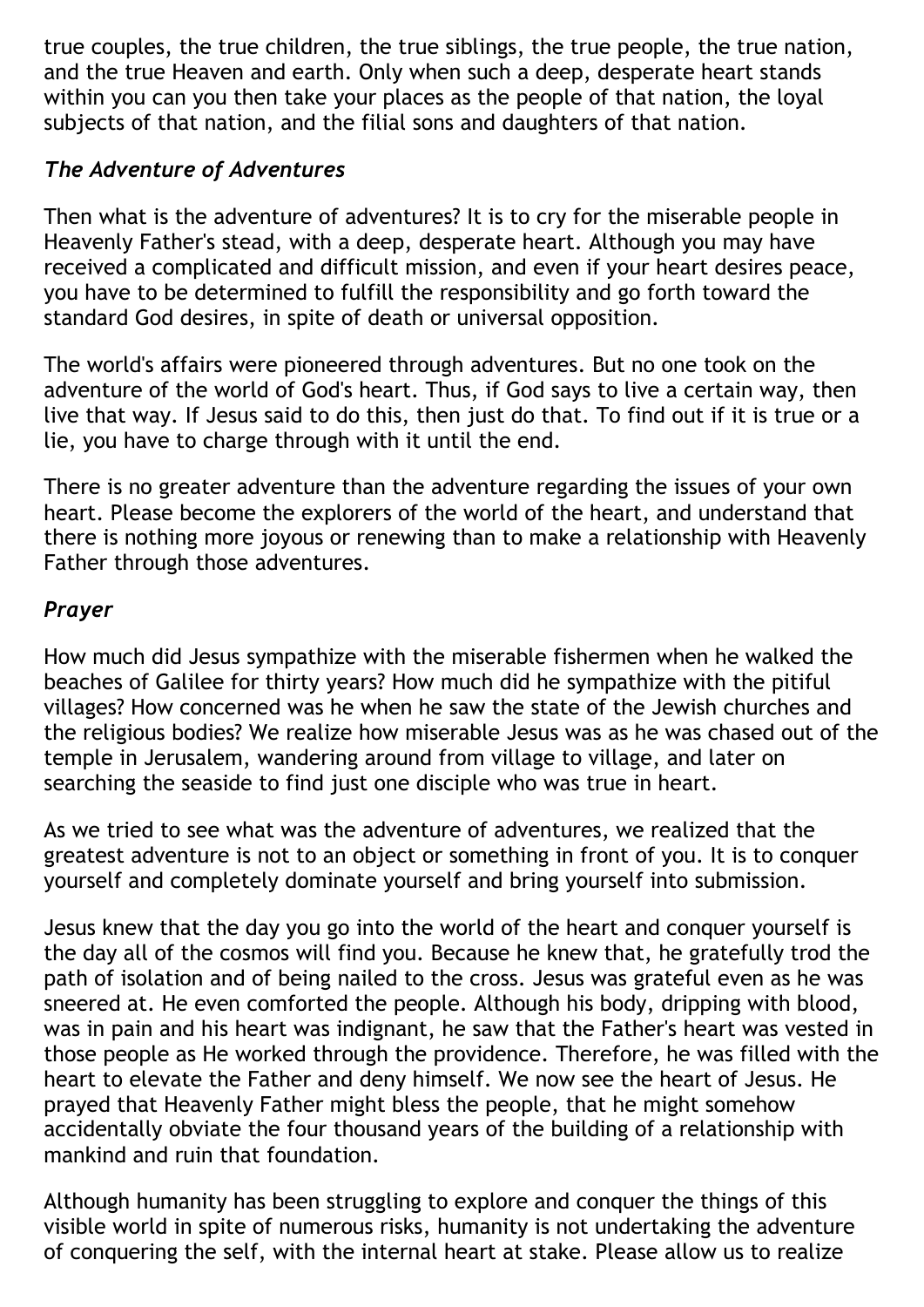that the course of this adventure is more rough, dangerous, great and fearful than any precipitous mountain of this world; it is greater than traversing any great ocean, and going any place where wild beasts dwell.

Many people who were walking the path of the Way failed when the element of the self came in. We realize that Jesus was able to possess the glory of resurrection when he gave himself up. He became the historic master who was victorious over himself.

We have to lose this world, lose the self, and lose the history of sorrowful regret. Please allow us to fight with our bodies and minds. Please allow us to fight on while holding on to God's heart of the six thousand years. Allow us to realize that it is the historic desire of mankind, the desire of the age, and the request of the future that we be the victors who can rightfully wish blessing upon all creation, representing Heavenly Father. Please help us to realize that it is not God or Jesus, but I, myself, who must become such a being. I, myself, am the true center of God and Jesus, this land, and all the existing world. Let us realize that to find this truth has to start from oneself.

Jesus lived thirty years in this world. He lost himself, and once again lived to experience the joy of the resurrection. Please allow us to feel the joy of finding ourselves again after being lost. If we cannot experience the joy of being reborn after death, the coming garden of blessing does not have anything to do with us. Please allow us to bury and throw away the self that goes along with this world and to live again with Heavenly Father.

We have to carry on a revolution today. We have to find the new world. We need an adventurous and investigative character. Father, we realize that those who think about themselves cannot be included in this number. Those who are clinging to the conditions of the environment will not be able to pioneer that environment. Those who are caught up in the thoughts and ideals of this life cannot partake in the ideology of this new world to fulfill their role as world leaders God can be pleased with.

Please allow us to have the heart that is in tune with the heart of the ideal, from the individual, to the family, up to the cosmos. Let us be grateful wherever we are sent, grateful no matter what kind of offering we may become. Let us be heavenly princes of adventure who can go forth ready to face any risk.

I sincerely pray that we can be the sons and daughters whom God can trust and that we can be responsible for everything. I pray all these things in the loving name of the Lord. Amen.

0o0o0o0o0o0o0o0o0o0o0o0o0o0o0o0o0o0o0o0o0o0o0o0o0

**The True Sons and Daughters of Heavenly Father Who Will Remain in the Last Days**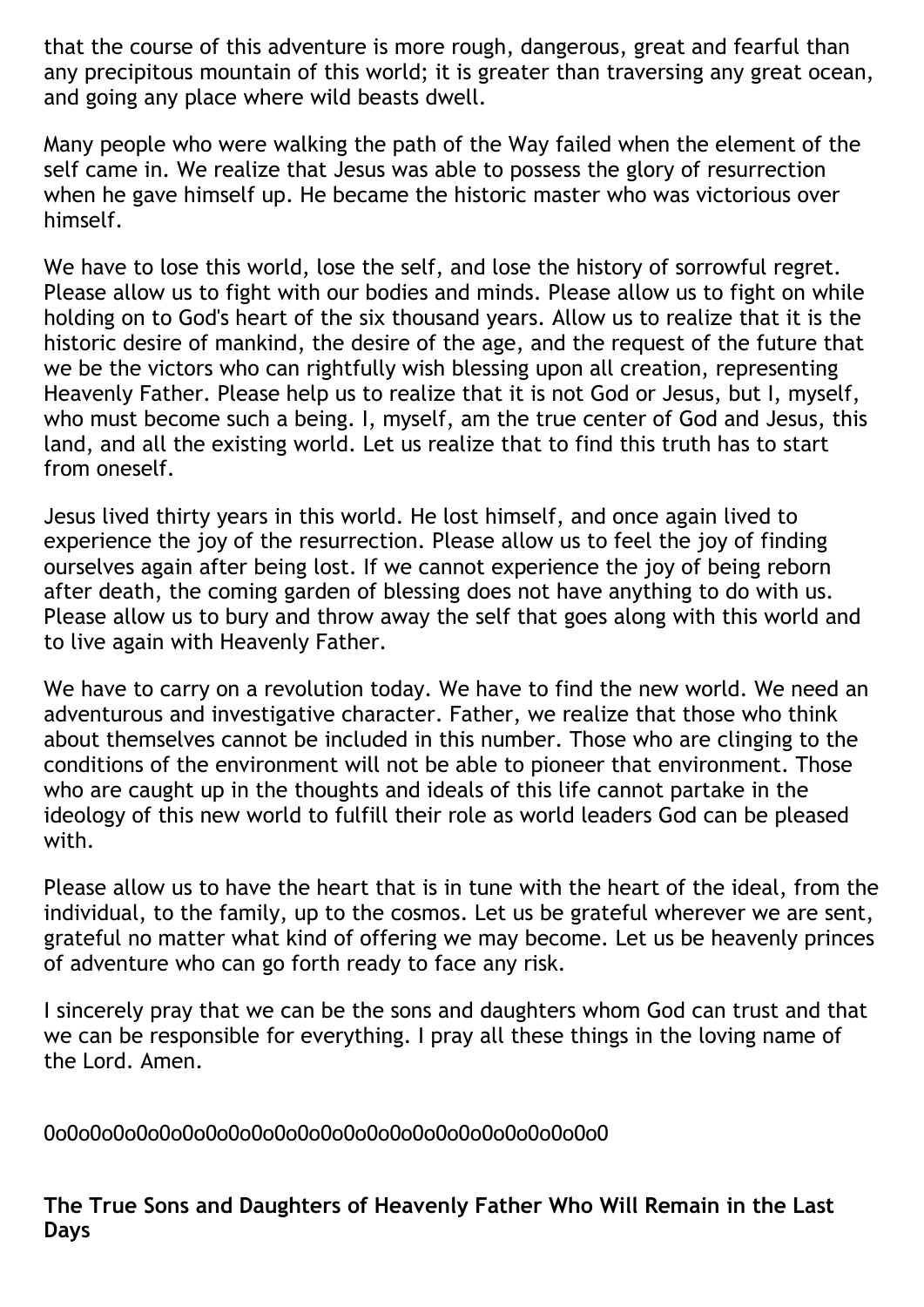## *Romans 8:12-27 July 26, 1959 - Former Church Headquarters, Seoul, Korea*

### *Prayer*

Father, we know that You need not speak many words to those of us You have gathered here today. All we need is the heartfelt desire to be embraced in the Father's bosom. We know that when You call us, "My beloved sons and daughters" with a heart of longing which springs forth from the depth of Your being, we can be filled completely. This is the moment when liberation is completed.

Father, when we hear Your heavenly voice, let us be fully intoxicated in Your loving heart. You know that we long for the moment when we can be overwhelmed by a heart of longing and can transcend our conscious thoughts to be embraced in Your bosom. Please grant us such a blessing.

We pray sincerely that You will guide us not to understand Heaven through the words we will receive, but rather to understand Heaven through the deepest part of our hearts. Please lead us not to seek salvation through the words. Rather, guide us to sing songs of life before the Father with our hearts. In this way, please allow us to understand how arduous and painful the Father's path has been. Let us humbly bow our heads and offer You consolation.

If we possess anything valuable, please lead us not to keep it as our own. If we possess anything worthy of pride, please lead us not to consider that the source of our pride.

If we have a goal in our life, guide us to seek it with our hearts. If there is to be some substance to our life, please let our one heart be that substance.

Many people have come before the Father. Please guide them to find on their own who they live for, what purpose they live for, and in what direction they are heading. These pitiful ones have no master to claim them. We know that if someone can be recognized as one whom others want to share their hearts with eternally, there can be no greater joy.

Father. We have come to realize that the Father who calls us with the heart of eternal life, the eternal ideology, and eternal love dwells within our hearts. What belongs to the Father belongs to us and what belongs to us belongs to the Father. The Father longs for sons and daughters who can sing and rejoice based on one ideology. We yearn for the time when, after serving the Father and offering all glorious elements to the Father, we can rejoice and be proud before all of Heaven and earth.

Father, You understand all this. Please connect our hearts and move everything of the past, both in Heaven and on earth, and bring them into harmony in the world of heart. Please allow this to be a moment when we can make a firm determination in a state of surpassing joy. May that determination bring glory.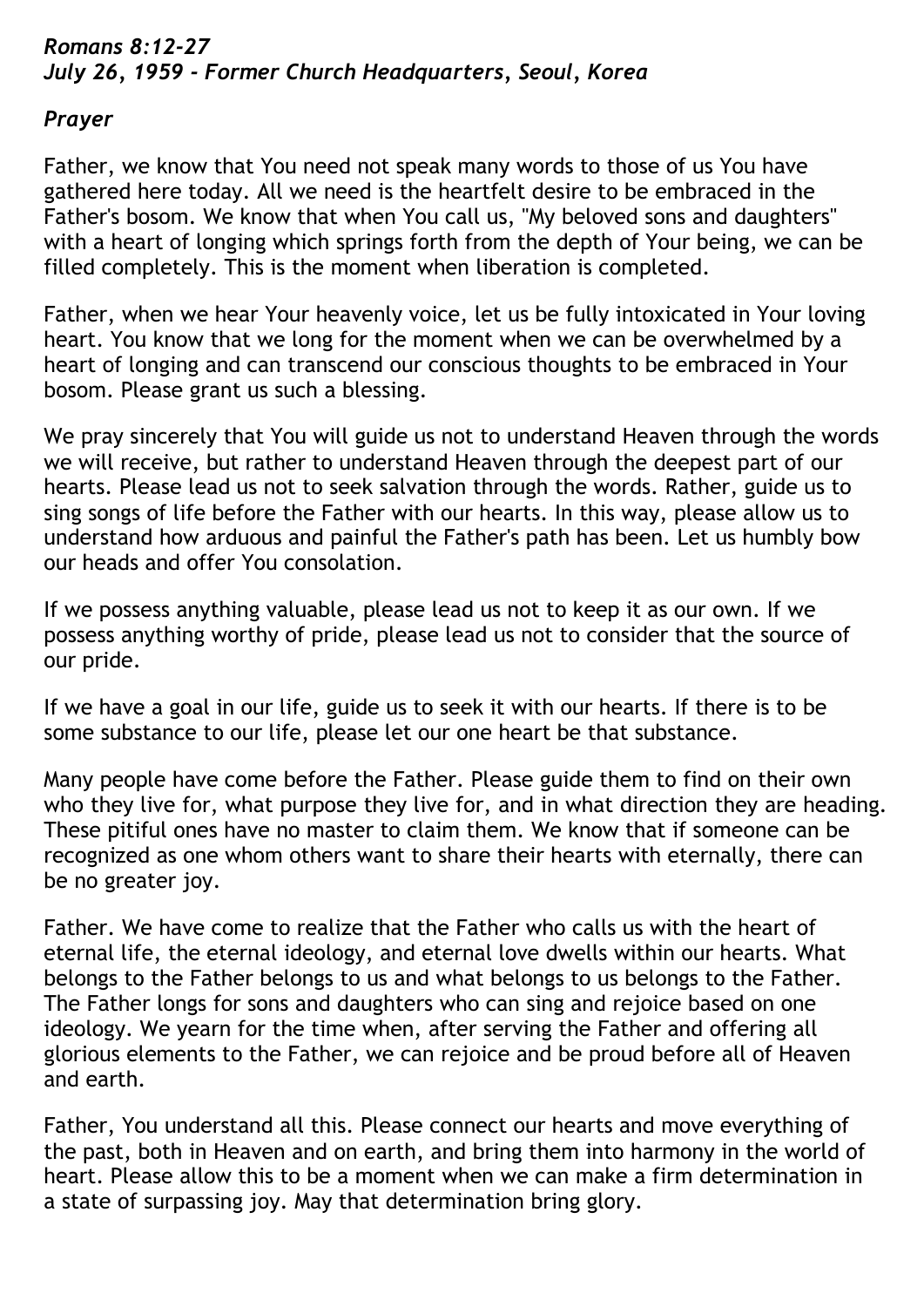I am about to give the words of truth. I do not want to convey just the contents of the words. Please work through me to convey Your words and let us fathom the heart of the Father and discover our true selves.

We know that Satan works to put a gap between the heart of the speaker and the hearts of the listeners. Therefore, please let this be an hour when we can unite in one heart and serve the Father together. I prayed in the name of the Lord. Amen.

The title of the speech I am about to give is "The True Sons and Daughters of Heavenly Father Who Will Remain in the Last Days."

### *To Become True Sons and Daughters of God*

No matter how great one's power, how lofty one's character, or how much glory one may possess, there is not even one person who can confidently claim he or she is the true son or daughter of God. This is true of all humanity. To become a true son or daughter, one has to have true parents. One has to go through the relationship of a true family and possess some quality of being connected to true brothers and sisters. Otherwise, one cannot create the environment of a son or daughter and cannot stand in that position.

If God exists and has been carrying on a providence, what is the ultimate purpose He has been seeking? It is none other than to find someone He can call "My true son" and "My true daughter." God's ultimate purpose is to usher in the day when He can stand connected to this true son and true daughter through the eternal heart, linked to all relationships of the world. He wants to share the words "Father" and "sons and daughters." We must understand that God is longing for that day.

If there is a Creator, the origin of the universe and the center of the entire existing world, the ideal world that this center desires is not some phenomenal world on this earth. The world that God desires is not some conceptual world in Heaven or some external world. The world He desires is a place where everything is in the flow of love, which moves the relationships of the heart, where people can be called sons and daughters of God. Therefore, no matter how great God is, even if He is the Creator and an absolute being, He hopes for people with such qualities.

History seeks what is true. It pursues true people, a true nation, and a true world. We all have the desire to become true people.

Then what relationship among relationships sets the standard? It is the parent-child relationship between God and human beings. The heart which originates from this relationship will not be conquered by any power; it is eternal, unchanging and unique. The power of this heart is absolute. Therefore, when one emerges with this authority, all existing beings will have to bow before him in humility. When one acts with this authority of the heart, all of Heaven and earth will follow. This is the ironclad rule of the universe. If this is not true, the purpose that we deeply cherish cannot be realized, and the one absolute relationship cannot be achieved.

For this reason, no matter how lofty and great God may be, His greatest sorrow is not having seen the day when He can call people His own sons and daughters. If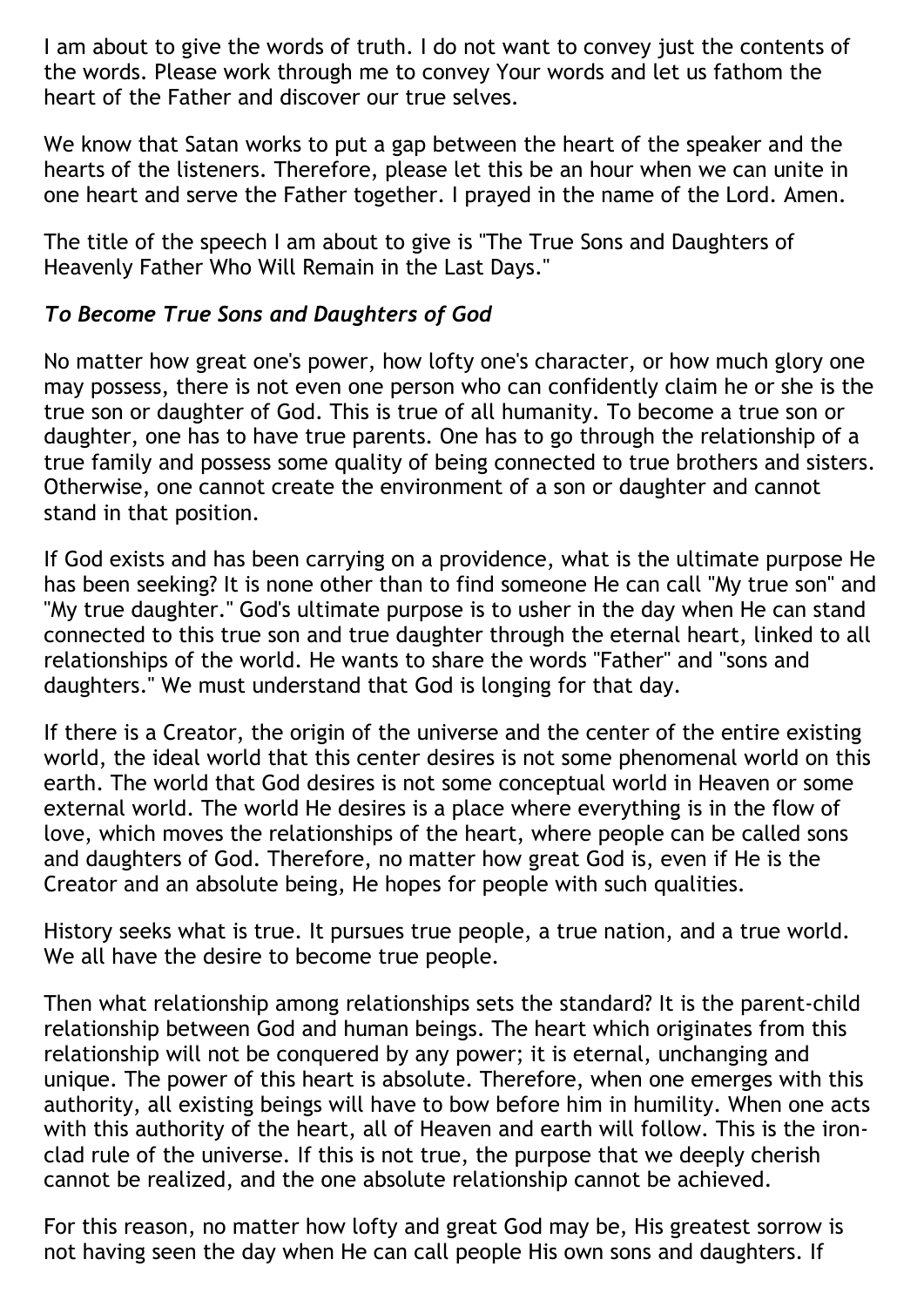people are created through these heavenly relationships, the failure to raise up such sons and daughters is the source of greatest sorrow. This is also the greatest sorrow of humanity.

If God has true sons and daughters whom He can call His own, that by calling them He can forget the toils of the past six thousand years and all the grief of the past, then this will be the beginning of the liberation of Heaven. Humanity will finally then be able to sing the song of joy. We should predict the coming of such a time.

If there is a last day for humanity and the heavenly principles, what kind of day should it be? That should be a day when God can pronounce to human beings, "You are my true sons and daughters whom I cannot deny for eternity. My sons and daughters, now all my grief has been alleviated." It should be a day when God can comfort you and rejoice with you with an open and free heart. Only when such a day comes, only when such sons and daughters appear on earth, will the new ideal world begin.

However, until now there has not been such a son or daughter. We have not been able to establish a day when the relationship of true sons and daughters can be secured. Those in whom God can take pride as His true sons and daughters have not yet appeared. Unless such people appear, God's will and the hope of humanity cannot be fulfilled.

# *The Toil of God and the Mission of Religion in Finding True Sons and Daughters*

We know that we are fallen descendants. No matter how great a person of this world may be, no matter how much one may boast of one's tradition and one's contributions to history, these are no more than the pride of fallen descendants. Even if one is full of confidence and commands the power to penetrate the sky from the earth, that is still no more than the power of a fallen descendant. Because people are so bound and dwell within an environment which is unacceptable to God, the human world is a sinful world which stands opposed to Heaven. People are sinful, and this is a sinful world. You all understand this very well.

The true sons and daughters of God are of the highest goodness and loftiness. We who live on the earth are infinitely evil and lowly. How can this gap be bridged? The purpose of God's work of salvation is to eliminate this gap. In order to bridge this gap and bring these two together, God has been working hard for six thousand years. Even though human beings were unaware of it, God has continued on a bloody struggle on the hidden side of history.

No one reflects upon how one can pay back this toil of Heaven. No one is looking up to Heaven with deep bitterness for Heaven's struggles.

What is prophesied by those who use the name of religion, or a leader who claims to be religious? They teach us to understand the content of God's work in history through the course of our lives and to build a relationship with God in heart through our own feelings.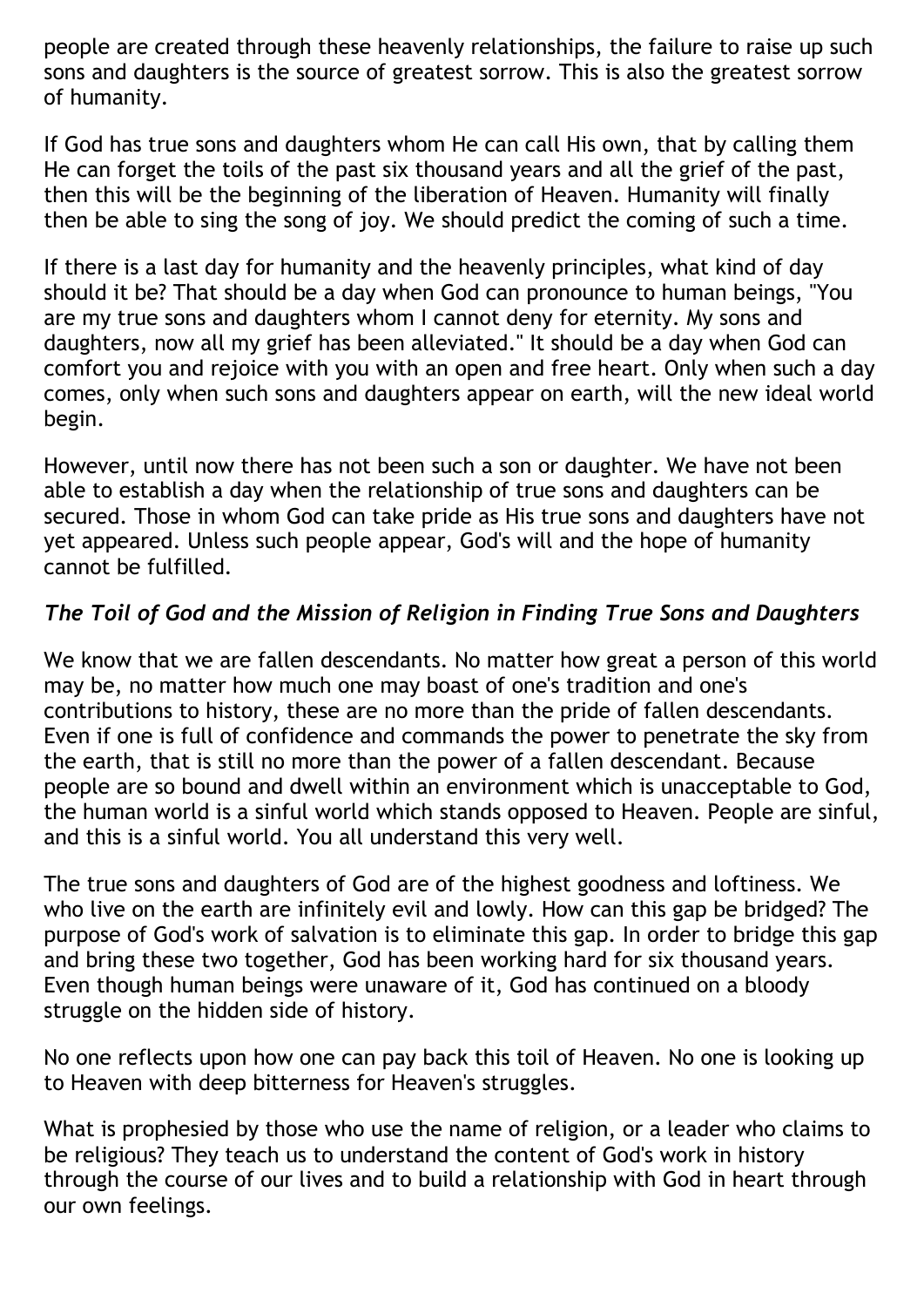However, religious people have ignored or forgotten the relationships which connect hearts to hearts and are attached to the phenomena which are manifested outwardly. The great task of religion has been to become free from the fallen relationships and get in touch with the world of the heart. This is to possess the heart upon which God has been holding onto humanity and has persevered through all sorrows and pain and has fought against all the suffering in history. However, religions have failed to reach this state and carry on the work to complete human history and connect the hearts of all people.

So sincere is Heaven's desire to find true sons and daughters, He longs for true sons more and more as He passes through each generation with an aching heart. This is how He has been toiling for the sake of humanity.

In order to fulfill this one purpose, God has raised up an individual, a family, a people, a nation, and a central worldwide teaching. He has carried on His providence centering on them. God has labored so arduously for the sake of accomplishing this one purpose. In spite of this, the Israelites, who should have been responsible to accomplish this purpose, all disappeared. The 600,000 Israelites God led out of the Pharaoh's palace disappeared into nowhere. This was also the case with Noah's family, in whom God invested 120 years of sweat and tears. The same was true with the altar of Abel. All disappeared into nowhere.

As we understand history and the providential will of God more deeply, we can fathom how deep God's sorrow is. God's ideology should begin with an individual and expand out through a family, a people, a nation, a world, and the universe centered on true sons and daughters. Even though this is the ideal deep inside of God's heart, no one on earth can say, "I am a true son who can fathom God's eternal heart." No one can say, "I am an eternal daughter who can comfort God's heart and liberate Him from His sorrows." There is no family, people, nation, or world which can serve God centering on such sons and daughters.

### *The Last Days and the Returning Christ*

What is the purpose God is seeking? The mission of restoration that we know today is to connect children of goodness to a family, a people, a nation, a world and a universe. Accomplishing this mission is the work of salvation, the will of the providence, and the purpose of Heaven's principles. We should understand this.

We often say that these are the Last Days. What kind of time is the Last Days? It is a time when true sons and daughters appear and govern all the Heavens and earth according to the laws of Heaven. The Last Days is the time when these sons and daughters appear and alleviate all the historical bitterness. They bring an end to the history of sorrow and pain and realize the one day when people can sing of joy and happiness. It is such a watershed time.

Who do people say will come in the Last Days? The Bible states it clearly. It says that the Lord will come. Who is the Lord? He is the returning Christ. Who will the returning Christ be? He is someone whom God has sought by mobilizing all the forces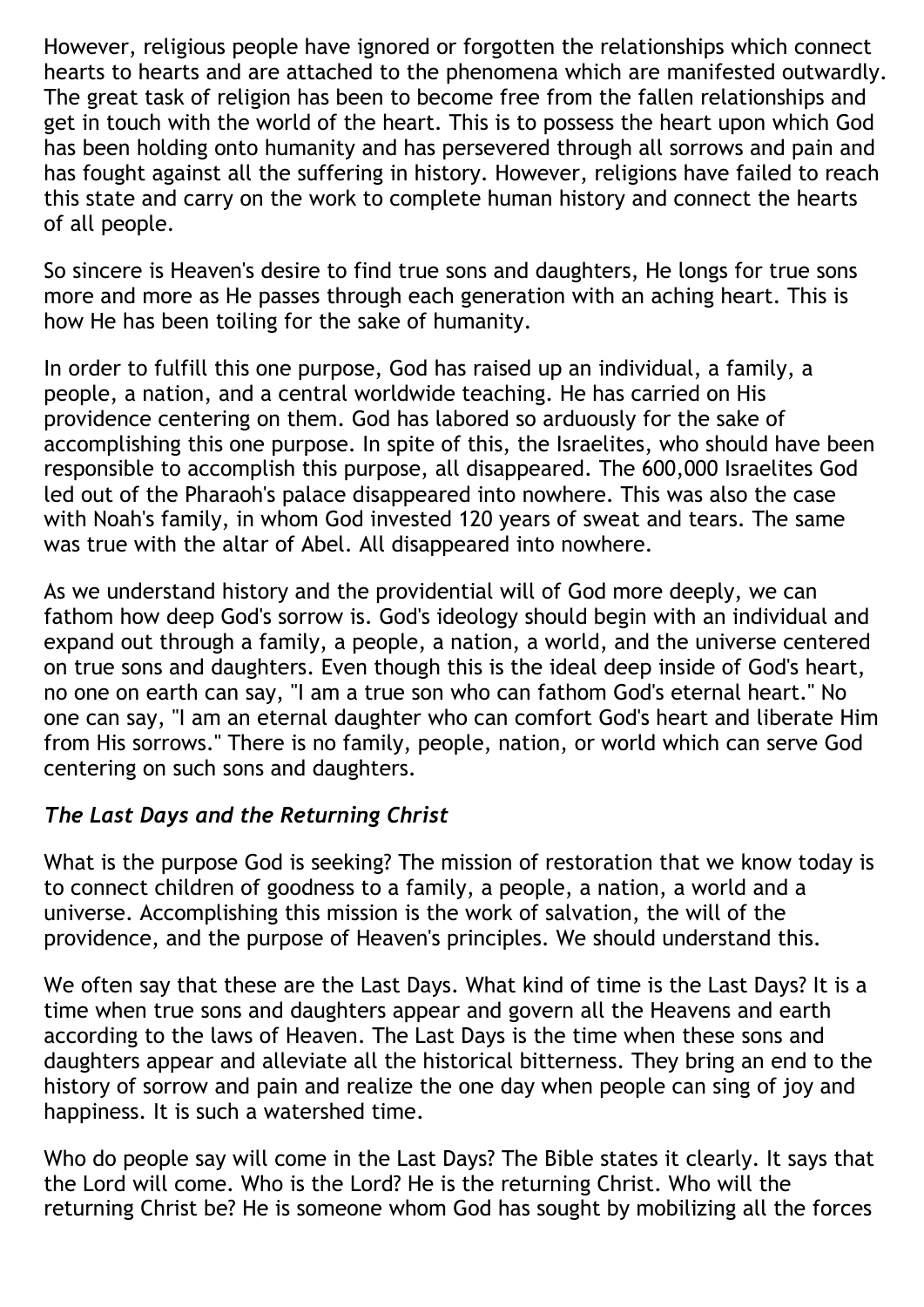in Heaven and earth. He is someone to whom God can say, "You are my son who can live in my heart, my body, and in the world I created for eternity."

Before he passed away, Jesus taught us that he was the bridegroom and we are his brides. These words foretell that with the appearance of the Lord who can become God's son, there must also emerge on the earth brides who can become God's daughters. In this way, sons and daughters will live together, and they will live together with God who has been seeking them. In that moment, the position of true sons and daughters is not limited. It is a day when the world which comes into relationship with these sons and daughters will be mobilized at once and praise Heaven.

What should humanity pray for before God, who has been persevering together with humanity, mourning with humanity, and who fought alongside humanity? It is, "God, please let there appear the true son for whom You have been longing." What kind of person is that true son? He is someone who is worthy of being the true son and a true bridegroom. He will seek for a true bride to become the True Parents of humanity.

God has been working in history to bring the people to the true son and daughter and connect them together. This is God's work of salvation.

In the Bible verse that we read today, it is written, "Since you have received the spirit of adopted sons, you call God Father," and "we who received the first fruits of the Holy Spirit wait to become adopted children." From this we can deduce that no matter how devout a person on earth may be, at most he can only become an adopted son before Heaven. In what form will the son of Heaven appear? There are those who are not sons, and there are adopted sons and true sons. Isn't this true in this world? There are sons who are not our own sons. When we don't have our own sons, we may have adopted sons who will carry on the lineage. Then there are the true sons. The same principle is at work in Heaven and earth.

In this land today, confusion arises from the intersection and collision of good and evil. This makes what is true appear false and what is false appear true. This is the reality. Heaven has been passing through history with the determination and heartfelt desire of finding true sons and daughters. Yet who are the true sons and daughters on the earth? People do not know. Probably no one knows. God has to raise up those who are not His sons in this world as His adopted sons and then bring them up further as children of His direct lineage. This is the work of God's providence of restoration.

The relationship of a son has to be built through the lineage. Only when one's own lineage is directly connected or when the lineages of one's father or ancestors is connected may one use the words "sons and daughters." This is how it is in this world. The same is true for Heaven's principles.

From the moment Adam and Eve were created as the first ancestors of humanity, God's heart should have flown through their bone marrow and come together in one point of unity. All of God's ideals should have been manifested in them. If this had been accomplished, we would have become children of God's direct lineage.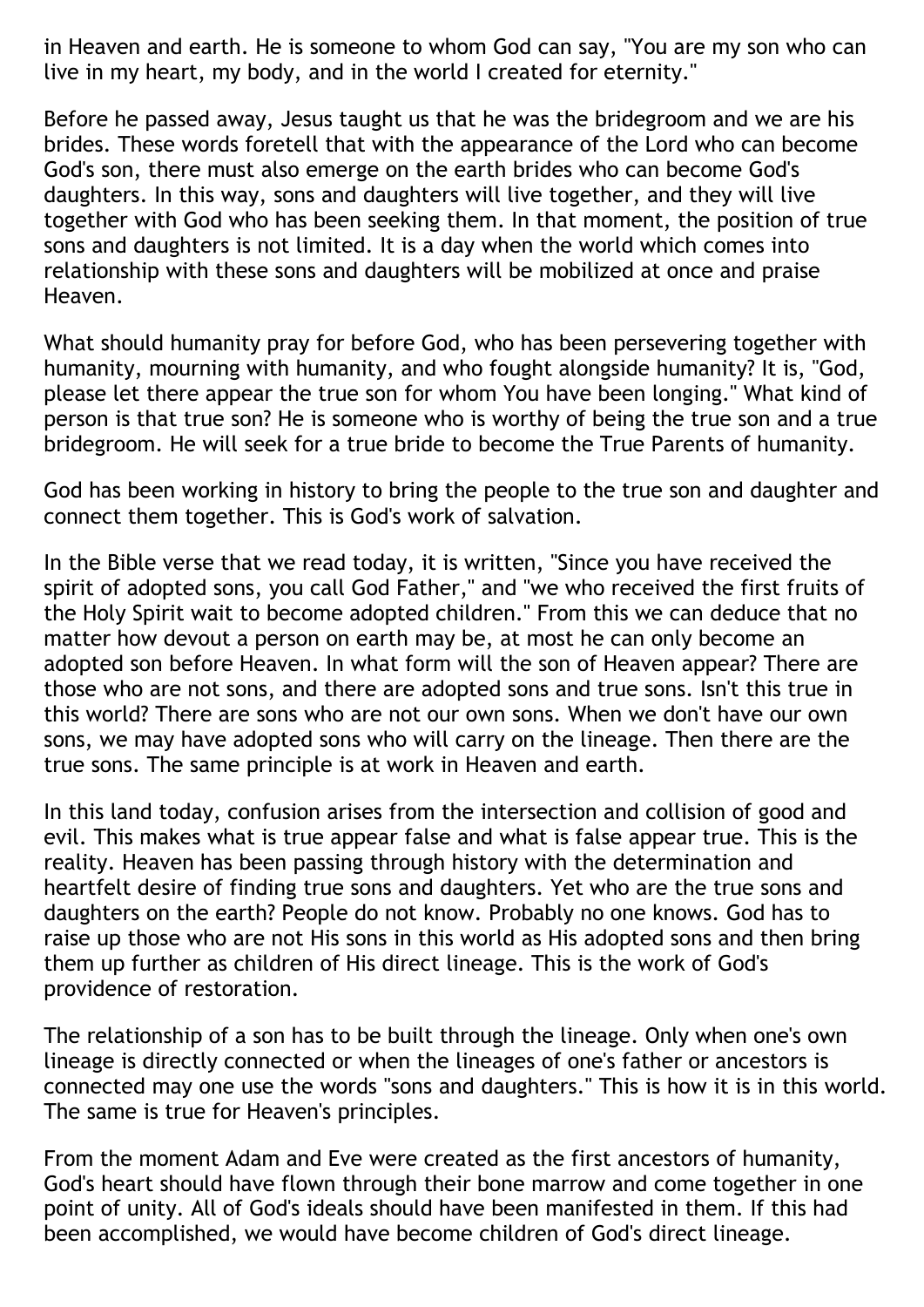However, due to the Fall, we have become related to another, undesirable lineage. Therefore, no matter how great we may think we are, we can only become adopted children who have a different lineage. No matter how many efforts one may have made for the sake of the providential will, and even if one were to bring another person's son and carry on the lineage, the most one can do is to fulfill it through an adopted son. This has been the core of the providence of restoration in the New Testament, which Jesus has been guiding until today, based upon the Gospel.

Can God call these adopted sons His own true children? That is not possible. The same is true in the outside world. When someone who has suffered through some pain and grievances shares his feelings with another person, that second person can only imagine how he feels, unless he is fully connected to the heart of the first person. Another person may say, "That is probably how it feels." Yet another person may question, "Is that how it feels?" But someone who has experienced the same thing and is connected in heart will feel the same pain in his heart as he listens to the other person share his sufferings. Only then can you say they are in the same position. Don't you think this is true?

# *The Hope of Humanity and the Purpose for Which Jesus Returns*

What does humanity hope for? It is to do away with this notion of being an adopted son before God and become the true children of His direct lineage. This is the ultimate purpose which humanity wants and history pursues; this is the central purpose of God, who has been fulfilling the providential will. Only then can we say that the purpose of salvation has been achieved and the providence of salvation brought to a conclusion.

If the almighty God, the origin and center of love, loves us as adopted sons, we do not want that kind of love. We seek to become sons and daughters who can penetrate deep into the core of His heart.

No matter how religious one's life may be, and even if one calls God his father, there are many different kinds of fathers. Some will call Him "Father" from a position of not being His son. Some may call Him "Father" from the position of an adopted son. However, what is the ultimate purpose which Heaven demands, which will not disappear until the end? It is not to have an adopted son but to have true sons and daughters of the direct lineage. This stands above and beyond the position of an adopted son.

In the Bible, it is written that Jesus restores the relationship of an adopted son. Even if the world is satisfied with achieving only that, this salvation cannot be complete. Many Christians have passed away to the next world, but the Paradise they went to is only a waiting room before entrance into the Kingdom of Heaven. Therefore, the reason Jesus said that he would return was not to make us adopted sons but to forge direct relationships.

God longs for sons and daughters who are one with Him in heart, who do not act based on lessons or commands but who act and build relationships based on the manifestation.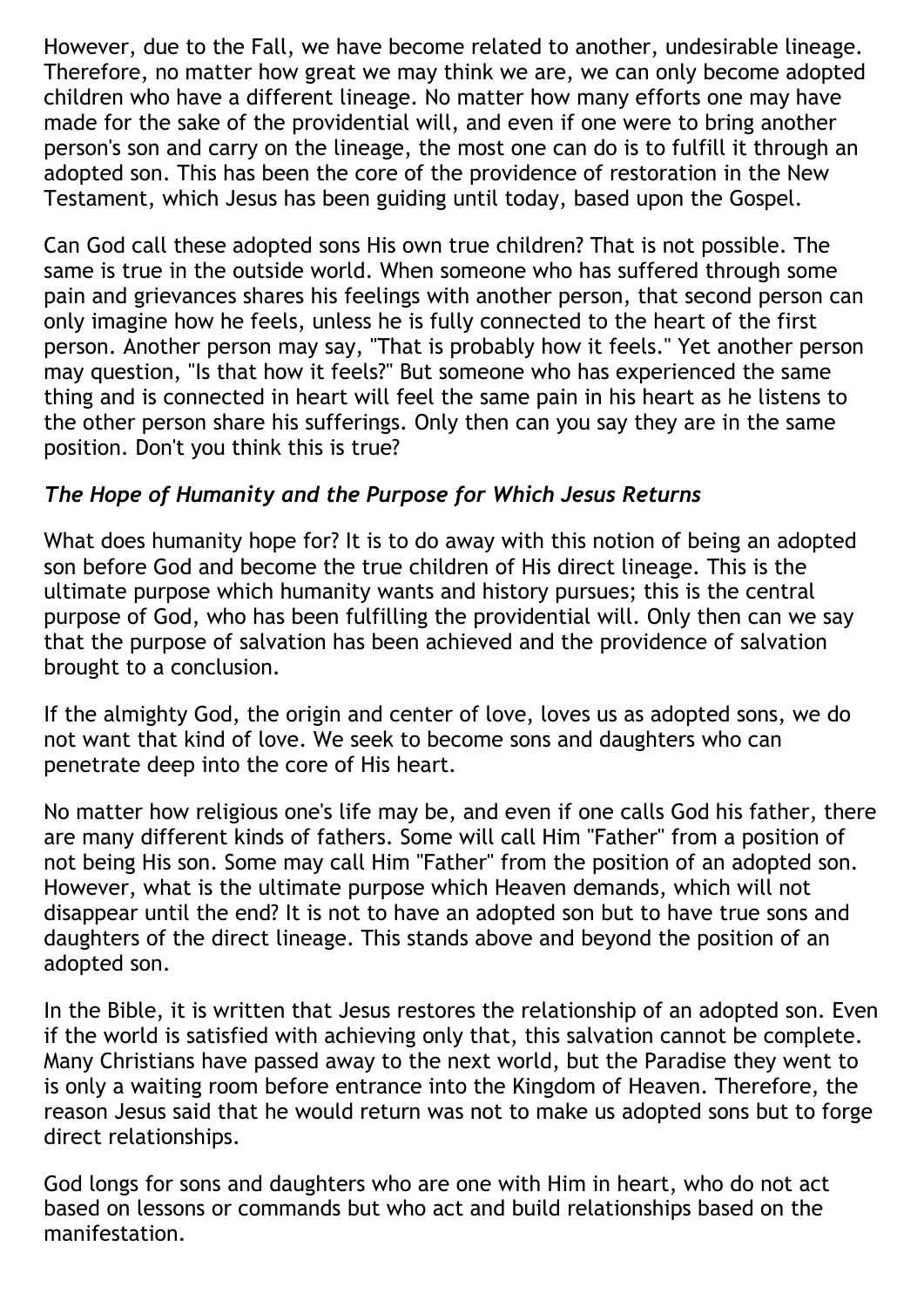For this reason, even the saints and sages of the past did not attain their ideal if they were not worthy of calling God their father and if God could not call them His own son or daughter. You have to understand this clearly.

This is what is unique about Christianity. Jesus called God his own father and proclaimed himself God's only son. Jesus was the incarnation. He established the one standard to pierce through the core of Heaven and the foundation of the universe, and to conquer the world of the heart. From this we can understand that Jesus was the Messiah for all people.

What is the Messiah or savior? He is someone who can be the standard to save people who dwell in the realm of death. Therefore, if there is something unique and worthy of pride that Christianity possesses it is this. When the relationship of parent-child is forged with God, no matter how lofty God is, even if He is the absolute subject partner of goodness, He is our Father. Then what belongs to God belongs to us, and we will belong to God. This is the highest hope of humanity. Even if God has been relating to people with the highest standard of love, if He cannot guide humanity to the destination of that love, He must be false. If He cannot do this, then we can only conclude that God has guided the providence only to satisfy His own desires and greed, not for the sake of establishing the ideal of human beings and for everyone's sake. For this reason, God seeks true sons and daughters.

#### *The Reason God Seeks True Sons and Daughters*

When we examine the sixty-six books of the Bible, we find that St. Paul spoke about this issue. By believing in Jesus, who passed away with no relationship with sin, we can receive the benefit of being adopted sons. However, this was not the ultimate purpose for which Jesus came.

God's intention in sending Jesus was that humanity be connected to God's true son, Jesus, and that they be engrafted onto him. Jesus said in the Bible, "I am the vine and you are the branches." In this way, God intended to have the people living in the satanic world (who are not His children) pass through the stage of being His adopted sons and eventually become His direct children. Yet, because the people of his time did not believe, Jesus could not teach them how to become God's direct children. He was able to explain only how to become His adopted children.

Why do we await the coming Lord? Why does humanity in Heaven and on earth await the day of Jesus' return? No matter how great one may be, everyone is at most an adopted son of God. Christ is to return with the mission of establishing the relationship of the heart with which people can become God's direct children. Hence, it is only natural that all people in Heaven and earth would await that day. We should understand Jesus, who came with this mission.

What kind of day is the day of the Second Advent to those of us who are awaiting the day of the returning Lord? We cherish the idea of the bride and struggle to realize that purpose. That day is a day when God can reveal all the tribulations He has gone through during the past six thousand years; a day when He forgets all the sorrows and sufferings of the six thousand years. When God beholds His son whom He has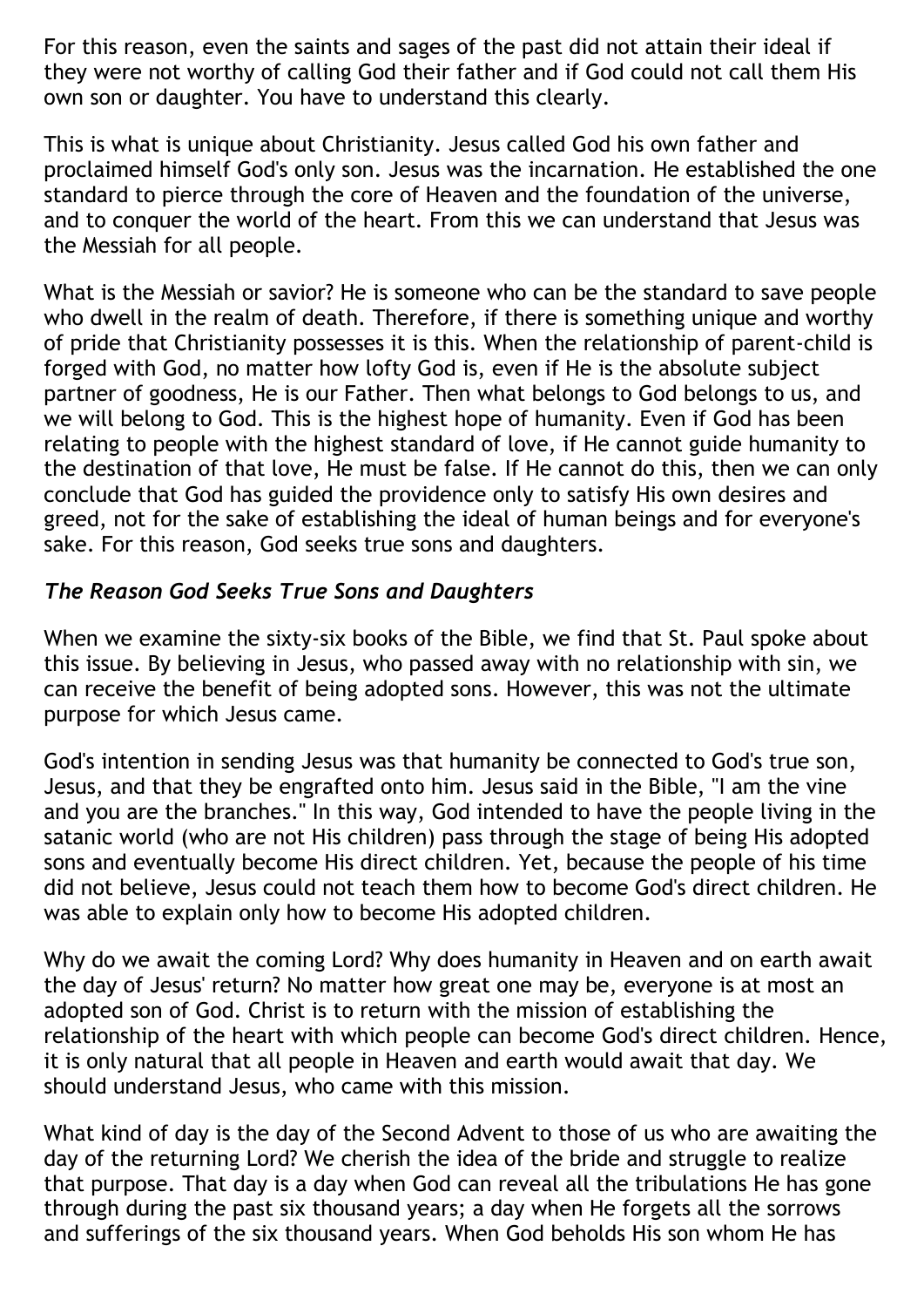been seeking so ardently, all His sorrows, suffering and grief will disappear. He will be able to say, "My son, welcome." That is the day Heaven has waited for and humanity on the earth has yearned for throughout the long course of history.

We can emerge as the masters of creation, the masters of the true garden that God blessed Adam and Eve with before their Fall, when we step beyond the limit of being adopted children and come forward with the authority to claim the position of God's direct children. Then we can claim that the Father's Kingdom of Heaven is our own Kingdom of Heaven and that we can govern the world that the Father governs.

Even if we were to govern all things in creation, if we lack some quality through which we can connect with them, they will be unwilling to be ruled by us. True sons and daughters should be able to alleviate all the historical bitterness. For this reason it is written in the Bible, "The creation awaits the day when God's sons will appear." The creation does not want those who are not recognized as true sons and daughters. Thus, today we must persevere through the course to remove all of Heaven's sorrows and bitter grief.

### *What Position Do You Stand In?*

What should we do in this time which everyone says is the Last Days? This is the crucial question. Ladies and gentlemen. Please examine yourselves. What position do you stand in? Do you truly have a relationship of heart with Heaven, such that when the Father acts, you act together with Him? When the Father stops, do you stop? When the Father mourns, do you mourn with Him? When the Father rejoices, do you rejoice together? Even if you do not share the same body, do you have the inner content through which you can connect with the world of the heart? Do you have such a relationship?

No matter how grandiose your external environment may be, if you do not have the right heart, they are all ephemeral things which will one day disappear. This is true in this world. No matter how priceless the possessions of your beloved sons and daughters may be, if they die, their belongings have no value.

We have learned that becoming true sons and daughters through the relationship of the heart is the highest purpose that Heaven and humanity can pursue. Given this, please examine yourselves critically as to which stage you have progressed to. Our lives revolve around the work of liberation, through which we must become true sons and daughters. It is undeniable that our heavenly fate compels us to walk this path.

How can we explain our course on this path? There is only one way to go around it. We are to center on God's heart. For this reason, you should objectively criticize the state of your heart. This is a time when you should do this.

Given that this is the direction Heaven is heading in and that such is the day the Father desires, what state have you reached? If you have reached the state of true sons and daughters where your hearts are connected, you have no need for prayers. You just have to call out "Father," and you will be overwhelmed with such a shock that will shake your flesh and blood. The heart of the Father will pierce through your heart. Had we attained this state, we would have been able to resolve all grief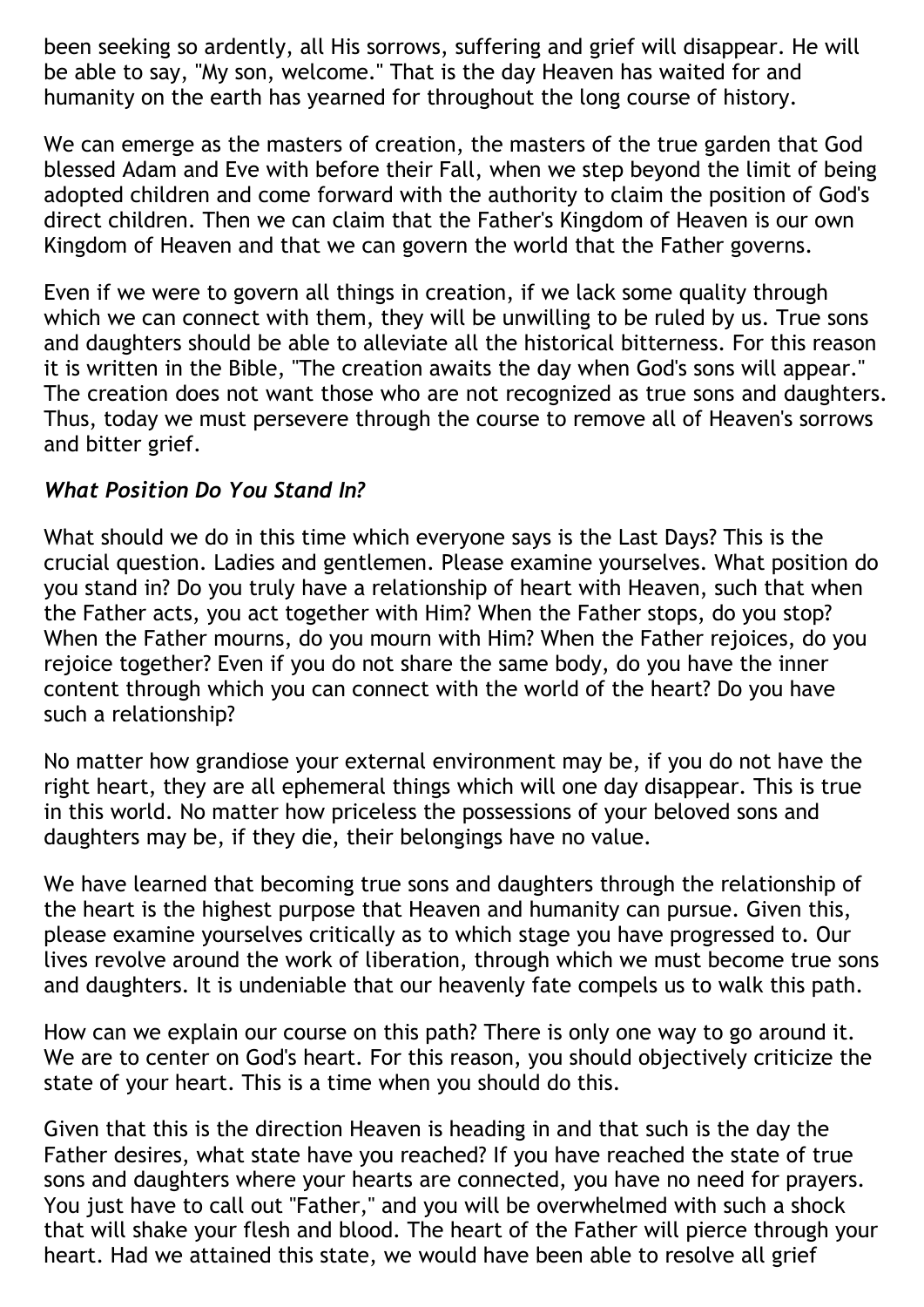stemming from the Fall, and we would not be able to commit any of the wrong doings of the sinful world.

When I think about how, after understanding history and the sorrowful heart of God, I have struggled so hard to sever all ties of sin which have brought God so much pain, I feel dreadful. What kind of feeling have you felt? Please criticize yourselves. How close have you come to qualifying as the ideal son before God, who has been searching for children with this relationship of heart? If you do not know whether or not you have a relationship of heart, you certainly are not worthy of being a son. Someone who is qualified to be an adopted son should at least understand the suffering of his father superficially, even if he does not understand the whole story. Even if he cannot feel it as his own experience, even if he cannot assert it in his heart, he should at least be able to empathize. Have you reached that state at least?

Jesus came as the true father of humanity and the true son of God, yet he died on the cross. He probably came with the one determination which God had toward human beings for four thousand years. Every limb and organ of Jesus' body represented the ideal which Heaven had tried to realize through human beings for four thousand years. He was the true son God searched for with yearning. Therefore, Jesus' eyes represented the eyes of God for four thousand years. His ears represented the ears of God for four thousand years. His mouth represented the mouth of God for four thousand years. The same must have been true of Jesus' feelings and body. He was the culmination of history and an historical incarnation. Hence, Jesus said, "I came to complete the law." The law's purpose was the same as his.

### *What Kind of Man Was Jesus?*

When Jesus looked at Israel, the Jews and Judaism, he grieved. Although they had been under the realm of God's love for four thousand years, now they had become a nation, a people and a religion which God could no longer embrace or love. Although they had walked a four-thousand-year history of close relationship with God, they failed to recognize Jesus, who came as the master of the four-thousand-year history.

How could this be? The people of that time did not know. They were ignorant. The Israelites who were living in the last chapter of the four-thousand- year history should have felt that they were in the part of the realm of God's love where Adam and Eve were just before their Fall. If God's providence is one of restoration, and restoration means to recover something that has been lost, what is God trying to recover? God is trying to restore His lost sons and daughters. He is looking for His lost Adam and Eve.

Though you are gathered here today, you who are living in the Last Days need ancestors who will fight with Satan for six thousand years without being killed. In other words, you need ancestors who can overcome the connections of the Fall and attain the authority of victory and go before the Father with pride. Although Adam should have become the good ancestor, he died due to the Fall, and God has been exerting Himself for the six thousand years since Adam in order to find a person on the earth who is not fallen.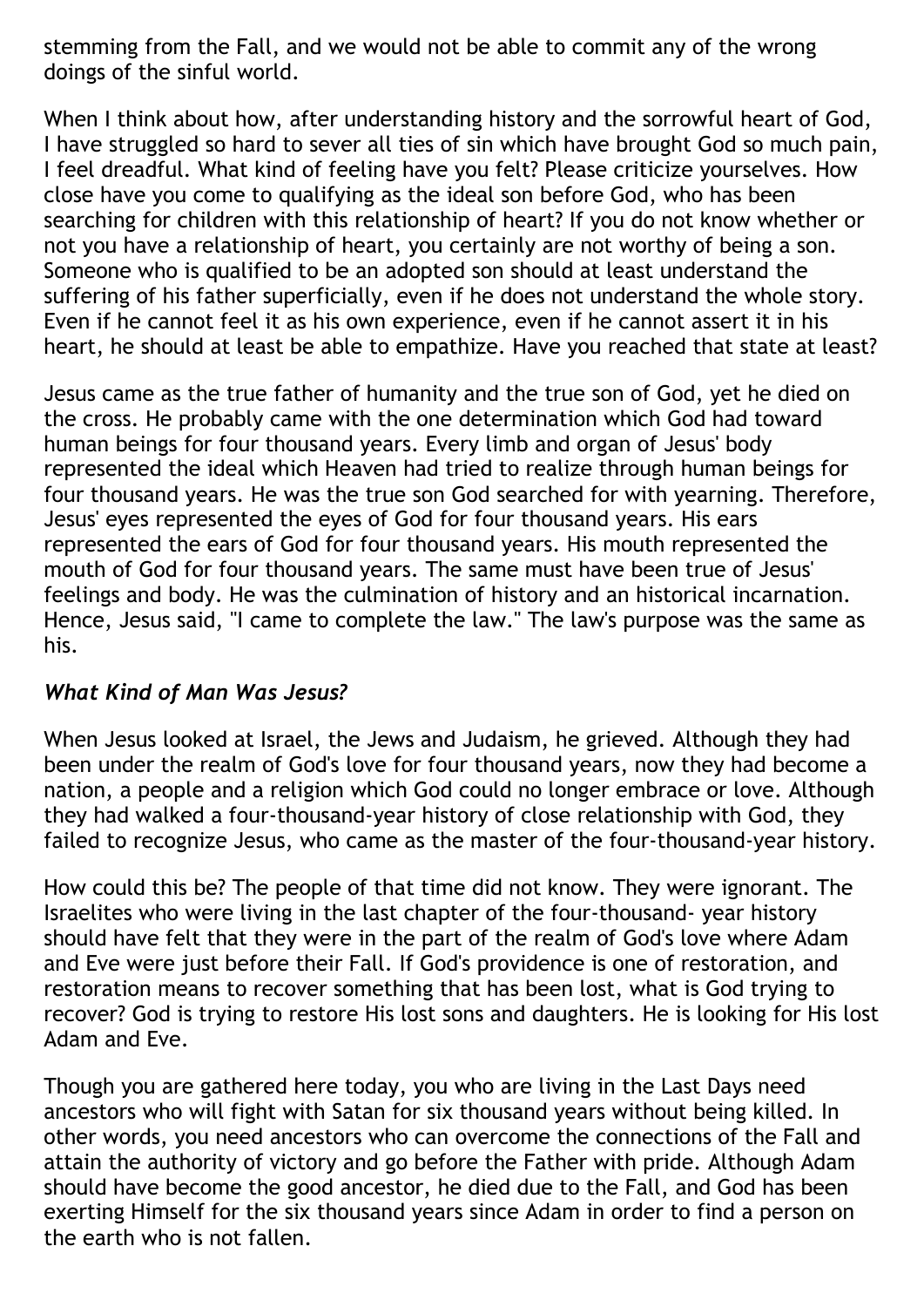Christianity describes Jesus in various ways. However, when you understand the truth, you will find that many of them are not true. We have rejected them and have made a firm determination. There are true and false, and there are what appears to be true and what appears to be false.

# *The True Son God Is Trying to Raise Up*

What do we mean when we say that we have not understood Jesus accurately nor served him properly? Ever since Adam and Eve fell in the Garden of Eden and could not grow up inside God's bosom, Jesus was able to appear before Israel only after four thousand years of fierce battle with Satan. Yet the Jews did not understand this. If the Jews of that time had submitted themselves to Jesus, the failures of Moses during the Exodus, the failures of Noah's family, the failures of Abraham's family, and the murder of Abel could have been all corrected as victories. Jesus embodies such tremendous value. He was the living incarnation of history. He was the living incarnation whom God had been seeking throughout the four thousand years of His providence. Although Adam died, since the heart of the Father who had been raising him up did not die, that was the living incarnation.

In the last days, many people will come forward with the teaching that they are the center of the universe. However, what is the purpose of the providence of God who has been working through the six thousand years? It is recovering what was lost. What kind of man is Jesus, who was sent due to Adam's mistake? He is the second Adam. Christians claim that Jesus is God Himself, but they are mistaken. It is written in the Bible that Jesus is the last Adam.

The true son whom God is seeking now is the third Adam. Before the third Adam can stand in the position of the true son, it does no good to claim to be a bride or an adopted son. Although Jesus came with the glory of a son, he could not play the role of a son. In order to act as one, all the necessary preparations must be completed in Heaven. Then it is not enough to have just a son. The preparations can be complete only when there is a bride.

What was lost in the Garden of Eden? Adam and Eve were lost. Adam and Eve were to become the true ancestors of humanity. However, because the true ancestors of humanity were lost, the true ancestors must be restored.

Jesus is in the position of a father. He is like the father of humanity. The Holy Spirit is a mother spirit, the mother of humanity. The purpose of the Second Advent is to manifest substantially on the earth the true mother and true father.

The Last Days are when true sons and daughters appear before humanity. What kind of time is that? Since we have become the descendants of the Fall and have lost the linear relationship with true parents when we lost the true ancestors, the Last Days are the time when the reverse path is taken and the sons and daughters lost in the Garden of Eden are to be recovered. God's work is to forge relationships with a reversal process, the work of restoration, to elevate people to the position of adopted children. If you think that what I am saying is wrong, then go to the spirit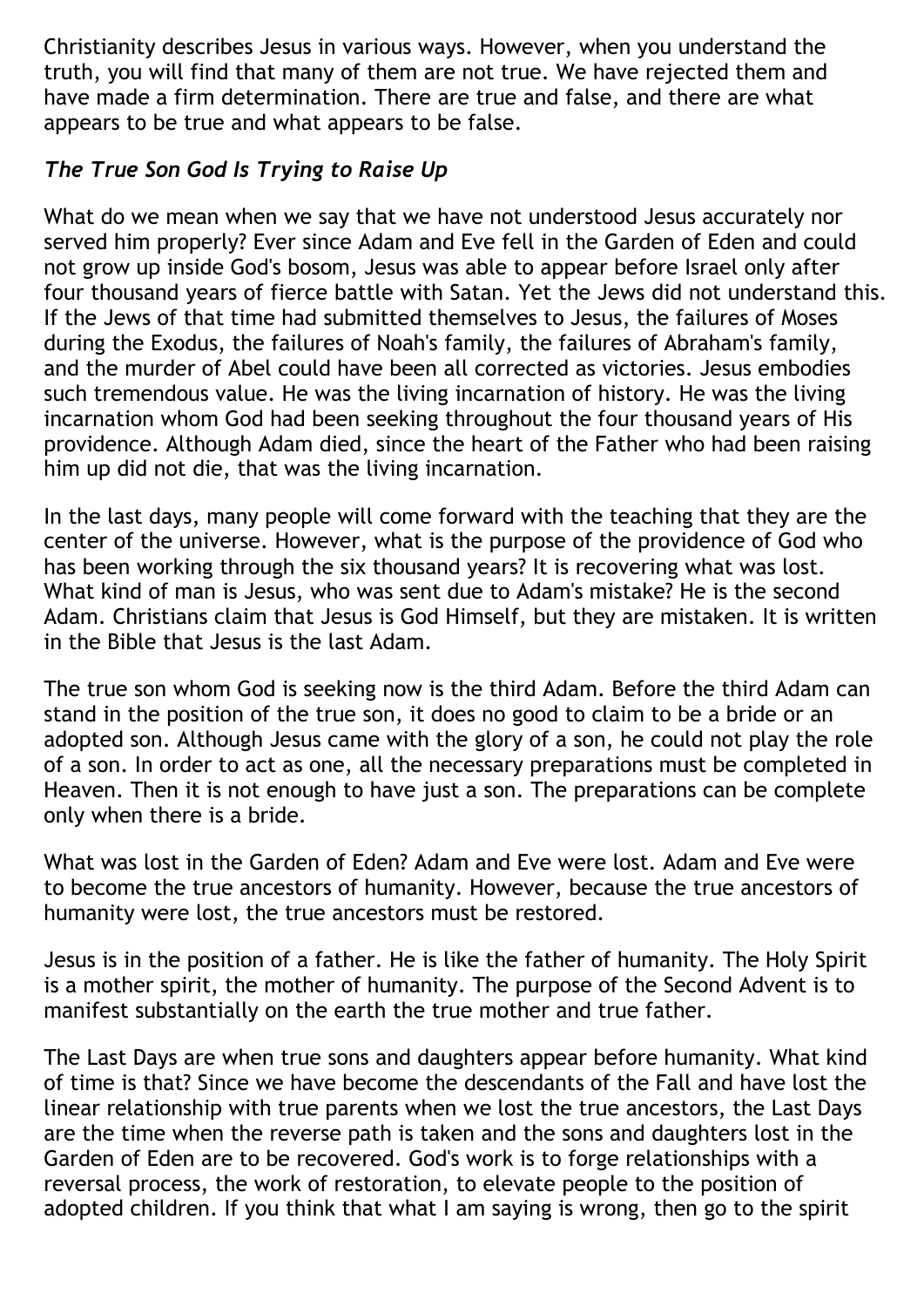world and protest. If you were to ask, "So and so said this, but is this true?" then they would reassure you that it is true.

The time of fantastic and illusory notions of faith has passed. The time of believing in a conceptual God and living under such concepts is also behind us. You should attain a certain standard where your flesh, bones and heart come together in oneness so that you can call God your father and be able to boast of the father-son relationship after connecting your heart to the heart of the Father, who has been exerting Himself for six thousand years.

Humanity, which is seeking Heaven and the world of purpose, should walk this path. For this reason in the East they have advocated Confucian ethics: give all of your heart and soul for Heaven, exert yourself for the sake of your parents, become a patriot, and uphold chastity in order to build heavenly relationships in your immediate environment. In the East, people upheld internal trends of thought, while the West is more external. It will come around to the external sphere. You wait and see.

The time of the success of the adopted children is the twentieth century up till now. The ideal world which will come is the time that the true sons and daughters will become successful. Wouldn't that be natural if God existed? The past was a time when the children of others prospered; now is the time when adopted children based in the democratic sphere centering on Christianity prosper. The time after this period is when true sons and daughters live in prosperity. That is the time of the Second Coming and the time of the ideal that Christians are waiting for.

What should we do to become true sons and daughters who can rise to such positions, whom God will seek? You should not boast about how you have been a devout believer for so many years. All those who seek happiness based on the name of Jesus, saying, "I am a minister of this church; I am a leader of that church; through my efforts so many people have come to know Jesus and follow him," are not worthy. Why? It is because during the six thousand years of the providence, God has never had one day or one moment when He was truly happy. How can a father who is so desperately seeking for true sons and daughters be happy when He has not yet found them?

In the course of history there have been a lot of people who enjoyed themselves. There have been people with power and authority who have received glory in place of God. Yet God, who has been struggling for four thousand and six thousand years, searching for His sons and daughters, never had such moments of happiness. God, who should enjoy glory and happiness, has never had such a time.

### *The Situation of God and the Life of Jesus*

God is the lord of sorrow and pain. Although God desires to be happy and glorified, He has never had a source of joy and glory. What does He have instead? You have to understand that God is a God of sorrow and agony, burdened with the grief of the Fall and stories of pain and sadness. Isn't this true?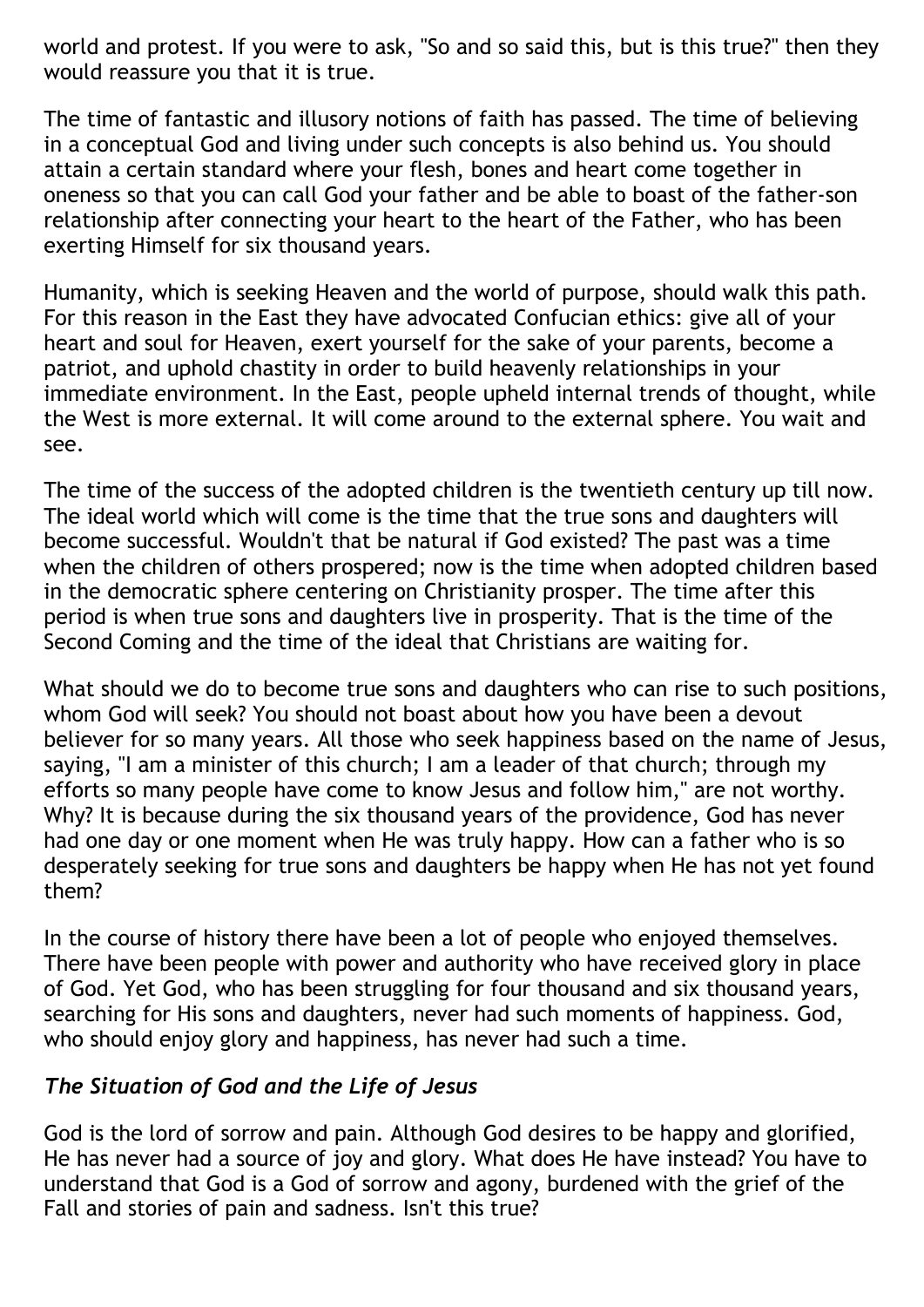We think that the Kingdom of Heaven is a garden of joy, but that is not true. You go and see for yourselves. No matter how hard you look for a cause of joy, you will not find any. God, who should command all the authority to rule the world and possess only glory and joy, has lost all joy and glory, all the fruits of goodness, and the elements of the ideal. Only sorrow and anguish remain. This is truly mournful. There is nothing more grievous and sad than this in the entire universe. Those who are genuinely overcome with grief over this and call out "Father" in desperation and humility are sons and daughters close to the heart of Heaven.

Jesus came to this earth as the King of Kings. He came with the recognition from Heaven as the one with the authority of the leader. However, from the moment of his birth, he did not have even one moment of happiness. Although he appeared as the Savior for the sake of humanity on the earth and to save all people, he could not receive glory. Before he could receive glory, he had to pass through a world of agony and a path of sorrow.

Why was it so? It was because Jesus was responsible to pay indemnity for the four thousand years. To become the King of Kings, first he had to pass the qualification as the prince of sorrow and pain. Otherwise, there was no way to comfort the many spirits who had endured sorrow for Heaven while they were on earth.

For this reason, Jesus, who lived some thirty odd years with three years of public ministry, walked a sorrowful path. When he shed tears, he wandered through the valley of tears which his ancestors had shed in the past. Jesus labored arduously as he inherited the path of the people who had cried out in tears as they crossed over the hill of death, stained with the blood of the four-thousand-year history. Eventually, Jesus walked the path of the cross. Today many of us think that Jesus was a prince of love, joy and glory; he was actually a prince of agony and sorrow.

#### *The Judgment in the Last Days*

There will come a day of judgment in the last days. When the day of judgment comes, how will Heaven appear? Heaven does not say, "I have this and that element of joy and glory. Why haven't you attained similar elements?" The basis of the judgment is whether or not you understand the sorrowful and painful history of humanity and God, during which God fought fiercely for six thousand years. You have to understand that the traces of God's work can be found in this history. Those who are trying to stand before God with the glory of a son and the hopes of a daughter will be asked by Heaven how much they have mourned over this history and how much suffering they have borne. At that time, those who say "Not at all" will not receive the glory of a son.

Look. On the hands and feet of Jesus are the nail marks. On his head is the crown of thorns, and in his heart there is the wound inflicted by a spear. Although Jesus passed away, Christians today do not understand that he had to cross over the hill of death in order to alleviate God's bitter grief after becoming the prince of sorrow and anguish. Since Jesus passed the test of qualification of the heart, he appeared as the leader in the realm of the heart and spirit. What kind of savior was he? A savior of the body? No. he was the savior of the heart and spirit whom we long for from the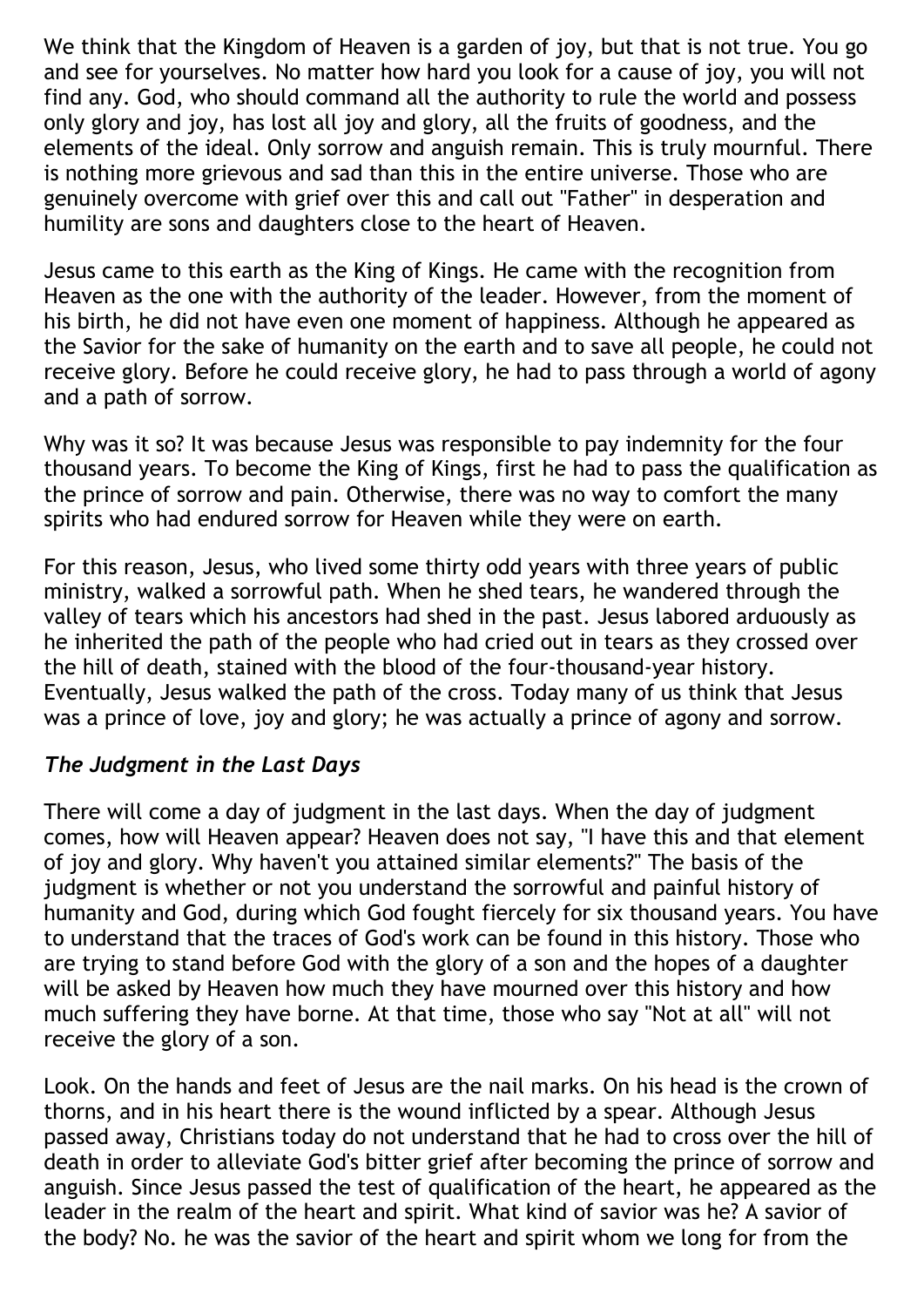depth of our beings, with whom we want to live for the rest of eternity. Jesus was able to become the Savior with the deepest and unchanging heart and standard of heart, based upon which he could wash away the heartaches of God and erase God's historical anguishes from human history.

Let us consider this issue once more. The Last Days are near. The Last Days will certainly come, and in those Last Days, how will Heaven conduct the judgment? You have to understand this clearly. It will surely come true. You who are devout, you who want to believe, should understand this clearly. In the last days, God will not appear smiling and filled with joy. The same will be true with the Lord. When Mary Magdalene tried to cling onto the resurrected Jesus and called out, "My Lord!" Jesus told her not to hold onto him. Why? We have to understand clearly that only after we are connected to the sorrowful heart of Jesus and pass through a course of experiencing the pains and sorrow of Heaven can we hold onto Jesus.

When you call out to the Father after having experienced sorrow and agony yourself, look upon the Father's appearance. His eyes have never stopped crying for six thousand years. His ears have never ceased hearing the mockery and criticisms of His enemies for six thousand years. His mouth could not speak the words He wanted to share for six thousand years. He was starving together with the people who were starving. The Father's hands are stained with blood and sweat. His footsteps are the same. They have crossed the steep and rough path of Golgotha many hundreds and thousands of times. The Father's body is wounded, and on Him are the marks of many beatings unjustly suffered.

Who caused all this suffering to the Father? He suffered because of pitiful humanity. Whenever we think about this, we should feel deeply sorry and repentful. When we call Him, we should have the mind-set, "A sinner like me can never erase the sufferings of the Father, even if I die many thousands of times. A sinner like me can never wipe the tears of the Father, no matter how many thousands of times I were to die." Have you ever called out to Him with such a heart? If you have not, then you should repent deeply.

### *The Meaning of the Verse "Bear Your Cross and Follow Me."*

We fear the day of judgment and want to avoid it. Jesus proclaimed, "Love me more than you love anyone else in the world. Bear the cross and follow me." This is the first iron-clad rule. This is the most central message in the Bible and the Gospel. Only when you can say that you have substantially lived through history, experiencing the sorrow and pain of history as your own, can you stand before the judgment of God and Jesus who have been working throughout history.

Many believers today believe that on the judgment day the Lord will come and host an elaborate celebration of marriage in Heaven, in the world of glory. They are sure they will be invited. That is ridiculous. What if that does not happen? Those people will hold a grudge against God and oppose Christ when he returns.

We who are standing before the Father are the descendants of the lineage which was ruined by sinfulness in history. For this reason, even if we were trampled upon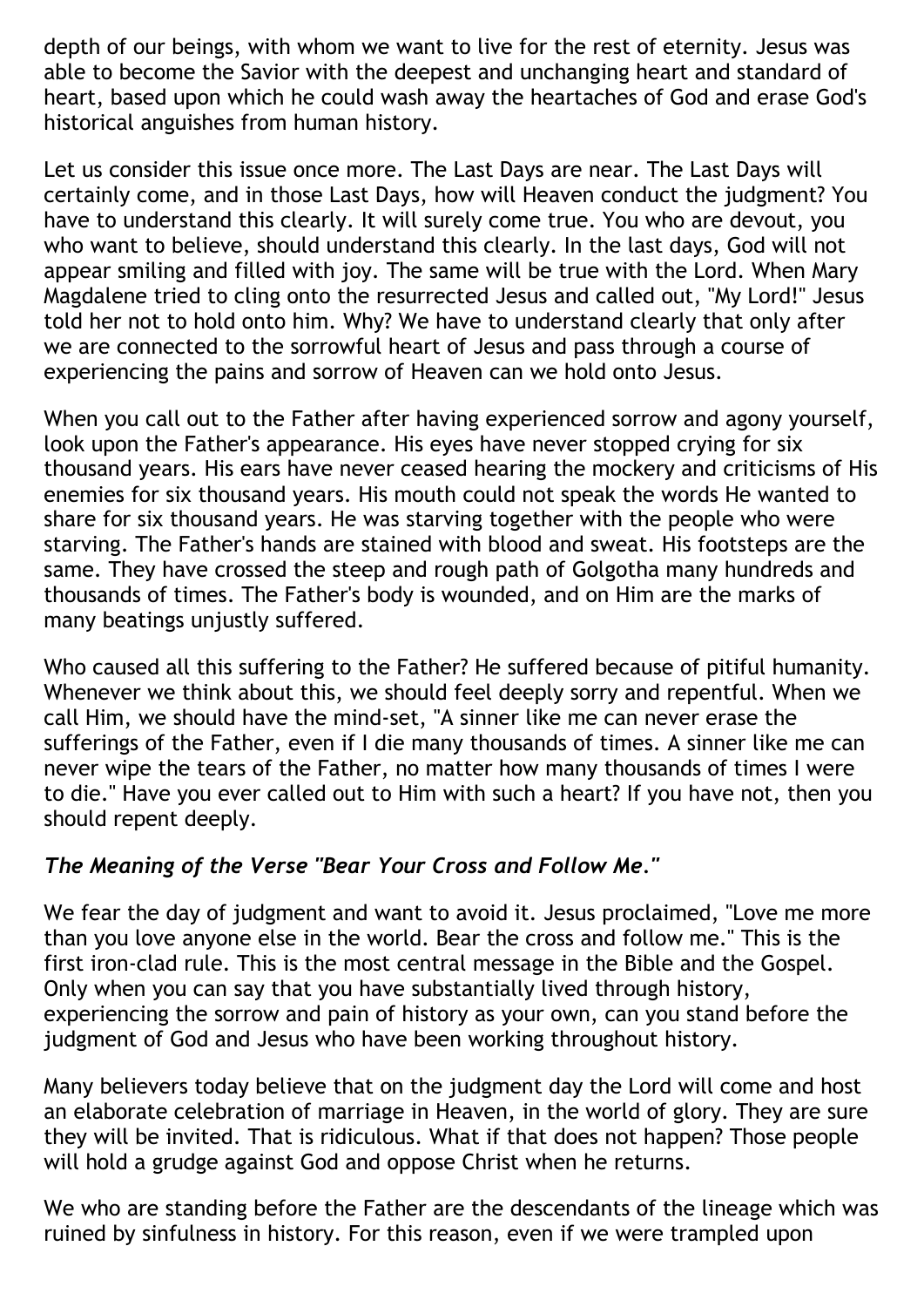thousands of times, we should still feel humble before the toils and sorrow of God, who mourns together with history. However, because the Father's will is to push forward the providence of salvation, we have no choice but to depend on God's desire to seek us and say, "If it is possible, please have compassion toward us." If one can enter the Kingdom of Heaven without this kind of mind-set, then anyone can enter it. Nevertheless, that is not how the Kingdom is.

We who should stand before the judgment today should proclaim that God lives amidst infinite sorrow, and we should reveal the course that God has passed through in history. What is the grief of God and Jesus? It is the fact that although they are true and right, they are framed to be false and pretentious. There cannot be greater sorrow than this. What is the anguish of Jesus? It is the fact that he was blocked from walking the path to find his own children and his beloved bride. There can be no greater anguish than this. Finding one's own sons and daughters requires a path which climbs over Calvary; hence, on this earth there remain both the Golgotha of Jesus' day and the untrodden path to Golgotha on the world level.

People today understand the Second Advent as waiting for the glory of the Lord who comes to represent the glory of Heaven. However, do not expect to meet the resurrected Christ without the proper preparation. Before the resurrected Christ appears, you should remain alive and be able to climb over the hill of Golgotha on the world level, the crossroads where you have to put your mind and body as well as your life at stake. Then you should pray, "Father, do not do as I will, but as Thou will." This is why it is written that in the Last Days there will be seven years of great chaos. Those who persevere to the end will be saved.

The person who can participate in the joyful garden of the Lord as his bride is the victorious prince who overcame the pain of the six-thousand-year history. He is the prince of sorrow who can represent humanity in embracing the heart of sorrow. The Lord desires to receive such people as his brides.

In our path to grace, we must deny the elements of joy. Why? God has never had a happy moment. He was never a master over all the things that He created, and He was robbed by Satan of Adam and Eve, to whom He wanted to give His blessing and build a happy family. This is why Heaven and earth are filled with grief. How piercing God's sorrow must have been when He saw that everything He should rule over was lost to Satan's dominion, and His children and all of His creation were violated. Nevertheless, because there is no one to whom God can express His grief, He has been burning inside throughout the long history and has continually suffered pain. Ladies and gentlemen, have you ever deeply reflected upon this?

### *The Path that the Members of the Unification Church Should Walk*

You members of the Unification Church are pitiful people. However, if you can hear the voices which Jesus or God heard during the two thousand and the six thousand years, you should be grateful. If you shed tears before the people, and if your heart aches when you behold humanity, you should be grateful. If your eyes overflow with tears in looking at humanity and you are lost in thought as to how to solve humanity's problems, you should be grateful. If you do not have enough to eat, and even when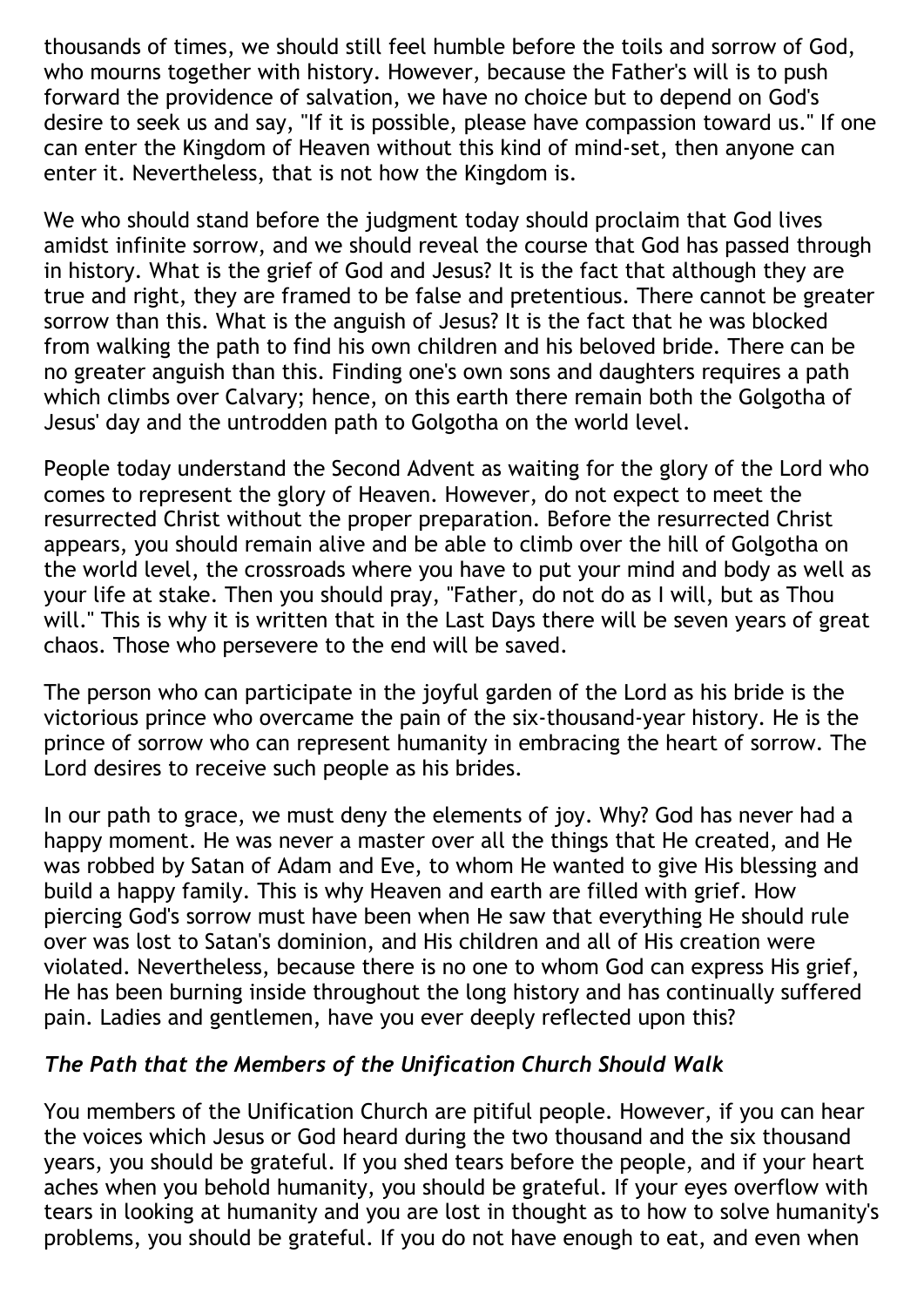you do your throat is blocked by grief, you are truly blessed. Even when you have a difficult personal situation yet choose to remain quiet, you are truly blessed. Do you feel indignant that you cannot engage in a fierce battle with Satan even if you have hands that can take him on in a fight? Be grateful. Do you have a sorrowful heart which is patiently waiting for the one day, even if you can make brave steps forward before the expanding forces of Satan? Be grateful.

God is not found in a faraway place. When you think that God is far away, He is near you. When you feel that He is close to you, He is far away. For those who boasted that Heaven stood close to them, God was actually far away. Those who were sorry that they were far away from God did not know that God was standing next to them.

Do not grieve that your suffering is intensifying; do not mourn that you are faced with persecution. You should be able to say, "Please allow me to shoulder the sorrow that afflicts the Father's heart. Please let me shoulder the anguish that pierces the Father's heart. If I were ever to be falsely accused by Satan or be wronged by him, please allow me to take this by myself and pay indemnity for all the sorrows and pains of history." If there are sons and daughters who can call out to the Father like this and struggle with all their strength and with tearful hearts, the Father will grab them. He will do so without fail.

We do not seek glory. If there is any glory, it belongs to the Father. Sorrow and pain are all that belong to us. We should prepare our minds to digest these sorrows and pains as sources of life. You should feel embarrassed and unworthy when God says, "My child" and embraces you. Then, on the day of judgment, the day that a proclamation will be made before the sad and painful history, God's hands will seek you out even as you kneel down, unable to raise your head.

We should long for the Kingdom of Heaven while we are in a sad situation and living a painful life. We should comfort the sorrowful Lord in mournful history, comfort the Lord of suffering in painful history. If there is someone who praises God and comforts Him even as he himself suffers sorrow and pain, no one can defeat that person. This is our standard. This is the path that the members of the Unification movement should walk.

We do not need many people. We do not need great multitudes. We need people who can say, "Father, I am not the only one suffering. Humanity is suffering all over the world. How many countless people are more miserable than I," even in grief and pain. We need people who can then strive to shoulder humanity's grief as their own responsibility. This was the path Jesus walked.

Heaven has sought true sons and daughters. When you call out "Father" while you are holding the Father's hands and say, "His hands are similar to mine," or while you are looking at the Father you say, "His situation is similar to mine; His heartaches and worries are similar to what I suffered in the past," your words will eliminate all the misfortunes of history and become the decisive condition for happiness. We the members of the Unification movement, Christians, and all faithful people in the world and in Heaven should understand this.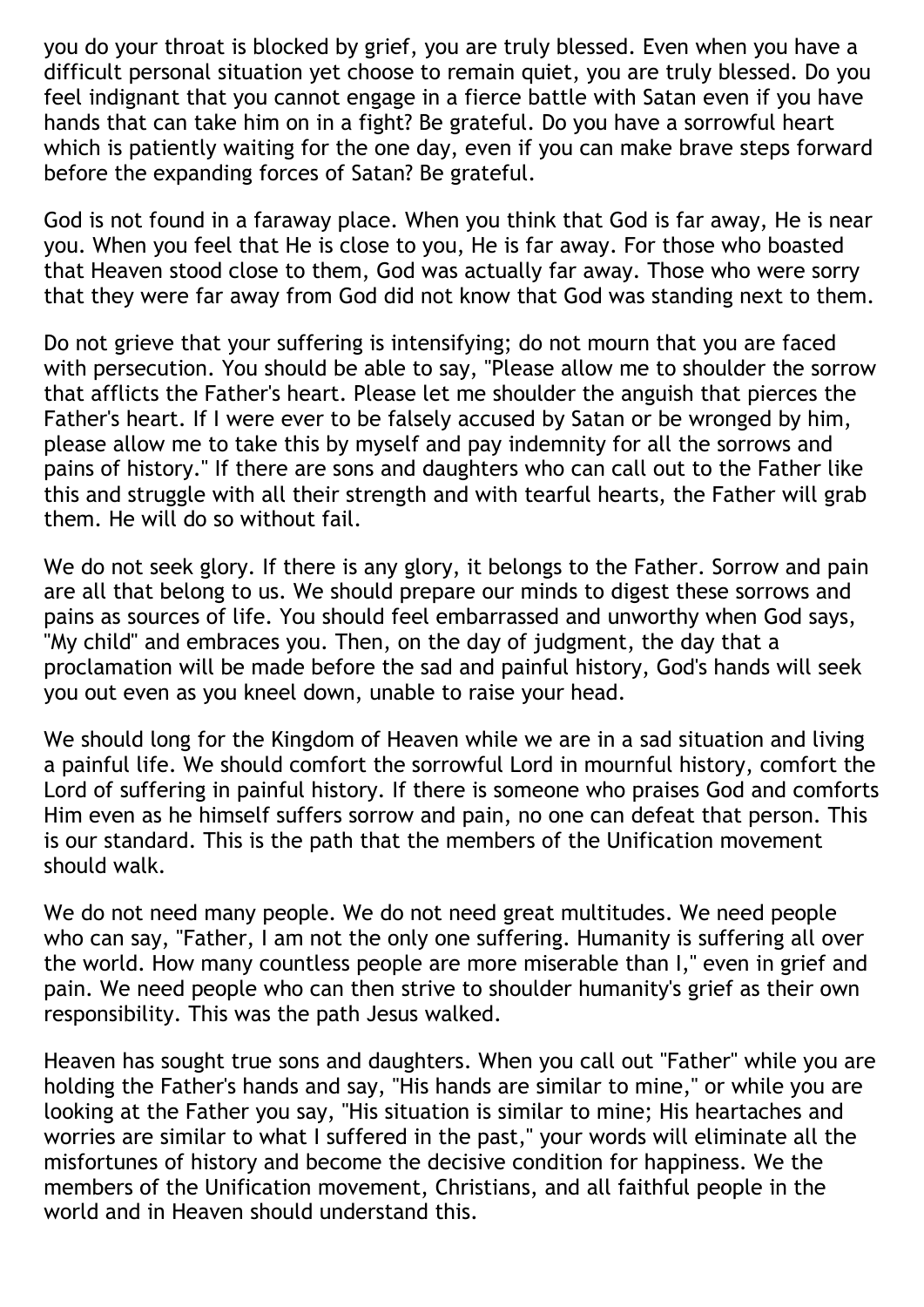I do not know your circumstances or your states of mind, but if you feel something deep in your heart right now, that feeling is not false. If you feel, "That is true; that is how it should be," then you should make a determination for your life based on that. You should fight based on that and fall down clinging to it. Those who do so will be qualified to become true sons and daughters of the Father who wants to embrace you in the day of judgment.

### 0o0o0o0o0o0o0o0o0o0o0o0o0o0o0o0o0o0o0o0o0o0o0o0o0

#### **Inside God's Stadium**

#### *I Corinthians 9:14-27 August 9, 1959 - Former Church Headquarters, Seoul, Korea*

#### *Prayer*

Father, Your sons and daughters have gathered here today. Many flocks of sheep have come to uphold the unfinished providential will and receive Your words of command. We have come before You as some of these people. Father, please have compassion on us as we stand or sit here.

If we have some individual concepts or ideas centered on our own selves, please remove them all. Our fate is to be created again and we have not yet alleviated the grief of the Fall. Hence, even if we possess something which we can proudly present to Heaven, it has no value as an ideal before the Father.

No matter how much we try to come up with excuses before Heaven and assert our own difficulties, we know that none of that can compare with the infinite goodness and toil of the Father.

We have learned that we did not become what we are based on our own efforts alone. We are not just ourselves. Please allow this to be an hour when we can long for our original selves and fathom our original hearts; an hour when we can bow our heads before our original Lord.

We know deep in our hearts that there is an absolute master of the entire universe. When we understand that this master is constraining our every action, please let us feel that this relationship has a clear purpose and that our fate is to live through an environment of being constrained by this purpose.

We yearn for the glorious presence of the Father and have come before the Father's knees. Yet those who gathered here do not know where their heart is directed or where their heart is guiding them. Please guide them to the direction where their original selves can rejoice with Heaven. Even though we may be shameful and unworthy, please allow us to look upon You in this hour with a longing heart and to bow our heads before You. If we still feel embarrassed and extend our shameful hands out toward You and call out to You, please promise us that You will hold those hands.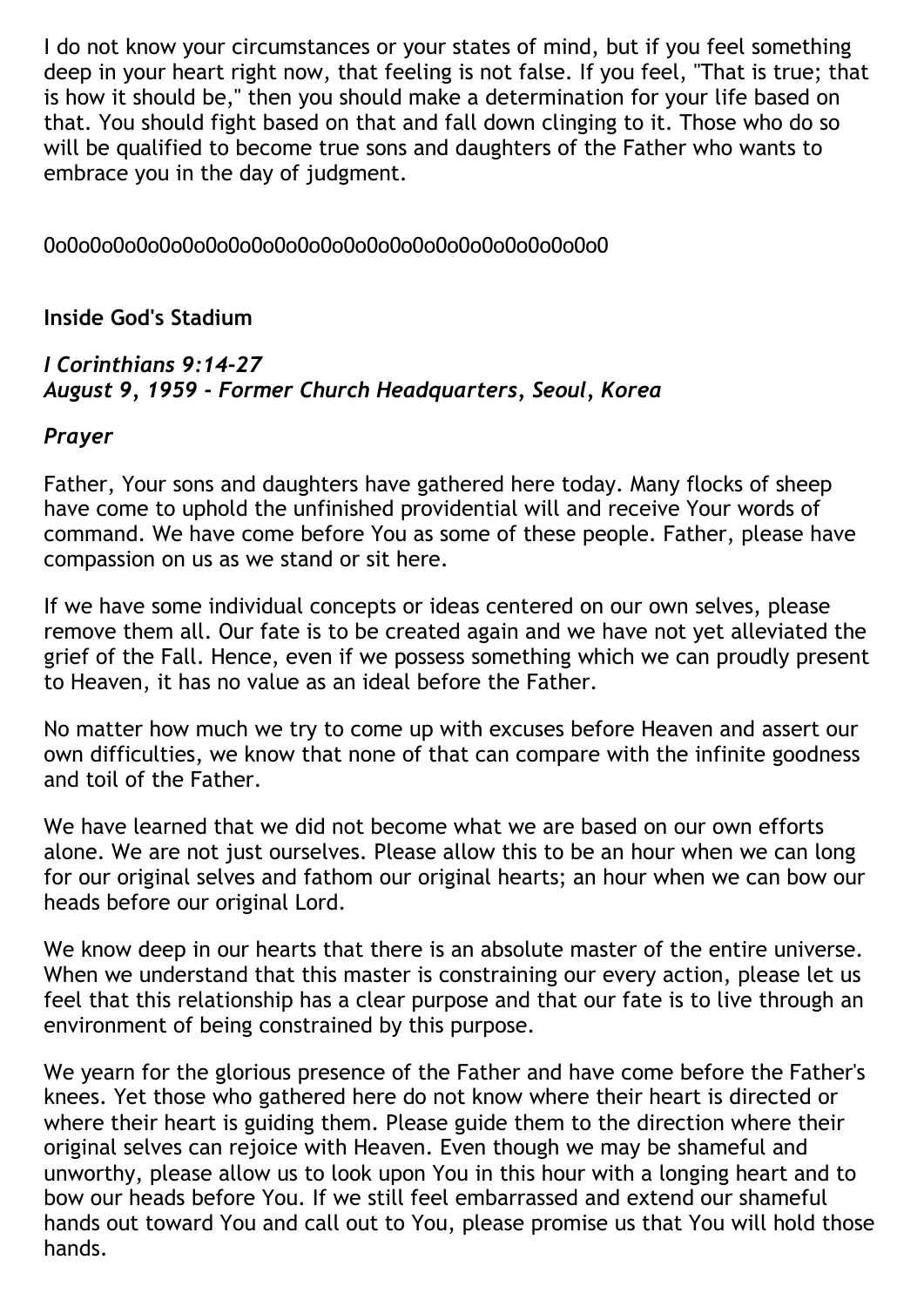We want to bow while clinging to the Father's heart. We want to enter into a relationship with You. There is nothing else we want. No matter how glittering the treasures of Heaven may be, no matter what kind of glory may be found there, we do not want it. All we want is the promise that we can remain connected to the Father's heart and live together with You. Hoping that such things can be the signs of glory which we can take pride in for eternity, we have prostrated ourselves before You. Even if we are unworthy in some ways, please forgive us. Father, we sincerely wish that You will cultivate our hearts as You desire and secure an inseparable parent-child relationship with us.

Although many people are calling for You, they do not understand the Father's situation or heart. We do not want to become like them. Among us there are those who are like Your sons, those who are like Your adopted sons, and those who are Your true sons. We have no desire to be Your sons or adopted sons. We want to be Your direct children, the children who have inherited Your flesh and blood, who can live with the Father for eternity and never fade away from Your heart. We want to possess an undeniable eternal relationship of flesh and blood with You.

We know that to become these kinds of sons and daughters we must feel that the anguish the Father has suffered is our own anguish; the sorrow the Father feels is our own sorrow; the grief the Father feels is our own grief; the responsibilities that the Father has to fulfill are our own responsibilities. Please guide us to become this kind of children.

Father, I stand here, yet what words should I convey? Even though we may want to become the Father's sons and daughters, if we cannot sense that You are now trying to help us experience Your heart as our own reality and that You desire to build a relationship with us, no matter how profound the words I convey, our relationship with You can never be completed. Hence, please let this be an hour when we can become connected to the Father's heart; otherwise, we can never penetrate through the Father's heart or have the experience of clinging to the Father's body.

Please let the speaker's heart be in harmony with the Father's heart. Let the hearts of the listeners reflect the heart of the Father so that our moments of give and take may be an hour of glory. We know that You are driving us down this path for a certain purpose. This path is our ultimate fate, which we cannot avoid. Please let our determinations and actions become conditions of glory. Please allow us to be offered to the Father as sacrifices. Please raise us up as sacrifices who can be offered to the Father. Please do not let Satan find room to invade during this hour. We prayed in the name of the Lord. Amen.

It is written in I Corinthians 9:24: "Know ye not that they which run in a race run all, but one receiveth the prize? So run, that ye may obtain." Centering on these words, I would like to speak to you briefly upon the topic "Inside God's Stadium."

#### *Human Beings Are Racers in the Stadium of the Providence of Restoration*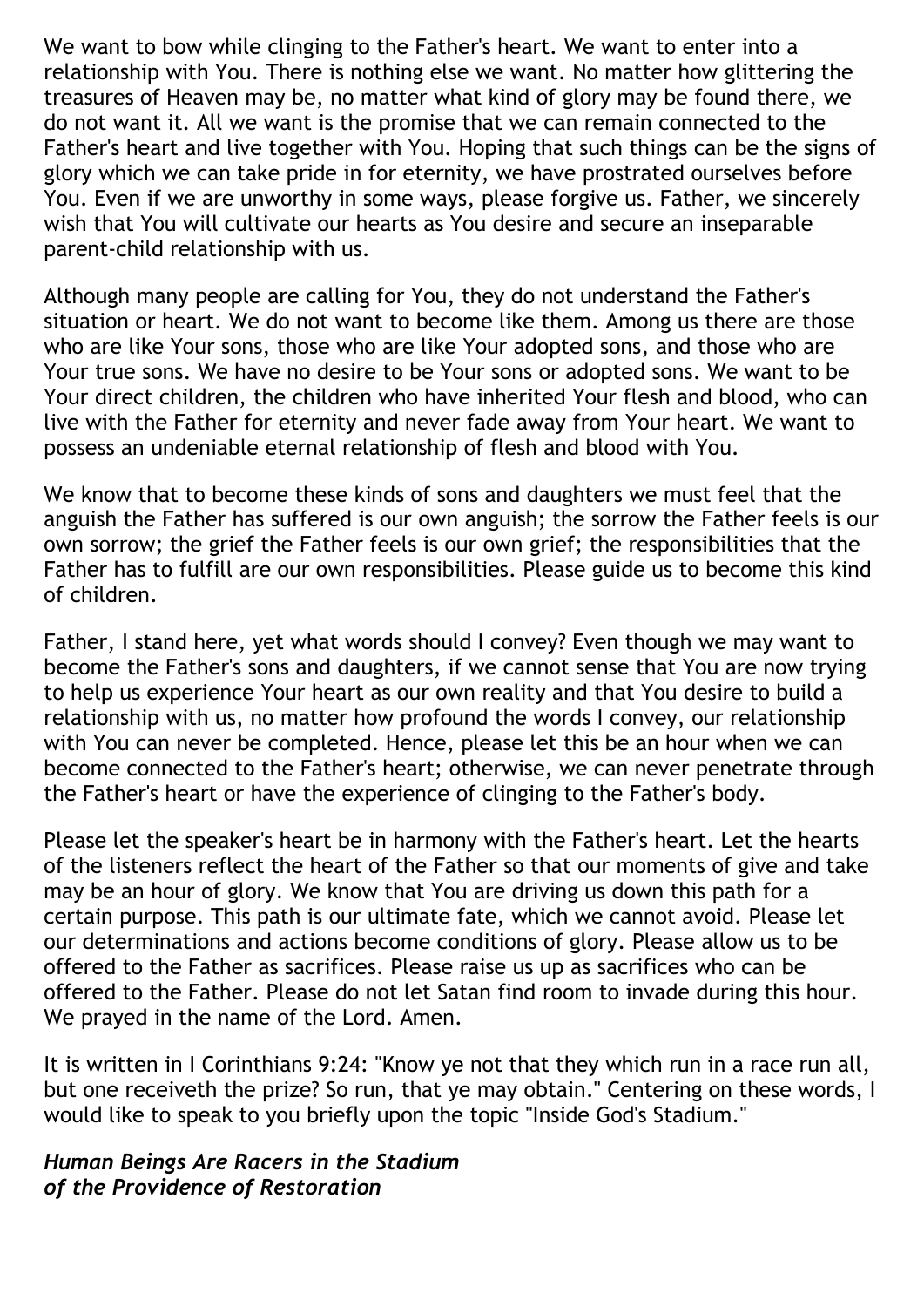As it was for the many saints in history, the people in the present era are dashing toward some unknown purpose in their lives. Although that purpose may not be clearly defined, their way of life has unfolded in various ways based upon it. The experience and form of the people and history have unfolded in various forms. All of these outcomes are not unrelated. We have to understand that there is some relationship which underpins their experience in this world, and that they are moving toward a certain purpose. If their actions and experiences are not rooted in such a relationship and purpose, then there is no way to establish the existence of God or any such being.

If God exists, He would surely try to forge a relationship with fallen humanity. For this reason, it cannot be denied that we who are moving toward a certain purpose are living inside the sphere of this relationship.

We know that we could not forge a relationship of goodness with God due to the Fall. Rather, we entered into a relationship of evil with Satan. Still, God does not want to abandon us, but is trying to restore us. We know that God and humanity have been walking an incredibly difficult course in order to restore humanity.

History is headed toward the one time when this purpose can be fulfilled. For this reason, you should understand that you are racers who are sprinting toward the purpose based on the standard of your conscience and your daily lives. All those who ever lived have stood on the race tracks of God's providence of restoration.

God has been leading His providence concerning fallen people in various ways. God has been influencing them in various ways according to the differences between the people, differences between their prevailing ideologies and cultures. In the process, God has been fighting on humanity's side to destroy evil until the moment His purpose is accomplished, the moment the race comes to an end.

If we accept that every person stands in the position of a racer, we are faced with the question of what we must do. If we understand how much God has suffered to raise up each one of us, and that we are obliged to stand inside the stadium and run with all our strength, how will Heaven train us and guide us in our race? How will each of us persevere through the tribulations of the race until we reach the destination? This is an important question that every one of us must resolve.

Among the saints and sages of the past, there must have been people who were in charge of one aspect of the whole and who set a certain standard before they died. In other words, these saints and sages did not complete the entire providence of Heaven or the entire race up to the end. Rather, they must have been in charge of various parts of the race and brought them to a conclusion. We should understand that this is how the race is being carried on even now. God made this stadium of restoration. We should understand that we have the inescapable responsibility to risk our lives in the race throughout our entire lifetimes.

Today there are many thoughts and teachings. In the religious world, there are many denominations and sects. Thoughts, philosophies and religions have taken various forms depending upon the uniqueness of the people they were established for. Such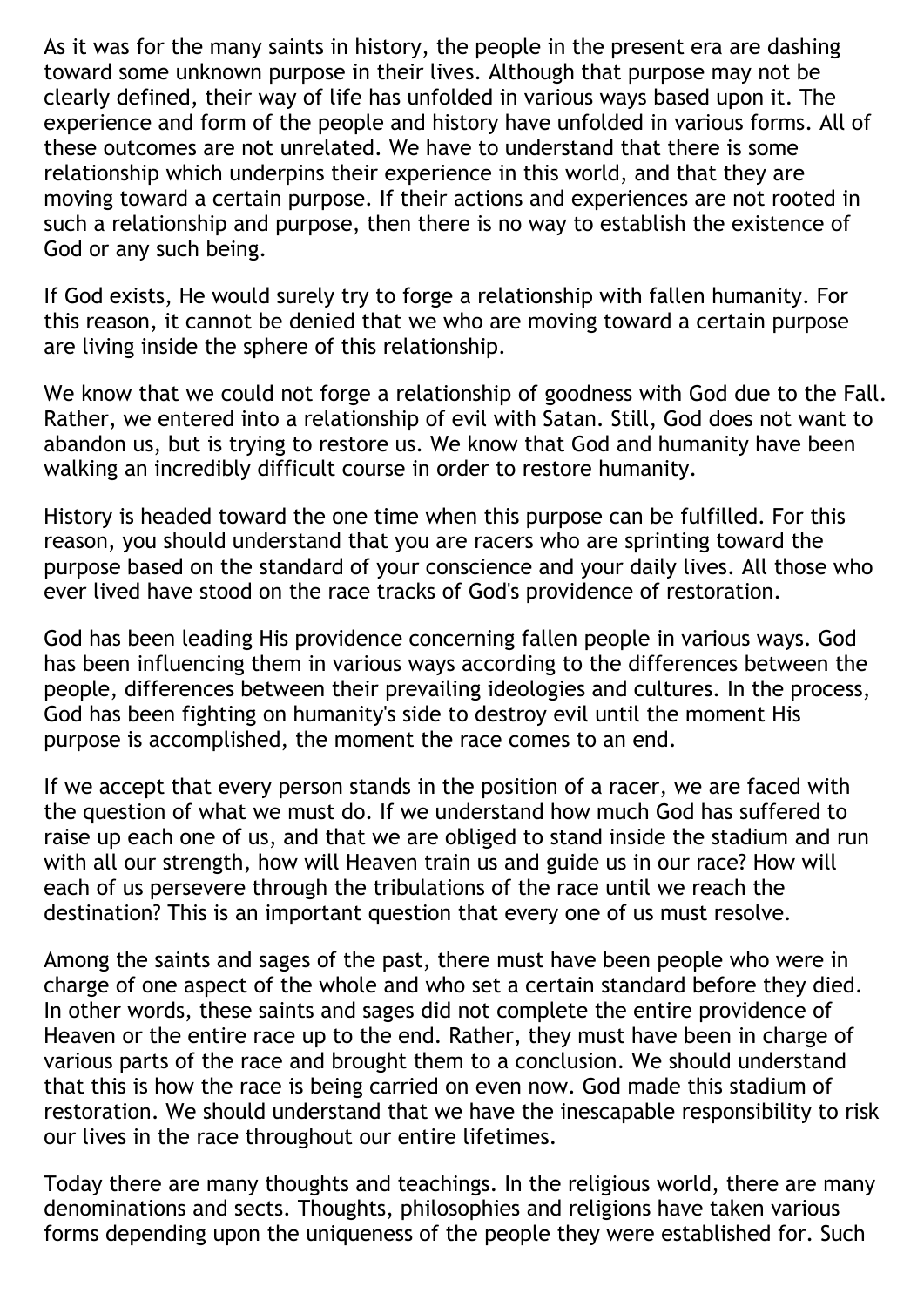thoughts and religions should have developed into an ideology and religion which contains the entire content of God's providence. Yet they failed to achieve that. All merely remained as thoughts and religions which were narrowly applicable to one nation or one era. We have to understand clearly that they were no more than parts of God's race; the religions and ideologies were responsible for only partial missions.

# *The Structure of the Race and the Day the Awards Are Given*

In a stadium, they may hold a one-hundred-meter race, a five-thousand-meter race, a ten-thousand-meter race, or a marathon. What kind of race would you be responsible for as racers who have entered the race tracks of God, who is guiding the providence of restoration? How can you find a place in the history of the universe? This is a crucial question. Even if there are differences in your values and character, God certainly wishes ardently that you will fulfill your responsibility in the event that you are responsible for in the race, and that you will establish the standard God wants. Since you have entered the race tracks, you should give all your heart and soul to the race. We should understand which event of the race we are to accomplish through our life and finally stand before Heaven.

Although God has guided the providence for six thousand years, when you look at the entire course, there are still some events in God's overall race that have not been completed yet. The competition is still going on. The race will go on today and tomorrow. When the entire race comes to an end, God will give awards in each event to all humanity, all the people who ran in the race in the past and all those who will have raced by the day of the conclusion. When is the day the awards are given out? If we use Christian terminology, it is the judgment day. The judgment day is the day the awards will be given out. If we use the terminology used frequently in our era, it may also be referred to as the Last Days.

The important question is whether or not you will have established the victorious standard so that you can receive an award in an event. This is an issue that you will have to deeply reflect upon. There are many ways of racing. Although you are supposed to enter the stadium and race on the marked course, there will be many who disregard the race course. There may be those who run on the marked course but who collapse in the middle of the race. There will be those who run until the finish line but will not be able to receive awards. The number of people who will receive awards is limited. We have to understand this.

Although God guided the providence for six thousand years. He could not give an award even to one racer. For this reason, spirits in Heaven and people on the earth all wish for the day God can appear before humanity and give awards to the many racers who ran in each event of the race. This is the Last Days. You should understand this.

## *The Attitude a Racer Should Have*

We are to run this race. Since we have to go, how should we run? We need to make certain preparations before we enter the stadium. What kind of preparations? We need to make internal preparations and external preparations. Internally, we should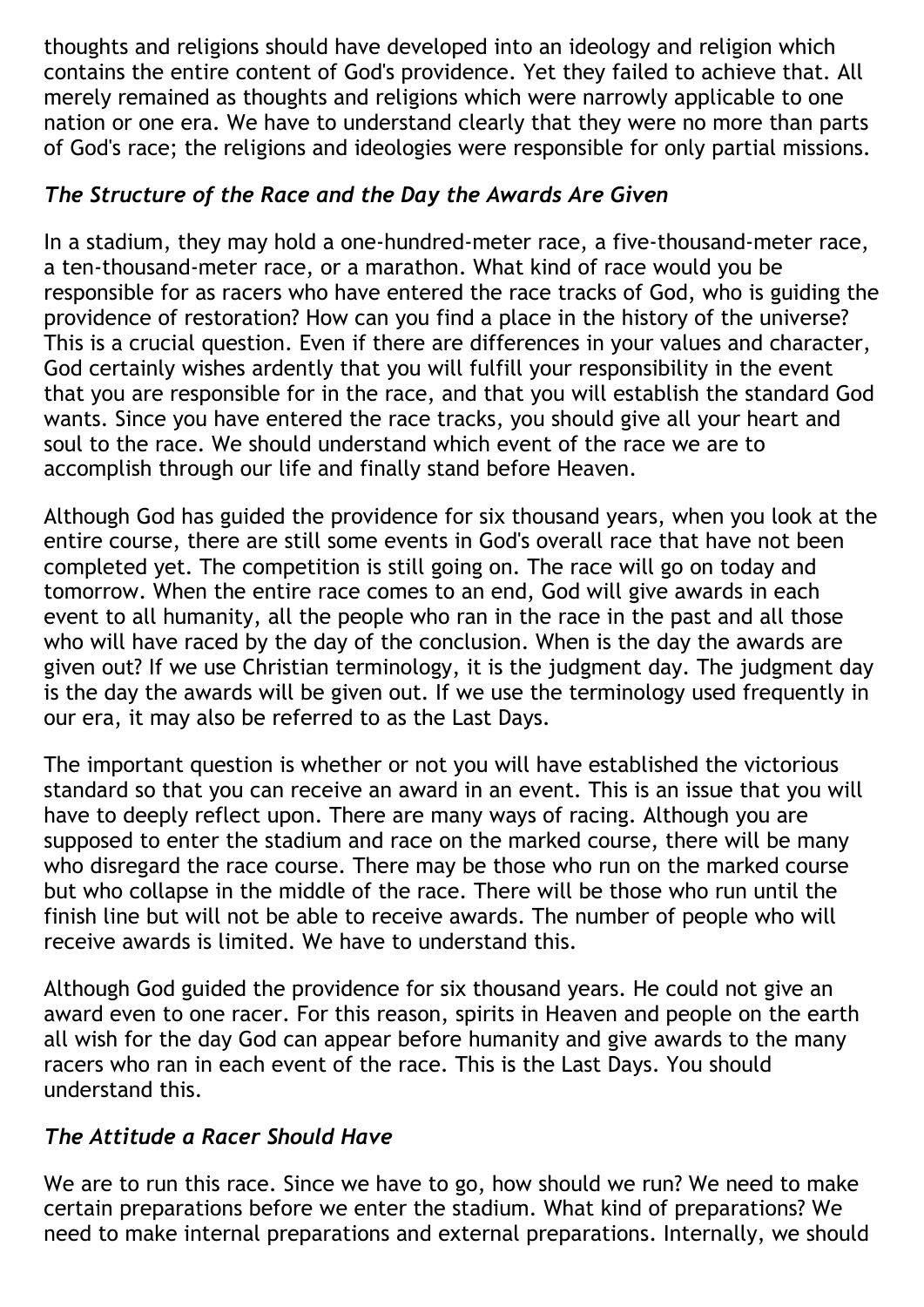have some conviction that we are running toward a certain purpose. We are to run the course according to the commands we receive. If we run into a hurdle in our race course, we should have the conviction to jump over it. We need to make internal preparations so that we can run toward the right purpose based on our conviction.

In other words, by training our minds and bodies, we need to cultivate the determination that we will not fall down before we reach the final destination and that we will not lose to anyone but will stand as the final victors. We need to have such a strong conviction that even if our bodies were to run into some obstacles as we are racing toward our destination, we should be able to push that aside and continue on our race.

Many people are living on the earth today. Yet how many of them are ready to stand firm as a racer and start running toward the certain destination? If we cannot deny that we are under the control of this trend in history, based on both our words and the reality we face, we should then ask ourselves whether or not we have prepared ourselves properly as racers who can run towards the destination with aspirations to victory. You have not made the preparations yet.

Human beings are born to belong in a certain field or sphere. Those who do not have a position and circumstance where they can dwell are pitiful. Those who do not have the clear idea that they are on a certain course running toward a certain purpose are pitiful. Most of us are like that.

What we need here is the time to make the internal and external preparations to train our minds and bodies with determination and purposefulness that we may triumph in the battle against many enemies. If there is anyone here who has not had such a moment, he should examine himself closely.

What kind of internal preparation do we need to make? It must not be preparation for your own individual sake. Isn't this so? Suppose there is a marathon athlete who represents a nation. When he runs the race, if he has the conviction that he should glorify his people and his nation before the world rather than to obtain glory for himself, he will be able to overcome all difficulties. However, if he is running only for the sake of his own glory and personal ends, he will easily give up the moment he runs into tribulations.

Our conviction must not be centered on ourselves. We should have conviction for the sake of the people, for the sake of the world, and for the sake of Heaven and earth. If the runner is certain that he will determine the final victory of the universe, even if he were to collapse, he would have the strength to get up and continue running. If he runs for his own sake, the moment he encounters a difficulty that exceeds any difficulty he has otherwise experienced, he will collapse. When the difficulty exceeds the self-centered desire he has, he will be defeated.

This is the reason we need to train our minds and bodies to the conviction that we are running for the purpose and mission of Heaven and earth. People live for the sake of God and goodness, but thoughtlessly. Goodness is transcending the restricted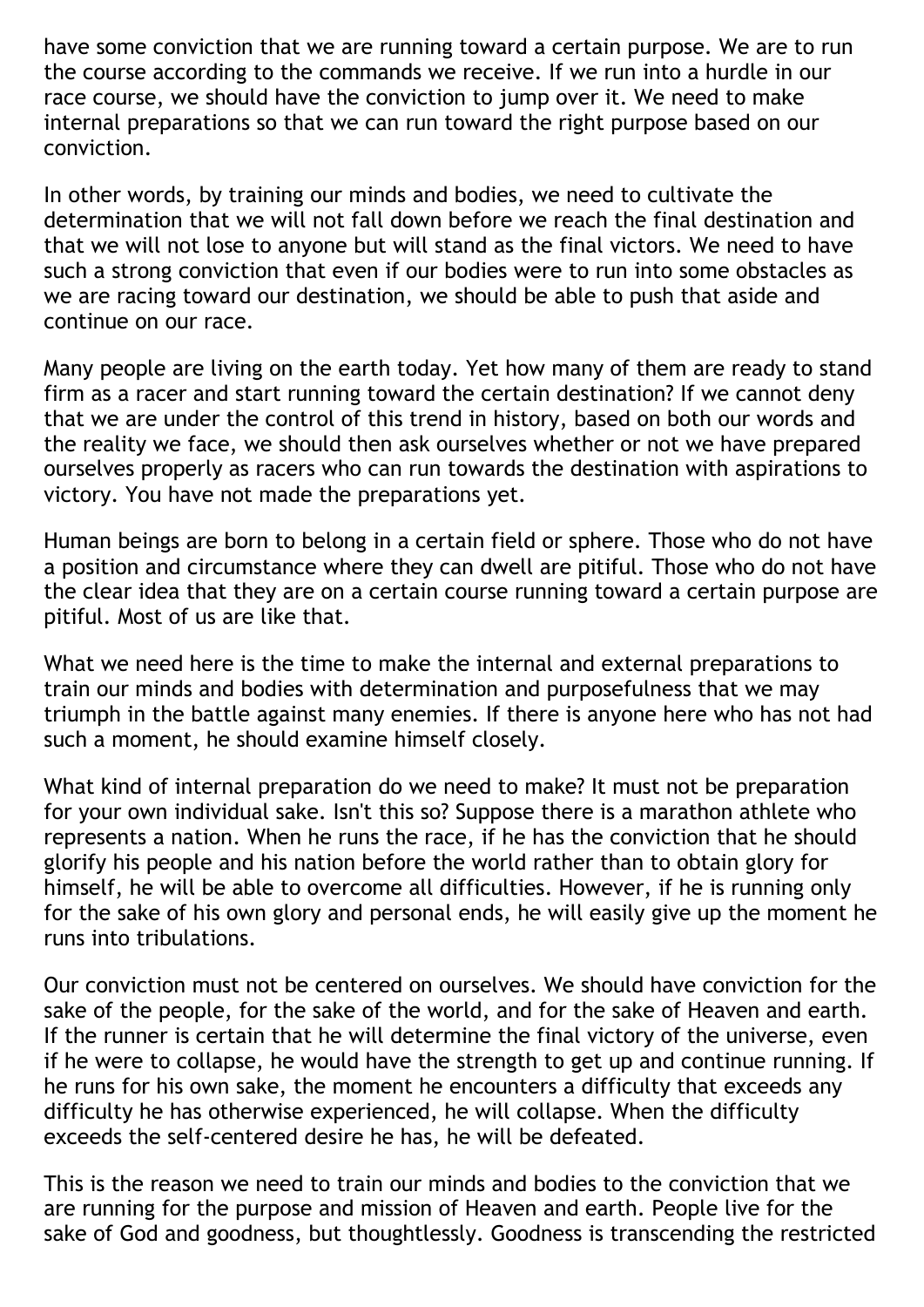environment. Goodness is not limited. Goodness exists beyond the boundaries of limits and constraints. Therefore, people live for such purposes without clear understanding or deep thought.

### *To Become a Winner in the Stadium*

We cannot be haphazard. We should have a clear notion of being a winner in a certain event in the race. You have to approach the starting point with such a firm conviction and begin the race. The sages of the past did not teach people about specific fields of work. They did not teach us what we must do to become successful in a certain field. They instructed us on the path we should walk in our life, the path for our minds, our spirits, and for our life.

The path for our thoughts and life does not belong to any one of us alone. It is the common path in any era and is designed according to a certain formula. On it hangs the fate of many generations and human history. We should long for the citizens of Heaven who can fight on this path and bring victory.

If you do it unselfishly, the day you fulfill the purpose is the day that Heaven and earth can rejoice. When a racer representing his people wins in his event, it is tantamount to the victory of all his people. Even if that event is a small one, its value and glory will have an impact on everyone. For this reason, now you need the one day when you can develop this kind of internal conviction, when you can strengthen your conviction and value in order to attain a certain purpose under a certain standard. However, until today you did not have these kinds of thoughts or feelings.

Since we are already racing, we will either end up as winners or losers. To become winners, we need to have a strategy. Internally, we need to have the conviction that we will win, and an unswerving heart fixed on a purpose. Externally, we need to make preparations to facilitate the race. Those who are entering a race should be simple and innocent. We have to prepare our bodies so that they will respond quickly to the direction our minds give. This is why we need training.

The stadium, however, is not built to make it easy for us to run freely toward our purpose. There are many obstacles on the race tracks. Each of these obstacles represent the failures of our ancestors. No matter how proud and determined a racer may be, he may fall down before those obstacles. On our path lie the obstacles which our ancestors could not overcome and fell over. Therefore, as much as possible, we should maintain a simple attitude, so that when our hearts guide us, our bodies can respond quickly and in full harmony. We should train our bodies in this way.

Training cannot be done in a comfortable position. It is achieved when you are being treated harshly. To continue this kind of internal training, you need to harden your bodies so that even if you are attacked internally, you can make a breakthrough and move beyond it. Your internal determination must not change. Even if you run into tribulations which afflict your body, you must not be defeated. Hence, Heaven instructed those who seek the religious way to abandon everything they possess and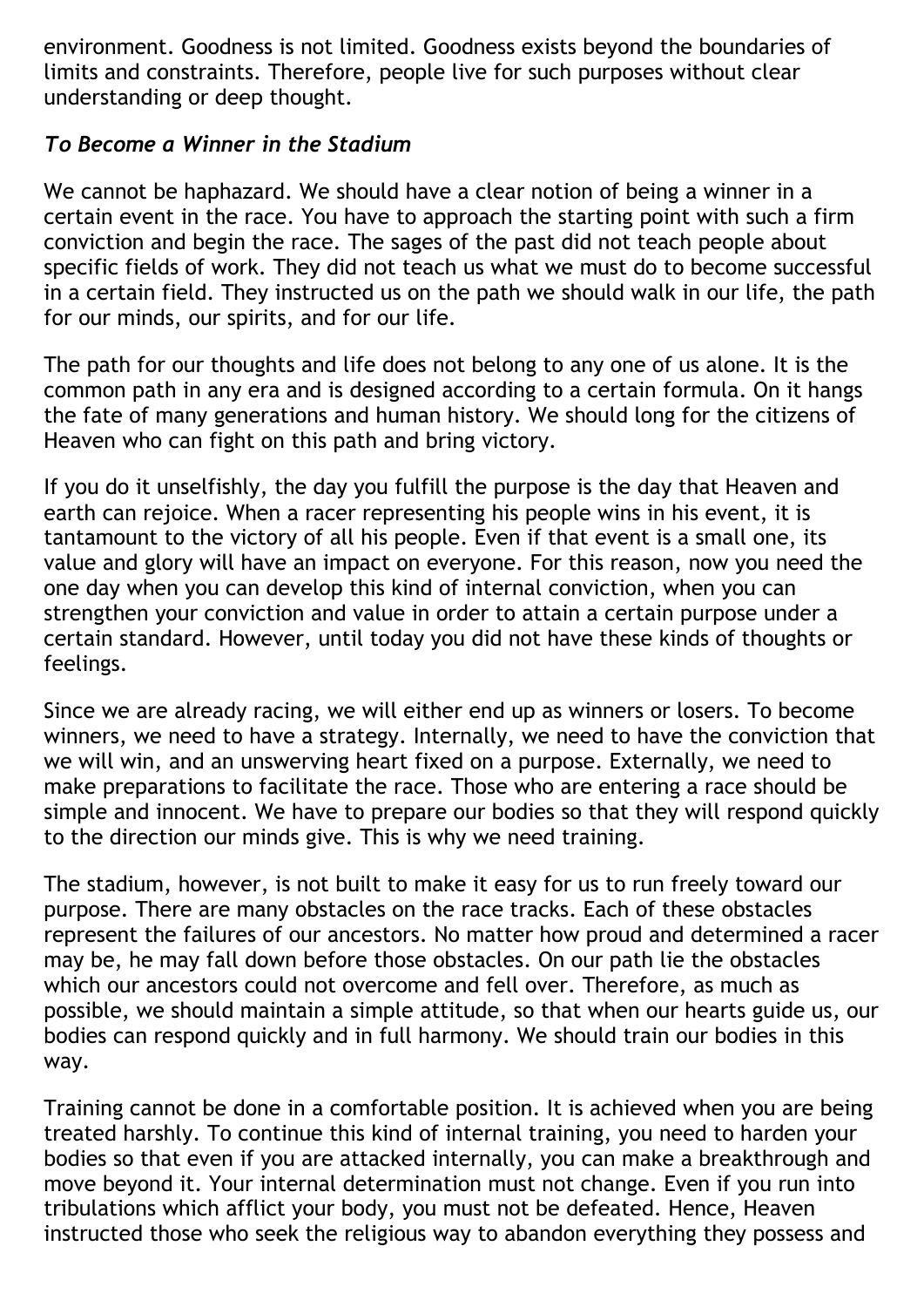follow. When Jesus called upon Peter, who was mending his fishing nets, he told him to abandon all and follow him.

There is a rationale behind meditating in the mountains in order to seek enlightenment. We are to cultivate external determination based on our internal determination, and the confidence that we will not deviate from our course, no matter what kind of obstacles we run into. Even if we fall to the bottom, we will support our minds and bodies. Without these convictions, there is no way we can run the race or even enter the stadium. Since each one of us is a racer who should be responsible for an event in the race, we should train ourselves with unchanging conviction in order to accomplish our purpose. Therefore, you must have the attitude of a devout believer, the attitude of a racer who is running the race, and the attitude of a person walking the path of enlightenment. Whether you are awake or asleep, you should have a burning desire to accomplish your purpose.

Among the people who have gathered here there must be those who thoughtlessly believe that they can enter the Kingdom of Heaven just by believing in Jesus. What is the Kingdom of Heaven like? It is composed of various groups of people who have successfully qualified in some event in the race. You should not blindly think that you can enter the Kingdom of Heaven just by believing in Jesus. Of course, there are areas that God will help you in, but there are also areas which require you to fulfill your responsibilities. To prepare for the race, you should make both internal and external preparations. Next, as a racer, you should understand thoroughly about the course that you will be competing on. You should know clearly where you will find what kind of obstacles, and so on. What you then must understand is that although many people have run on the course in the past, all of them failed. They did not win in their races. They quit in the middle of the course.

### *What a Racer Should Understand*

The same principles apply to the path of religion. Since the birth of history, no one among all those who walked the path of religion and those who went before God in the name of religion were able to receive the award of God, proclaiming Him the ultimate victor. The race is still going on. The purpose of our race is to connect to the universe, which is the ultimate purpose of the race over which God presides. For this reason, no matter how small our own race may be, we should persist until the moment we can become connected to the universe. If there is someone who won the hundred-meter event at one particular time, that alone will not qualify him as a winner. He must maintain the value and glory of his victory until the Last Days.

We who stand in the stadium should know the stories of the many people who fell down on each obstacle of the course. We should know under what circumstances they fell and how they fell and how they were defeated in their fight.

Until now, people have been racing toward an unclear destination, but we in the present age should not run such an aimless race. Since we are running the race, we should understand every detail of the race course clearly.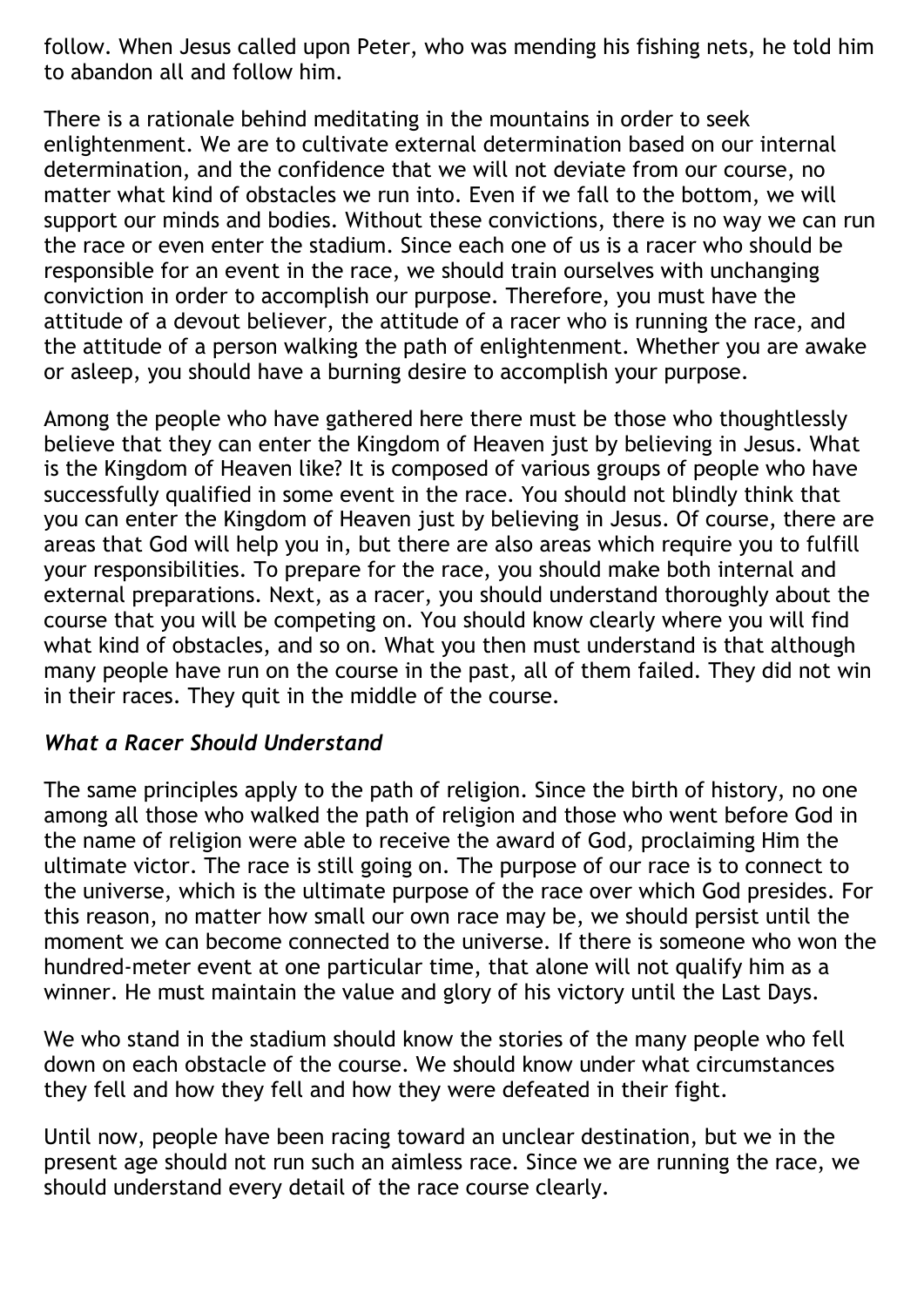We know that to run on the course of God's providence we must pass through the course of restoration. What must we do? We have come forward as racers seeking to find God. Where should we begin? We should begin from Adam's family. Where is the starting point for human beings? It is Adam's family. We have been running the race from that point. From that point, God and humanity have run the race together for six thousand years until today. Yet the race is not over. It is still going on.

What must you do? You should inherit the tradition and spirit of our ancestors. We should understand where we belong. Isn't this true? You should understand which race you are running, to which group you belong, and what role you are to play. Only then can you be the winner of the award. You should understand that all racers belong to certain spheres based on the historical spiritual tradition they associate with. You should understand which event you are participating in. You should understand who in the past set the record and who in the past failed. After knowing all these good and bad conditions, you should be prepared to deal with all the bad effects of the conditions.

In the course of our life, many enemies have placed obstacles in our path and are blocking our way. The obstacles they placed are not visible; they are invisible. They are the very obstacles that many saints of history could not overcome. You should have an understanding of the past and knowledge of where the hurdles lie. We should understand history for this reason. We must understand the past, the present and the future. This is the essential knowledge that racers should have. In the middle of your race, you cannot be sure that the sponsors of the race will not change the courses designed under a certain purpose. Hence, you should understand the historical course of the saints of the past, the stories of their battles on the course, the present situation of our battle, and the plans by which the future battles will be fought. Only when you understand all this can you become the ultimate victor.

However, if we examine closely the lives of religious people today, they do not know how God has been working in history. They do not know God's program and plans, based upon which He is carrying out His work in the present. How can we call these people racers? You should understand clearly. In the six-thousand-year history, God guided the events of the race toward a certain direction. There is a central thrust. This is what we must understand. God has been working with a uniform program and purpose from the time of the first human ancestors to the last days of humanity.

### *Religions Which Can Act on Behalf of God's Providence*

If you sense that you are a racer running throughout the rest of your life and desire to be a winner, you will have to find a historical religion. You will have to find a religion of this period and a religion of the future. These are the only religions which people can believe in and never despair.

Although there have been many religious people in the past, their life span could not surpass a century. Based on this, it is clear that God has been working in the background without people's being aware of it. God began His providence from the day human beings fell and will continue even in the future. If there is a religion which can represent God's providential work, what kind of religion would it be? It is a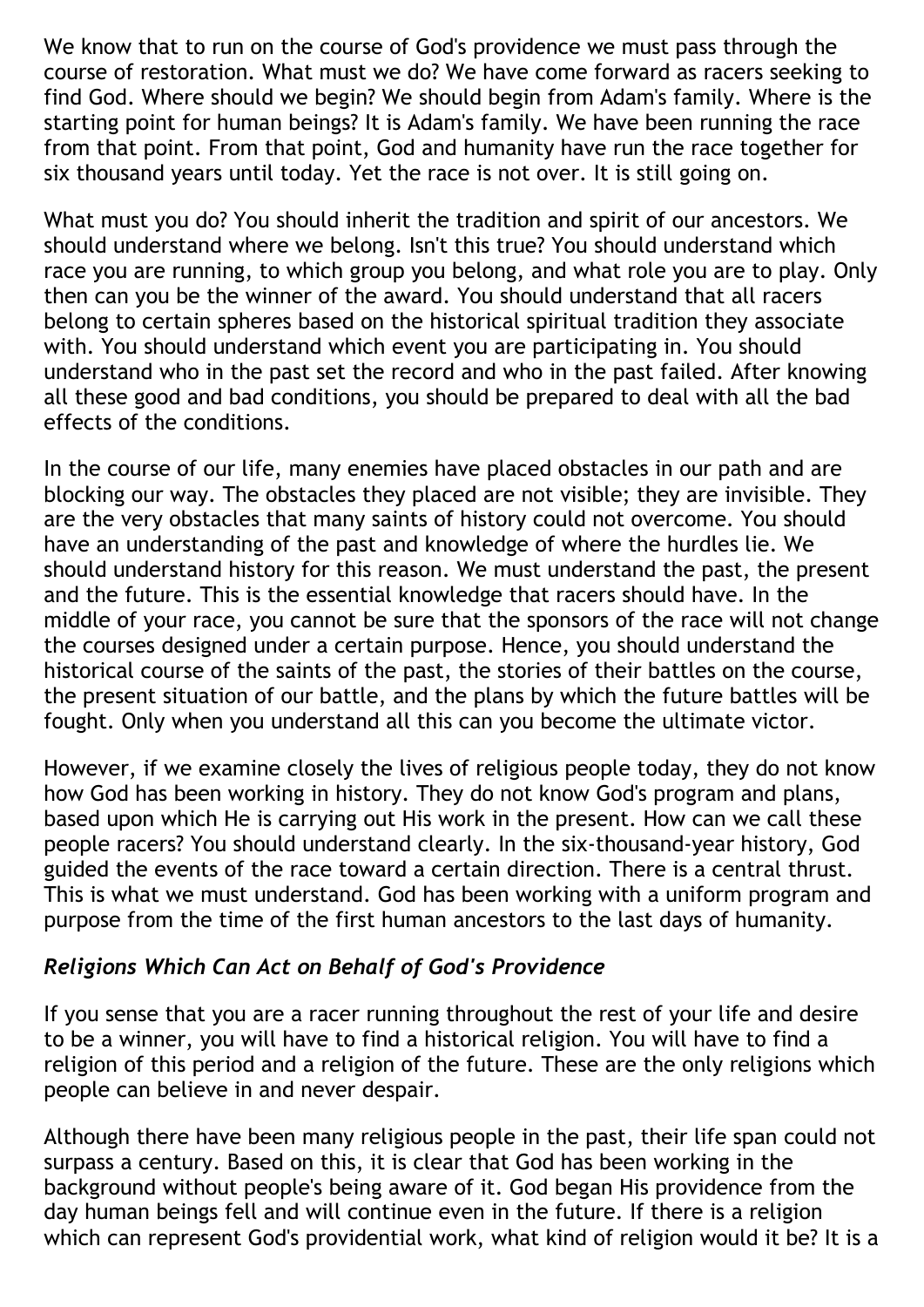religion which has made a contribution in history and which has a relationship with the beginnings of human history. It must be a religion which discusses the origins of good and evil and which can embrace all aspects of history found in human life. It must have the ability to decide the outcome of the battle in the final destination of the future. From this perspective, Christianity today is problematic.

If we are to receive God's award, it cannot be just because we have been recognized in this age. Many racers of the past dwell in the next world. Countless people who raced on the race track of God's providence now reside there. Some of them died on the race track, and they have a myriad of stories to tell. If you are qualified to receive an award on behalf of all those people of the past, then you have to have won a victory that no ancestor of the past was able to achieve. You must also have established some condition of victory which can be recognized by the people of this age. The people of the future must also be able to recognize your accomplishments. Only such a person can be awarded by God. Isn't this true? This is the reason we believe in God. We are racing on the course of our life. We are racing toward the ultimate destination of the Last Days.

What kind of being is God whom we believe in? He is an historical God. He is the God of this age as well as the God of the future. The purpose that God set is also the historical purpose, the purpose of the present, and the purpose of the future.

If this is the nature of the God we believe in and the hope that we cherish in our hearts, we should understand and believe in God as the God of the past, the present and the future. Only then would God be happy when He gives us an award. You have to reach the point where you understand the heart of God who is giving you the award.

Many religions survived for several hundred or several thousand years, during which time they were slowly pushed aside by the trends of thought of each age. Although Christianity has been around for several thousand years, now they have to make another breakthrough for the one time in the future. If there is some race course of God which originates from the deepest part of God, that course must be of the past, the present and the future. For this reason, we should have knowledge of it. If there is a new truth emerging in this age, that truth cannot be limited to this age. You young people should understand this clearly. The truth cannot be limited to an age. Any teaching or idea will fade away if it is limited to an era. What we need is a new truth, a new ideology which is rooted in the entire range of history and which can transcend the philosophical trends of this age.

### *A Racer Who Can Win the Victory and Rejoice with God*

This is because God desires that we rejoice with Him and win the victory with Him. Since God is the God of the past, the present and the future, we should also have the qualities of the past, present and the future and be knowledgeable about them. Otherwise, we will be swept away by trends of thought in the future.

We should understand them more deeply and even understand the heart of the historical God. Members of a family are tied together in complex relationships. Given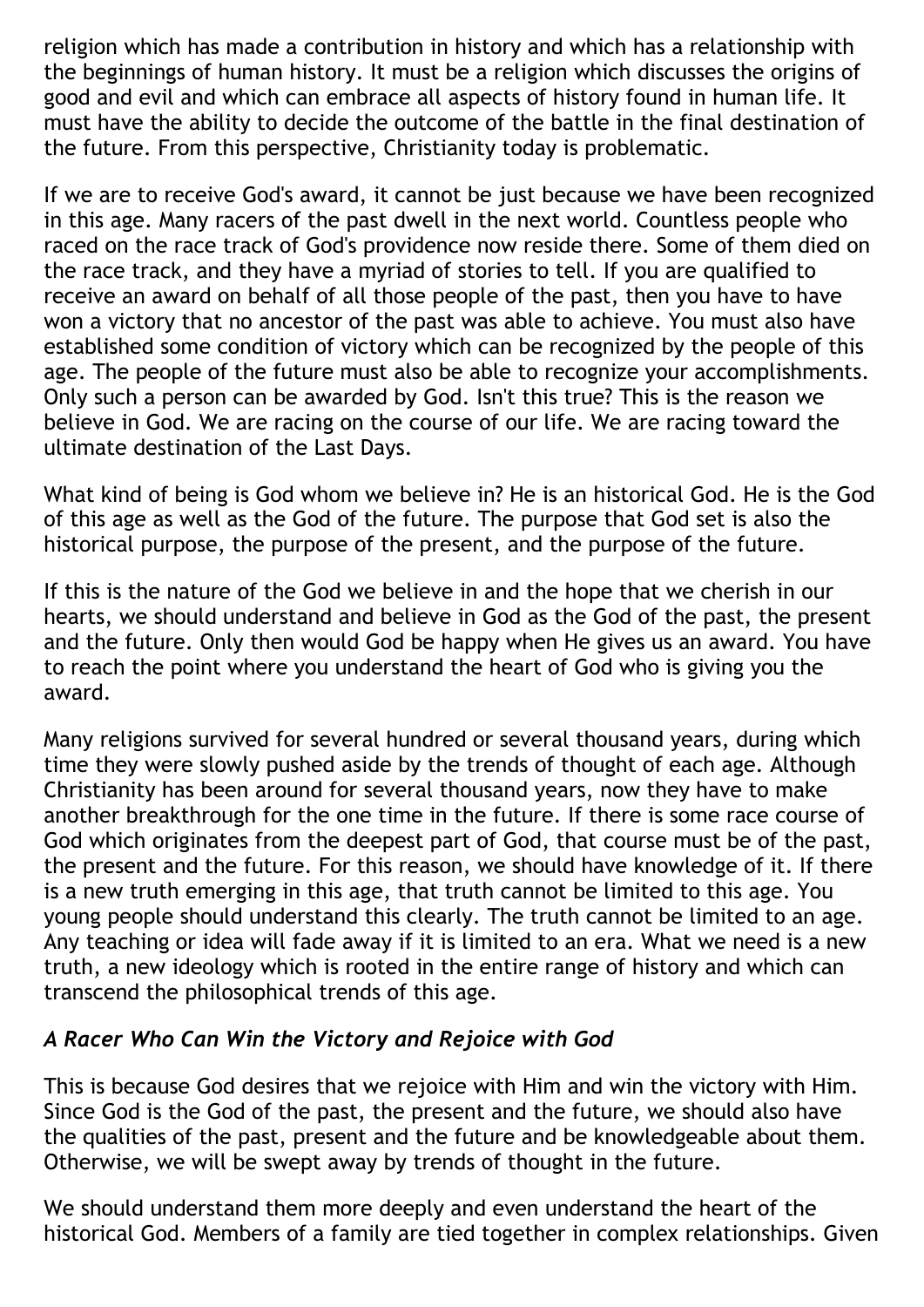God's heart of the past, present and future, we should understand everything about the race that the Father is directing based on this heart and be in tune with the realm of His heart. God's desire is that we win the race after having done all this, so that we can become those with whom He can be fully satisfied; so that we can worship God and share eternal joy with Him.

Therefore, religion is not built on truth alone. A religious way of life is more than just the truth itself. Teachings and ideologies are built on truth, but religion contains both the truth and the heart. This is the difference. Thoughts and ideologies do not contain the heart. However, religion has a rich inner content similar to the silent love that we find between a parent and a child. There is some content which transcends logic and theories. That is how religion is. But this is not true for doctrines. A doctrine is the fruit of an organization or group. It is not a fruit of the heart.

We today must have knowledge about the course and the situation of this age in order to be prepared properly as racers who are running toward a certain purpose. In order to race forward, we should also understand the future and have a plan. This is the basic knowledge that we racers should have. If there is someone who goes this heavenly course at the risk of his life, with God's heart of the past, present and future, who understands how much God has suffered to establish and pave this course, he will surely overcome any difficulty he will confront.

Next, we should not lose our fighting spirit as we are racing toward our purpose. No matter how well prepared and knowledgeable our enemy may be, we must have the determination to prevail. We must not lose. The sphere of our actions is the battle field. You should be a brave soldier who is determined to prevail over anything on earth and never submit, even if God were to strike you. This is how I see it.

### *The Religious Path Is Fraught with Tests*

When you walk the religious path, you will meet with many tests. When you are running on the race track, besides the physical fatigue that you suffer, you will confront many unexpected tests. Many evil spirits, invisible to the naked eye, will test us. When that phase is over, the angels will test us. After that phase, the religious people and the founders of religions will test you. If you believe in Jesus, Jesus will test you. At first he will try to guide you, but at the end he will test you. God will also guide you in the beginning, but will test you at the end when He is about to give you an award. This is how it is. This is because human beings betrayed God. Although God created the universe as an award to be given to human beings, because they betrayed Him, we must pass through a test in order to restore the universe. God wants to give it to us without a test, but because there is a condition which requires that we be tested, we have to pass through it. God will abandon you like He abandoned Jesus, which led Jesus to say on the cross, "My God, my God, why have You forsaken me?" (Matt. 27:46)

While you are running the race as a brave soldier, you will experience a battle between your mind and body. It is not enough to deal with this merely with determination. When you are racing, the battle between your mind and body will be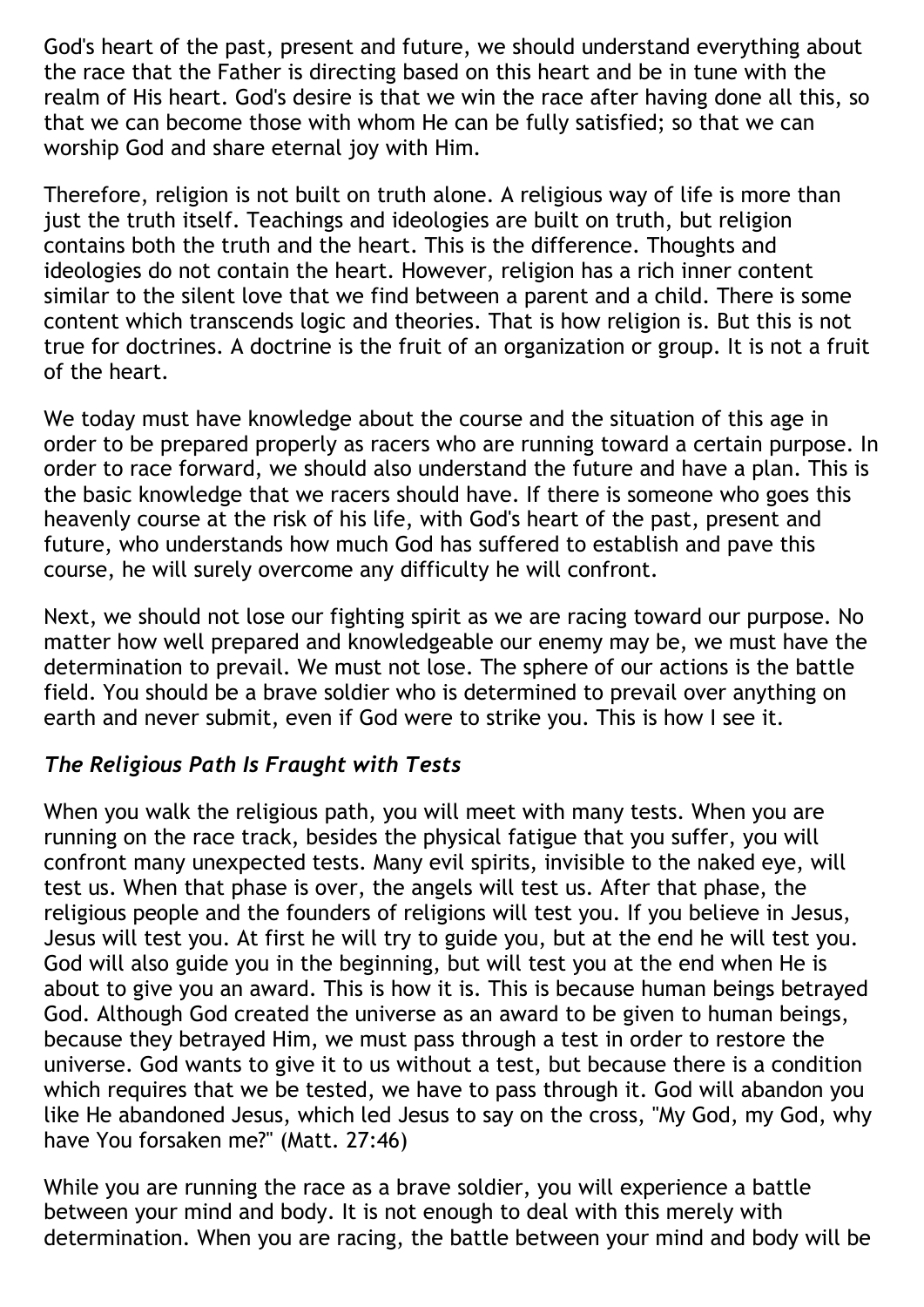manifested in a complex manner. You will experience deep in your heart the internal anguish that God suffered in his fight with Satan during the many difficult moments in the six-thousand-year course. Such internal and external pains will be manifested in your life.

You are not just to run forward; you are to be engaged in the internal and external battles and at the same time overcome God's tests. To be victorious in your life, you must win this fight. That is what you have to do for sure. Why? Although six thousand years of history have gone by, no one has scored the goal. Although many were determined to reach the end, no one reached the finish line.

## *The Reason Christ Returns*

You may believe that Jesus resides in the Kingdom of Heaven, but he actually resides in Paradise. Jesus said that he was going to Paradise. Paradise is the waiting room before one enters the Kingdom of Heaven. Jesus is returning to go past the gates of Paradise and open up the gates to the Kingdom of Heaven. Since he could not complete this work on the earth, he will run the race again and score the goal at the finish line.

Therefore, the race we are running is the final course. It has the name of faith. It may be compared to a marathon. It is the most glorious of all races. Religion is the event that deserves the throne of the king of all races. How must we who have entered this race run? It is not enough to run the race relying on our determination alone. You have to understand that there are many battles which have piled up here. The world is pulling our bodies. Isn't this so? In our religious life, we sense that the world is pulling our bodies, while the teachings are pulling our minds. Where is the goal? It is not clear. On the path that we walk, many enemies are shooting arrows at us from all kinds of hidden places. Moreover, Jesus and God in whom we believe will not recognize you in the Last Days. This will take place one day.

As brave soldiers, what determination should we make? The moment we decide that the goal of the path we are racing on is the right one, we should make the determination to pursue it at the risk of our lives. Only then can we win the course. If we are to fail, we should be determined to fail most tragically. If we are to die, we should be determined to die most miserably. If we are to suffer, we should be determined to suffer most severely. We should be determined to suffer more than God has suffered.

### *To Become Sons and Daughters of Whom God Can Be Proud*

Ladies and gentlemen, let us examine the reality we face today. We the members of the Unification Church are running toward a certain goal which has been described to us. Life in the race is a battle, and in a battle we push and pull our bodies. The concept of faith that we have held up until now is pulling us forward. This is where the enemies are coming in. When this is over, God will break in. He will ask you, "Are you My children? Are you confident?" Wouldn't this be true? If He were to ask you, "What victory did you bring?" you should be able to say, "I won in this and that field." If God then asks you, "Is that true?" you should be able to present Him with some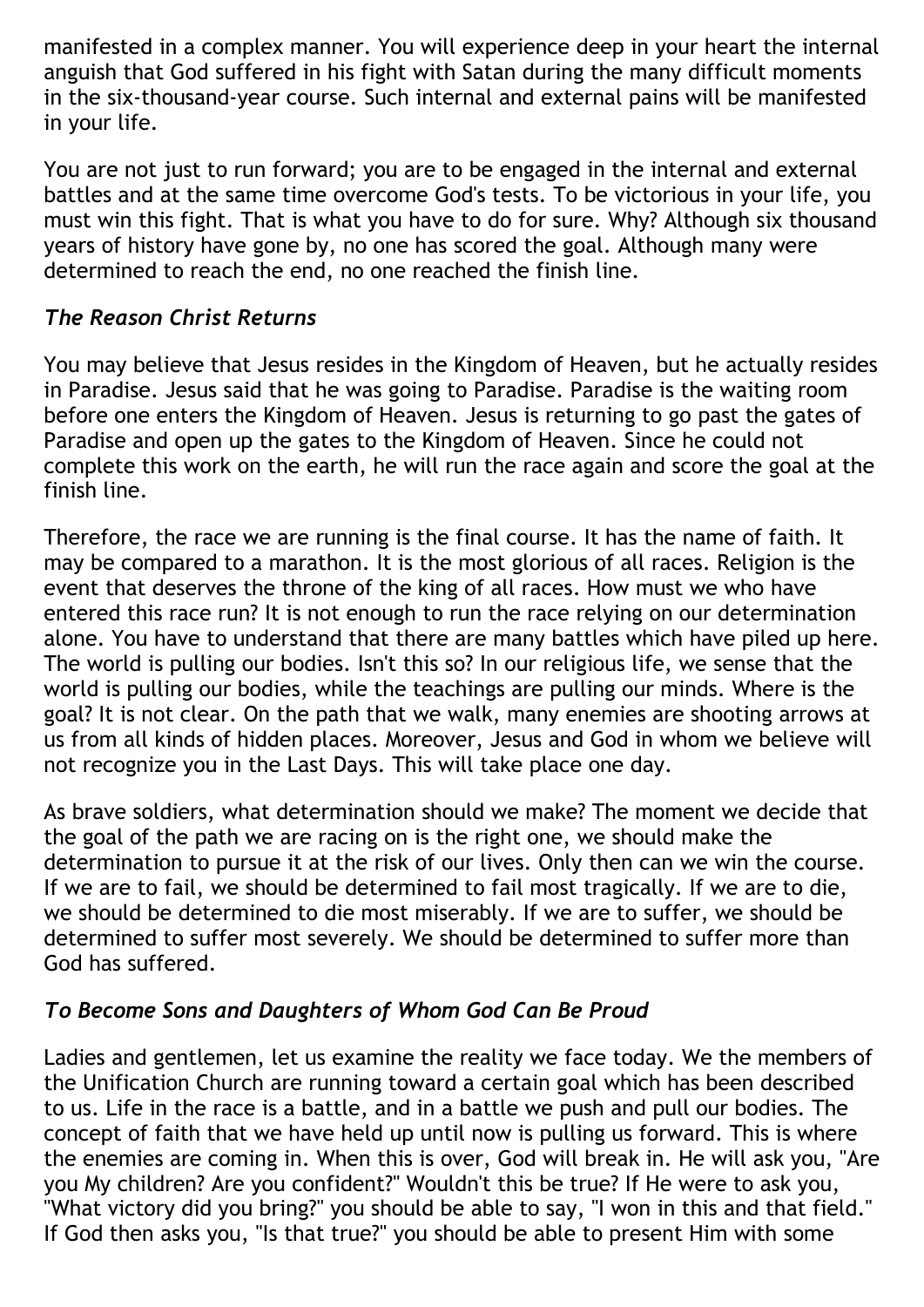accomplishments. Teachers test their students before they entrust them with a responsibility.

We should understand that we are the brave soldiers and racers who are running throughout the course of our lives and who will remain until the end. We should understand that we are the elite troop of Heaven and make a determination as such. If someone strikes your body, you should be able to say, "Strike me if you like. Strike me with any ideology or thought. I welcome any persecution. I welcome it, even if the nation, world and Heaven join forces and strike me." Even if God were to oppose you, you should be able to say, "Oppose me if You want."

If someone wins the victory in spite of the opposition of the entire universe, he will become a child of God whom God will be proud of eternally. If there is someone about whom God can say, "I submit to you. I have never met anyone like you since the beginning of the course of the providence of restoration, when I began to search for people." Everyone will surrender to that person. This is true for any fight, even a life and death struggle. I say this based upon my own experience.

If there is a racer who is running on the ultimate path of religion in the last days, a racer who is running with the hope of attaining the ultimate victory, he will have to make a determination. The founder of the religion he believes in is not the savior. He should understand that eventually he needs to fight the battle based on his own ability. Why? It is because the providence of restoration has not come to an end. As long as there still remains an event in God's stadium which has not been concluded, the battle will continue on until all the races have come to an end and God has given His awards.

### *The Providential Representative God Desires to Raise Up*

Although Jesus worked to fulfill the mission of the Messiah who was to win in this stadium and represent the four-thousand-year history, Christians did not fulfill their responsibility. They were to receive the Messiah's baton of victory and glorify the two-thousand-year history from Jesus' time until now. Although Christianity established its form after the death of Jesus, it failed to complete its victorious foundation in the realm of the heart and in other areas. The standard of victory has never emerged.

You should endure Jesus' and God's opposition and gain their recognition so that they can raise their hands and bless you. To do so, you should overcome any obstacle. Isn't that true? If it is, what kind of providential representative does God want to raise up in His providence of restoration? God will want to find victorious sons and daughters to whom God and Satan will surrender. He will want to praise them before the satanic world and in Heaven. If that is what human beings desire, God's desire must also be similar.

We the members of the Unification Church who are walking the path of truth today will face God's test in the end. He will say, "Do not walk this path." Even then, there must be someone among you who says, "I will go. I will die running the race." If there is no such person, words of truth which surpass the Bible will not emerge. Words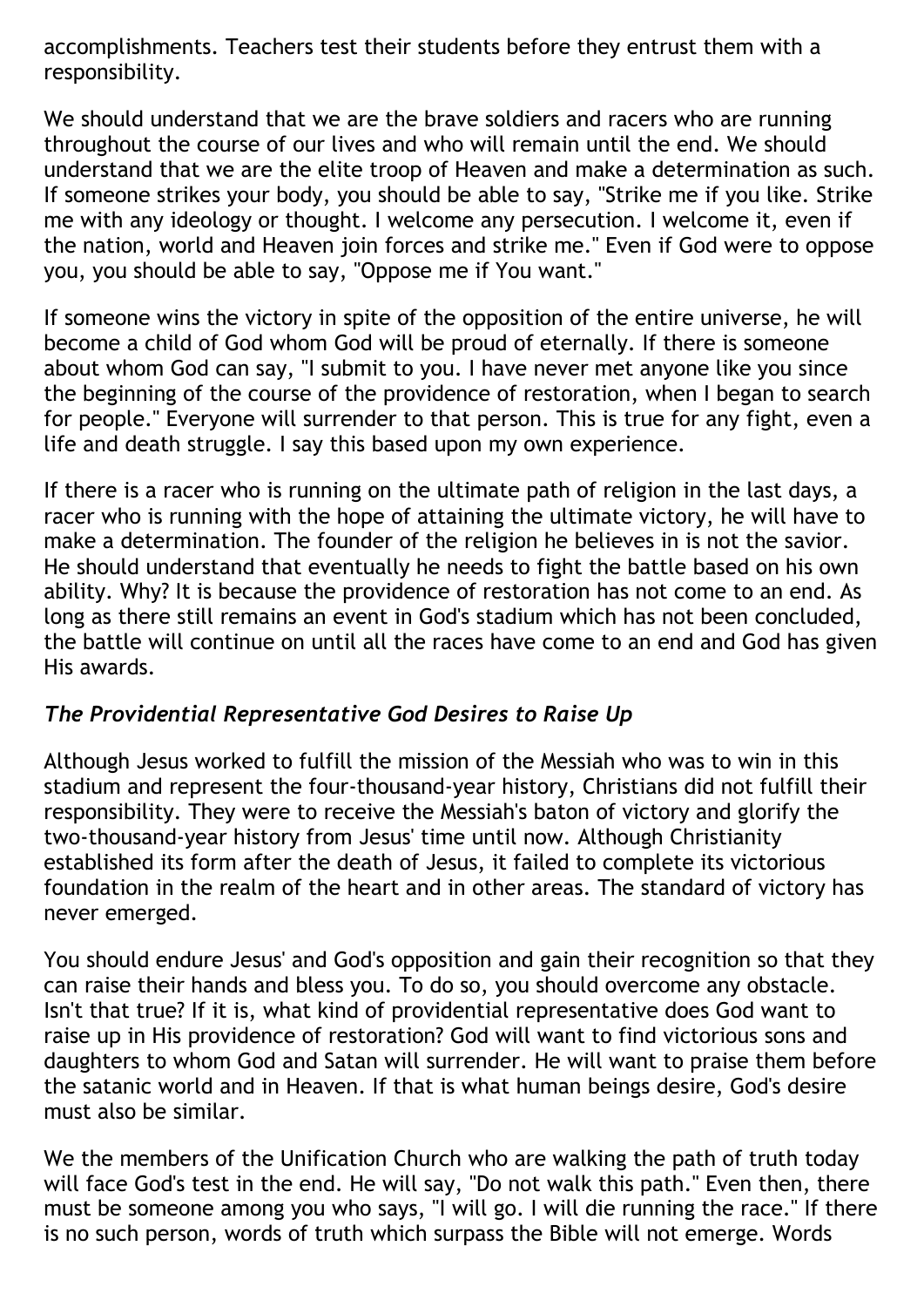which surpass what Jesus left behind when he died will not emerge. Words of truth which surpass what God wanted to speak after the coming of Jesus will not appear.

When we are running this course, we should have the conviction, "Let there be a cross heavier than the one that Jesus bore; let there be suffering, sorrow and pain like God suffered during the six-thousand-year course of the providence. Let the 2.7 billion people of this world be mobilized and shoot arrows at me all at once. Let the humanity of the entire world be mobilized, since both God's providence and Satan's opposition are carried out through human beings. I will go to the end of hell and the highest place of the Kingdom of Heaven." If, after opposing and affirming in your mind you decide that this is the right path, you should begin to run. Once you run, no one should be able to stop you. No matter what comes your way, you are to break through and go forward. Only then can you safely cross over the hill which has been blocked for six thousand years.

Members of the Unification Church, God is longing for brave people who can come and say, "Let us give it a try." Only then can the will be accomplished. If there are sons and daughters of God who are knowledgeable, have firm determination and are determined to fight, God will not ignore them. What will Heaven do? If you bring hope for the future and say, "Father, isn't this so? Isn't this how Your heart is? Isn't this how the Father's hope of the past, the present, and hope of the future is? Since this should not be done at present, shouldn't you ignore this and do this and that?" Then no matter who opposes you, God will say in recognition, "Yes, you are right."

#### *The Awards the Winners Are to Receive*

Many sages of the past and the Savior we believe in were sent by God to pioneer the world of that time and the world of the future. For this reason, if anyone were to come before Jesus and protest about the things that Jesus wanted to share about the future, Jesus would be grateful. If someone were to highlight the providence of the future and ignore the things of the present, saying, "God! Shouldn't you do this quickly? Shouldn't you do this rather than doing that?" God would not be able to strike him. In fact, he would commend him instead.

All that we have to do is to go forward with this determined fighting spirit. If God were then to recognize you, what kind of award would you receive? When you become a winner of some competition even in this world, the sponsor will give you an appropriate award. What will God give as an award to those who win the final victory in the six-thousand-year long race? Ladies and gentlemen, when you win an award in a competition, don't you feel good? But isn't that joy only temporary? After some time passes, another person will win in the same race and win an award, separate from your own competition. However, in God's races, there will not be a second person who scores the goal at the final finish line. There will be no one before and no one after. If it comes to an end, it comes to an end for eternity.

The joy of receiving an award in the final race will last beyond just today. It will be eternal. You may in fact see better things unfolding before you, but you will never fall lower. What glory will Heaven give to those winners? God will give them the glory of being God's sons and daughters. He will bestow upon them all the authority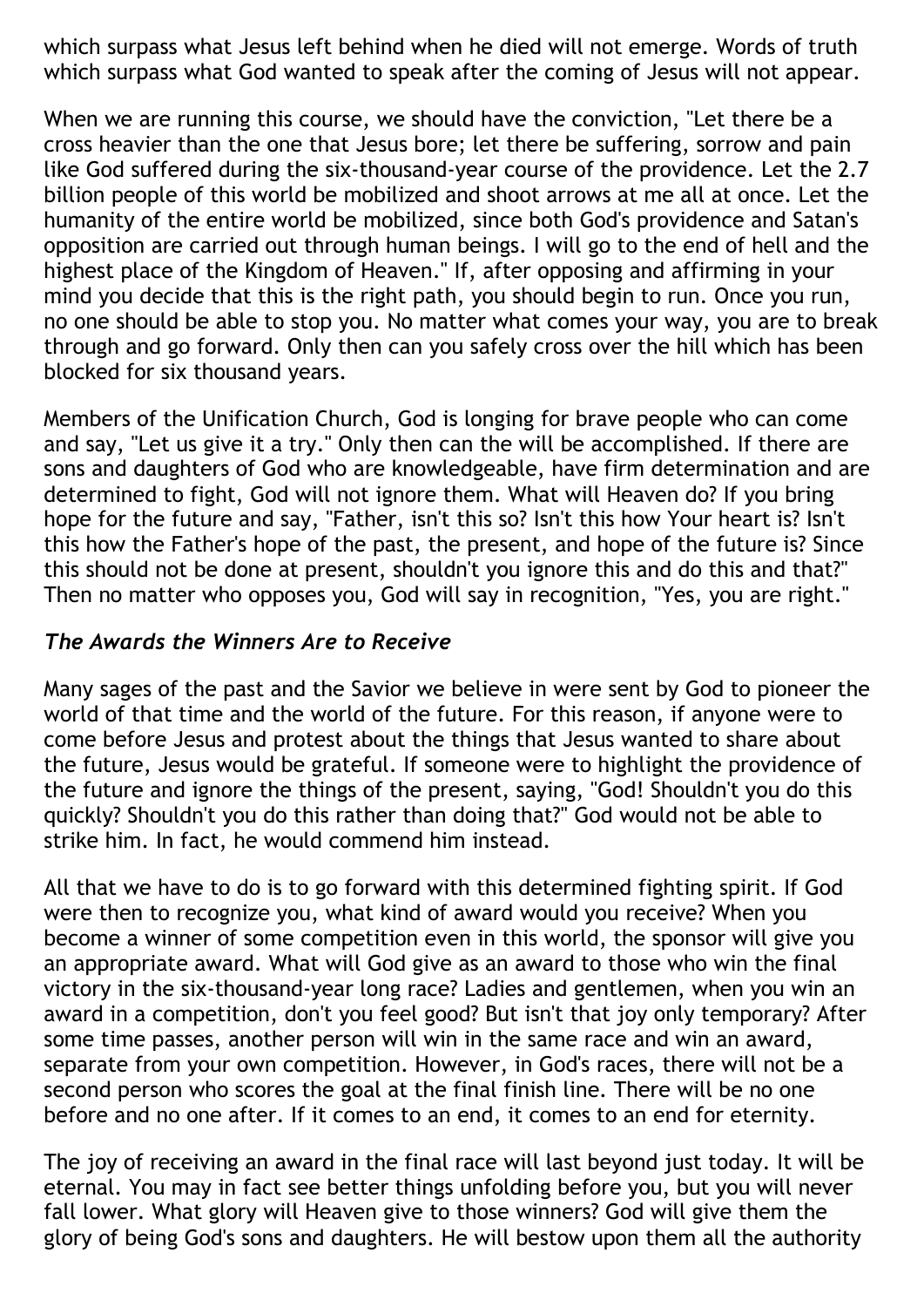of Heaven and earth. If there is a palace in Heaven, He will allow them to live in it as Heaven's royal family. He will give them eternal and unlimited awards.

If there are such victorious sons and daughters, God will mobilize all of Heaven, which He has prepared for six thousand years, and hold a welcoming celebration. This celebration will not come to an end in one day. It will continue for eternity. That world is the Kingdom of Heaven on earth. For this reason, you must become one of the racers, racing with this idea in mind.

## *The Group Who Can Win*

There are many religions today. There are many religious sects today: Confucianism, Buddhism, Islam, etc. There are many tracks in the stadium. However, Heaven decides the specific track. It has been determined which event will be held on which track. It is an unfortunate reality that human beings are directed by a certain religious sect or denomination or some person. This is because human beings fell.

You must participate in God's race one way or another. You will have to run in one event. Yet you belong to different nations. The races that God wants are not to be divided among nations. They are international. In other words, they are like the Olympic games. Into that stadium, all the representatives of each nation will come. They all enter the stadium and run. The same thing can be said of God's providence of restoration. For this reason, Heaven has been working to find the winners of the marathon race on the world level. Religion may be compared to marathons, which occupy the most prestigious position among all the races.

Not all religions are good. Only when the tradition is properly set will a good religion emerge. Then there must arise common knowledge based upon that. If one lacks knowledge about that, no matter how much one may have prepared, there is no way he can become the winner. It cannot be taught. He will never win, because he does not have a clear sense of purpose.

Therefore, you should prepare your minds and bodies and develop knowledge, so that even if all of Heaven and earth were to be mobilized in opposition against you on the battle field, you would not surrender but overcome it. You should fight on with this kind of conviction. Only then can you participate in the group who will win in the final course.

### *Prayer*

Our ancestors ran the race. Adam was responsible for one event in God's race, but while he was running it, he collapsed because he upheld himself. Ham, who should have attended Noah with the heart of attending Heaven, failed. Because of this, Noah also fell down mid-course. Abraham should have revered both small and large with an equally sincerely heart and established their relative value, but because he could not accomplish it, he also was broken.

When we examine the course of Moses, we find that the Israelites and Moses both fell. Moses should not have shown anger before God was angry. The Israelites should not have despaired before Heaven despaired. Yet Moses struck the rock twice in rage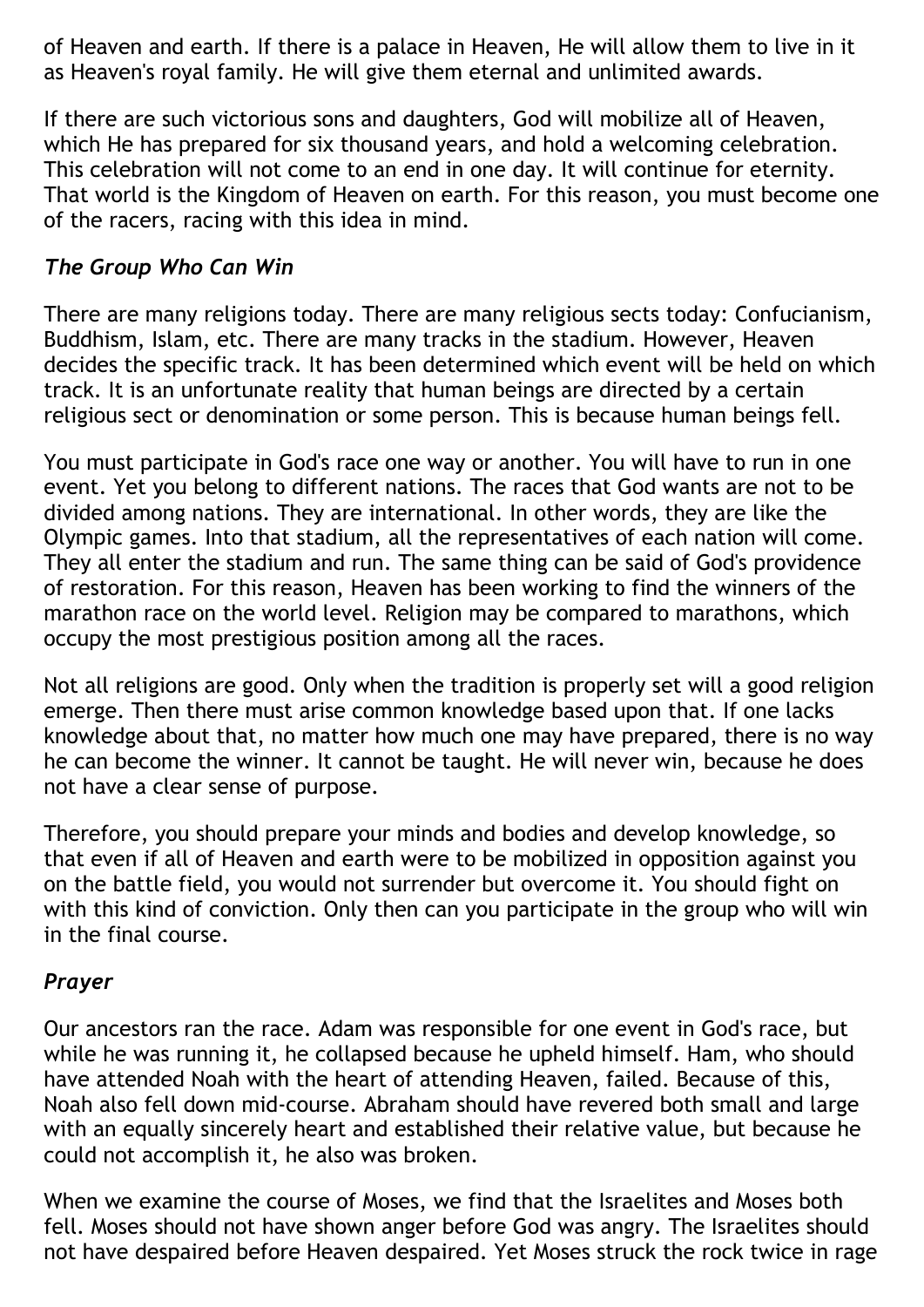before God showed any anger, and the Israelites lost their faith in God. For these reasons they all fell down in the wilderness.

When we examine Jesus' time, what about the betrayal of the three disciples? Although they should have risked their lives and walked the course, they did not want to go. They disappeared out of fear for their lives. The miserable failure of the three disciples has become the tower of humanity's grief.

We have learned today through the principle of restoration that the path the saints of the past walked is none other than the path we should walk. We know that what was begun in Adam's family passed through many obstacles in history. Only in Jesus' time, when Jesus said, "Father, do not as I will, but as Thou will," did a winner emerge who fought at the risk of his life. Now we have come to understand that if we do not follow his example, we cannot run the race in the stadium.

Father, we have come to understand the content of the restoration. We have come to understand what our determination should be as we set out to engage ourselves in restoration and how fierce the battle is. Please protect us on these race tracks, that we will not fall as losers. We have pledged before Heaven and earth. Even if we are to face death, no matter what kind of difficulties and pain are to rush against us, even if all of humanity were to oppose us like a thunderstorm, and even if Heaven and earth were to change, please let our center remain unchanged and let us overcome all difficulties. Let us cast away the dark clouds and become victorious and glorious sons and daughters who can look up to the joyful grace of Heaven in a bright Heaven and earth.

Please have compassion on those of us who have gathered here today. Since we have already entered the race, even though some are running and some are unable to run, please govern them so that they will not escape from this fateful course they must run after repentance. Please guide us to welcome the tribulations and afflictions that come our way and to digest them so that we can establish conditions of pride and glory before the Father. Let us become worthy people who can use them as conditions of sacrifice.

We understand the great work which has been hidden deep inside the heart of the Father, who has desired to give awards for six thousand years. Based on this, Jesus said that he was the bridegroom and that we are the brides; that he is our true father and we are his true children, true family, true nation, and true world. However, today we do not have a family, a people or a country. We do not have anything adequately prepared. What hesitation and reluctance can we have before our parent, who is trying to restore everything? What hesitation and reluctance can we have before the heavenly family and the heavenly nation? We should pour out all of our determination and unswerving zeal to run the race without stopping and conquer the enemy camp. We should raise the flag of God's victory and say, "Father, please be liberated from all Your grief."

We have learned that to accomplish this we have to overcome any difficulty and win in the fight. Please protect us so that we will not fail as racers in our life. Please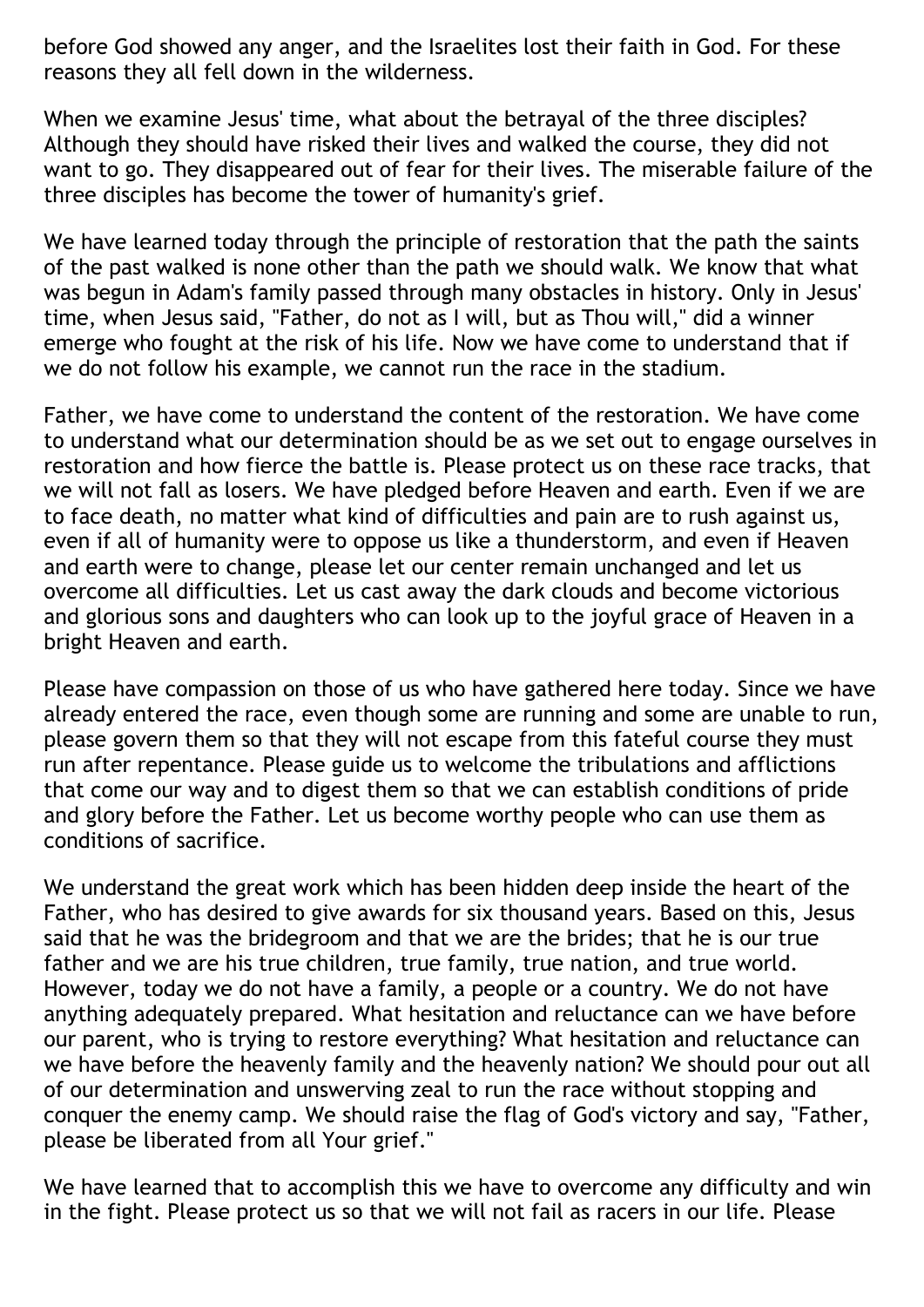guide us not to lose the original ideal that the Father established and not to cause anguish to the Father's heart.

Please allow us to become children of Heaven who can risk our lives each day and run the race bravely. Please do not let us lose the race. Praying that You will allow us to become final victors in God's races and become precious sons and daughters who can glorify the Father before the entire universe and all things of creation, we prayed in the name of the Lord. Amen.